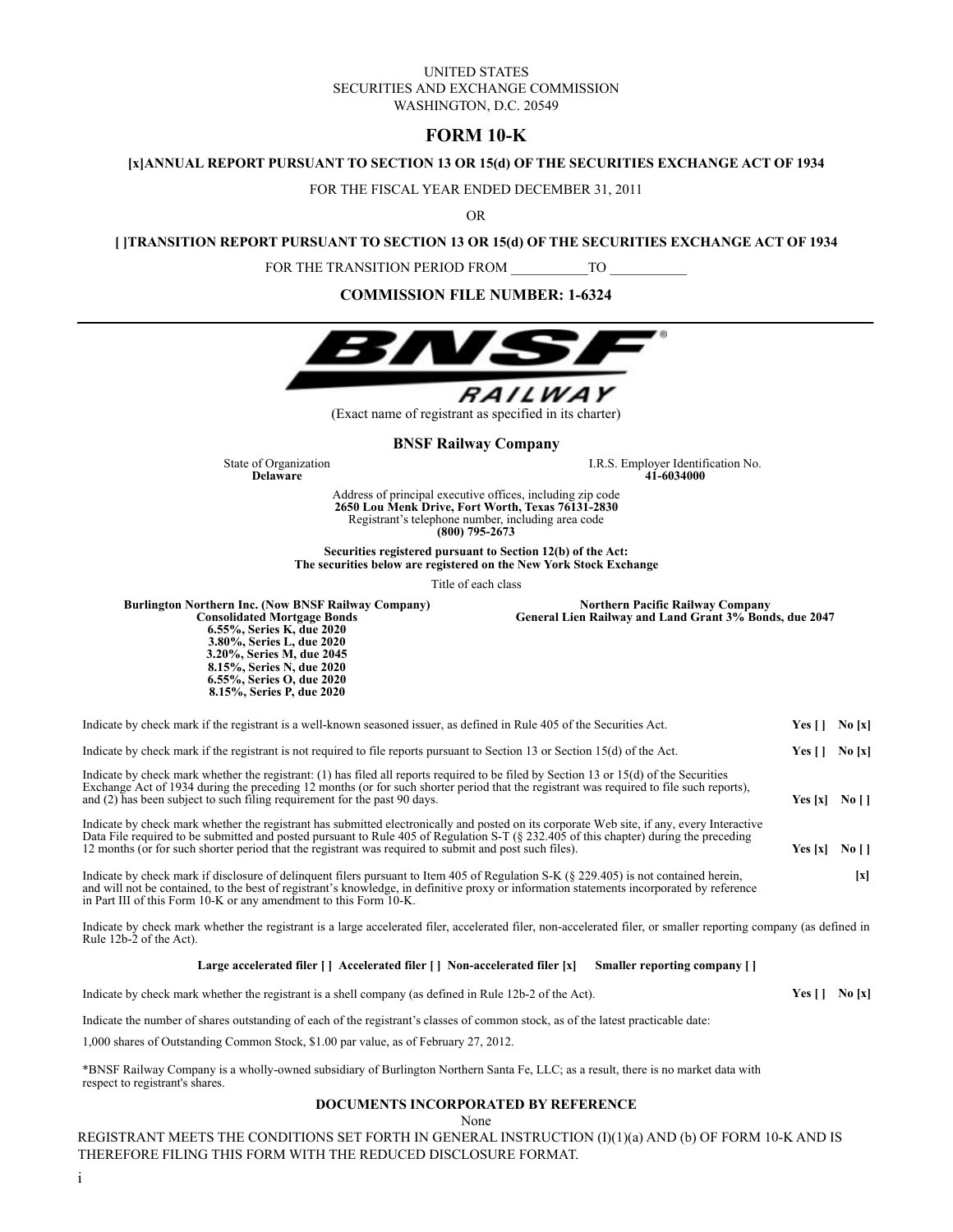# <span id="page-1-0"></span>**Table of Contents**

| Part I   | Item 1.                        | <b>Business</b>                                                                                                 | $\overline{1}$ |
|----------|--------------------------------|-----------------------------------------------------------------------------------------------------------------|----------------|
|          | Item 1A.                       | <b>Risk Factors</b>                                                                                             | $\overline{2}$ |
|          | Item 1B.                       | <b>Unresolved Staff Comments</b>                                                                                | $\overline{5}$ |
|          | Item 2.                        | <b>Properties</b>                                                                                               | $\overline{5}$ |
|          | Item 3.                        | <b>Legal Proceedings</b>                                                                                        | $\overline{1}$ |
|          | Item 4.                        | <b>Mine Safety Disclosures</b>                                                                                  | $\overline{1}$ |
|          |                                |                                                                                                                 |                |
| Part II  | Item 5.                        | Market for Registrant's Common Equity, Related Stockholder Matters<br>and Issuer Purchases of Equity Securities | 8              |
|          | Item 7.                        | Management's Narrative Analysis of Results of Operations                                                        | 8              |
|          | Item 7A.                       | Quantitative and Qualitative Disclosures About Market Risk                                                      | 11             |
|          | Item 8.                        | <b>Financial Statements and Supplementary Data</b>                                                              | 13             |
|          | Item 9.                        | Changes in and Disagreements With Accountants on Accounting and Financial<br><b>Disclosure</b>                  | 57             |
|          | Item 9A.                       | <b>Controls and Procedures</b>                                                                                  | 57             |
|          | Item 9B.                       | <b>Other Information</b>                                                                                        | 57             |
| Part III | Item 14.                       | <b>Principal Accountant Fees and Services</b>                                                                   | 58             |
| Part IV  | Item 15.                       | <b>Exhibits and Financial Statement Schedules</b>                                                               | 59             |
|          | <b>Signatures</b>              |                                                                                                                 | $S-1$          |
|          | <b>Exhibit</b><br><b>Index</b> |                                                                                                                 | $E-1$          |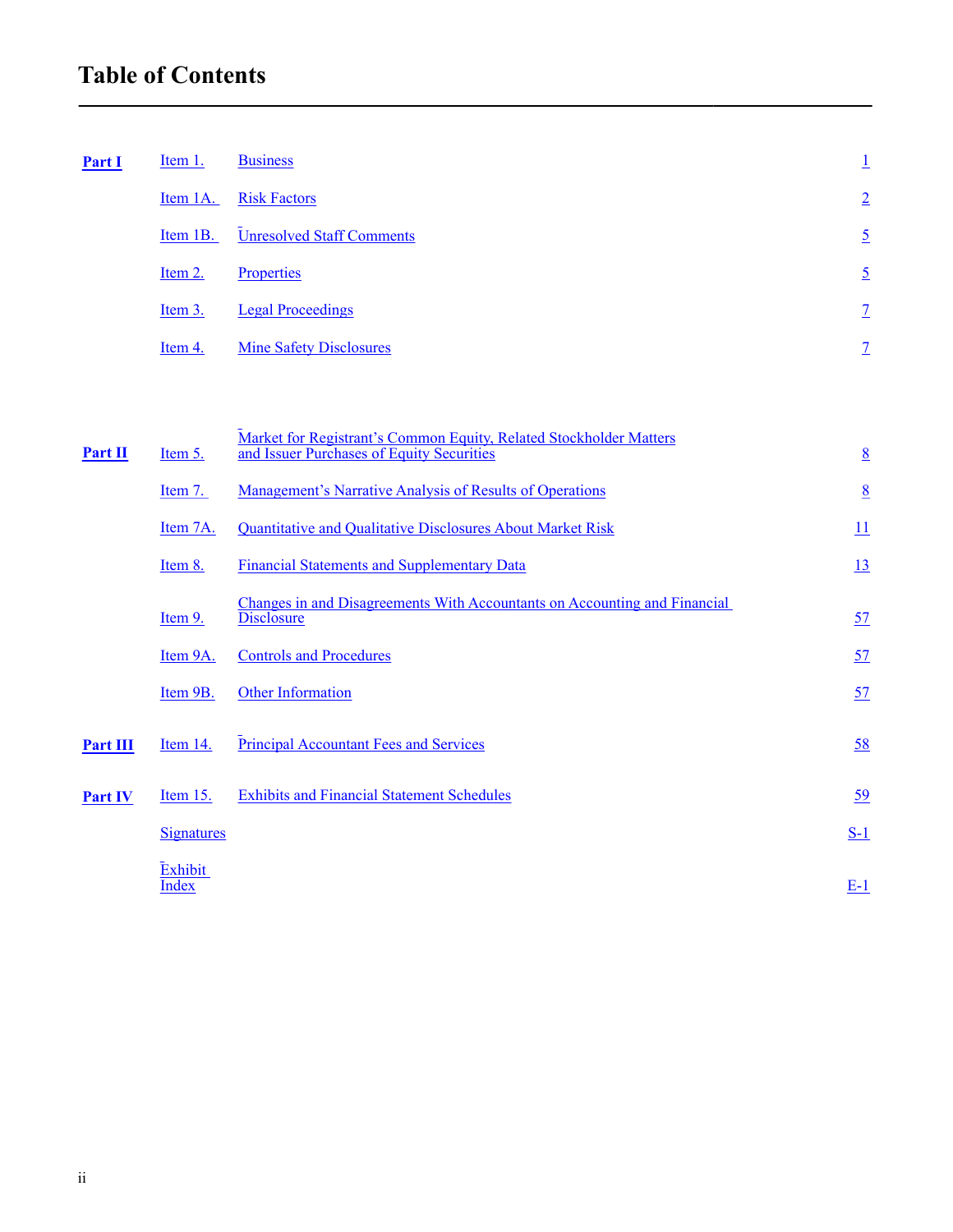# <span id="page-2-0"></span>**Part I**

### <span id="page-2-1"></span>*Item 1. Business*

BNSF Railway Company (BNSF Railway, Registrant or Company), formerly known as The Burlington Northern and Santa Fe Railway Company and the Burlington Northern Railroad Company (BNRR) was incorporated in the State of Delaware on January 13, 1961. BNSF Railway is a wholly-owned subsidiary of Burlington Northern Santa Fe, LLC, successor company to Burlington Northern Santa Fe Corporation.

On February 12, 2010, Berkshire Hathaway Inc., a Delaware corporation (Berkshire), acquired 100% of the outstanding shares of Burlington Northern Santa Fe Corporation common stock that it did not already own. The acquisition was completed through the merger (the Merger) of Burlington Northern Santa Fe Corporation with and into R Acquisition Company, LLC, a Delaware limited liability company and an indirect wholly-owned subsidiary of Berkshire (Merger Sub), with Merger Sub continuing as the surviving entity. In connection with the Merger, Merger Sub changed its name to "Burlington Northern Santa Fe, LLC" and remains an indirect, wholly-owned subsidiary of Berkshire. Further information about the Merger is incorporated by reference from Note 1 and Note 4 to the Consolidated Financial Statements.

References herein to "BNSF," with respect to matters occurring prior to completion of the Merger, are references to Burlington Northern Santa Fe Corporation. References herein to "BNSF," with respect to matters occurring after completion of the Merger, are references to Burlington Northern Santa Fe, LLC.

BNSF Railway operates one of the largest railroad systems in North America. At December 31, 2011, BNSF Railway had approximately 39,000 employees.

BNSF Railway's internet address is www.bnsf.com. Through this internet Web site (under the "About BNSF/Financial Information" link), BNSF Railway makes available, free of charge, its Annual Report on Form 10-K, Quarterly Reports on Form 10-Q and Current Reports on Form 8-K, as well as all amendments to these reports, as soon as reasonably practicable after these reports are electronically filed with or furnished to the Securities and Exchange Commission (the SEC).

Further discussion of the Company's business, including equipment and business sectors, is incorporated by reference from Item 2, "Properties."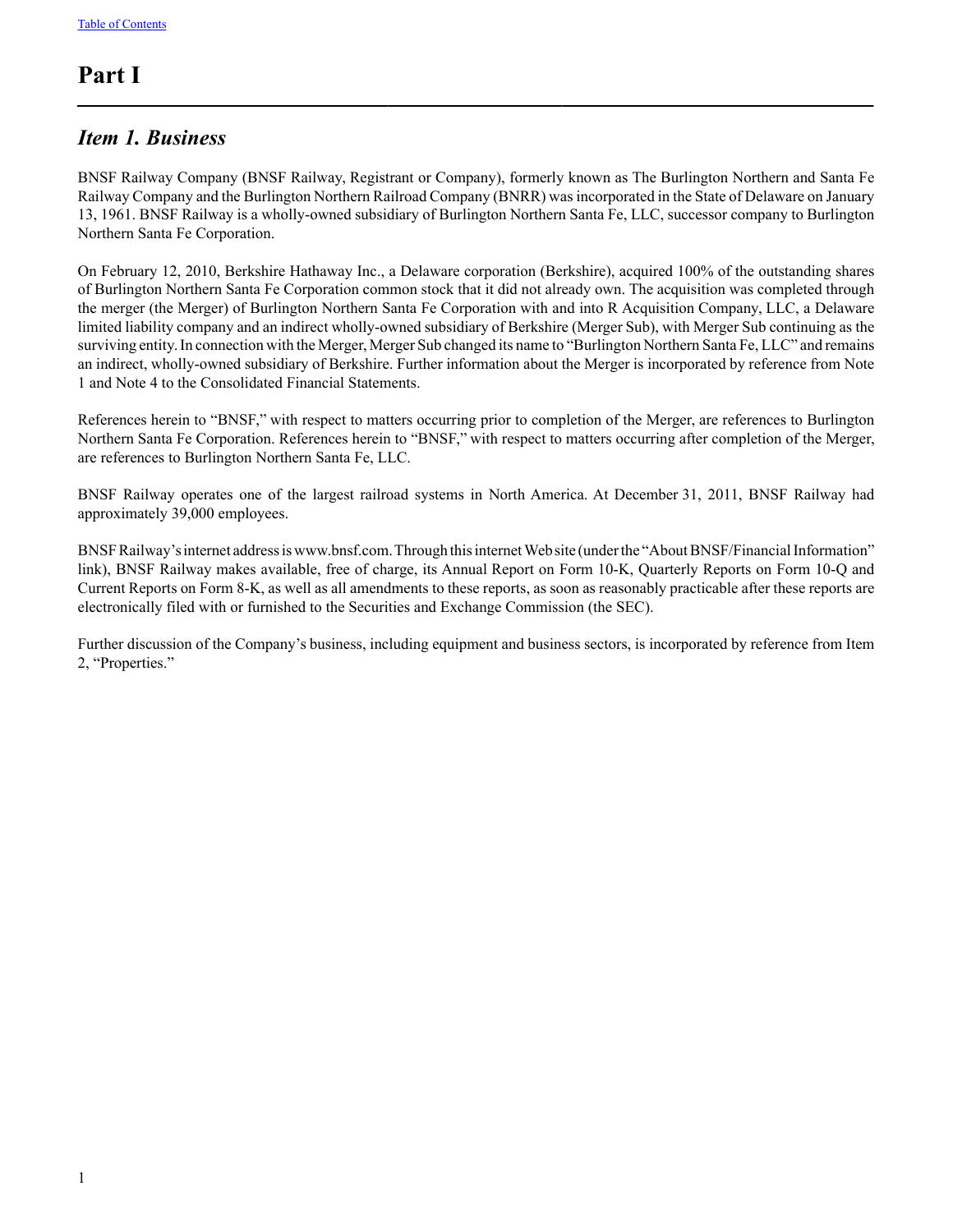### <span id="page-3-0"></span>*Item 1A. Risk Factors*

### **Changes in government policy could negatively impact demand for the Company's services, impair its ability to price its services or increase its costs or liability exposure.**

Changes in United States and foreign government policies could change the economic environment and affect demand for the Company's services. For example, changes in clean air laws or regulation of carbon dioxide emissions could reduce the demand for coal and revenues from the coal transportation services provided by BNSF Railway. Also, United States and foreign government agriculture tariffs or subsidies could affect the demand for grain. Developments and changes in laws and regulations as well as increased economic regulation of the rail industry through legislative action and revised rules and standards applied by the U.S. Surface Transportation Board in various areas, including rates, services and access to facilities could adversely impact the Company's ability to determine prices for rail services and significantly affect the revenues, costs and profitability of the Company's business. Additionally, because of the significant costs to maintain its rail network, a reduction in profitability could hinder the Company's ability to maintain, improve or expand its rail network, facilities and equipment. Federal or state spending on infrastructure improvements or incentives that favor other modes of transportation could also adversely affect the Company's revenues.

#### **The Company's success depends on its ability to continue to comply with the significant federal, state and local governmental regulations to which it is subject.**

The Company is subject to a significant amount of governmental laws and regulation with respect to its rates and practices, taxes, railroad operations and a variety of health, safety, labor, environmental and other matters. Failure to comply with applicable laws and regulations could have a material adverse effect on the Company. Governments may change the legislative and/or regulatory framework within which the Company operates without providing the Company with any recourse for any adverse effects that the change may have on its business. Federal legislation enacted in 2008 mandates the implementation of positive train control technology by December 31, 2015, on certain mainline track where intercity and commuter passenger railroads operate and where toxic-by-inhalation (TIH) hazardous materials are transported. This type of technology is new and deploying it across BNSF Railway's system and other railroads may pose significant operating and implementation risks and will require significant capital expenditures.

### **As part of its railroad operations, the Company frequently transports chemicals and other hazardous materials, which could expose it to the risk of significant claims, losses and penalties.**

BNSF Railway is required to transport these commodities to the extent of its common carrier obligation. An accidental release of TIH or hazardous commodities could result in a significant loss of life and extensive property damage as well as environmental remediation obligations and penalties. The associated costs could have an adverse effect on the Company's operating results, financial condition or liquidity as the Company is not insured above a certain threshold. Further, the rates BNSF Railway receives for transporting these commodities do not adequately compensate it should there be some type of accident. In addition, insurance premiums charged for some or all of the coverage currently maintained by the Company could increase dramatically or certain coverage may not be available to the Company in the future if there is a catastrophic event related to rail transportation of these commodities.

### **The Company faces intense competition from rail carriers and other transportation providers, and its failure to compete effectively could adversely affect its results of operations, financial condition or liquidity.**

The Company operates in a highly competitive business environment. Depending on the specific market, the Company faces intermodal, intramodal, product and geographic competition. This competition from other railroads and motor carriers, as well as barges, ships and pipelines in certain markets, may be reflected in pricing, market share, level of services, reliability and other factors. For example, the Company believes that high service truck lines, due to their ability to deliver non-bulk products on an expedited basis, may have an adverse effect on the Company's ability to compete for deliveries of non-bulk, time-sensitive freight. While the Company must build or acquire and maintain its rail system, trucks and barges are able to use public rights-of-way maintained by public entities. Any material increase in the capacity and quality of these alternative methods or the passage of legislation granting greater latitude to motor carriers with respect to size and weight restrictions could have an adverse effect on the Company's results of operations, financial condition or liquidity. In addition, a failure to provide the level of service required by the Company's customers could result in loss of business to competitors. Changes in the ports used by ocean carriers or the use of all-water routes from the Pacific Rim to the East Coast or other changes in the supply chain could also have an adverse effect on the Company's volumes and revenues.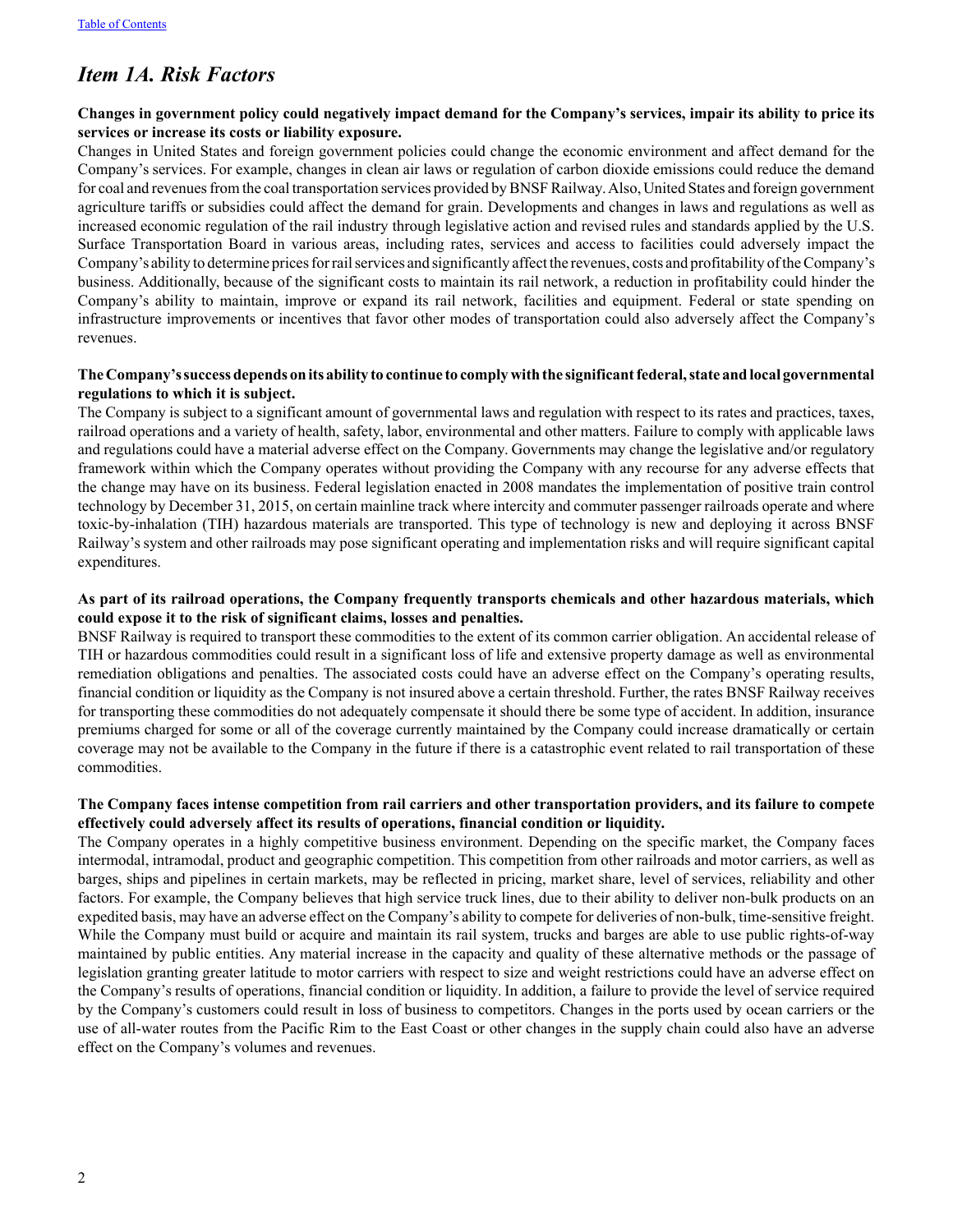### **The Company is subject to various claims and lawsuits, and increases in the amount or severity of these claims and lawsuits could adversely affect the Company's operating results, financial condition and liquidity.**

As part of its railroad operations, the Company is exposed to various claims and litigation related to commercial disputes, personal injury, property damage, environmental liability and other matters. Personal injury claims by BNSF Railway employees are subject to the Federal Employees' Liability Act (FELA), rather than state workers' compensation laws. The Company believes that the FELA system, which includes unscheduled awards and a reliance on the jury system, can contribute to increased expenses. Other proceedings include claims by third parties for punitive as well as compensatory damages, and a few proceedings purport to be class actions. Developments in legislative and judicial standards, material changes to litigation trends, or a catastrophic rail accident or series of accidents involving any or all of property damage, personal injury, and environmental liability could have a material adverse effect on the Company's operating results, financial condition and liquidity.

### **The Company is subject to stringent environmental laws and regulations, which may impose significant costs on its business operations.**

The Company's operations are subject to extensive federal, state and local environmental laws and regulations concerning, among other things, emissions to the air; discharges to waters; the generation, handling, storage, transportation and disposal of waste and hazardous materials; and the cleanup of hazardous material or petroleum releases. Changes to or limits on carbon dioxide emissions could result in significant capital expenditures to comply with these regulations with respect to BNSF Railway's diesel locomotives, equipment, vehicles and machinery and its yards and intermodal facilities and the cranes and trucks serving those facilities. Emission regulations could also adversely affect fuel efficiency and increase operating costs. Further, local concerns on emissions and other forms of pollution could inhibit the Company's ability to build facilities in strategic locations to facilitate growth and efficient operations. In addition, many land holdings are and have been used for industrial or transportation-related purposes or leased to commercial or industrial companies whose activities may have resulted in discharges onto the property. Environmental liability can extend to previously owned or operated properties, leased properties and properties owned by third parties, as well as to properties currently owned and used by the Company's subsidiaries. Environmental liabilities have arisen and may continue to arise from claims asserted by adjacent landowners or other third parties in toxic tort litigation. The Company's subsidiaries have been and may continue to be subject to allegations or findings to the effect that they have violated, or are strictly liable under, these laws or regulations. The Company's operating results, financial condition or liquidity could be adversely affected as a result of any of the foregoing, and it may be required to incur significant expenses to investigate and remediate environmental contamination.

### **Downturns in the economy could adversely affect demand for the Company's services.**

Significant, extended negative changes in domestic and global economic conditions that impact the producers and consumers of the commodities transported by the Company may have an adverse effect on the Company's operating results, financial condition or liquidity. Declines in or muted manufacturing activity, economic growth and international trade all could result in reduced revenues in one or more business units.

#### **Negative changes in general economic conditions could lead to disruptions in the credit markets, increase credit risks and could adversely affect the Company's financial condition or liquidity.**

Challenging economic conditions may not only affect revenues due to reduced demand for many goods and commodities, but could result in payment delays, increased credit risk and possible bankruptcies of customers. Railroads are capital-intensive and may need to finance a portion of the building and maintenance of infrastructure as well as locomotives and other rail equipment. Economic slowdowns and related credit market disruptions may adversely affect the Company's cost structure, its timely access to capital to meet financing needs and costs of its financings. The Company could also face increased counterparty risk for its cash investments and its derivative arrangements. Adverse economic conditions could also affect the Company's costs for insurance or its ability to acquire and maintain adequate insurance coverage for risks associated with the railroad business if insurance companies experience credit downgrades or bankruptcies. Declines in the securities and credit markets could also affect the Company's pension fund and railroad retirement tax rates, which in turn could increase funding requirements.

### **Fuel supply availability and fuel prices may adversely affect the Company's results of operations, financial condition or liquidity.**

Fuel supply availability could be impacted as a result of limitations in refining capacity, disruptions to the supply chain, rising global demand and international political and economic factors. A significant reduction in fuel availability could impact the Company's ability to provide transportation services at current levels, increase fuel costs and impact the economy. Each of these factors could have an adverse effect on the Company's operating results, financial condition or liquidity. If the price of fuel increases substantially, the Company expects to be able to offset a significant portion of these higher fuel costs through its fuel surcharge program. However, to the extent that the Company is unable to maintain, expand and ultimately collect under its existing fuel surcharge program, increases in fuel prices could have an adverse effect on the Company's operating results, financial condition or liquidity.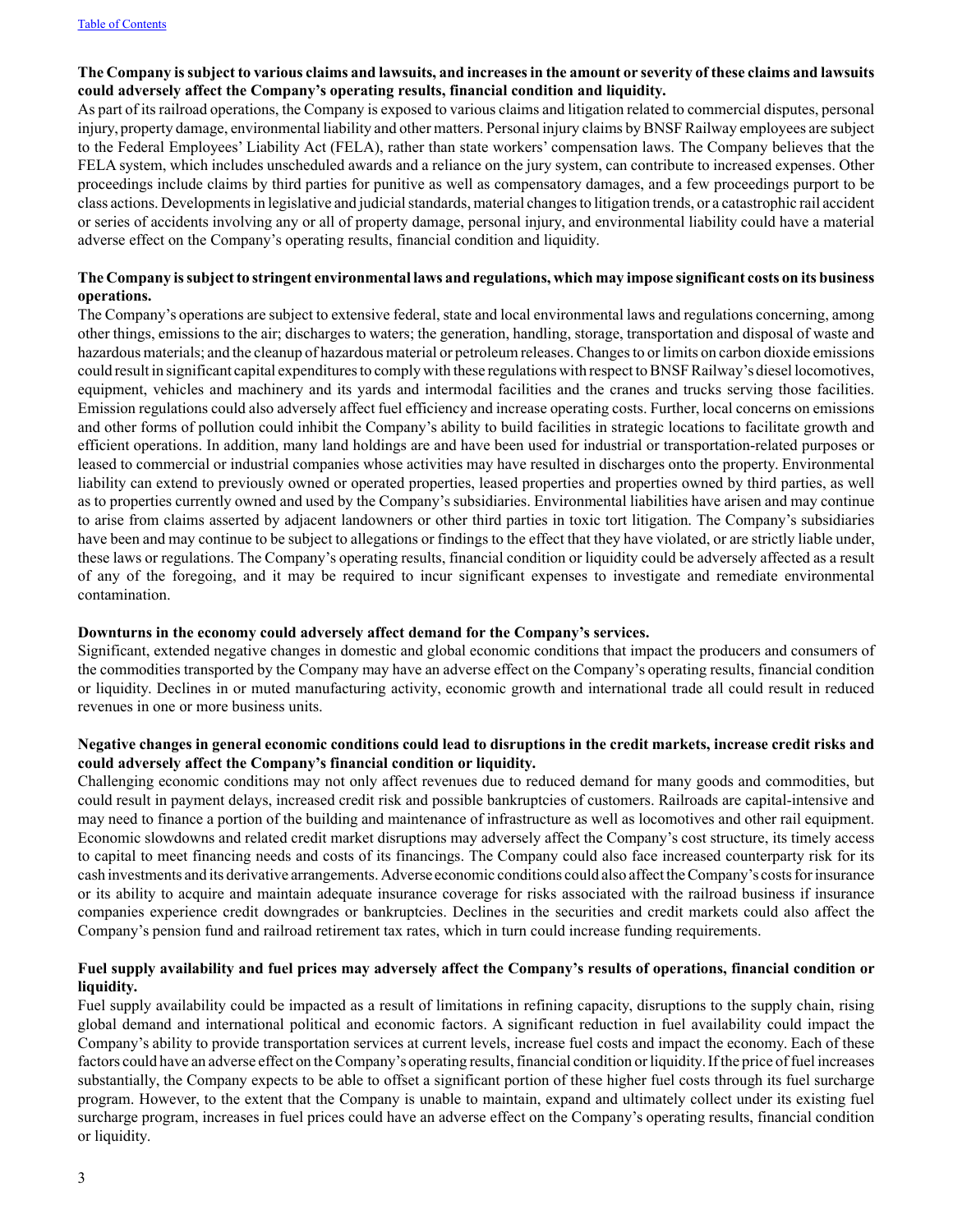#### **Severe weather and natural disasters could disrupt normal business operations, which would result in increased costs and liabilities and decreases in revenues.**

The Company's success is dependent on its ability to operate its railroad system efficiently. Severe weather and natural disasters, such as tornados, flooding and earthquakes, could cause significant business interruptions and result in increased costs and liabilities and decreased revenues. In addition, damages to or loss of use of significant aspects of the Company's infrastructure due to natural or man-made disruptions could have an adverse effect on the Company's operating results, financial condition or liquidity for an extended period of time until repairs or replacements could be made. Additionally, during natural disasters, the Company's workforce may be unavailable, which could result in further delays. Extreme swings in weather could also negatively affect the performance of locomotives and rolling stock.

#### **The Company's operational dependencies may adversely affect results of operations, financial condition or liquidity.**

Due to the integrated nature of the United States' freight transportation infrastructure, the Company's operations may be negatively affected by service disruptions of other entities such as ports and other railroads which interchange with the Company. Asignificant prolonged service disruption of one or more of these entities could have an adverse effect on the Company's results of operations, financial condition or liquidity.

### **Acts of terrorism or war, as well as the threat of terrorism or war, may cause significant disruptions in the Company's business operations.**

Terrorist attacks and any government response to those types of attacks and war or risk of war may adversely affect the Company's results of operations, financial condition or liquidity. The Company's rail lines and facilities could be direct targets or indirect casualties of an act or acts of terror, which could cause significant business interruption and result in increased costs and liabilities and decreased revenues, which could have an adverse effect on operating results and financial condition. Such effects could be magnified if releases of hazardous materials are involved. Any act of terror, retaliatory strike, sustained military campaign or war or risk of war may have an adverse impact on the Company's operating results and financial condition by causing unpredictable operating or financial conditions, including disruptions of BNSF Railway or connecting rail lines, loss of critical customers or partners, volatility or sustained increase of fuel prices, fuel shortages, general economic decline and instability or weakness of financial markets. In addition, insurance premiums charged for some or all of the coverage currently maintained by the Company could increase dramatically, the coverage available may not adequately compensate it for certain types of incidents and certain coverages may not be available to the Company in the future.

### **The Company depends on the stability and availability of its information technology systems.**

The Company relies on information technology in all aspects of its business. A significant disruption or failure of its information technology systems could result in service interruptions, safety failures, security violations, regulatory compliance failures and the inability to protect corporate information assets against intruders or other operational difficulties. Although the Company has taken steps to mitigate these risks, including Business Continuity Planning, Disaster Recovery Planning and Business Impact Analysis, a significant disruption or cyber intrusion could lead to misappropriation of assets or data corruption and could adversely affect the Company's results of operations, financial condition or liquidity. Additionally, if the Company is unable to acquire or implement new technology, it may suffer a competitive disadvantage, which could also have an adverse effect on the Company's results of operations, financial condition or liquidity.

#### **Most of the Company's employees are represented by unions, and failure to negotiate reasonable collective bargaining agreements may result in strikes, work stoppages or substantially higher ongoing labor costs.**

A significant majority of BNSF Railway's employees are union-represented. BNSF Railway's union employees work under collective bargaining agreements with various labor organizations. Wages, health and welfare benefits, work rules and other issues have traditionally been addressed through industry-wide negotiations. These negotiations have generally taken place over an extended period of time and have previously not resulted in any extended work stoppages. For ongoing negotiations, the existing agreements have remained in effect and will continue to remain in effect until new agreements are reached or the Railway Labor Act's procedures (which include mediation, cooling-off periods and the possibility of presidential or congressional intervention) are exhausted. While the negotiations have not yet resulted in any extended work stoppages, if BNSF Railway is unable to negotiate acceptable new agreements, it could result in strikes by the affected workers, loss of business, disruption of operations and increased operating costs as a result of higher wages or benefits paid to union members, any of which could have an adverse effect on the Company's operating results, financial condition or liquidity.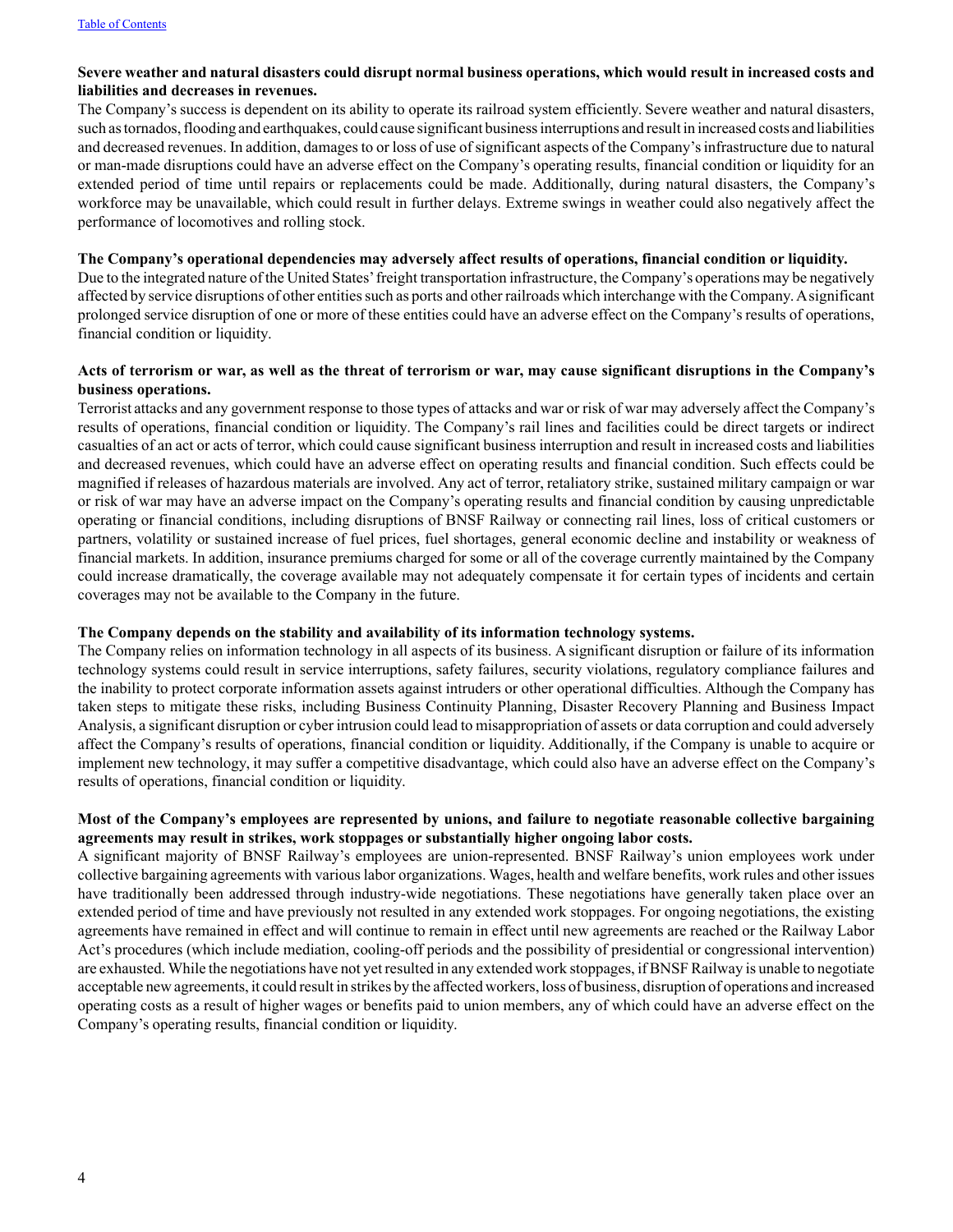#### **The unavailability of qualified personnel could adversely affect the Company's operations.**

Changes in demographics, training requirements and the unavailability of qualified personnel, particularly engineers and trainmen, could negatively impact the Company's ability to meet demand for rail service. Recruiting and retaining qualified personnel, particularly those with expertise in the railroad industry, are vital to operations. Although the Company has adequate personnel for the current business environment, unpredictable increases in demand for rail services may exacerbate the risk of not having sufficient numbers of trained personnel, which could have a negative impact on operational efficiency and otherwise have an adverse effect on the Company's operating results, financial condition or liquidity.

### <span id="page-6-0"></span>*Item 1B. Unresolved Staff Comments*

None.

### <span id="page-6-1"></span>*Item 2. Properties*

### **Track Configuration**

BNSF Railway operates one of the largest railroad networks in North America with approximately 32,000 route miles of track (excluding multiple main tracks, yard tracks and sidings) in 28 states and two Canadian provinces as of December 31, 2011. BNSF Railway owns approximately 23,000 route miles, including easements, and operates on approximately 9,000 route miles of trackage rights that permit BNSF Railway to operate its trains with its crews over other railroads' tracks.

As of December 31, 2011, the total BNSF Railway system, including single and multiple main tracks, yard tracks and sidings, consisted of approximately 50,000 operated miles of track, all of which are owned by or held under easement by BNSF Railway except for approximately 10,000 route miles operated under trackage rights.

#### **Property and Facilities**

BNSF Railway operates various facilities and equipment to support its transportation system, including its infrastructure and locomotives and freight cars. It also owns or leases other equipment to support rail operations, including containers, chassis and vehicles. Support facilities for rail operations include yards and terminals throughout its rail network, system locomotive shops to perform locomotive servicing and maintenance, a centralized network operations center for train dispatching and network operations monitoring and management in Fort Worth, Texas, regional dispatching centers, computers, telecommunications equipment, signal systems and other support systems. Transfer facilities are maintained for rail-to-rail as well as intermodal transfer of containers, trailers and other freight traffic. These facilities include 30 major international hubs located across the system.

As of December 31, 2011, BNSF Railway owned or held under non-cancelable leases exceeding one year approximately 6,900 locomotives, 78,600 freight cars, and 6,100 chassis and containers, in addition to maintenance of way and other equipment.

In the ordinary course of business, BNSF Railway incurs significant costs in repairing and maintaining the properties described above. In 2011, BNSF Railway recorded approximately \$2 billion in repairs and maintenance expense in the Consolidated Statements of Income.

#### **Business Mix**

In serving the Midwest, Pacific Northwest, Western, Southwestern and Southeastern regions and ports of the country, BNSF Railway transports, through one operating transportation services segment, a range of products and commodities derived from manufacturing, agricultural and natural resource industries. Over half of the freight revenues of the Company are covered by contractual agreements of varying durations, while the balance is subject to common carrier, published prices or quotations offered by the Company. BNSF Railway's financial performance is influenced by, among other things, general and industry economic conditions at the international, national and regional levels. The following map illustrates the Company's primary routes, including trackage rights, which allow BNSF Railway to access major cities and ports in the western and southern United States as well as Canadian and Mexican traffic. In addition to major cities and ports, BNSF Railway efficiently serves many smaller markets by working closely with approximately 200 shortline partners. BNSF Railway has also entered into marketing agreements with other rail carriers, expanding the marketing reach for each railroad and our collective customers.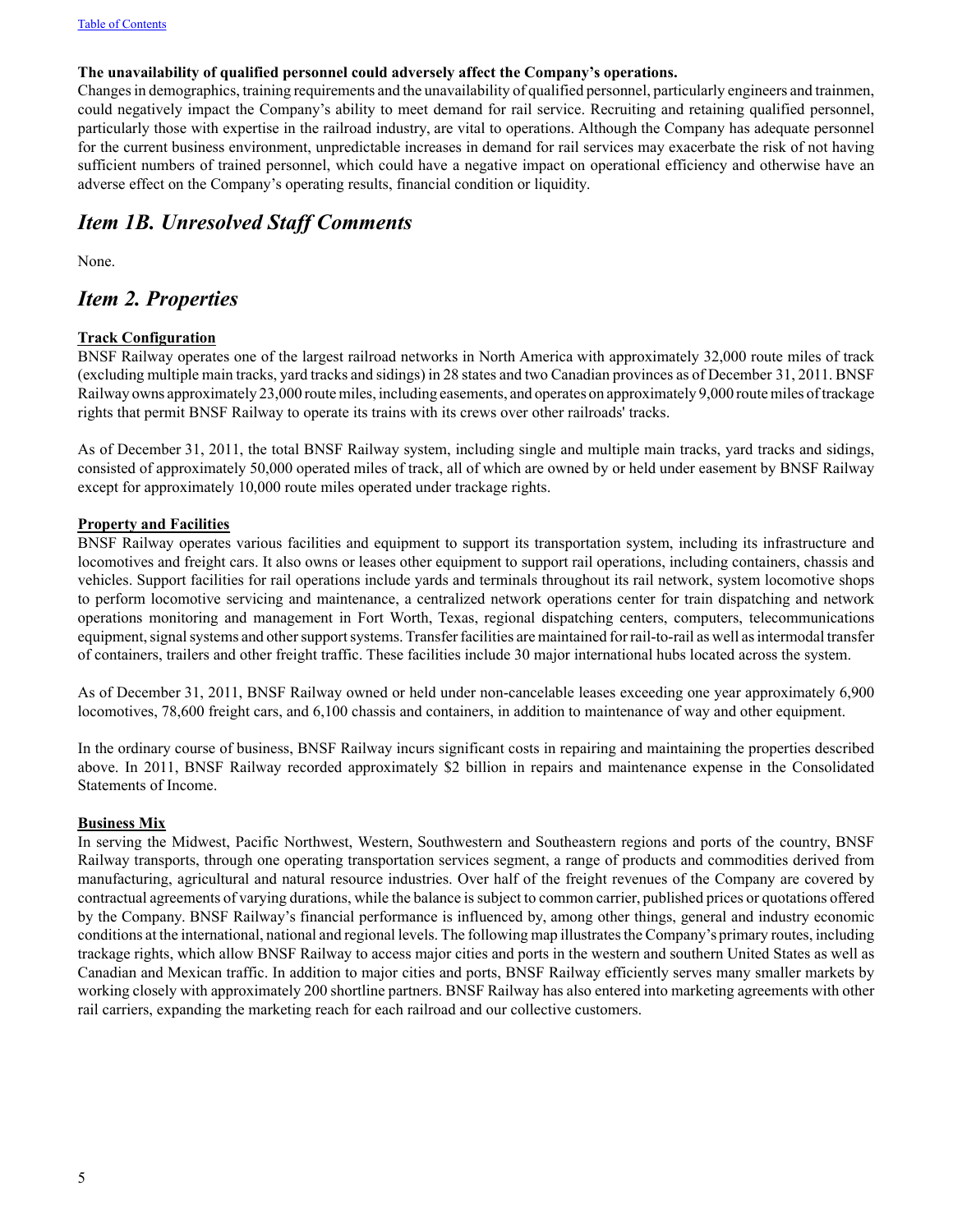

#### **Consumer Products:**

The Consumer Products' freight business provided approximately 31 percent of freight revenues for the 12 months ended December 31, 2011, and consisted of the following business sectors: International Intermodal, Domestic Intermodal (including Truckload/Intermodal Marketing Companies and Expedited Truckload/Less-than-Truckload/Parcel) and Automotive.

#### **Coal:**

The transportation of coal contributed approximately 27 percent of freight revenues for the 12 months ended December 31, 2011, with more than 90 percent of all BNSF Railway's coal tons originating from the Powder River Basin of Wyoming and Montana.

#### **Industrial Products:**

The Industrial Products' freight business provided approximately 22 percent of freight revenues for the 12 months ended December 31, 2011, and consisted of the following five business areas: Construction Products, Building Products, Petroleum Products, Chemicals & Plastics Products and Food & Beverages.

#### **Agricultural Products:**

The transportation of Agricultural Products provided approximately 20 percent of freight revenues for the 12 months ended December 31, 2011. These products include wheat, corn, bulk foods, soybeans, oil seeds and meals, feeds, barley, oats and rye, flour and mill products, milo, oils, specialty grains, malt, ethanol and fertilizer.

#### **Government Regulation and Legislation**

BNSF Railway's operations are subject to the regulatory jurisdiction of the Surface Transportation Board (STB) of the United States Department of Transportation (DOT), the Federal Railroad Administration of the DOT, the Occupational Safety and Health Administration (OSHA), as well as other federal and state regulatory agencies and Canadian regulatory agencies for operations in Canada. The STB has jurisdiction over disputes and complaints involving certain rates, routes and services, the sale or abandonment of rail lines, applications for line extensions and construction and consolidation or merger with, or acquisition of control of, rail common carriers. The outcome of STB proceedings can affect the profitability of BNSF Railway's business. DOT and OSHA have jurisdiction under several federal statutes over a number of safety and health aspects of rail operations, including the transportation of hazardous materials. State agencies regulate some aspects of rail operations with respect to health and safety in areas not otherwise preempted by federal law.

Further discussion is incorporated by reference from Note 13 to the Consolidated Financial Statements.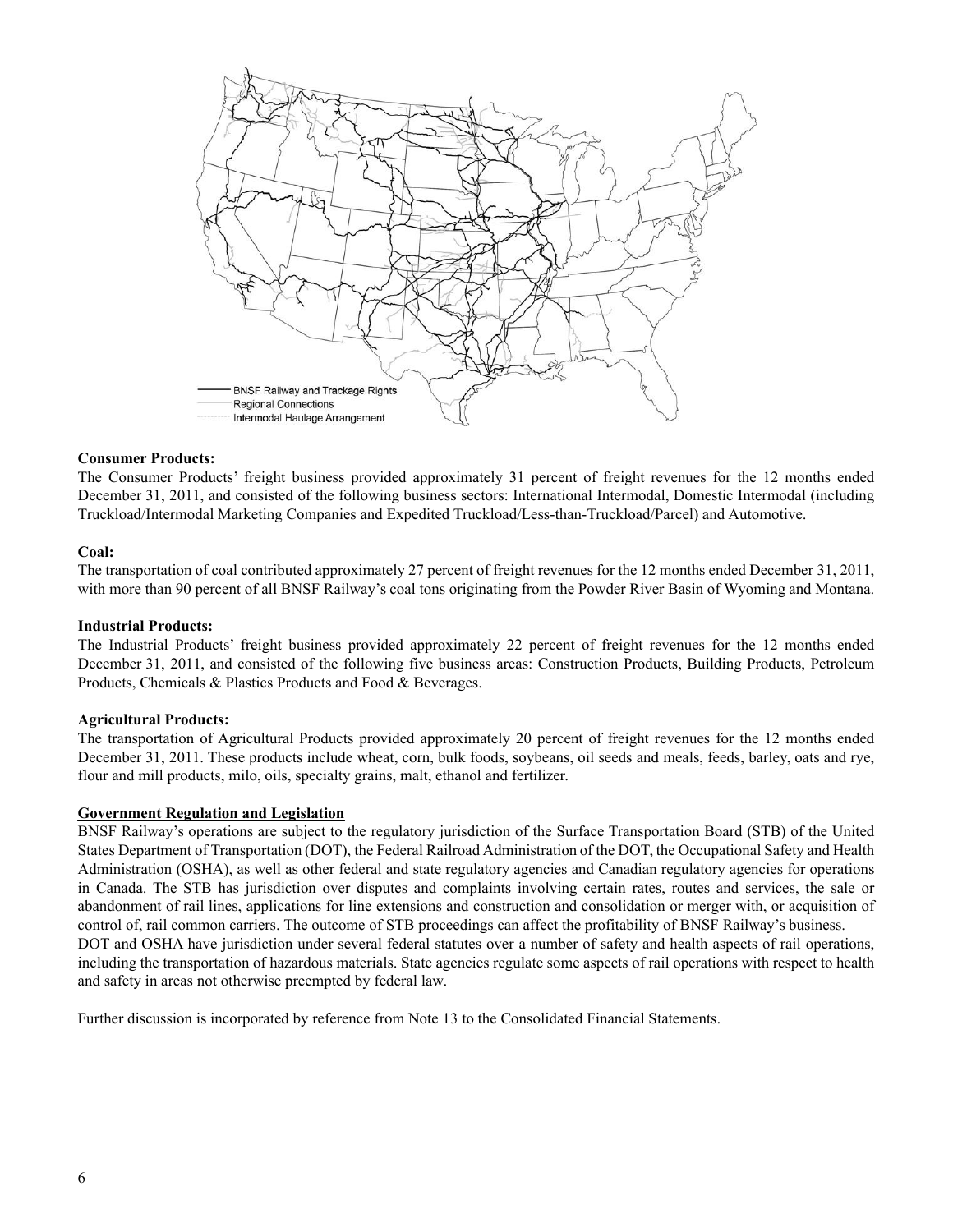### **Competition**

The business environment in which BNSF Railway operates is highly competitive. Depending on the specific market, deregulated motor carriers and other railroads, as well as river barges, ships and pipelines in certain markets, may exert pressure on price and service levels. The presence of advanced, high service truck lines with expedited delivery, subsidized infrastructure and minimal empty mileage continues to affect the market for non-bulk, time-sensitive freight. The potential expansion of longer combination vehicles could further encroach upon markets traditionally served by railroads. In order to remain competitive, BNSF Railway and other railroads continue to develop and implement operating efficiencies to improve productivity.

As railroads streamline, rationalize and otherwise enhance their franchises, competition among rail carriers intensifies. BNSF Railway's primary rail competitor in the Western region of the United States is the Union Pacific Railroad Company. Other Class I railroads and numerous regional railroads and motor carriers also operate in parts of the same territories served by BNSF Railway.

Based on weekly reporting by the Association of American Railroads, BNSF Railway's share of the western United States rail traffic in 2011 was approximately 48 percent.

# <span id="page-8-0"></span>*Item 3. Legal Proceedings*

Beginning May 14, 2007, some 30 similar class action complaints were filed in six federal district courts around the country by rail shippers against BNSF Railway and other Class I railroads alleging that they have conspired to fix fuel surcharges with respect to unregulated freight transportation services in violation of the antitrust laws and seeking injunctive relief and unspecified treble damages. These cases have been consolidated and are currently pending in the federal district court of the District of Columbia for coordinated or consolidated pretrial proceedings. (*In re: Rail Freight Fuel Surcharge Antitrust Litigation*, MDL No. 1869). Consolidated amended class action complaints were filed against BNSF Railway and three other Class I railroads in April 2008. The Company believes that these claims are without merit and continues to defend against the allegations vigorously. The Company does not believe that the outcome of these proceedings will have a material effect on its financial condition, results of operations or liquidity.

Information concerning certain pending tax-related administrative or adjudicative state proceedings or appeals is incorporated by reference from Note 6 to the Consolidated Financial Statements, and information concerning other claims and litigation is incorporated by reference from Note 13 to the Consolidated Financial Statements.

# <span id="page-8-1"></span>*Item 4. Mine Safety Disclosures*

Not applicable.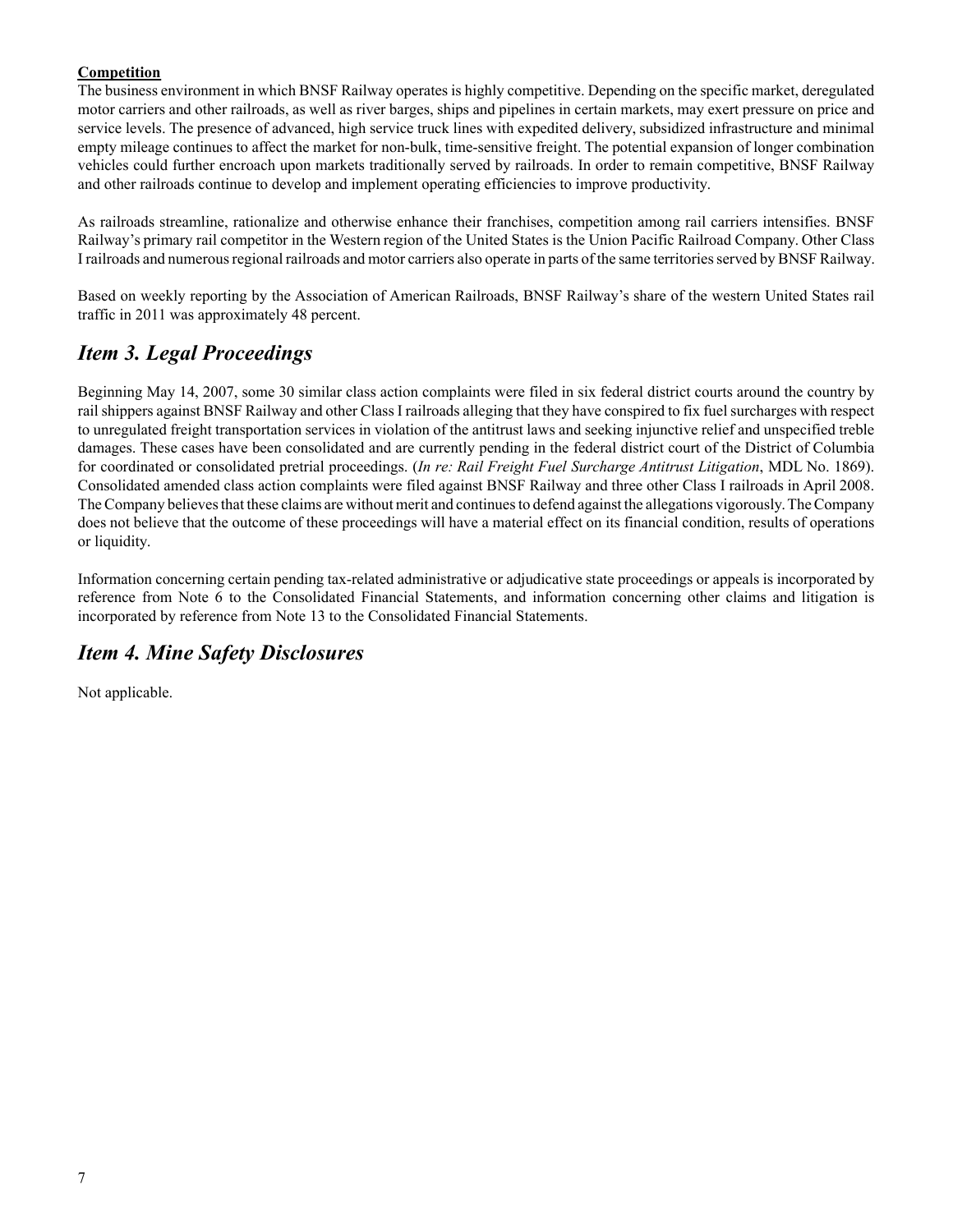# <span id="page-9-0"></span>**Part II**

# <span id="page-9-1"></span>*Item 5. Market for Registrant's Common Equity, Related Stockholder Matters and Issuer Purchases of Equity Securities*

BNSF Railway's common stock is owned by BNSF and therefore is not traded on any market.

## <span id="page-9-2"></span>*Item 7. Management's Narrative Analysis of Results of Operations*

Management's narrative analysis relates to the results of operations of BNSF Railway Company and its majority-owned subsidiaries (collectively BNSF Railway, Registrant or Company). The following narrative analysis should be read in conjunction with the Consolidated Financial Statements and the accompanying notes.

Berkshire's cost of acquiring BNSF has been pushed-down to establish a new accounting basis for BNSF beginning as of February 13, 2010. In turn, BNSF's basis in BNSF Railway has been pushed-down to establish a new accounting basis in BNSF Railway beginning as of February 13, 2010. Accordingly, the accompanying consolidated financial statements are presented for two periods, Predecessor and Successor, which relate to the accounting periods preceding and succeeding the completion of the Merger. The Predecessor and Successor periods have been separated by a vertical line on the face of the consolidated financial statements to highlight the fact that the financial information for such periods has been prepared under two different historical-cost bases of accounting. The following narrative analysis of results of operations includes a brief discussion of the factors that materially affected the Company's operating results in the Successor period of the year ended December 31, 2011, and a comparative analysis of the Successor period of February 13 – December 31, 2010, and the Predecessor period of January 1 – February 12, 2010.

### **Results of Operations**

### **Revenues Summary**

The following table presents BNSF Railway's revenue information by business group:

|                                           |                  |        |                                                | <b>Revenues (in millions)</b> |                                       | Cars / Units (in thousands) |                                           |                                              |                                           |  |  |
|-------------------------------------------|------------------|--------|------------------------------------------------|-------------------------------|---------------------------------------|-----------------------------|-------------------------------------------|----------------------------------------------|-------------------------------------------|--|--|
|                                           | <b>Successor</b> |        |                                                | Predecessor                   |                                       | <b>Successor</b>            | Predecessor                               |                                              |                                           |  |  |
| <b>Year Ended</b><br>December 31.<br>2011 |                  |        | February $13 -$<br>December 31,<br><b>2010</b> |                               | January $1 -$<br>February 12,<br>2010 |                             | <b>Year Ended</b><br>December 31,<br>2011 | February 13 –<br>December 31,<br><b>2010</b> | January 1-<br>February 12,<br><b>2010</b> |  |  |
| <b>Consumer Products</b>                  | S                | 6,005  | -S                                             | 4,516                         | $\mathbf S$                           | 515                         | 4,595                                     | 3,834                                        | 453                                       |  |  |
| Coal                                      |                  | 5,066  |                                                | 3,906                         |                                       | 442                         | 2,309                                     | 2,156                                        | 259                                       |  |  |
| <b>Industrial Products</b>                |                  | 4,104  |                                                | 3,108                         |                                       | 352                         | 1,498                                     | 1,258                                        | 139                                       |  |  |
| <b>Agricultural Products</b>              |                  | 3,769  |                                                | 3,076                         |                                       | 417                         | 1,056                                     | 932                                          | 126                                       |  |  |
| Total freight revenues                    |                  | 18,944 |                                                | 14,606                        |                                       | 1,726                       | 9,458                                     | 8,180                                        | 977                                       |  |  |
| Other revenues                            |                  | 285    |                                                | 229                           |                                       | 42                          |                                           |                                              |                                           |  |  |
| Total operating revenues                  |                  | 19,229 |                                                | 14,835                        |                                       | 1,768                       |                                           |                                              |                                           |  |  |

|                              | <b>Average Revenue Per Car / Unit</b>     |                  |             |                                       |                                    |       |  |  |  |
|------------------------------|-------------------------------------------|------------------|-------------|---------------------------------------|------------------------------------|-------|--|--|--|
|                              |                                           | <b>Successor</b> | Predecessor |                                       |                                    |       |  |  |  |
|                              | <b>Year Ended</b><br>December 31,<br>2011 |                  |             | February 13 –<br>December 31,<br>2010 | January 1-<br>February 12,<br>2010 |       |  |  |  |
| <b>Consumer Products</b>     | S                                         | 1,307            | \$          | 1,178                                 | \$.                                | 1,137 |  |  |  |
| Coal                         |                                           | 2,194            |             | 1,812                                 |                                    | 1,707 |  |  |  |
| <b>Industrial Products</b>   |                                           | 2,740            |             | 2,471                                 |                                    | 2,532 |  |  |  |
| <b>Agricultural Products</b> |                                           | 3,569            |             | 3,300                                 |                                    | 3,310 |  |  |  |
| Total freight revenues       | \$                                        | 2,003            | \$.         | 1,786                                 | S                                  | 1,767 |  |  |  |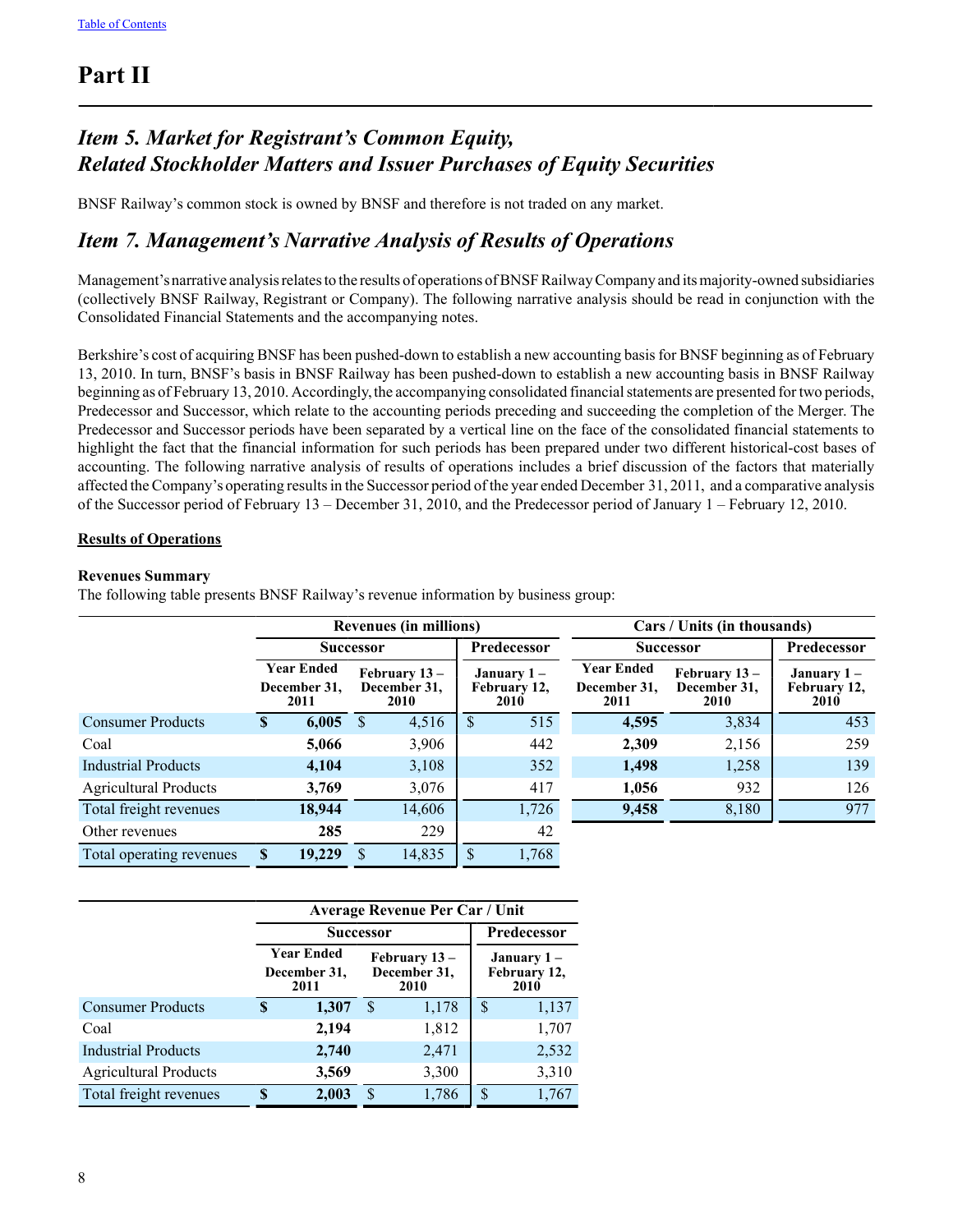### **Fuel Surcharges**

Freight revenues include both revenue for transportation services and fuel surcharges. BNSF Railway's fuel surcharge program is intended to recover its incremental fuel costs when fuel prices exceed a threshold fuel price. Fuel surcharges are calculated differently depending on the type of commodity transported. BNSF Railway has two standard fuel surcharge programs - Percent of Revenue and Mileage-Based. In addition, in certain commodities, fuel surcharge is calculated using a fuel price from a time period that can be up to 60 days earlier. In a period of volatile fuel prices or changing customer business mix, changes in fuel expense and fuel surcharge may significantly differ.

|                                     |    | <b>Successor</b>                   |  |                                       | Predecessor                           |     |  |
|-------------------------------------|----|------------------------------------|--|---------------------------------------|---------------------------------------|-----|--|
|                                     |    | Year Ended<br>December 31,<br>2011 |  | February 13 –<br>December 31,<br>2010 | January $1 -$<br>February 12,<br>2010 |     |  |
| Total fuel expense <sup>a</sup>     |    | 4.267                              |  | 2,687                                 |                                       | 329 |  |
| <b>BNSF Railway fuel surcharges</b> | \$ | 2,663                              |  | 1.774                                 |                                       | 192 |  |

The following table presents fuel surcharge and fuel expense information (in millions):

a Total fuel expense includes locomotive and non-locomotive fuel as well as gains and losses from fuel derivatives, which do not impact the fuel surcharge program.

Beginning January 1, 2011, BNSF Railway reset the strike price, the Highway Diesel Fuel (HDF) price at which BNSF Railway assesses a fuel surcharge, from \$1.25 per gallon to \$2.50 per gallon for BNSF Railway's mileage-based and percentof-revenue fuel surcharge programs covering Agricultural Products, Industrial Products, Coal and Automotive. The new program is being implemented as contracts are renewed or as tariff rates are updated. This change includes an appropriate adjustment of the underlying base shipment rates to reflect the new strike price. BNSF Railway also instituted a program that compensates customers when HDF falls below the strike price for an extended period.

### **Successor Period of the Year Ended December 31, 2011 vs Successor Period of February 13 – December 31, 2010**  Revenues

Revenues for the year ended December 31, 2011, were \$19,229 million, up 30 percent compared with the period of February 13 - December 31, 2010. A significant portion of this increase in revenues is directly attributable to comparing operating results for a 365-day period to one consisting of 322 days, which primarily caused the 16-percent increase in unit volumes. The following changes in underlying trends, based on a comparable number of days, also impacted the change in revenues:

• Average revenue per car / unit increased for all business units as a result of increased rate per car / unit and higher fuel surcharges, which was driven by increased fuel prices.

In addition to an increase in average revenue per car / unit, the following changes in underlying trends in volumes, based on a comparable number of days, also impacted the change in revenues:

- Consumer Products unit volumes increased for domestic intermodal as a result of tightening truck capacity and highway conversion to rail, and higher international volumes as a result of increased demand for inland international movements.
- Coal unit volumes decreased, partially resulting from the impacts of severe flooding along key coal routes along with the share shift of some midwest utility tons.
- Industrial Products unit volumes increased primarily due to increased demand in construction products resulting from strong sand and steel shipments, as well as increased demand in Petroleum Products.
- Agricultural Products volumes were about even with last year as higher wheat exports and U.S. corn were offset by lower soybean exports.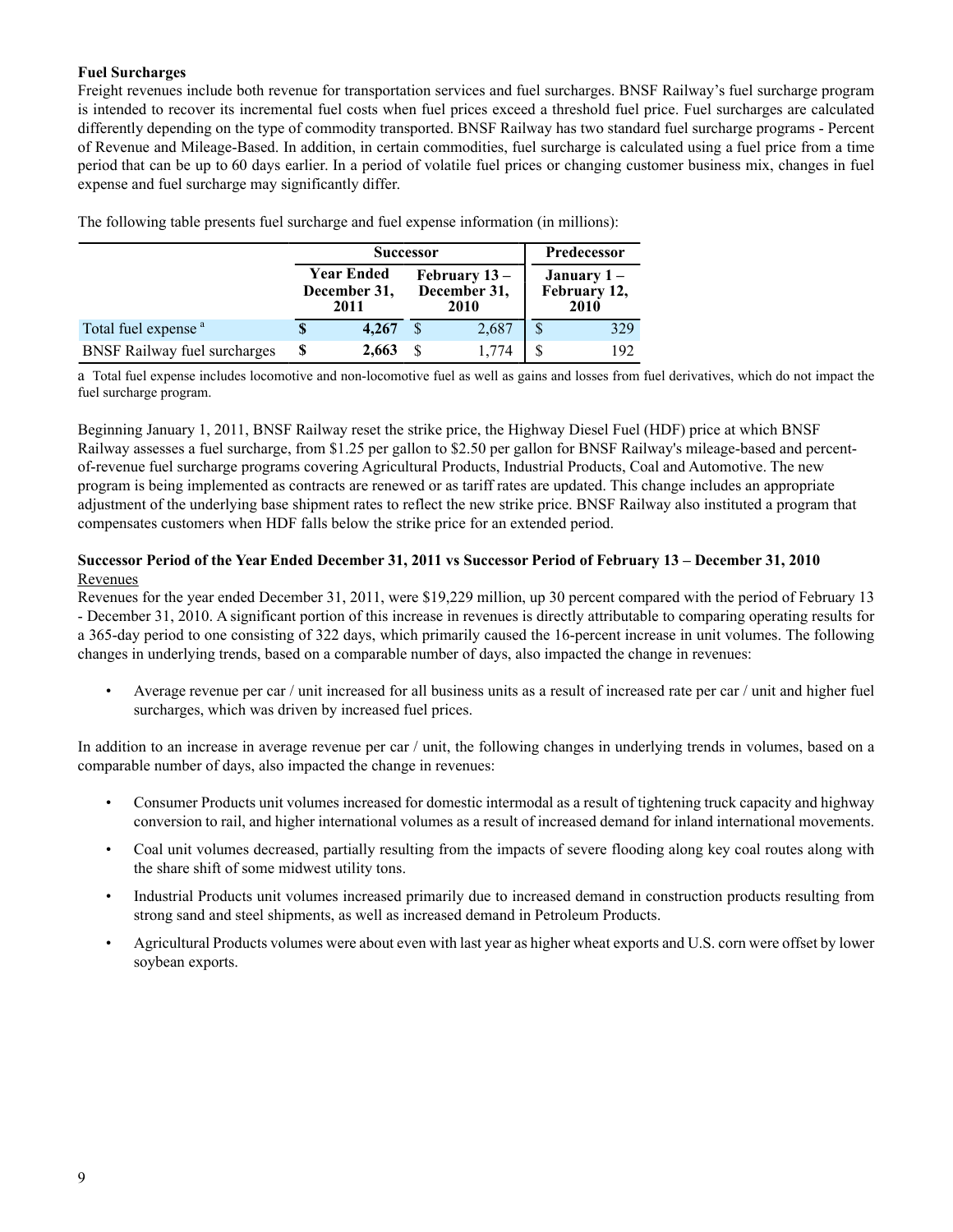### **Expense Table**

The following table presents BNSF Railway's expense information (in millions):

|                                  | <b>Successor</b> |                                           |                    |                                       |                                       | Predecessor |  |
|----------------------------------|------------------|-------------------------------------------|--------------------|---------------------------------------|---------------------------------------|-------------|--|
|                                  |                  | <b>Year Ended</b><br>December 31,<br>2011 |                    | February $13-$<br>December31,<br>2010 | January $1 -$<br>February 12,<br>2010 |             |  |
| Compensation and benefits        | S                | 4,288                                     | $\mathbf{\hat{s}}$ | 3,544                                 | $\mathcal{S}$                         | 439         |  |
| Fuel                             |                  | 4,267                                     |                    | 2,687                                 |                                       | 329         |  |
| Purchased services               |                  | 2,009                                     |                    | 1,787                                 |                                       | 211         |  |
| Depreciation and amortization    |                  | 1,807                                     |                    | 1,531                                 |                                       | 192         |  |
| Equipment rents                  |                  | 779                                       |                    | 670                                   |                                       | 97          |  |
| Materials and other              |                  | 808                                       |                    | 652                                   |                                       |             |  |
| Total operating expenses         | \$               | 13,958                                    | <sup>\$</sup>      | 10,871                                | \$                                    | 1,269       |  |
|                                  |                  |                                           |                    |                                       |                                       |             |  |
| Interest expense                 | $\mathbf S$      | 73                                        | <b>S</b>           | 72                                    | \$                                    | 16          |  |
| Interest income, related parties | \$               | $(32)$ \$                                 |                    | (15)                                  | S                                     | (1)         |  |
| Other expense, net               | \$               | 10                                        | <sup>S</sup>       | 8                                     | D                                     | 2           |  |
| Income tax expense               | \$               | 1,947                                     | S                  | 1,517                                 | S                                     | 200         |  |

#### Expenses

Operating expenses for the year ended December 31, 2011, were \$13,958 million, an increase of \$3,087 million, or 28 percent, as compared with the period of February 13 - December 31, 2010. A significant portion of this increase is due to comparing expenses for a 365-day period to one consisting of 322 days. The following changes in underlying trends, based on a comparable number of days, also impacted the change in operating expenses:

- Increased unit volumes, and wage and health and welfare inflation, training and weather-related costs contributed to the increase in compensation and benefits expense.
- Higher fuel prices accounted for the majority of the increase in fuel expenses. In addition, higher locomotive fuel consumption resulted from improved volumes and severe weather conditions, which impacted efficiency.
- Purchased services expenses increased due to higher volume-related costs and due to weather impacts offset by lower locomotive maintenance costs.
- Higher locomotive and freight car material costs, increased crew transportation, travel costs, property taxes and casualty costs increased materials and other expenses offset by lower environmental costs.
- There were no significant changes in the underlying trends for depreciation and amortization expenses or equipment rents expense.
- Interest expense included decreased interest related to a lower average debt balance.
- The effective tax rate for the twelve months ended December 31, 2011, was 37.3 percent, compared with 38.9 percent for the period of February 13 - December 31, 2010.

### **Predecessor Period of January 1 – February 12, 2010**

Significant changes in the underlying trends affecting the Company's revenues and expenses during the Predecessor period of January 1 – February 12, 2010, were as follows:

Sale of a line segment in the State of Washington was completed, resulting in a gain to materials and other expenses of \$74 million.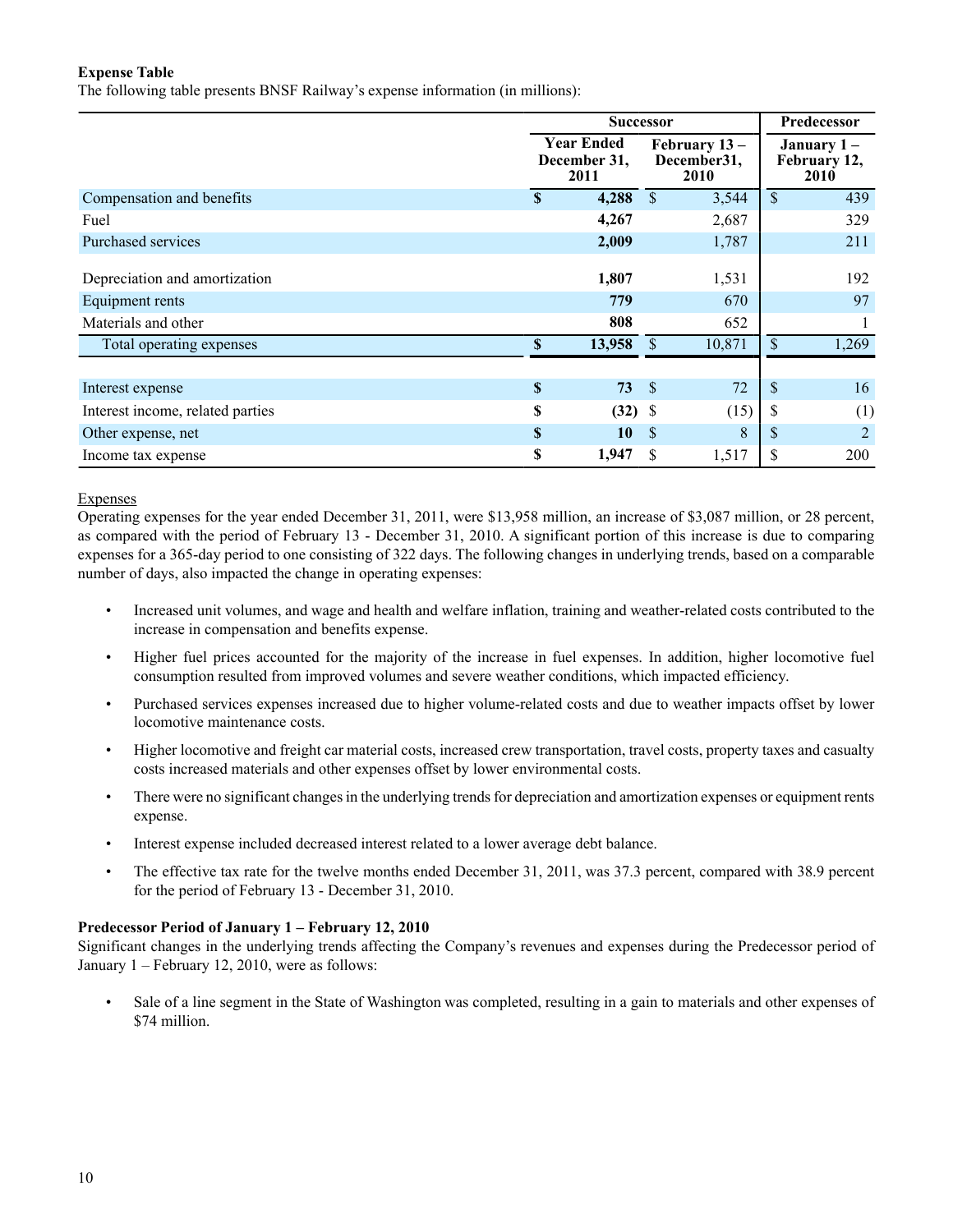### **Forward-Looking Information**

To the extent that statements made by the Company relate to the Company's future economic performance or business outlook, projections or expectations of financial or operational results, or refer to matters that are not historical facts, such statements are "forward-looking" statements within the meaning of the federal securities laws.

Forward-looking statements involve a number of risks and uncertainties, and actual performance or results may differ materially. For a discussion of material risks and uncertainties that the Company faces, see the discussion in Item 1A, "Risk Factors," of this Annual Report on Form 10-K. Important factors that could cause actual results to differ materially include, but are not limited to, the following:

- **Economic and industry conditions:** material adverse changes in economic or industry conditions, both in the United States and globally; volatility in the capital or credit markets including changes affecting the timely availability and cost of capital; changes in customer demand, effects of adverse economic conditions affecting shippers or BNSF Railway's supplier base, and effects due to more stringent regulatory policies such as the regulation of carbon dioxide emissions that could reduce the demand for coal or governmental tariffs or subsidies that could affect the demand for grain, changes in fuel prices and other key materials and disruptions in supply chains for these materials; competition and consolidation within the transportation industry; and changes in crew availability, labor and benefits costs and labor difficulties, including stoppages affecting either BNSF Railway's operations or customers' abilities to deliver goods to BNSF Railway for shipment;
- **Legal, legislative and regulatory factors:** developments and changes in laws and regulations, including those affecting train operations or the marketing of services; the ultimate outcome of shipper and rate claims subject to adjudication or claims; investigations or litigation alleging violations of the antitrust laws; increased economic regulation of the rail industry through legislative action and revised rules and standards applied by the U.S. Surface Transportation Board in various areas including rates and services; developments in environmental investigations or proceedings with respect to rail operations or current or past ownership or control of real property or properties owned by others impacted by BNSF Railway operations; losses resulting from claims and litigation relating to personal injuries, asbestos and other occupational diseases; the release of hazardous materials, environmental contamination and damage to property; regulation, restrictions or caps, or other controls of diesel emissions that could affect operations or increase costs; the availability of adequate insurance to cover the risks associated with operations; and
- **Operating factors:** changes in operating conditions and costs; operational and other difficulties in implementing positive train control technology, including increased compliance or operational costs or penalties; restrictions on development and expansion plans due to environmental concerns; constraints due to the nation's aging infrastructure; disruptions to BNSF Railway's technology network including computer systems and software, including cybersecurity intrusions, misappropriation of assets or sensitive information, corruption of data or operational disruptions; as well as natural events such as severe weather, fires, floods and earthquakes or man-made or other disruptions of BNSF Railway's or other railroads' operating systems, structures, or equipment including the effects of acts of terrorism on the Company's system or other railroads'systems or other links in the transportation chain.

The Company cautions against placing undue reliance on forward-looking statements, which reflect its current beliefs and are based on information currently available to it as of the date a forward-looking statement is made. The Company undertakes no obligation to revise forward-looking statements to reflect future events, changes in circumstances, or changes in beliefs. In the event the Company does update any forward-looking statement, no inference should be made that the Company will make additional updates with respect to that statement, related matters, or any other forward-looking statements.

## <span id="page-12-0"></span>*Item 7A. Quantitative and Qualitative Disclosures About Market Risk*

In the ordinary course of business, BNSF Railway utilizes various financial instruments that inherently have some degree of market risk. The following table summarizes the impact of these derivative activities on the Company's results of operations (in millions):

|                                                                                    |                                           | <b>Successor</b> |  | Predecessor                            |                                              |      |
|------------------------------------------------------------------------------------|-------------------------------------------|------------------|--|----------------------------------------|----------------------------------------------|------|
|                                                                                    | <b>Year Ended</b><br>December 31,<br>2011 |                  |  | February $13-$<br>December 31,<br>2010 | January $1 -$<br>February 12,<br><b>2010</b> |      |
| Fuel-derivative gain (loss) (including ineffective portion of<br>unexpired hedges) |                                           | 82               |  | 49                                     |                                              | (13) |
| Tax effect                                                                         |                                           | (31)             |  | (19)                                   |                                              |      |
| Derivative benefit (loss), net of tax                                              |                                           | 51               |  | 30 <sup>°</sup>                        |                                              | (8)  |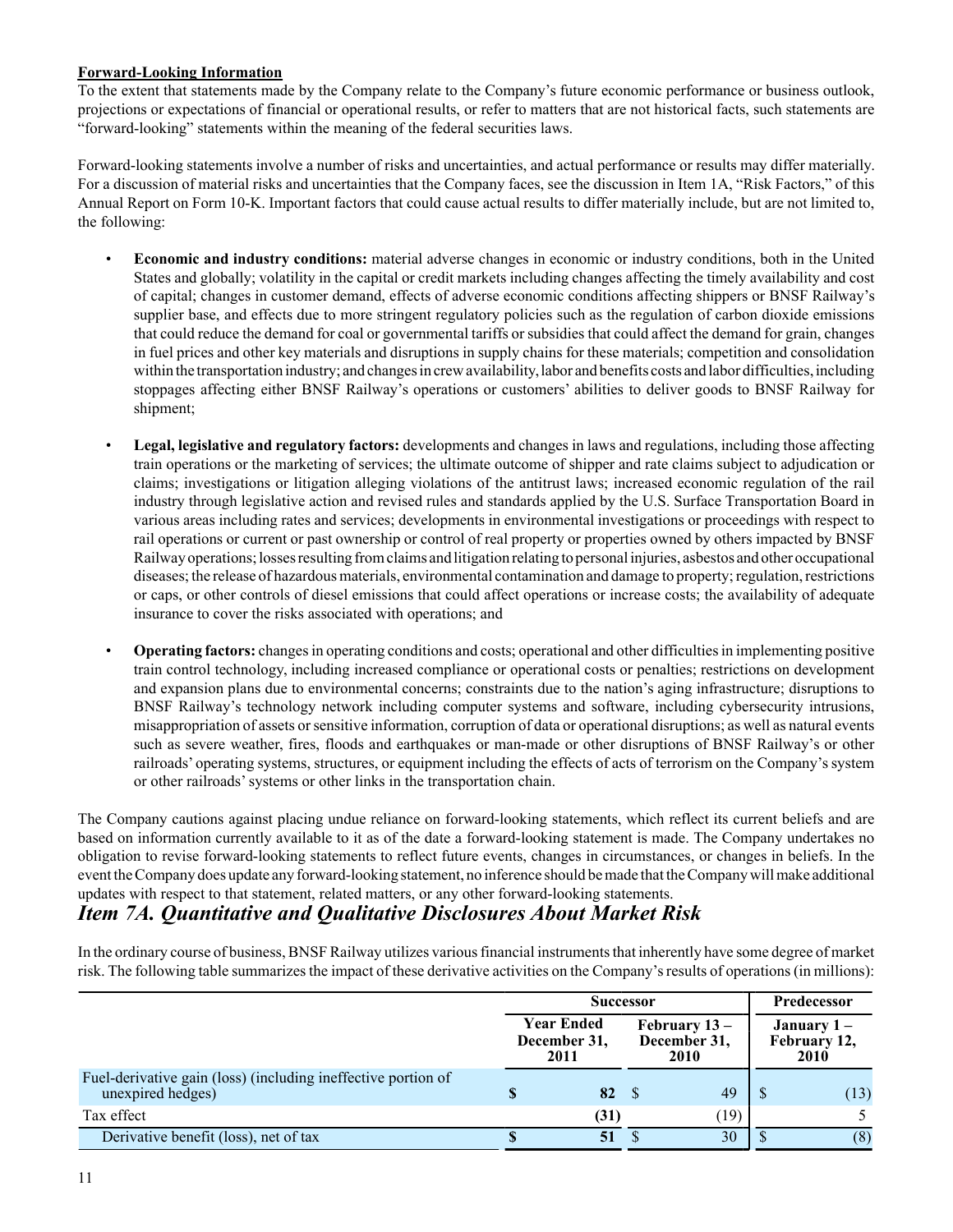The Company's fuel-derivative gain or loss was due to fluctuations in average fuel prices subsequent to the initiation of various derivatives. All open fuel derivatives at December 31, 2011, are expected to expire during the second quarter of 2012. The information presented in Note 5 to the Consolidated Financial Statements describes significant aspects of BNSF Railway's financial instrument activities that have a material market risk.

### **Commodity Price Sensitivity**

BNSF Railway engaged in derivative activities to partially mitigate the risk of fluctuations in the price of its diesel fuel purchases. Existing derivative transactions as of December 31, 2011, were based on the front month settlement prices of New York Mercantile Exchange (NYMEX) #2 heating oil (HO) and West Texas Intermediate (WTI) crude oil. For swaps, BNSF Railway either pays or receives the difference between the derivative price and the actual average price of the derivative commodity during a specified determination period for a specified number of gallons.

At December 31, 2011, BNSF Railway had recorded a net fuel-derivative asset of \$24 million for fuel derivatives.

The following table is an estimate of the impact to earnings that could result from hypothetical price changes during the twelvemonth period ending December 31, 2012, and the balance sheet impact from the hypothetical price changes on all open derivatives, both based on the Company's derivative position at December 31, 2011:

| <b>Sensitivity Analysis</b>                 |                                                                 |                                                                         |  |  |  |  |  |
|---------------------------------------------|-----------------------------------------------------------------|-------------------------------------------------------------------------|--|--|--|--|--|
| <b>Derivative Commodity Price</b><br>Change | <b>Fuel-Derivative Annual</b><br><b>Pre-Tax Earnings Impact</b> | <b>Balance Sheet Impact of Change<br/>in Fuel-Derivative Fair Value</b> |  |  |  |  |  |
| 10-percent increase                         | \$10 million increase                                           |                                                                         |  |  |  |  |  |
| 10-percent decrease                         | \$10 million decrease                                           |                                                                         |  |  |  |  |  |

 $^{\text{a}}$  All open derivatives at December 31, 2011, are expected to expire during the second quarter of 2012.

Based on locomotive fuel consumption during the twelve-month period ended December 31, 2011, of 1,341 million gallons and fuel prices during that same period, excluding the impact of the Company's derivative activities, a 10-percent increase or decrease in the commodity price per gallon would result in an approximate \$396 million increase or decrease, respectively, in fuel expense (pre-tax) on an annual basis.

At December 31, 2011, BNSF Railway maintained fuel inventories for use in normal operations, which were not material to BNSF Railway's overall financial position and, therefore, represent no significant market exposure. The frequency of BNSF Railway's fuel inventory turnover also reduces market exposure, should fuel inventories become material to BNSF Railway's overall financial position. Further information on fuel derivatives is incorporated by reference from Note 5 to the Consolidated Financial Statements.

### **Interest Rate Sensitivity**

At December 31, 2011, the fair value of BNSF Railway's debt, excluding capital leases, was \$956 million.

The following table is an estimate of the impact to the fair value of total debt, excluding capital leases, that could result from hypothetical interest rate changes during the twelve-month period ending December 31, 2012, based on debt levels as of December 31, 2011:

| <b>Sensitivity Analysis</b> |
|-----------------------------|
| <b>Change in Fair Value</b> |
| <b>Total Debt</b>           |
|                             |
| \$79 million increase       |
| \$70 million decrease       |
|                             |

Information on the Company's debt, which may be sensitive to interest rate fluctuations, is incorporated by reference from Note 12 to the Consolidated Financial Statements.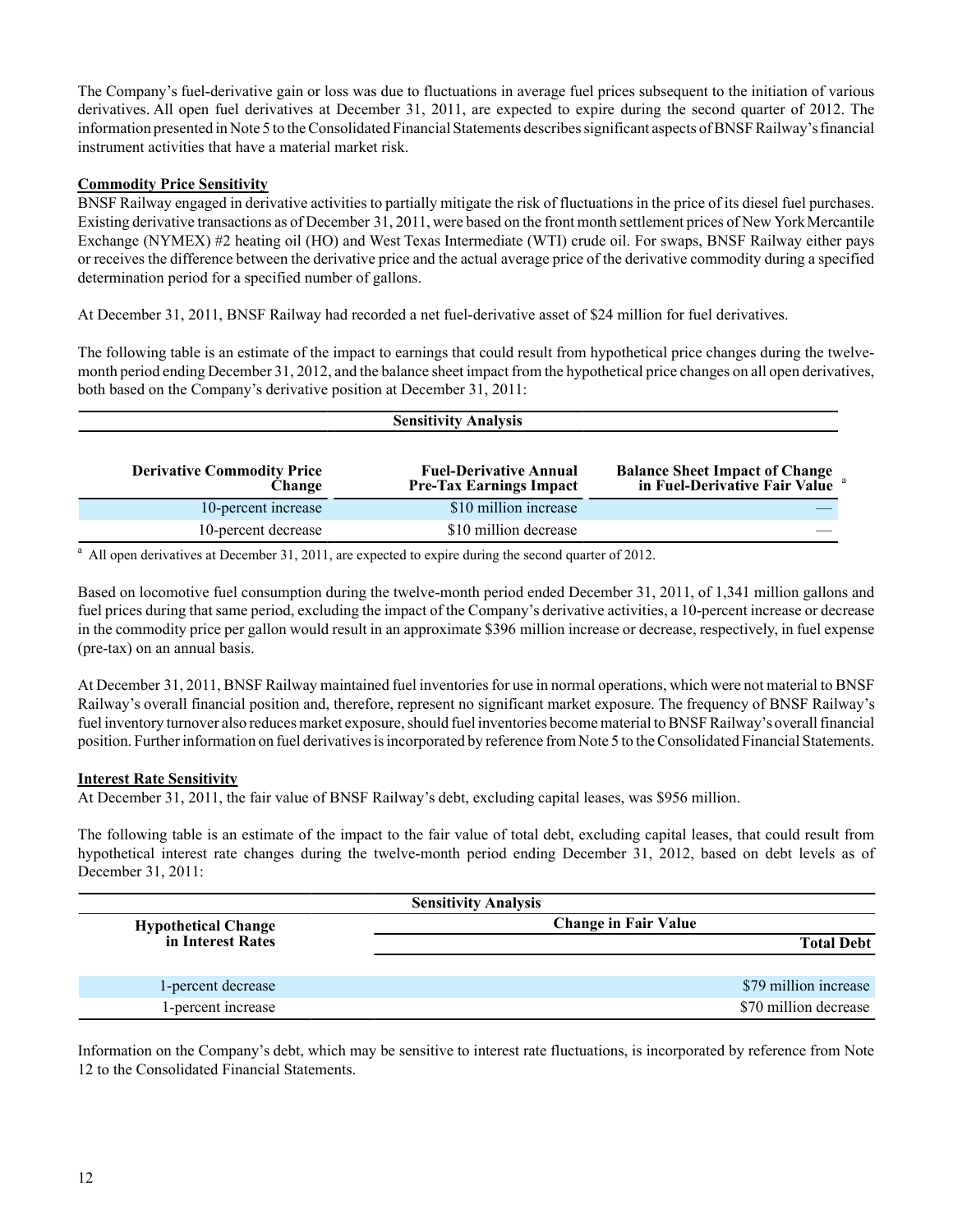# <span id="page-14-0"></span>*Item 8. Financial Statements and Supplementary Data*

The Consolidated Financial Statements of BNSF Railway and subsidiary companies, together with the reports of the Company's independent registered public accounting firms, are included as part of this filing.

The following documents are filed as a part of this report:

# *Consolidated Financial Statements*

| Reports of Independent Registered Public Accounting Firms                                                                                                                                                    | 14              |
|--------------------------------------------------------------------------------------------------------------------------------------------------------------------------------------------------------------|-----------------|
| Consolidated Statements of Income for the year ended December 31, 2011, the periods February 13 –<br>December 31, 2010 and January 1 – February 12, 2010, and the year ended December 31, 2009               | 16              |
| Consolidated Balance Sheets as of December 31, 2011 and 2010                                                                                                                                                 | 17              |
| Consolidated Statements of Cash Flows for the year ended December 31, 2011, the periods February $13 -$<br>December 31, 2010 and January 1 – February 12, 2010, and the year ended December 31, 2009         | 18              |
| Consolidated Statements of Changes in Equity for the year ended December 31, 2011, the periods<br>February 13 – December 31, 2010 and January 1 – February 12, 2010, and the year ended December 31,<br>2009 | 19              |
| Notes to Consolidated Financial Statements                                                                                                                                                                   | $\overline{20}$ |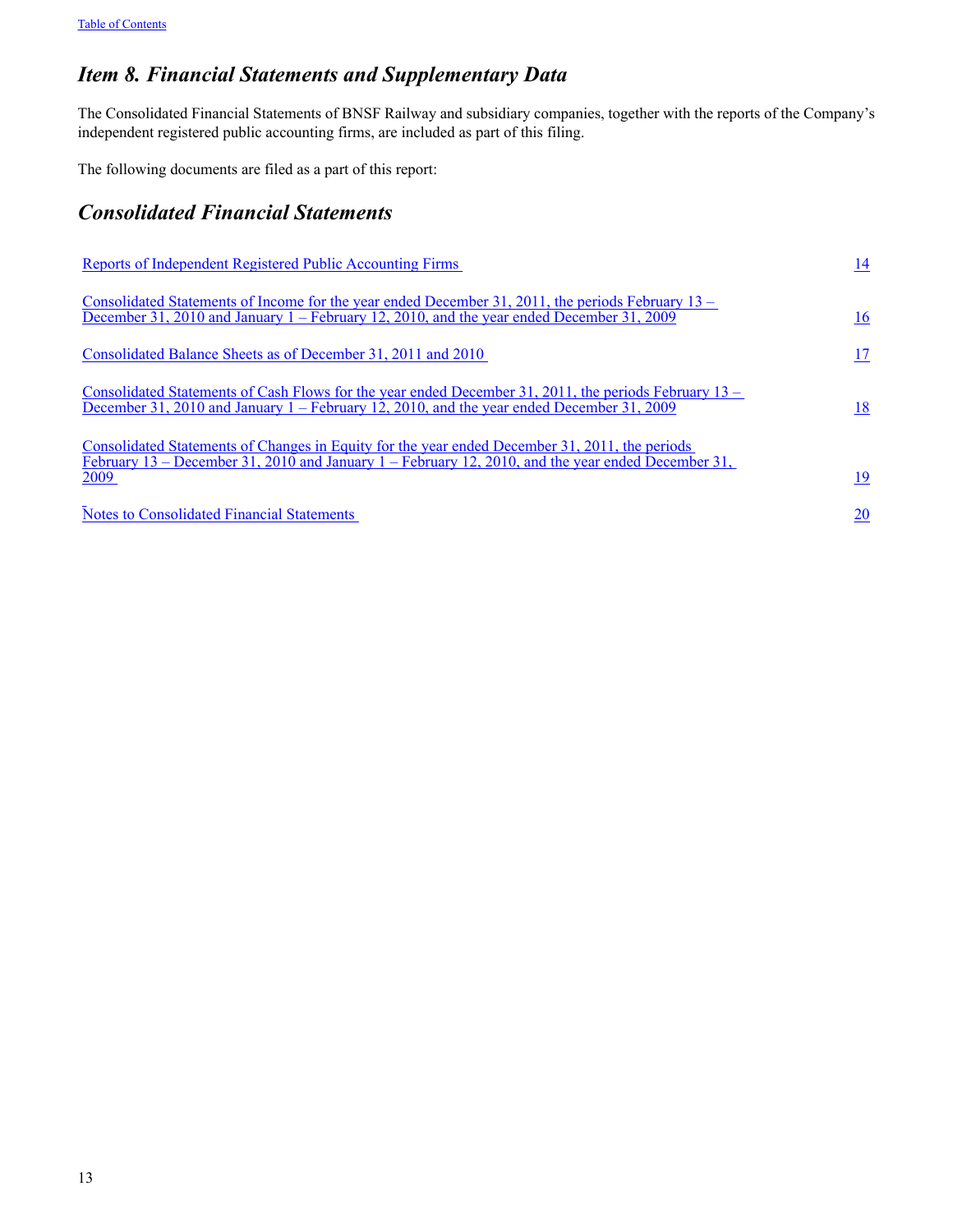# <span id="page-15-0"></span>**Report of Independent Registered Public Accounting Firm**

# *To the Shareholder and Board of Directors of BNSF Railway Company*

We have audited the accompanying consolidated balance sheets of BNSF Railway Company and subsidiaries (the "Company") as of December 31, 2011 and December 31, 2010, and the related consolidated statements of income, cash flows, and changes in equity for the year ended December 31, 2011 and for the periods from February 13, 2010 through December 31, 2010 (Successor) and January 1, 2010 through February 12, 2010 (Predecessor). These financial statements are the responsibility of the Company's management. Our responsibility is to express an opinion on the financial statements based on our audit.

We conducted our audits in accordance with the standards of the Public Company Accounting Oversight Board (United States). Those standards require that we plan and perform the audit to obtain reasonable assurance about whether the financial statements are free of material misstatement. The Company is not required to have, nor were we engaged to perform, an audit of its internal control over financial reporting. Our audits included consideration of internal control over financial reporting as a basis for designing audit procedures that are appropriate in the circumstances, but not for the purpose of expressing an opinion on the effectiveness of the Company's internal control over financial reporting. Accordingly, we express no such opinion. An audit also includes examining, on a test basis, evidence supporting the amounts and disclosures in the financial statements, assessing the accounting principles used and significant estimates made by management, as well as evaluating the overall financial statement presentation. We believe that our audits provide a reasonable basis for our opinion.

In our opinion, such consolidated financial statements present fairly, in all material respects, the financial position of BNSF Railway Company and subsidiaries as of December 31, 2011 and December 31, 2010 (Successor) and the results of their operations and their cash flows for the year ended December 31, 2011 and for the periods from February 13, 2010 through December 31, 2010 (Successor) and January 1, 2010 through February 12, 2010 (Predecessor) in conformity with accounting principles generally accepted in the United States of America.

/s/ DELOITTE & TOUCHE LLP

Fort Worth, Texas February 27, 2012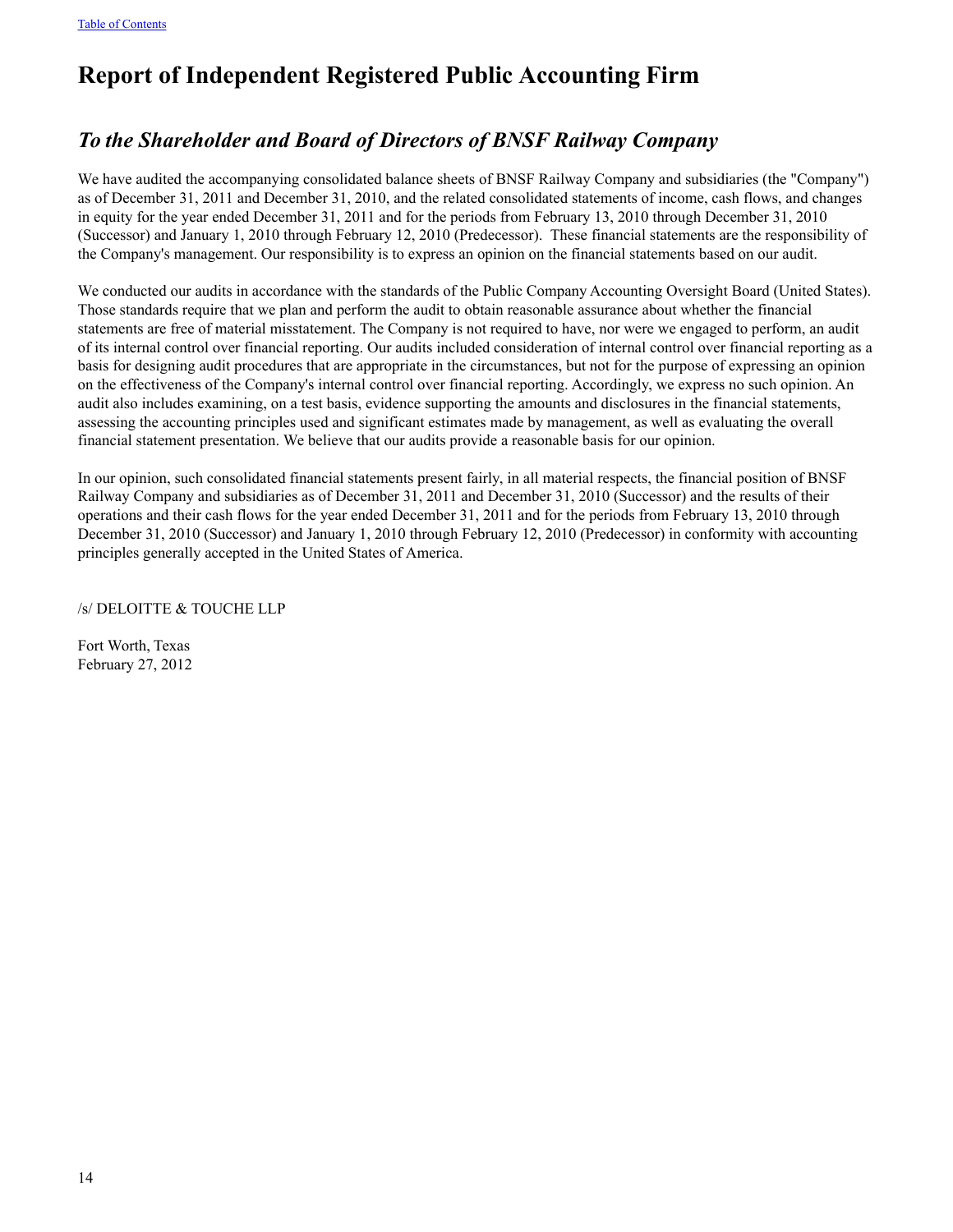#### [Table of Contents](#page-1-0)

# **Report of Independent Registered Public Accounting Firm**

# *To the Shareholder and Board of Directors of BNSF Railway Company*

In our opinion, the consolidated financial statements listed in the accompanying index for the year ended December 31, 2009 present fairly, in all material respects, the results of operations and cash flows of BNSF Railway Company and its subsidiaries (the Company) for the year ended December 31, 2009, in conformity with accounting principles generally accepted in the United States of America. These financial statements are the responsibility of the Company's management. Our responsibility is to express an opinion on these financial statements based on our audit. We conducted our audit of these statements in accordance with the standards of the Public Company Accounting Oversight Board (United States). Those standards require that we plan and perform the audit to obtain reasonable assurance about whether the financial statements are free of material misstatement. An audit includes examining, on a test basis, evidence supporting the amounts and disclosures in the financial statements, assessing the accounting principles used and significant estimates made by management, and evaluating the overall financial statement presentation. We believe that our audit provides a reasonable basis for our opinion.

/s/ PricewaterhouseCoopers LLP

Fort Worth, Texas February 11, 2010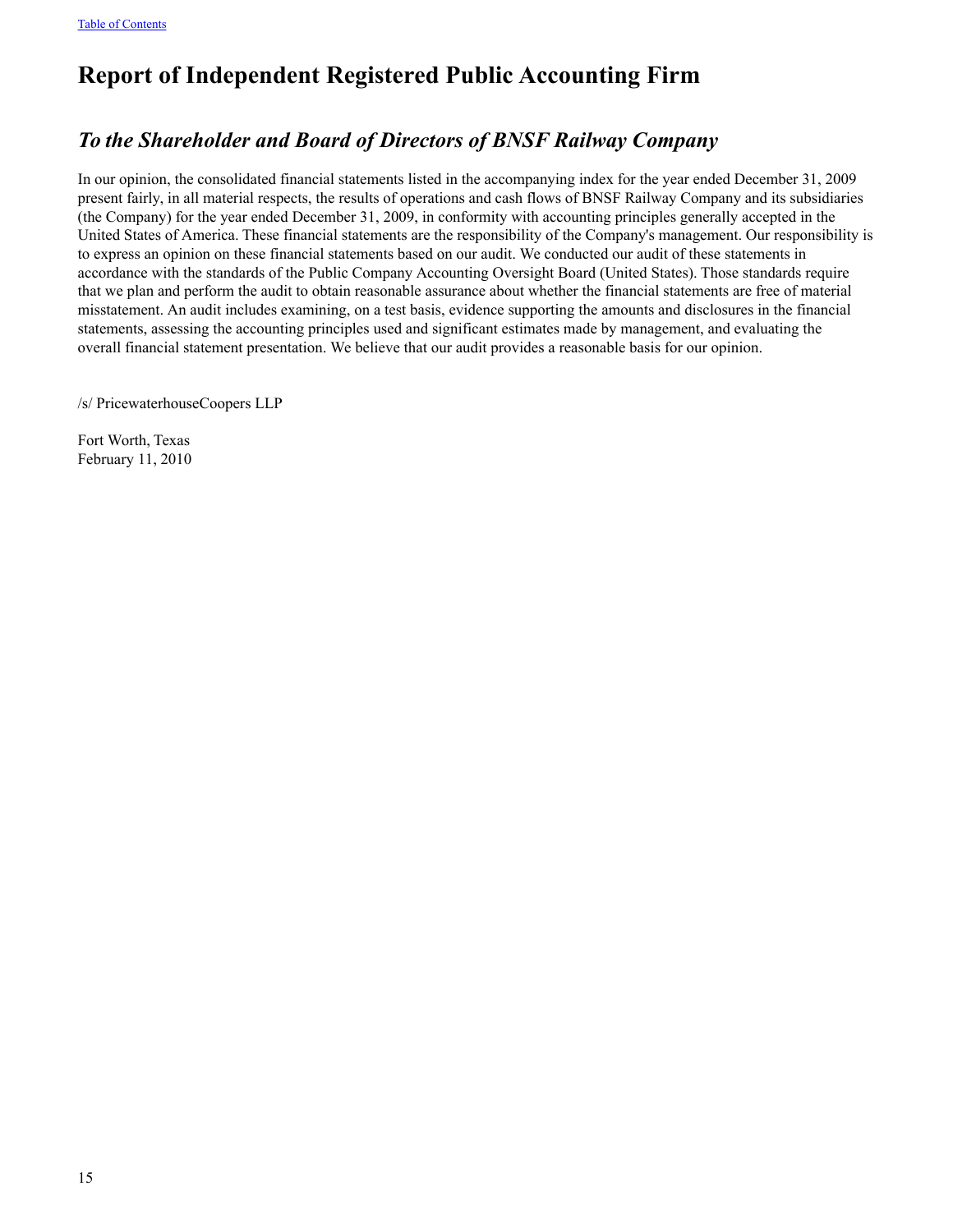### <span id="page-17-0"></span>*Consolidated Statements of Income*

In millions

|                                  |                                           |        | <b>Successor</b>                      | Predecessor |                                       |                |                                           |        |
|----------------------------------|-------------------------------------------|--------|---------------------------------------|-------------|---------------------------------------|----------------|-------------------------------------------|--------|
|                                  | <b>Year Ended</b><br>December 31,<br>2011 |        | February 13 -<br>December 31,<br>2010 |             | January $1 -$<br>February 12,<br>2010 |                | <b>Year Ended</b><br>December 31,<br>2009 |        |
| Revenues                         | \$                                        | 19,229 | \$.                                   | 14,835      | \$                                    | 1,768          | $\mathcal{S}$                             | 13,848 |
| Operating expenses:              |                                           |        |                                       |             |                                       |                |                                           |        |
| Compensation and benefits        |                                           | 4,288  |                                       | 3,544       |                                       | 439            |                                           | 3,458  |
| Fuel                             |                                           | 4,267  |                                       | 2,687       |                                       | 329            |                                           | 2,372  |
| Purchased services               |                                           | 2,009  |                                       | 1,787       |                                       | 211            |                                           | 1,859  |
| Depreciation and amortization    |                                           | 1,807  |                                       | 1,531       |                                       | 192            |                                           | 1,534  |
| Equipment rents                  |                                           | 779    |                                       | 670         |                                       | 97             |                                           | 777    |
| Materials and other              |                                           | 808    |                                       | 652         |                                       |                |                                           | 640    |
| Total operating expenses         |                                           | 13,958 |                                       | 10,871      |                                       | 1,269          |                                           | 10,640 |
| Operating income                 |                                           | 5,271  |                                       | 3,964       |                                       | 499            |                                           | 3,208  |
| Interest expense                 |                                           | 73     |                                       | 72          |                                       | 16             |                                           | 124    |
| Interest income, related parties |                                           | (32)   |                                       | (15)        |                                       | (1)            |                                           | (3)    |
| Other expense, net               |                                           | 10     |                                       | 8           |                                       | $\overline{2}$ |                                           | 6      |
| Income before income taxes       |                                           | 5,220  |                                       | 3,899       |                                       | 482            |                                           | 3,081  |
| Income tax expense               |                                           | 1,947  |                                       | 1,517       |                                       | 200            |                                           | 1,067  |
| Net income                       | \$                                        | 3,273  | \$                                    | 2,382       | \$                                    | 282            | \$                                        | 2,014  |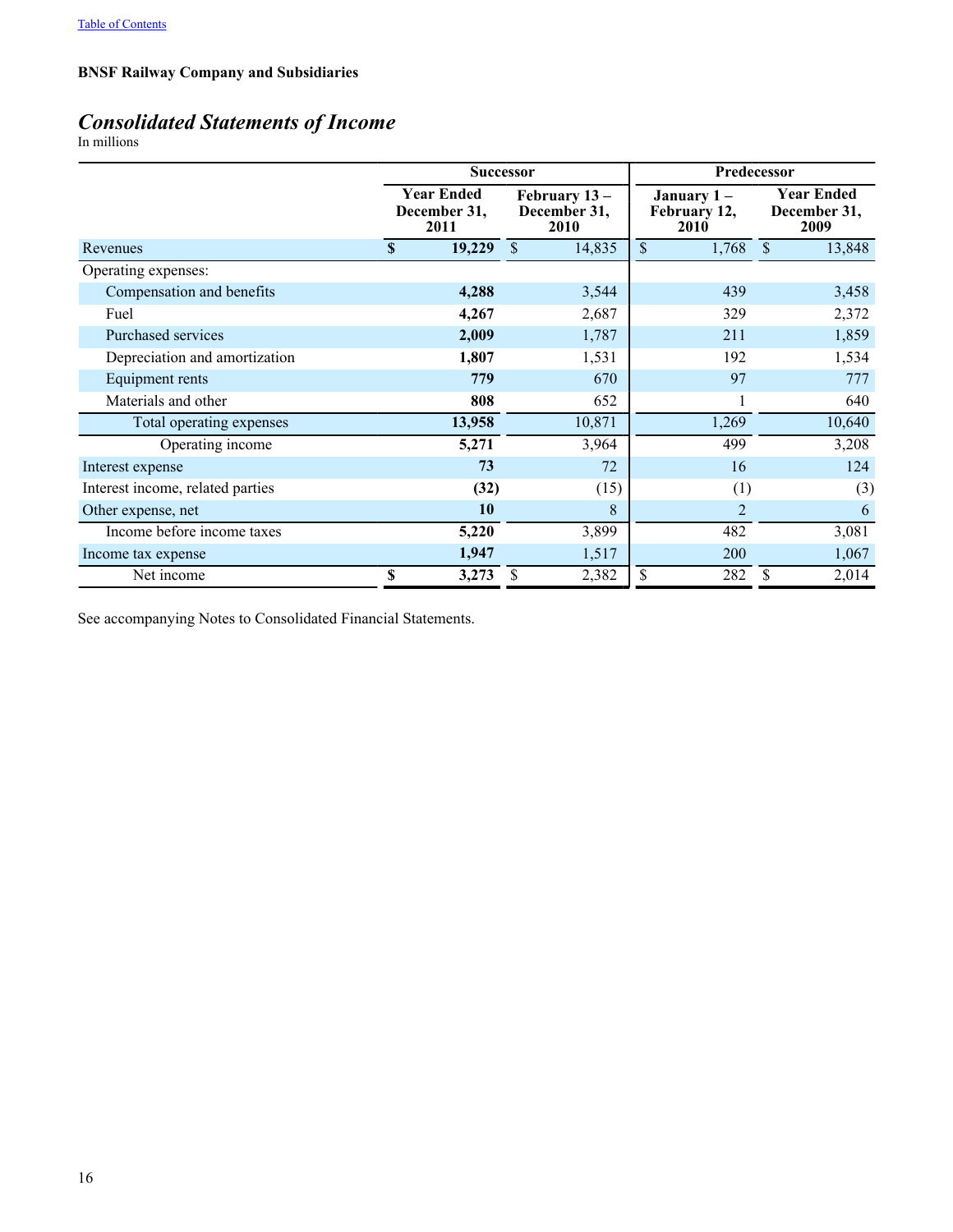# <span id="page-18-0"></span>*Consolidated Balance Sheets*

In millions

|                                                                                                     | Successor                 |                      |               |                      |
|-----------------------------------------------------------------------------------------------------|---------------------------|----------------------|---------------|----------------------|
|                                                                                                     |                           | December 31,<br>2011 |               | December 31,<br>2010 |
| <b>Assets</b>                                                                                       |                           |                      |               |                      |
| Current assets:                                                                                     |                           |                      |               |                      |
| Cash and cash equivalents                                                                           | $\pmb{\mathbb{S}}$        | 293                  | \$            | 10                   |
| Accounts receivable, net                                                                            |                           | 1,265                |               | 1,031                |
| Materials and supplies                                                                              |                           | 739                  |               | 652                  |
| Current portion of deferred income taxes                                                            |                           | 295                  |               | 309                  |
| Other current assets                                                                                |                           | 190                  |               | 272                  |
| Total current assets                                                                                |                           | 2,782                |               | 2,274                |
| Property and equipment, net of accumulated depreciation of \$1,056 and \$659,<br>respectively       |                           | 48,033               |               | 45,473               |
| Goodwill                                                                                            |                           | 14,803               |               | 14,803               |
| Intangible assets, net                                                                              |                           | 1,420                |               | 1,732                |
| Other assets                                                                                        |                           | 1,949                |               | 2,574                |
| <b>Total assets</b>                                                                                 | \$                        | 68,987               | $\mathcal{S}$ | 66,856               |
| <b>Liabilities and Stockholder's Equity</b>                                                         |                           |                      |               |                      |
| Current liabilities:                                                                                |                           |                      |               |                      |
| Accounts payable and other current liabilities                                                      | \$                        | 3,093                | \$            | 2,831                |
| Long-term debt due within one year                                                                  |                           | 226                  |               | 299                  |
| Total current liabilities                                                                           |                           | 3,319                |               | 3,130                |
|                                                                                                     |                           |                      |               |                      |
| Deferred income taxes                                                                               |                           | 15,847               |               | 14,553               |
| Long-term debt                                                                                      |                           | 1,845                |               | 2,096                |
| Intangible liabilities, net                                                                         |                           | 1,496                |               | 1,790                |
| Casualty and environmental liabilities                                                              |                           | 905                  |               | 938                  |
| Pension and retiree health and welfare liability                                                    |                           | 769                  |               | 490                  |
| Other liabilities                                                                                   |                           | 998                  |               | 849                  |
| <b>Total liabilities</b>                                                                            |                           | 25,179               |               | 23,846               |
| Commitments and contingencies (see Notes 5, 12 and 13)                                              |                           |                      |               |                      |
| Stockholder's equity:                                                                               |                           |                      |               |                      |
| Common stock, \$1 par value, 1,000 shares authorized;<br>issued and outstanding and paid-in-capital |                           | 42,920               |               | 42,920               |
| Retained earnings                                                                                   |                           | 5,655                |               | 2,382                |
| Intercompany notes receivable                                                                       |                           | (4, 564)             |               | (2,319)              |
| Accumulated other comprehensive (loss) income                                                       |                           | (203)                |               | 27                   |
| Total stockholder's equity                                                                          |                           | 43,808               |               | 43,010               |
| Total liabilities and stockholder's equity                                                          | $\boldsymbol{\mathsf{S}}$ | 68,987               | $\mathbb S$   | 66,856               |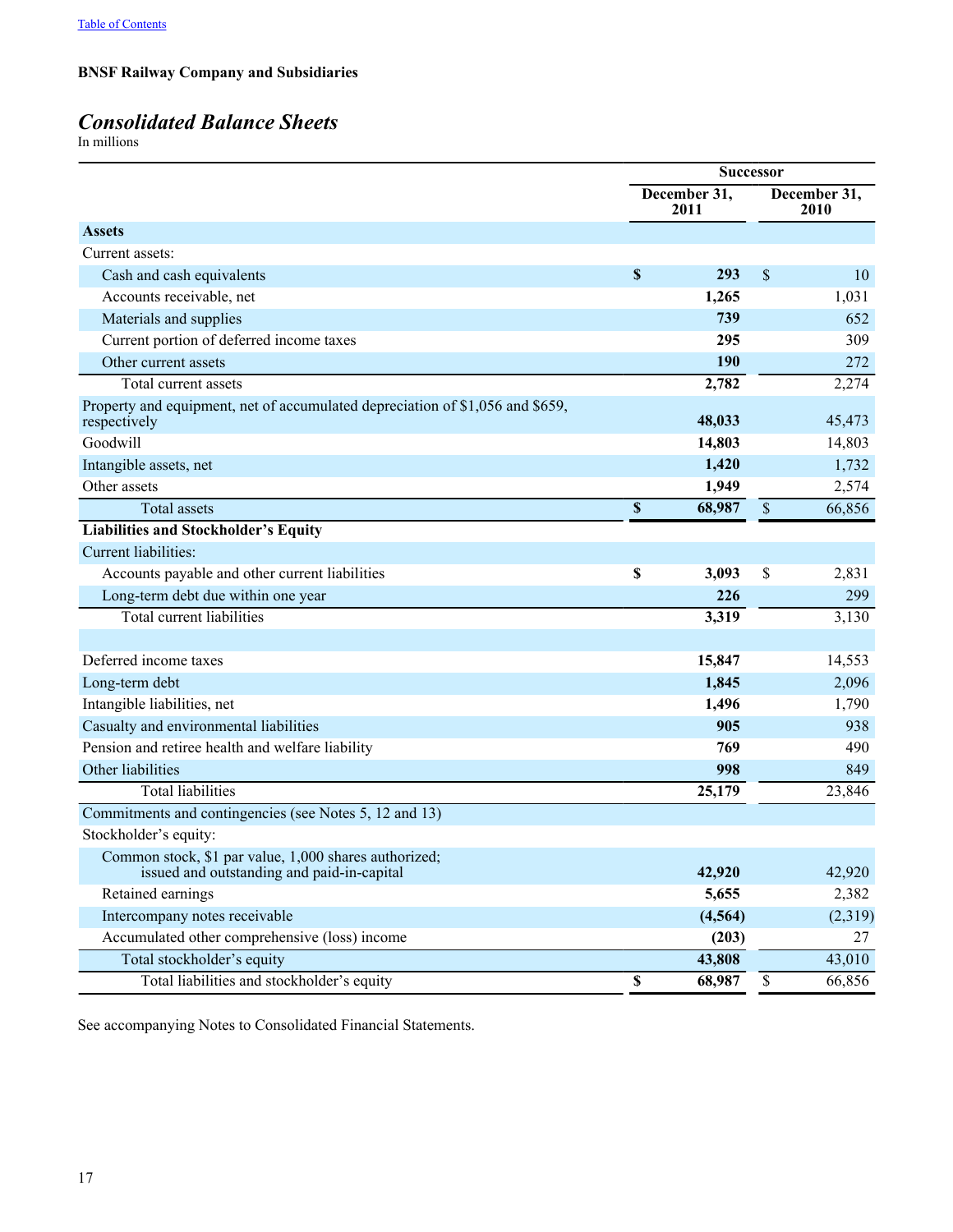## <span id="page-19-0"></span>*Consolidated Statements of Cash Flows*

In millions

|                                                                                      | Successor |                                           | Predecessor                          |         |                 |                                      |               |                                           |
|--------------------------------------------------------------------------------------|-----------|-------------------------------------------|--------------------------------------|---------|-----------------|--------------------------------------|---------------|-------------------------------------------|
|                                                                                      |           | <b>Year Ended</b><br>December 31,<br>2011 | February 13-<br>December 31,<br>2010 |         |                 | January $1-$<br>February 12,<br>2010 |               | <b>Year Ended</b><br>December 31,<br>2009 |
| <b>Operating Activities</b>                                                          |           |                                           |                                      |         |                 |                                      |               |                                           |
| Net income                                                                           | \$        | 3,273                                     | S                                    | 2,382   | \$              | 282                                  | \$            | 2,014                                     |
| Adjustments to reconcile net income to net cash<br>provided by operating activities: |           |                                           |                                      |         |                 |                                      |               |                                           |
| Depreciation and amortization                                                        |           | 1,807                                     |                                      | 1,531   |                 | 192                                  |               | 1,534                                     |
| Deferred income taxes                                                                |           | 1,464                                     |                                      | 674     |                 | 134                                  |               | 610                                       |
| Long-term casualty and environmental liabilities, net                                |           | (43)                                      |                                      | (25)    |                 | (2)                                  |               | (90)                                      |
| Contributions to qualified pension plan                                              |           | (36)                                      |                                      | (400)   |                 |                                      |               | (255)                                     |
| Other, net                                                                           |           | (140)                                     |                                      | (83)    |                 | (73)                                 |               | (6)                                       |
| Changes in current assets and liabilities:                                           |           |                                           |                                      |         |                 |                                      |               |                                           |
| Accounts receivable, net                                                             |           | (311)                                     |                                      | (444)   |                 | 217                                  |               | 120                                       |
| Change in accounts receivable securitization program                                 |           |                                           |                                      |         |                 |                                      |               | (50)                                      |
| Materials and supplies                                                               |           | (87)                                      |                                      | (24)    |                 | 4                                    |               | (108)                                     |
| Other current assets                                                                 |           | (15)                                      |                                      | 103     |                 | (129)                                |               | (36)                                      |
| Accounts payable and other current liabilities                                       |           | 345                                       |                                      | 926     |                 | (574)                                |               | (245)                                     |
| Net cash provided by operating activities                                            |           | 6,257                                     |                                      | 4,640   |                 | 51                                   |               | 3,488                                     |
| <b>Investing Activities</b>                                                          |           |                                           |                                      |         |                 |                                      |               |                                           |
| Capital expenditures excluding equipment                                             |           | (2,562)                                   |                                      | (1,829) |                 | (137)                                |               | (1,988)                                   |
| Acquisition of equipment                                                             |           | (763)                                     |                                      | (445)   |                 | (67)                                 |               | (733)                                     |
| Proceeds from sale of equipment financed                                             |           |                                           |                                      |         |                 |                                      |               | 368                                       |
| Construction costs for facility financing obligation                                 |           |                                           |                                      |         |                 |                                      |               | (37)                                      |
| Partnership investment                                                               |           |                                           |                                      | (443)   |                 |                                      |               |                                           |
| Other, net                                                                           |           | (210)                                     |                                      | (252)   |                 | 66                                   |               | (238)                                     |
| Net cash used for investing activities                                               |           | (3,535)                                   |                                      | (2,969) |                 | (138)                                |               | (2,628)                                   |
| <b>Financing Activities</b>                                                          |           |                                           |                                      |         |                 |                                      |               |                                           |
| Proceeds from issuance of long-term debt                                             |           |                                           |                                      |         |                 |                                      |               | 75                                        |
| Payments on long-term debt                                                           |           | (196)                                     |                                      | (194)   |                 | (29)                                 |               | (228)                                     |
| Proceeds from facility financing obligation                                          |           |                                           |                                      |         |                 |                                      |               | 51                                        |
| Net (increase) decrease in intercompany notes<br>receivable classified as equity     |           | (2, 245)                                  |                                      | (1,481) |                 | 110                                  |               | (942)                                     |
| Other, net                                                                           |           | $\overline{2}$                            |                                      |         |                 |                                      |               | (5)                                       |
| Net cash (used for) provided by financing activities                                 |           | (2, 439)                                  |                                      | (1,675) |                 | 81                                   |               | (1,049)                                   |
| Increase (decrease) in cash and cash equivalents                                     |           | 283                                       |                                      | (4)     |                 | (6)                                  |               | (189)                                     |
| Cash and cash equivalents:                                                           |           |                                           |                                      |         |                 |                                      |               |                                           |
| Beginning of period                                                                  |           | 10                                        |                                      | 14      |                 | 20                                   |               | 209                                       |
| End of period                                                                        | \$        | $\overline{293}$                          | $\overline{\mathcal{S}}$             | 10      | $\overline{\$}$ |                                      |               | 20                                        |
| <b>Supplemental Cash Flow Information</b>                                            |           |                                           |                                      |         |                 |                                      |               |                                           |
| Interest paid, net of amounts capitalized                                            | \$        | 96                                        | \$                                   | 109     | \$              | 10                                   | $\mathbb{S}$  | 113                                       |
| Income taxes paid, net of refunds                                                    | \$        | 235                                       | $\mathbb S$                          | 737     | \$              |                                      | \$            | 626                                       |
| Non-cash asset financing                                                             | \$        | $\mathbf{1}$                              | $\mathbb S$                          | 40      | \$              | $8\,$                                | $\mathcal{S}$ | 514                                       |
|                                                                                      |           |                                           |                                      |         |                 |                                      |               |                                           |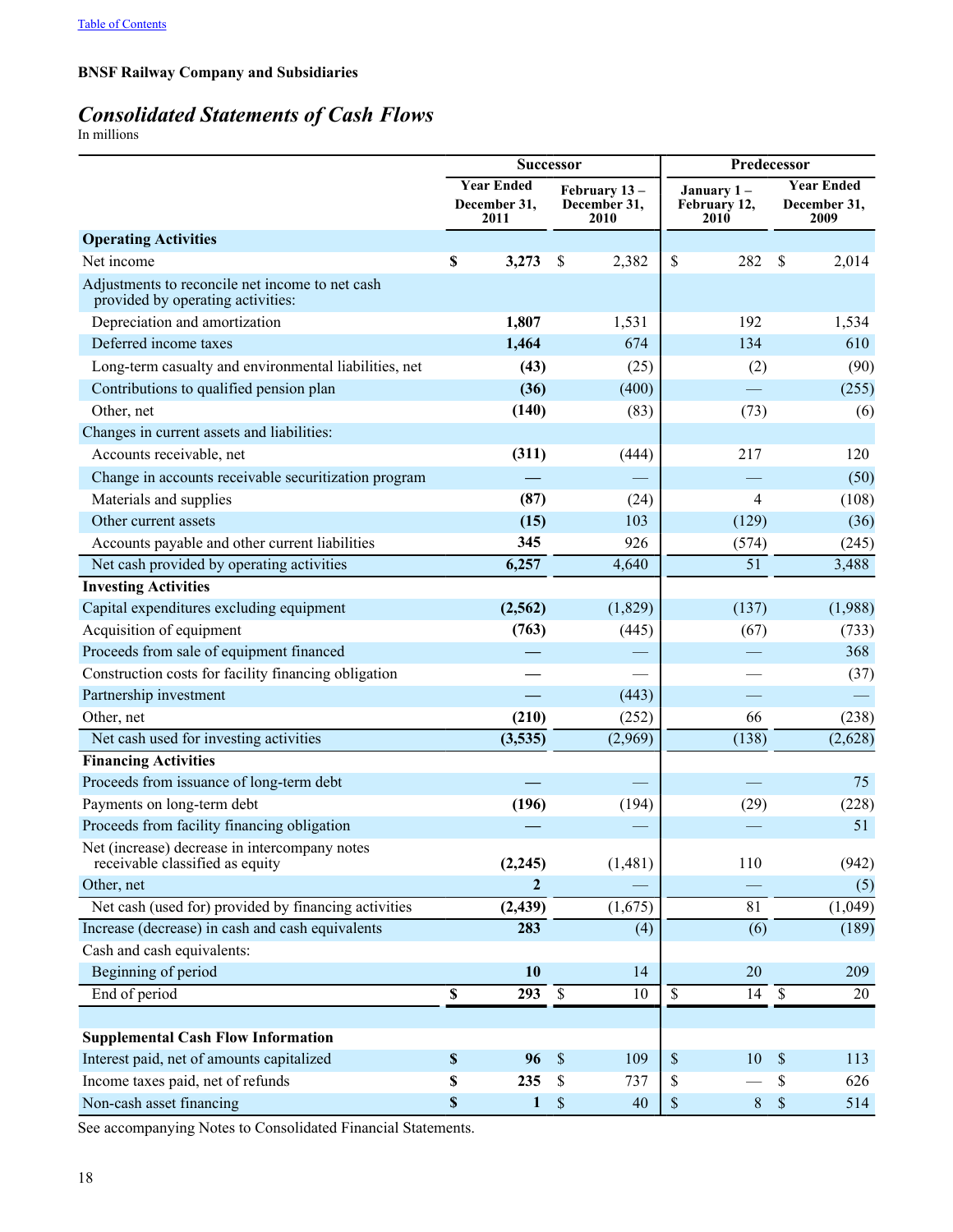## <span id="page-20-0"></span>*Consolidated Statements of Changes in Stockholder's Equity*

In millions

| <b>Predecessor</b>                                                                              |              | <b>Common Stock</b><br>and Paid-in-<br>Capital |               | <b>Retained</b><br>Earnings | Intercompany<br><b>Notes</b><br>Receivable |     | Accumu-lated<br>Other<br>Comprehensive<br>(Loss) | <b>Total</b><br>Stockholder's<br><b>Equity</b> |  |
|-------------------------------------------------------------------------------------------------|--------------|------------------------------------------------|---------------|-----------------------------|--------------------------------------------|-----|--------------------------------------------------|------------------------------------------------|--|
| Balance at December 31, 2008                                                                    | $\mathbb{S}$ | 6,331                                          | <sup>\$</sup> | 12,852                      | <sup>\$</sup>                              | (6) | \$<br>$(811)$ \$                                 | 18,366                                         |  |
| Comprehensive income:                                                                           |              |                                                |               |                             |                                            |     |                                                  |                                                |  |
| Net income                                                                                      |              |                                                |               | 2,014                       |                                            |     |                                                  | 2,014                                          |  |
| Change in unrecognized prior service credit and actuarial losses, net of tax<br>expense of \$13 |              |                                                |               |                             |                                            |     | 24                                               | 24                                             |  |
| Change in fuel hedge mark-to-market, net of tax expense of \$177                                |              |                                                |               |                             |                                            |     | 286                                              | 286                                            |  |
| Total comprehensive income                                                                      |              |                                                |               | 2,014                       |                                            |     | 310                                              | 2,324                                          |  |
| Intercompany notes receivable                                                                   |              |                                                |               |                             | (942)                                      |     |                                                  | (942)                                          |  |
| Balance at December 31, 2009                                                                    |              | 6,331                                          |               | 14,866                      | (948)                                      |     | (501)                                            | 19,748                                         |  |
| Comprehensive income:                                                                           |              |                                                |               |                             |                                            |     |                                                  |                                                |  |
| Net income                                                                                      |              |                                                |               | 282                         |                                            |     |                                                  | 282                                            |  |
| Change in unrecognized prior service credit and actuarial losses, net of tax<br>expense of \$1  |              |                                                |               |                             |                                            |     | $\overline{2}$                                   | $\overline{2}$                                 |  |
| Change in fuel hedge mark-to-market, net of tax benefit of \$28                                 |              |                                                |               |                             |                                            |     | (45)                                             | (45)                                           |  |
| Change in other comprehensive income of equity method investees                                 |              |                                                |               |                             |                                            |     | $\overline{2}$                                   | $\overline{2}$                                 |  |
| Total comprehensive income                                                                      |              |                                                |               | 282                         |                                            |     | (41)                                             | 241                                            |  |
| Intercompany notes receivable                                                                   |              |                                                |               |                             | 110                                        |     |                                                  | 110                                            |  |
| Balance at February 12, 2010                                                                    | \$           | 6,331                                          | S             | 15,148                      | (838)                                      |     | S<br>(542)                                       | 20,099<br>S                                    |  |

| <b>Successor</b>                                                     | <b>Common Stock</b><br>and Paid-in-<br>Capital | Retained<br>Earnings |    | Intercompany<br><b>Notes</b><br>Receivable | Accumu-lated<br>Other<br>Comprehensive<br>Income | Total<br>Stockholder's<br><b>Equity</b> |
|----------------------------------------------------------------------|------------------------------------------------|----------------------|----|--------------------------------------------|--------------------------------------------------|-----------------------------------------|
| Balance at February 13, 2010                                         | \$                                             | \$                   | \$ | (838)                                      | \$                                               | $\mathbb{S}$<br>(838)                   |
| Comprehensive income:                                                |                                                |                      |    |                                            |                                                  |                                         |
| Net income                                                           |                                                | 2,382                |    |                                            |                                                  | 2,382                                   |
| Change in unrecognized actuarial losses, net of tax benefit of \$8   |                                                |                      |    |                                            | (13)                                             | (13)                                    |
| Change in fuel hedge mark-to-market, net of tax expense of \$26      |                                                |                      |    |                                            | 41                                               | 41                                      |
| Change in other comprehensive loss of equity method investees        |                                                |                      |    |                                            | (1)                                              | (1)                                     |
| Total comprehensive income                                           |                                                | 2,382                |    |                                            | 27                                               | 2,409                                   |
| Net contribution from Berkshire Hathaway Inc.                        | 42,919                                         |                      |    |                                            |                                                  | 42,919                                  |
| Capital contribution from Burlington Northern Santa Fe, LLC          | 1                                              |                      |    |                                            |                                                  |                                         |
| Intercompany notes receivable                                        |                                                |                      |    | (1,481)                                    |                                                  | (1,481)                                 |
| Balance at December 31, 2010                                         | 42,920                                         | 2,382                |    | (2,319)                                    | 27                                               | 43,010                                  |
| Comprehensive income:                                                |                                                |                      |    |                                            |                                                  |                                         |
| Net income                                                           |                                                | 3,273                |    |                                            |                                                  | 3,273                                   |
| Change in unrecognized actuarial losses, net of tax benefit of \$125 |                                                |                      |    |                                            | (200)                                            | (200)                                   |
| Change in fuel hedge mark-to-market, net of tax expense of \$18      |                                                |                      |    |                                            | (30)                                             | (30)                                    |
| Change in other comprehensive loss of equity method investees        |                                                |                      |    |                                            |                                                  |                                         |
| Total comprehensive income                                           |                                                | 3,273                |    |                                            | (230)                                            | 3,043                                   |
| Net contribution from Berkshire Hathaway Inc.                        |                                                |                      |    |                                            |                                                  |                                         |
| Capital contribution from Burlington Northern Santa Fe, LLC          |                                                |                      |    |                                            |                                                  |                                         |
| Intercompany notes receivable                                        |                                                |                      |    | (2,245)                                    |                                                  | (2,245)                                 |
| Balance at December 31, 2011                                         | \$<br>42,920                                   | \$<br>5,655          | S  | $(4,564)$ \$                               | (203)                                            | 43,808<br>-\$                           |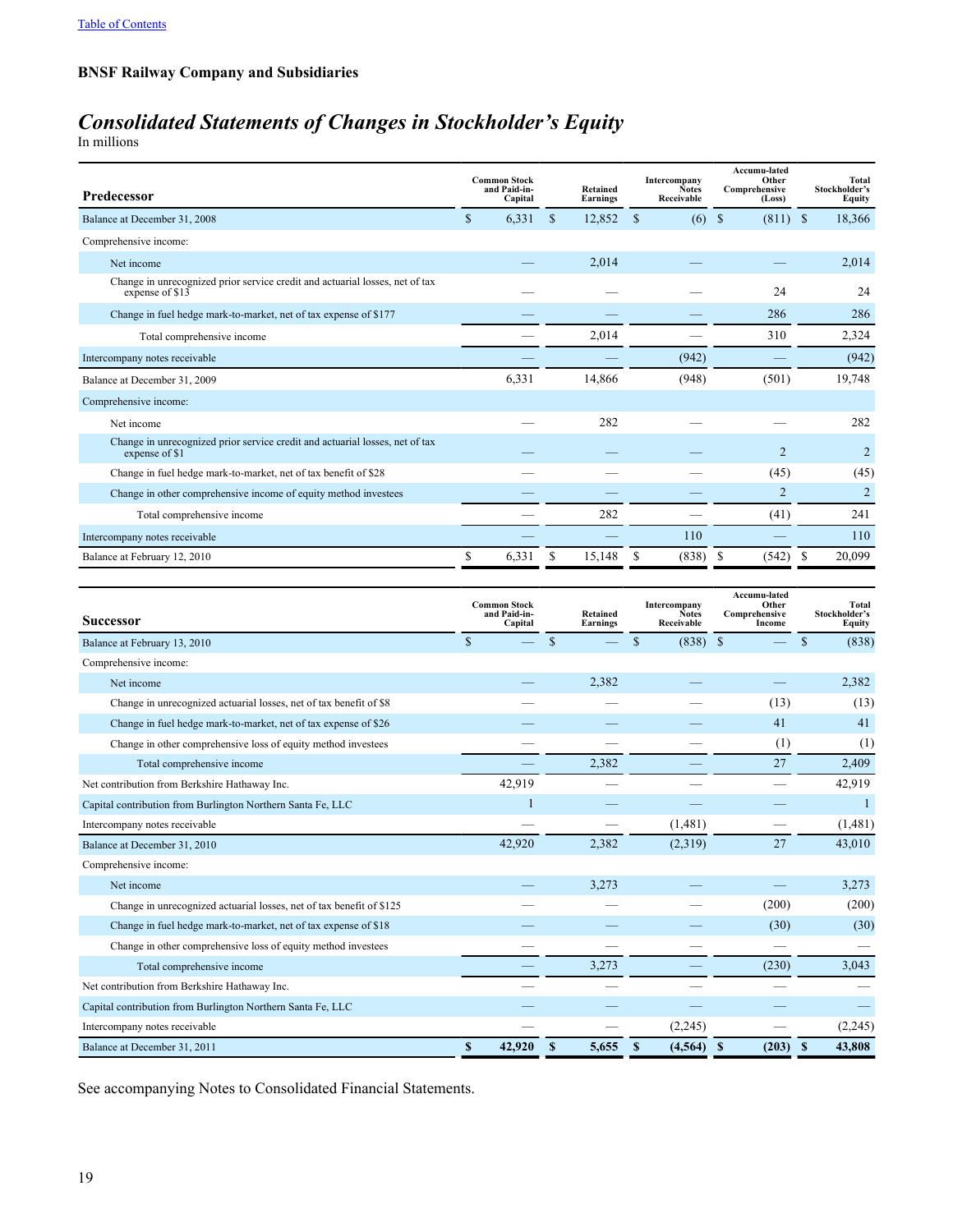# <span id="page-21-0"></span>**Notes to Consolidated Financial Statements**

# *1. The Company*

BNSF Railway Company and its majority-owned subsidiaries, (collectively, BNSF Railway or Company) is a wholly-owned subsidiary of Burlington Northern Santa Fe, LLC (BNSF). BNSF Railway operates one of the largest railroad networks in North America with approximately 32,000 route miles (excluding multiple main tracks, yard tracks and sidings) in 28 states and two Canadian provinces. Through one operating transportation services segment, BNSF Railway transports a wide range of products and commodities including the transportation of Consumer Products, Coal, Industrial Products and Agricultural Products, derived from manufacturing, agricultural and natural resource industries, which constituted 31 percent, 27 percent 22 percent and 20 percent, respectively, of total freight revenues for the year ended December 31, 2011 (Successor).

As further discussed in Note 4 to the Consolidated Financial Statements, on February 12, 2010, Berkshire Hathaway Inc., a Delaware corporation (Berkshire), acquired 100% of the outstanding shares of Burlington Northern Santa Fe Corporation common stock that it did not already own. The acquisition was completed through the merger (the Merger) of Burlington Northern Santa Fe Corporation with and into R Acquisition Company, LLC, a Delaware limited liability company and an indirect wholly-owned subsidiary of Berkshire (Merger Sub), with Merger Sub continuing as the surviving entity. In connection with the Merger, Merger Sub changed its name to "Burlington Northern Santa Fe, LLC" and remains an indirect, wholly-owned subsidiary of Berkshire.

Berkshire's cost of acquiring BNSF has been pushed-down to establish a new accounting basis for BNSF beginning as of February 13, 2010. In turn, BNSF's basis in BNSF Railway has been pushed-down to establish a new accounting basis in BNSF Railway beginning as of February 13, 2010. Accordingly, the accompanying consolidated financial statements are presented for two periods, Predecessor and Successor, which relate to the accounting periods preceding and succeeding the completion of the Merger. The Predecessor and Successor periods have been separated by a vertical line on the face of the consolidated financial statements to highlight the fact that the financial information for such periods has been prepared under two different historical-cost bases of accounting.

# *2. Significant Accounting Policies*

### **Principles of Consolidation**

The Consolidated Financial Statements include the accounts of BNSF Railway. All intercompany accounts and transactions have been eliminated. The Company evaluates its less than majority-owned investments for consolidation pursuant to authoritative accounting guidance related to the consolidation of variable interest entities (VIEs)*.* The Company consolidates a VIE when it possesses both the power to direct the activities of the VIE that most significantly impact its economic performance and when the Company is either obligated to absorb the losses that could potentially be significant to the VIE or the Company holds the right to receive benefits from the VIE that could potentially be significant to the VIE.

### **Use of Estimates**

The preparation of financial statements in accordance with generally accepted accounting principles in the United States of America (GAAP) requires management to make estimates and assumptions that affect the reported amounts of assets and liabilities and disclosure of contingent assets and liabilities at the date of the financial statements and the reported amounts of revenues and expenses during the periods presented. These estimates and assumptions are periodically reviewed by management. Actual results could differ from those estimates.

### **Revenue Recognition**

Transportation revenues are recognized based upon the proportion of service provided as of the balance sheet date, with related expenses recognized as incurred. Revenues from ancillary services are recognized when performed. Customer incentives, which are primarily provided for shipping a specified cumulative volume or shipping to/from specific locations, are recorded as a reduction to revenue on a pro-rata basis based on actual or projected future customer shipments. When using projected shipments, the Company relies on historic trends as well as economic and other indicators to estimate the liability for customer incentives.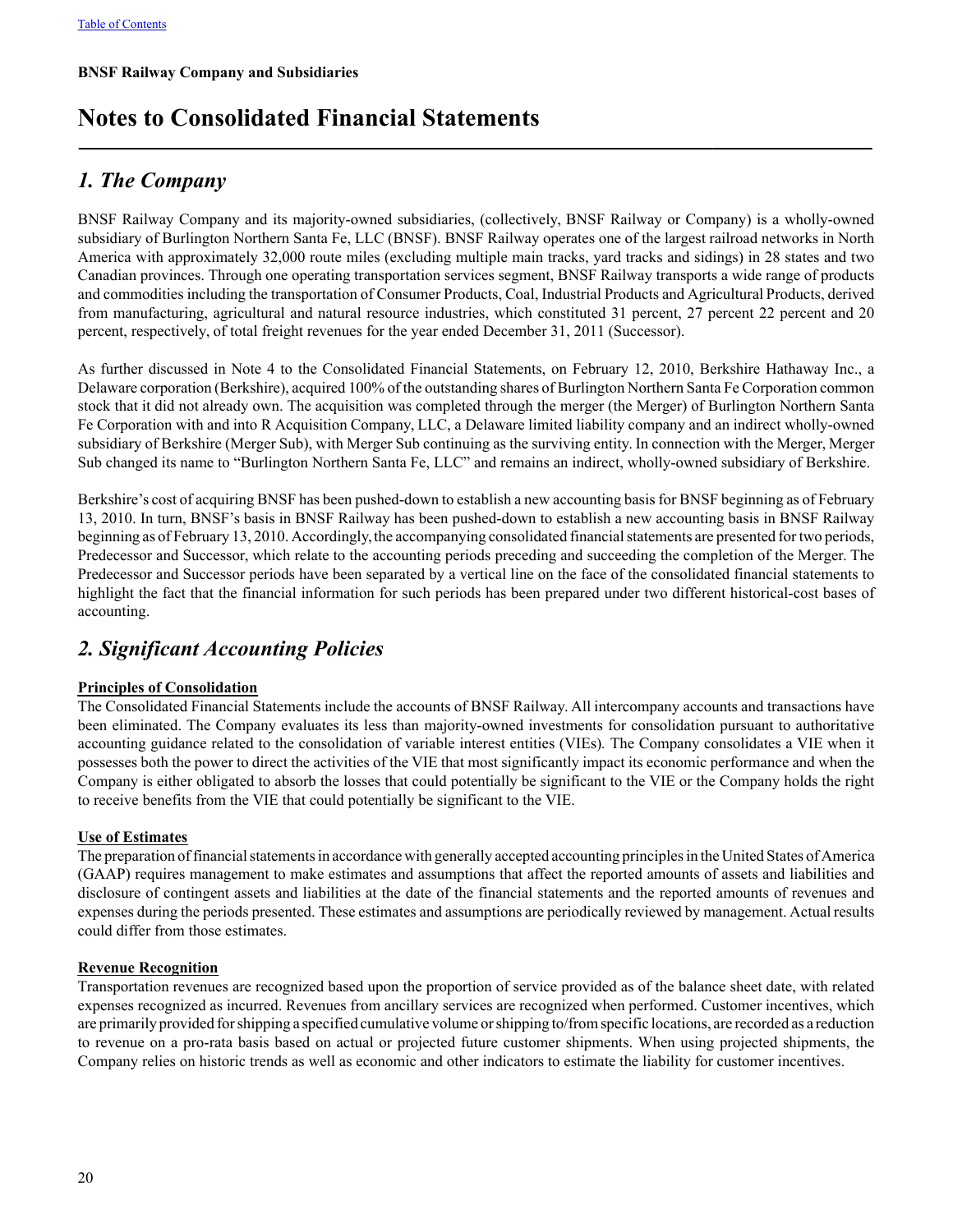### **Accounts Receivable, Net**

Accounts receivable, net includes accounts receivable reduced by an allowance for bill adjustments and uncollectible accounts. The allowance for bill adjustments and uncollectible accounts is based on historical experience as well as any known trends or uncertainties related to customer billing and account collectibility. Allowances for uncollectible accounts are charged off when it is determined that the counterparty will be unable to pay based on the contractual terms of the receivables. The Company terminated its Accounts Receivable securitization program in October 2011 (see Note 7 to the Consolidated Financial Statements).

### **Cash and Cash Equivalents**

All short-term investments with original maturities of 90 days or less are considered cash equivalents. Cash equivalents are stated at cost, which approximates market value because of the short maturity of these instruments.

### **Materials and Supplies**

Materials and supplies, which consist mainly of rail, ties and other items for construction and maintenance of property and equipment, as well as diesel fuel, are valued at the lower of average cost or market.

### **Goodwill and Other Intangible Assets and Liabilities**

Goodwill is the excess of the cost of an acquired entity over the net of the amounts assigned to assets acquired and liabilities assumed. As a result of the Merger, BNSF Railway recognized goodwill as well as additional intangible assets and liabilities (see Note 4 to the Consolidated Financial Statements for further information related to the Merger).

Goodwill is tested for impairment annually or more frequently if events or circumstances indicate that the carrying amount may not be recoverable. The impairment test involves a two-step process. The first step is to estimate the fair value of the reporting unit through discounting projected future net cash flows. If the carrying amount of a reporting unit, including goodwill, exceeds the estimated fair value, a second step is performed. Under the second step, the identifiable assets and liabilities, including identifiable intangible assets and liabilities, of the reporting unit are estimated at fair value as of the current testing date. The excess of the estimated fair value of the reporting unit over the estimated fair value of net assets establishes the implied value of goodwill. If the carrying amount of goodwill exceeds the implied value of goodwill, an impairment loss is recognized in an amount equal to that excess.

Other intangible assets and liabilities are amortized based on the estimated pattern in which the economic benefits are expected to be consumed or on a straight-line basis over their estimated economic lives. Other intangible assets and liabilities are reviewed for impairment when events or changes in circumstances indicate that the carrying amount may not be recoverable or realized.

See Note 9 to the Consolidated Financial Statements for further information related to goodwill and other intangible assets and liabilities.

### **Property and Equipment, Net**

BNSF Railway's railroad operations are highly capital intensive and its large base of homogeneous, network-type assets turns over on a continuous basis. Each year BNSF Railway develops a capital program for the replacement of assets and for the acquisition or construction of assets that enables BNSF Railway to enhance the efficiency of operations, gain strategic benefit or provide new service offerings to customers. Assets purchased or constructed throughout the year are capitalized if they meet applicable minimum units of property criteria.

Normal repairs and maintenance are charged to operating expense as incurred, while costs incurred that extend the useful life of an asset, improve the safety of BNSF Railway's operations, or improve operating efficiency are capitalized.

Property and equipment are stated at cost and are depreciated and amortized on a straight-line basis over their estimated useful lives. Upon application of acquisition method accounting at the Merger date, property and equipment were measured at fair value to establish a new historical cost basis. The Company uses the group method of depreciation in which a single depreciation rate is applied to the gross investment in a particular class of property, despite differences in the service life or salvage value of individual property units within the same class. The Company conducts studies of depreciation rates and the required accumulated depreciation balance as required by the Surface Transportation Board (STB), which is generally every three years for equipment property and every six years for track structure and other roadway property. These detailed studies form the basis for our depreciation methods used in accordance with GAAP. There are no differences between assumptions used in determining average service lives between STB reporting and GAAP.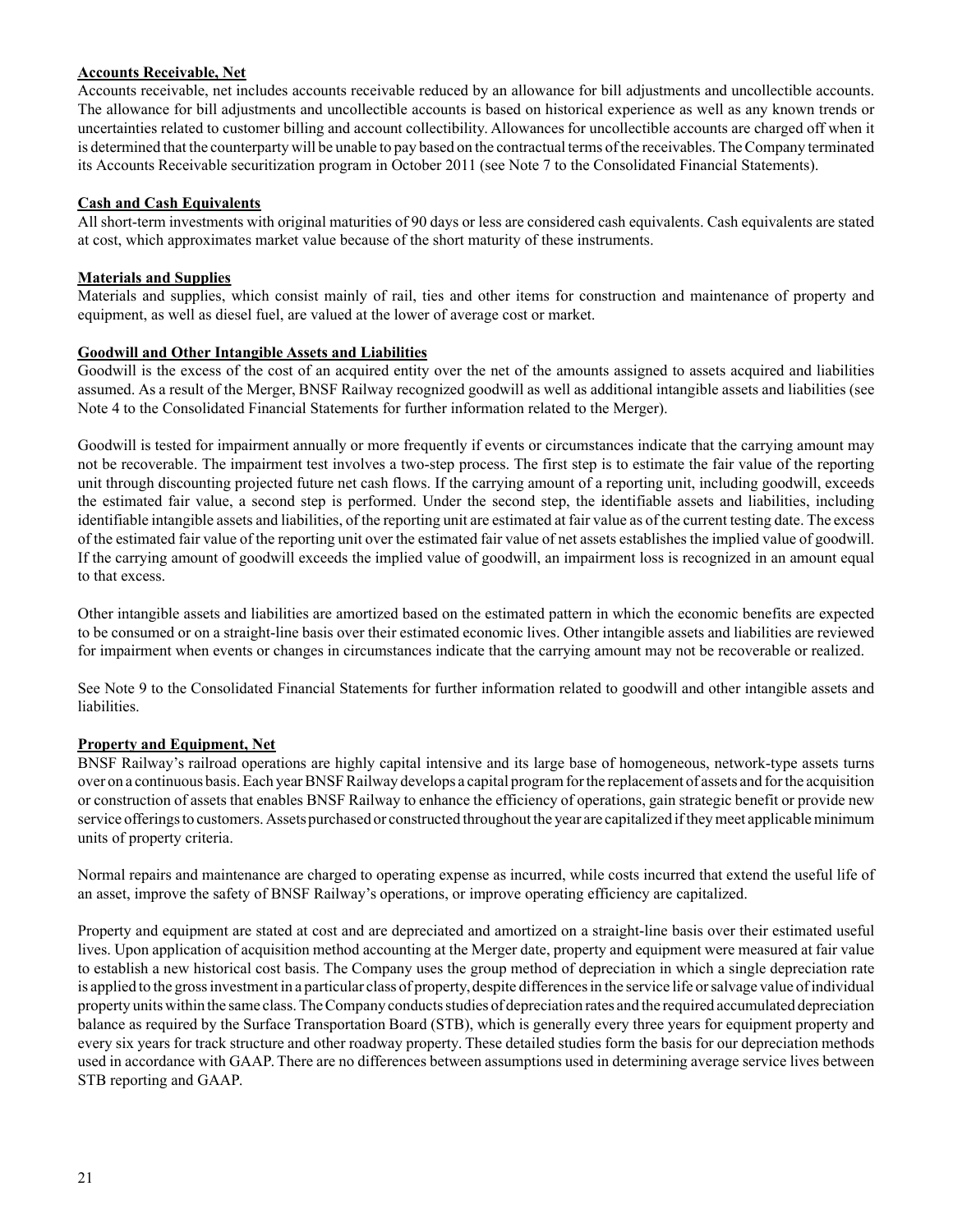Depreciation studies take into account the following factors:

- Statistical analysis of historical patterns of use and retirements of each of BNSF Railway's asset classes;
- Evaluation of any expected changes in current operations and the outlook for continued use of the assets;
- Evaluation of technological advances and changes to maintenance practices; and
- Expected salvage to be received upon retirement.

Changes in the estimated service lives of the assets and their related depreciation rates are implemented prospectively. Currently, BNSF Railway is not aware of any specific factors that would cause significant changes in average useful service lives.

Under group depreciation, the historical cost net of salvage of depreciable property that is retired or replaced in the ordinary course of business is charged to accumulated depreciation and no gain or loss is recognized. This historical cost of certain assets is estimated as it is impracticable to track individual, homogeneous network-type assets. Historical costs are estimated by deflating current costs using (i) the Producer Price Index (PPI) and (ii) the estimated useful life of the assets as determined by BNSF Railway's depreciation studies. The PPI was selected because it closely correlates with the major costs of the items comprising the asset classes. Because of the number of estimates inherent in the depreciation and retirement processes and because it is impossible to precisely estimate each of these variables until a group of property is completely retired, BNSF Railway continually monitors the estimated service lives of its assets and the accumulated depreciation associated with each asset class to ensure its depreciation rates are appropriate.

For retirements of depreciable asset classes that do not occur in the normal course of business, a gain or loss may be recognized in operating expense if the retirement meets each of the following conditions: (i) is unusual, (ii) is material in amount, and (iii) varies significantly from the retirement profile identified through BNSF Railway's depreciation studies. During the three fiscal years presented, no such gains or losses were recognized due to the retirement of depreciable assets. Gains or losses from disposals of land and non-rail property are recorded at the time of their occurrence.

When BNSF Railway purchases an asset, all costs necessary to make the asset ready for its intended use are capitalized. BNSF Railway self-constructs portions of its track structure and rebuilds certain classes of rolling stock. Expenditures that significantly increase asset values or extend useful lives are capitalized. In addition to direct labor and material, certain indirect costs such as materials, small tools and project supervision are capitalized. Annually, a study is performed for the purpose of identifying indirect costs that clearly relate to capital projects. Costs related to the removal and deconstruction of replaced assets are not included in such studies. From those studies, an overhead application rate is developed. Indirect projects costs are then allocated to capital projects using this overhead application rate.

BNSF Railway incurs certain direct labor, contract service and other costs associated with the development and installation of internal-use computer software. Costs for newly developed software or significant enhancements to existing software are typically capitalized. Research, preliminary project, operations, maintenance and training costs are charged to operating expense when the work is performed.

Assets held under capital leases are recorded at the lower of the net present value of the minimum lease payments or at the fair value of the leased asset at the inception of the lease. Amortization expense is computed using the straight-line method over the shorter of the estimated useful lives of the asset or the period of the related lease.

Leasehold improvements that meet capitalization criteria are capitalized and amortized on a straight-line basis over the lesser of their estimated useful lives or the remaining lease term. Cash flows for capitalized leasehold improvements are reported in the investing activities other, net line of the Consolidated Statements of Cash Flows.

Long-lived assets are reviewed for impairment when events or changes in circumstances indicate that the carrying amount of an asset may not be recoverable. If impairment indicators are present and the estimated future undiscounted cash flows are less than the carrying value of the long-lived assets, the carrying value is reduced to the estimated fair value as measured by the discounted cash flows.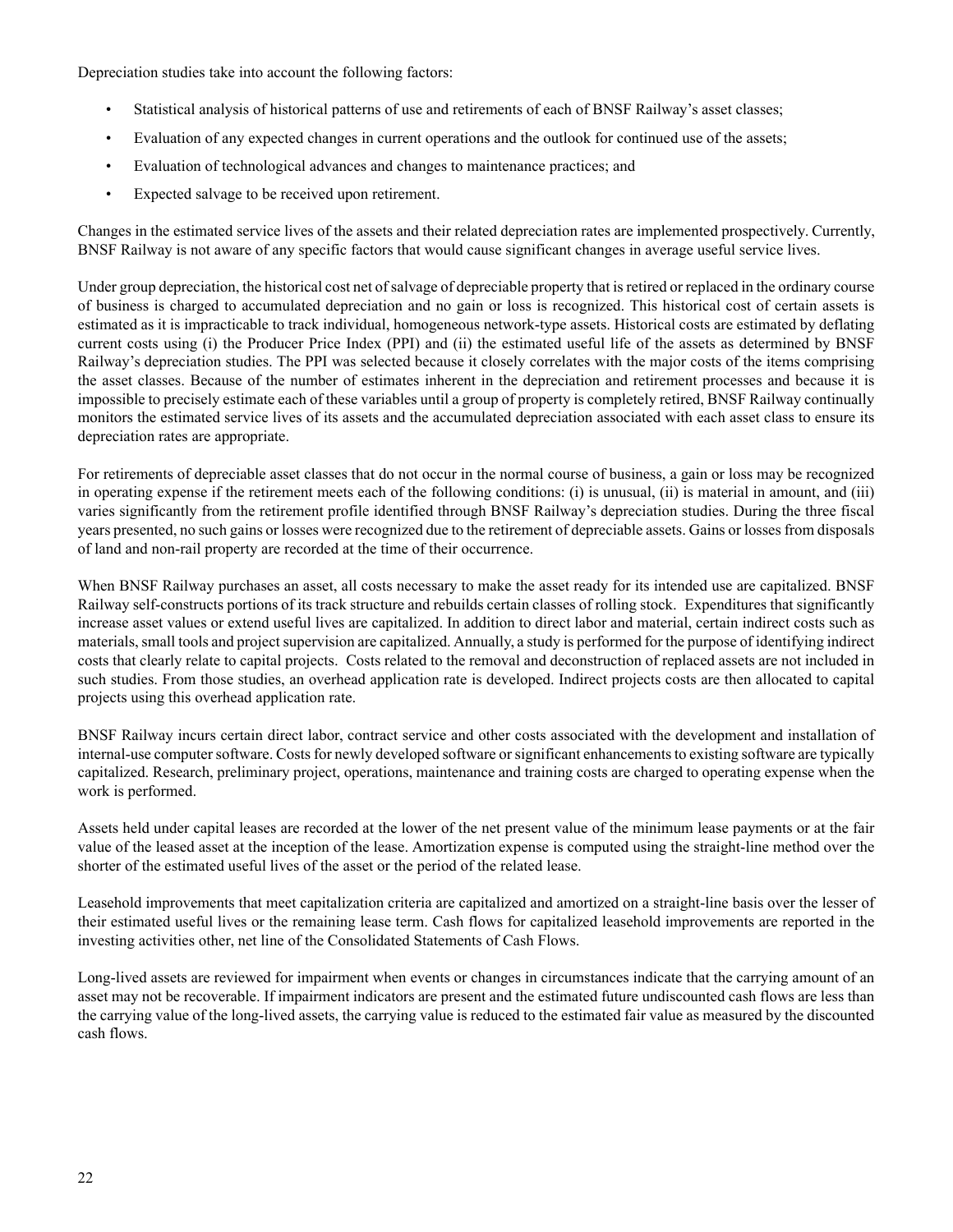### **Planned Major Maintenance Activities**

BNSF Railway utilizes the deferral method of accounting for leased locomotive overhauls, which includes the refurbishment of the engine and related components. Accordingly, BNSF Railway has established an asset for overhauls that have been performed. This asset, which is included in property and equipment, net in the Consolidated Balance Sheets, is amortized to expense using the straight-line method until the next overhaul is performed or the end of the lease, whichever comes first, typically between six and eight years.

#### **Rail Grinding Costs**

Upon the Merger discussed in Note 4, BNSF Railway adopted the direct expense method of accounting for rail grinding costs, under which the Company expenses rail grinding costs as incurred.

#### **Environmental Liabilities**

Liabilities for environmental cleanup costs are initially recorded when BNSF Railway's liability for environmental cleanup is both probable and reasonably estimable. Subsequent adjustments to initial estimates are recorded as necessary based upon additional information developed in subsequent periods. Estimates for these liabilities are undiscounted.

#### **Personal Injury Claims**

Liabilities for personal injury claims are initially recorded when the expected loss is both probable and reasonably estimable. Subsequent adjustments to initial estimates are recorded as necessary based upon additional information developed in subsequent periods. Liabilities recorded for unasserted personal injury claims, including those related to asbestos, are based on information currently available. Other than the fair value adjustments recorded in the application of acquisition method accounting, as discussed in Note 4, estimates of liabilities for personal injury claims are undiscounted.

### **Income Taxes**

Deferred tax assets and liabilities are measured using the tax rates that apply to taxable income in the period in which the deferred tax asset or liability is expected to be realized or paid. Changes in the Company's estimates regarding the statutory tax rate to be applied to the reversal of deferred tax assets and liabilities could materially affect the effective tax rate. Valuation allowances are established to reduce deferred tax assets if it is more likely than not that some or all of the deferred tax asset will not be realized. BNSF Railway has not recorded a valuation allowance, as it believes that the deferred tax assets will be fully realized in the future. Investment tax credits are accounted for using the flow-through method.

The Company recognizes the tax benefit from an uncertain tax position only if it is more likely than not that the tax position will be sustained on examination by the taxing authorities, based on the technical merits of the position. The tax benefits recognized in the financial statements from such a position are measured based on the largest benefit that has a greater than fifty percent likelihood of being realized upon ultimate settlement.

### **Stock-Based Compensation**

The Company recognizes the compensation expense related to the cost of employee services received in exchange for Berkshire (Successor) or BNSF (Predecessor) equity interests over the award's vesting period based on the award's fair value at the appropriate measurement date under authoritative accounting guidance.

#### **Employment Benefit Plans**

The Company estimates liabilities and expenses for pension and retiree health and welfare plans. Estimated amounts are based on historical information, current information and estimates regarding future events and circumstances. Significant assumptions used in the valuation of pension and/or retiree health and welfare liabilities include the expected return on plan assets, discount rate, rate of increase in compensation levels and the health care cost trend rate.

#### **Fair Value Measurements**

As defined under authoritative accounting guidance, fair value is the price that would be received to sell an asset or paid to transfer a liability between market participants in the principal market or in the most advantageous market when no principal market exists. Adjustments to transaction prices or quoted market prices may be required in illiquid or disorderly markets in order to estimate fair value. Different valuation techniques may be appropriate under the circumstances to determine the value that would be received to sell an asset or paid to transfer a liability in an orderly transaction. Market participants are assumed to be independent, knowledgeable, able and willing to transact an exchange and not under duress. Nonperformance or credit risk is considered in determining the fair value of liabilities. Considerable judgment may be required in interpreting market data used to develop the estimates of fair value. Accordingly, estimates of fair value presented herein are not necessarily indicative of the amounts that could be realized in a current or future market exchange.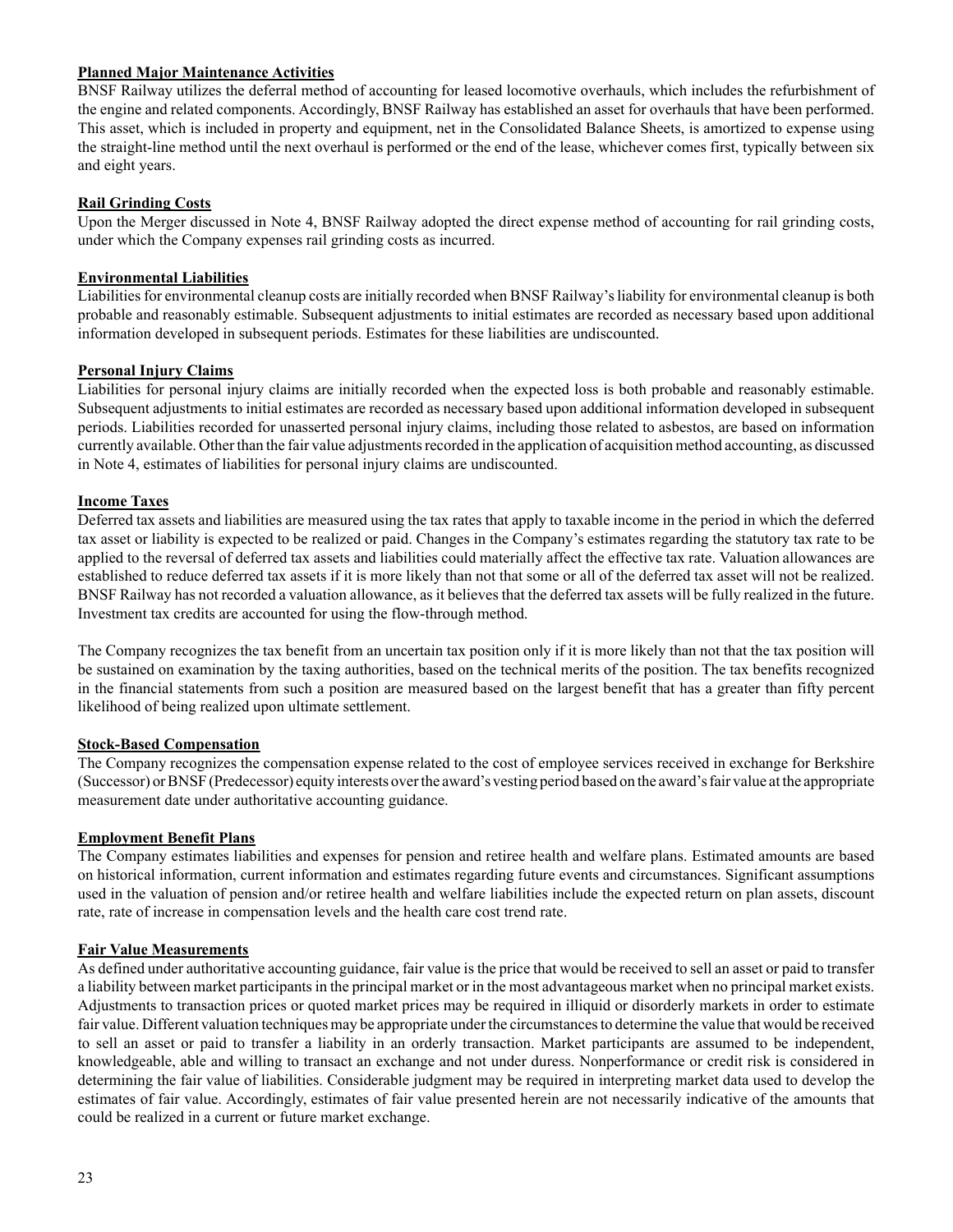The authoritative accounting guidance specifies a three-level hierarchy of valuation inputs which was established to increase consistency, clarity and comparability in fair value measurements and related disclosures.

- Level 1–Quoted prices for identical assets or liabilities in active markets that the Company has the ability to access at the measurement date.
- Level 2–Quoted prices for similar assets or liabilities in active markets; quoted prices for identical or similar assets or liabilities in markets that are not active; and model-derived valuations in which all significant inputs are observable market data.
- Level 3–Valuations derived from valuation techniques in which one or more significant inputs are unobservable.

## *3. Accounting Pronouncements*

In June 2011, the FASB issued Accounting Standards Update No. 2011-05 (ASU 2011-05), *Comprehensive Income (Topic 220), Presentation of Comprehensive Income*. This standard eliminates the current option to present other comprehensive income and its components in the statement of changes in equity. It will require companies to report the total of comprehensive income including the components of net income and the components of other comprehensive income in either a single continuous statement of comprehensive income or in two separate but consecutive statements. In December 2011, the FASB issued Accounting Standards Update No. 2011-12 (ASU 2011-12), *Comprehensive Income (Topic 220), Deferral of the Effective Date for Amendments to the Presentation of Reclassifications of Items Out of Accumulated Other Comprehensive Income in Accounting Standards Update No. 2011-05*. This standard allows time for the FASB to redeliberate whether to present on the face of the financial statements the effects of reclassifications out of accumulated other comprehensive income on the components of net income and other comprehensive income for all periods presented. All other requirements in ASU 2011-05 are not affected by ASU 2011-12. ASU 2011-05 and ASU 2011-12 are effective for the Company for the year beginning on January 1, 2012.

In September 2011, the FASB issued Accounting Standards Update No. 2011-08 (ASU 2011-08), *Intangibles - Goodwill and Other (Topic 350), Testing Goodwill for Impairment*. This standard permits a company to first assess qualitative factors to determine whether it is more likely than not that the fair value is less than its carrying amount as a basis for determining whether it is necessary to perform the two-step process for goodwill impairment testing previously required under Topic 350. ASU 2011-08 is effective for the Company for the year beginning on January 1, 2012.

In September 2011, the FASB issued Accounting Standards Update No. 2011-09 (ASU 2011-09), *Compensation - Retirement Benefits - Multiemployer Plans (Subtopic 715-80), Disclosures about an Employer's Participation in a Multiemployer Plan. This* standard requires an employer that participates in multiemployer pension plans to provide additional quantitative and qualitative disclosures in order to provide users with more detailed information about the employer's involvement in multiemployer pension plans. In addition, this standard also includes changes in the disclosures required for multiemployer plans that provide postretirement benefits other than pensions. ASU 2011-09 is effective for the Company for the fiscal year ending after December 15, 2011. The Company has included the appropriate disclosures related to postretirement benefits in accordance with ASU 2011-09 in Note 14.

In December 2011, the FASB issued Accounting Standards Update No. 2011-11 (ASU 2011-11), *Balance Sheet (Topic 210), Disclosures about Offsetting Assets and Liabilities.* This standard requires companies to disclose both gross and net information about instruments and transactions eligible for offset in the statement of financial position as well as disclose gross and net information about instruments and transactions subject to an agreement similar to a master netting arrangement. ASU 2011-11 is effective for the Company for the year beginning on January 1, 2013. The Company does not expect this standard to have a material impact to its financial position.

# *4. Merger of BNSF*

As discussed in Note 1 to the Consolidated Financial Statements, on February 12, 2010, Burlington Northern Santa Fe Corporation was acquired by Berkshire pursuant to the Agreement and Plan of Merger, dated as of November 2, 2009 (the Merger Agreement). Immediately prior to completion of the Merger, Berkshire and its affiliates and associates owned 76,777,029 shares of Burlington Northern Santa Fe Corporation common stock, representing 22.5% of the total issued and outstanding shares of its common stock. As a result of the Merger, each share of common stock of Burlington Northern Santa Fe Corporation, par value \$0.01 per share, other than shares owned by Berkshire, Burlington Northern Santa Fe Corporation or any of their respective subsidiaries, was converted into the right to receive, at the election of the stockholder (subject to the proration and reallocation procedures described in the Merger Agreement), either (i) \$100.00 in cash, without interest, or (ii) a portion of a share of Berkshire Class A common stock equal to the exchange ratio, which was calculated by dividing \$100.00 by the average of the daily volume–weighted average trading prices per share of Berkshire Class A common stock over the ten trading day period ending on the second full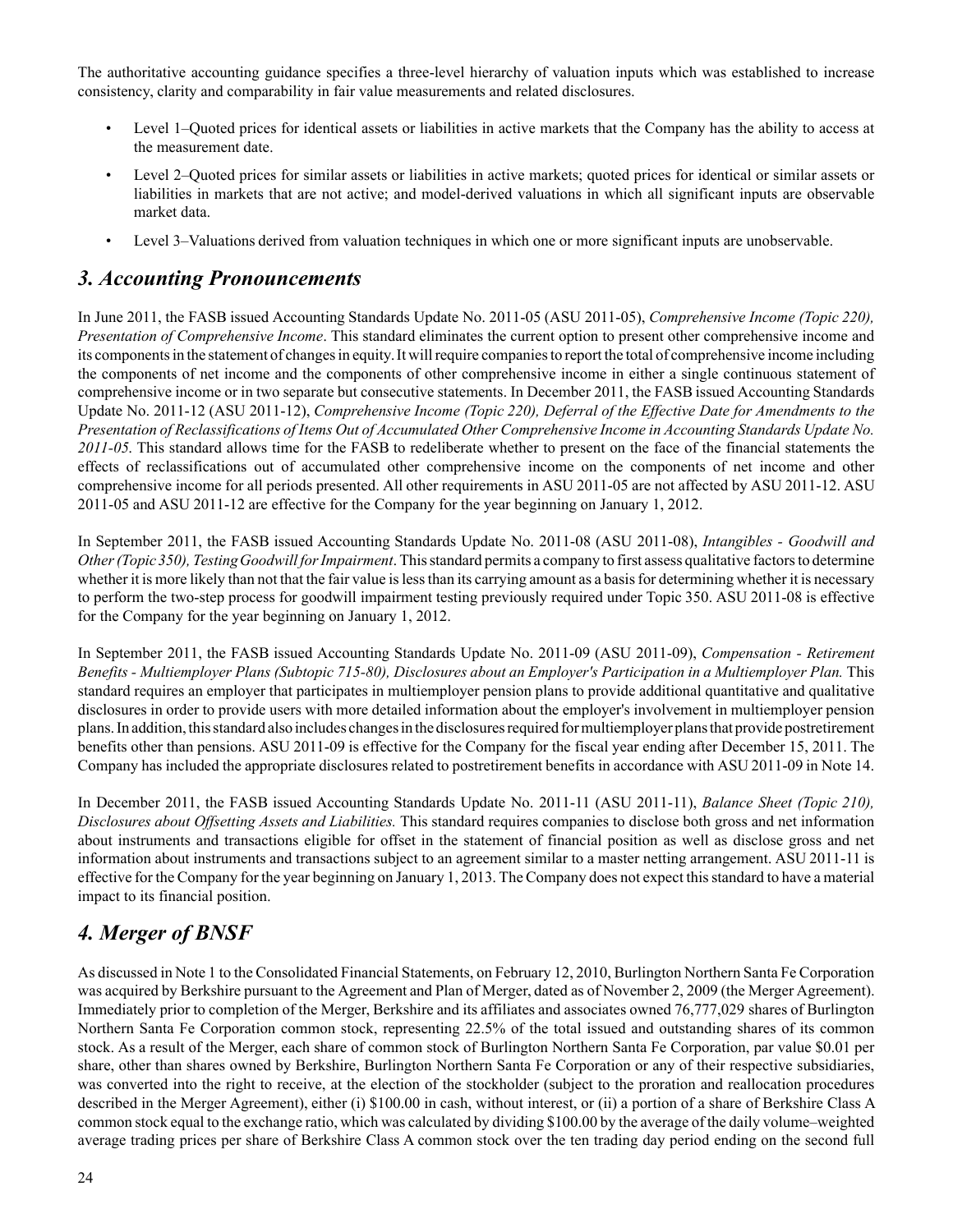trading day prior to completion of the Merger. Fractional shares of Berkshire Class A common stock were not issued in the Merger. Instead, shares of Berkshire Class B common stock were issued in lieu of fractional shares of Berkshire Class Acommon stock, and cash was paid in lieu of fractional shares of Berkshire Class B common stock. Approximately 60% of the total merger consideration paid by Berkshire to stockholders of Burlington Northern Santa Fe Corporation was in the form of cash and approximately 40% was in the form of Berkshire common stock.

The Merger was accounted for using the acquisition method under Accounting Standards Codification (ASC) Topic 805, *Business Combinations*. Under the acquisition method, the new basis of accounting totaling \$42,919 million, which was pushed down by BNSF, was allocated to the underlying tangible and intangible assets acquired and liabilities assumed based on their respective fair values, with the remainder allocated to goodwill. None of the goodwill recorded in connection with the Merger was deductible for income tax purposes. The purchase price allocation at December 31, 2010, was complete and is summarized in the following table (in millions):

| <b>Assets</b>                            |          | Liabilities and net assets acquired                 |             |
|------------------------------------------|----------|-----------------------------------------------------|-------------|
| Cash and cash equivalents                | \$<br>14 | Accounts payable and other current<br>liabilities   | \$<br>2,197 |
| Accounts receivable                      | 829      | Long-term debt due within one year                  | 342         |
| Materials and supplies                   | 629      | Long-term debt                                      | 2,326       |
| Current portion of deferred income taxes | 202      | Deferred income taxes                               | 13,696      |
| Other current assets                     | 272      | Intangible liabilities                              | 2,056       |
| Property and equipment                   | 43.970   | Casualty and environmental liabilities              | 928         |
| Goodwill                                 | 14,803   | Pension and retiree health and welfare<br>liability | 865         |
| Intangible assets                        | 2,018    | Other liabilities                                   | 492         |
| Other assets                             | 2.246    | Intercompany notes receivable                       | (838)       |
|                                          |          | Net assets acquired                                 | 42,919      |
| Total assets                             | 64.983   | Total liabilities and net assets acquired           | 64,983      |

The fair value of assets acquired included accounts receivable of \$829 million, consisting of the gross amount due under contracts of \$883 million, less \$54 million estimated to be uncollectible.

The fair value of assets acquired also included intangible assets of \$2,018 million, with a weighted average amortization life of 10 years. The fair value of liabilities acquired included intangible liabilities of \$2,056 million, with a weighted average amortization life of 16 years. See Note 9 to the Consolidated Financial Statements for further information related to intangible assets and liabilities.

Liabilities acquired included contingencies related to casualty and environmental liabilities in the amount of \$1,178 million. Casualty liabilities were measured at fair value, and environmental liabilities were measured in accordance with ASC Topic 450, *Contingencies*. See Note 13 to the Consolidated Financial Statements for further information related to casualty and environmental liabilities.

The following unaudited pro forma financial data summarizes BNSF Railway's results of operations as if the Merger had occurred as of January 1, 2009 (in millions):

|            | Year ended December 31, |  |        |  |  |  |
|------------|-------------------------|--|--------|--|--|--|
|            | 2010                    |  | 2009   |  |  |  |
| Revenues   | 16,636                  |  | 14.122 |  |  |  |
| Net income | 2.699                   |  | 2.172  |  |  |  |

The pro forma amounts represent BNSF Railway's results of operations with appropriate adjustments, which are expected to have a continuing impact, resulting from the application of acquisition method accounting. The unaudited pro forma financial data is provided for informational purposes only and is not necessarily indicative of what BNSF Railway's results of operations would have been if the Merger had occurred as of January 1, 2009, or the results of operations for any future periods.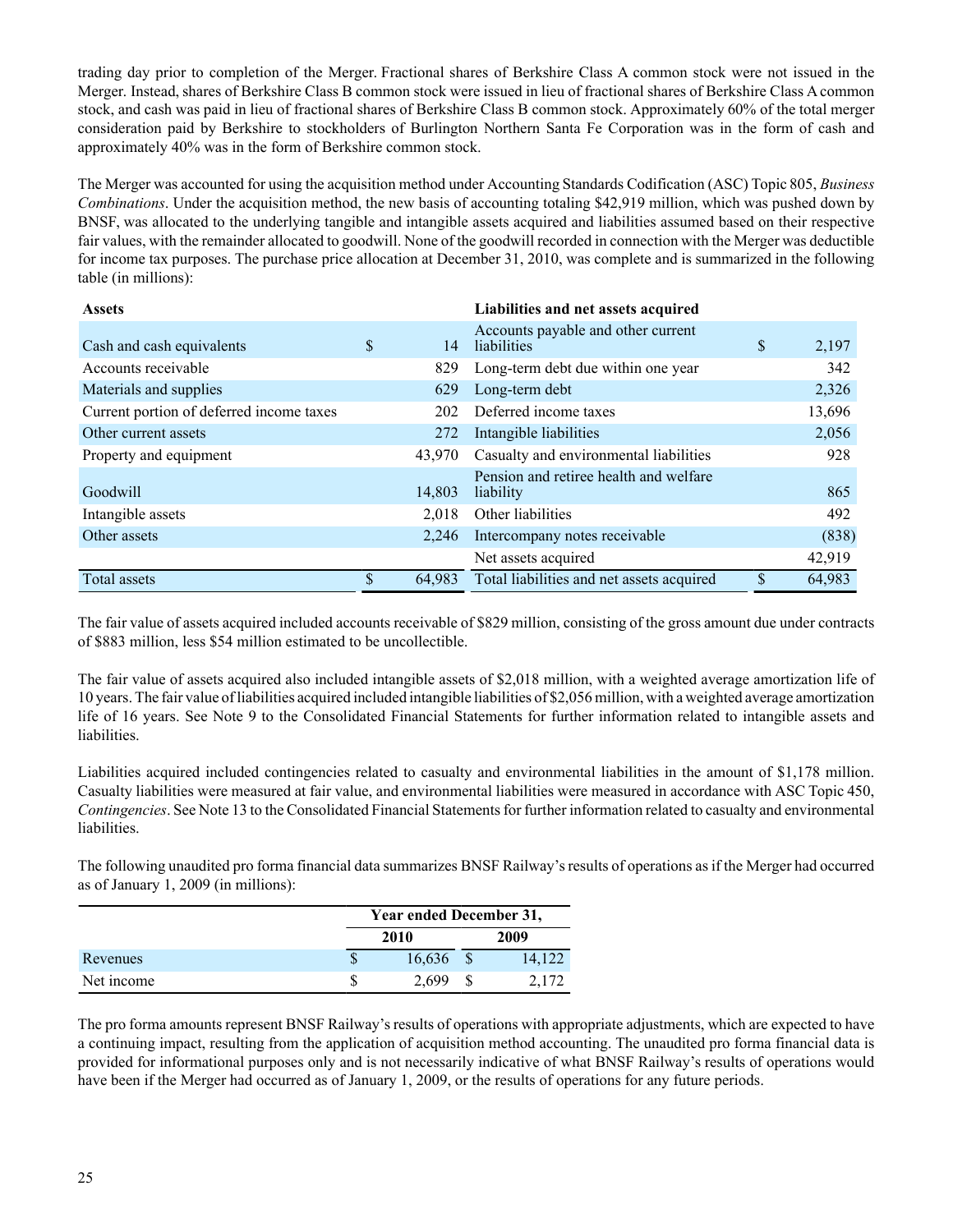## *5. Derivative Activities*

### **Fuel**

Fuel costs represented 31 percent, 25 percent, 26 percent, and 22 percent of total operating expenses during the year ended December 31, 2011 (Successor), the periods February 13 – December 31, 2010 (Successor) and January 1 – February 12, 2010 (Predecessor), and the year ended December 31, 2009 (Predecessor), respectively. Due to the significance of diesel fuel expenses to the operations of BNSF Railway and the historical volatility of fuel prices, in the past the Company had entered into derivatives to partially mitigate the risk of fluctuations in the price of its diesel fuel purchases. Previously, the Company entered into fuelderivative instruments based on management's evaluation of current and expected diesel fuel price trends with the intent of protecting operating margins and overall profitability from adverse fuel price changes. However, to the extent the Company hedged portions of its fuel purchases, it may not realize the impact of decreases in fuel prices. Conversely, to the extent the Company did not hedge portions of its fuel purchases, it may be adversely affected by increases in fuel prices.

The Company has not entered into any new derivative contracts subsequent to the Merger and all open derivatives at December 31, 2011, are expected to expire during the second quarter of 2012.

As of December 31, 2011, BNSF Railway's total fuel-derivative positions, of which the majority are designated as cash flow hedges, covered approximately 3 percent of the average annual locomotive fuel consumption over the past three years. Derivative positions are closely monitored to ensure that they will not exceed actual fuel requirements in any period. As of December 31, 2011 and 2010, BNSF Railway has existing fuel-derivative agreements covering approximately 36 million gallons and 284 million gallons, respectively.

### **Derivative Activities**

The Company formally documents the relationship between the hedging instrument and the hedged item, as well as the risk management objective and strategy for the use of the hedging instrument. This documentation includes linking the derivatives that are designated as fair value cash flow hedges to specific assets or liabilities on the balance sheet, commitments or forecasted transactions. The Company assesses at the time a derivative contract is entered into, and at least quarterly thereafter, whether the derivative item is effective in offsetting the changes in fair value or cash flows. Any change in fair value resulting from ineffectiveness, as defined by authoritative accounting guidance related to derivatives and hedging, is recognized in current period earnings. For derivative instruments that are designated and qualify as cash flow hedges, the effective portion of the gain or loss on the derivative instrument is recorded in accumulated other comprehensive loss (AOCL) as a separate component of equity and reclassified into earnings in the period during which the hedge transaction affects earnings. Cash flows related to fuel derivatives are classified as operating activities in the Consolidated Statements of Cash Flows.

Upon application of acquisition method accounting due to the Merger, the Company was required to re-designate its outstanding derivatives as hedges under authoritative accounting guidance. Certain costless collar derivatives did not qualify for re-designation as they were in net written positions as of the Merger date. As a result, hedge accounting was discontinued on these instruments. As of December 31, 2011, there were no costless collar derivatives outstanding.

BNSF Railway monitors its derivative instrument positions and credit ratings of its counterparties and does not anticipate any losses due to counterparty nonperformance. All counterparties were financial institutions with credit ratings of A2/A- or higher as of December 31, 2011. The maximum amount of loss the Company could incur from credit risk based on the gross fair value of derivative instruments in asset positions as of December 31, 2011 and 2010, was \$24 million and \$87 million, respectively. Other than as disclosed below, the Company's derivative agreements do not include provisions requiring collateral. Certain of the Company's derivative instruments are covered by master netting arrangements whereby, in the event of a default, the non-defaulting party has the right to setoff any amounts payable against any obligation of the defaulting party under the same counterparty agreement. As such, the Company's net asset exposure to counterparty credit risk was \$24 million and \$86 million as of December 31, 2011 and 2010, respectively.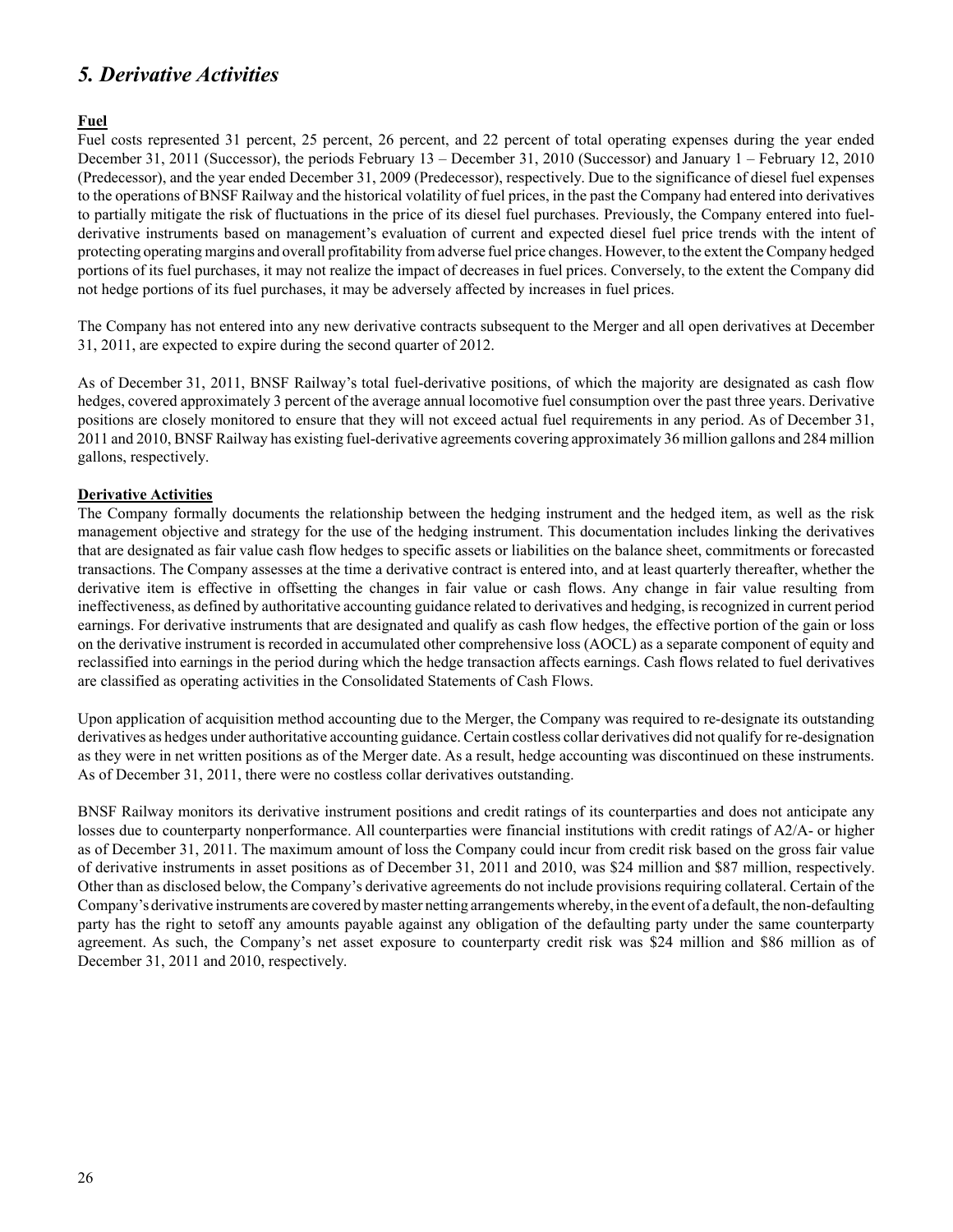Certain of the Company's fuel-derivative instruments are covered by an agreement which includes a provision such that the Company either receives or posts cash collateral if the fair value of the instruments exceeds a certain net asset or net liability threshold, respectively. The threshold is based on a sliding scale, utilizing either the counterparty's credit rating, if the instruments are in a net asset position, or BNSF's credit rating, if the instruments are in a net liability position. If the applicable credit rating should fall below Ba3 (Moody's) or BB- (S&P), the threshold would be eliminated and collateral would be required for the entire fair value amount. All cash collateral paid is held on deposit by the payee and earns interest to the benefit of the payor based on the London Interbank Offered Rate (LIBOR). There were no open fuel-derivative instruments under these provisions on December 31, 2011. The aggregate fair value of all open fuel-derivative instruments under these provisions was in a net liability position on December 31, 2010, of \$4 million, which was below the collateral threshold. As such, there was no posted collateral outstanding at December 31, 2011 or 2010.

The amounts recorded in the Consolidated Balance Sheets for derivative transactions were as follows, presented net of any master netting arrangements (in millions):

|                                 | Successor            |    |                      |     |  |
|---------------------------------|----------------------|----|----------------------|-----|--|
|                                 | December 31,<br>2011 |    | December 31,<br>2010 |     |  |
| Short-term derivative asset     | Φ                    | 24 |                      | 69  |  |
| Long-term derivative asset      |                      |    |                      | 17  |  |
| Short-term derivative liability |                      |    |                      | (4) |  |
| Total derivatives               |                      | 24 |                      | 82  |  |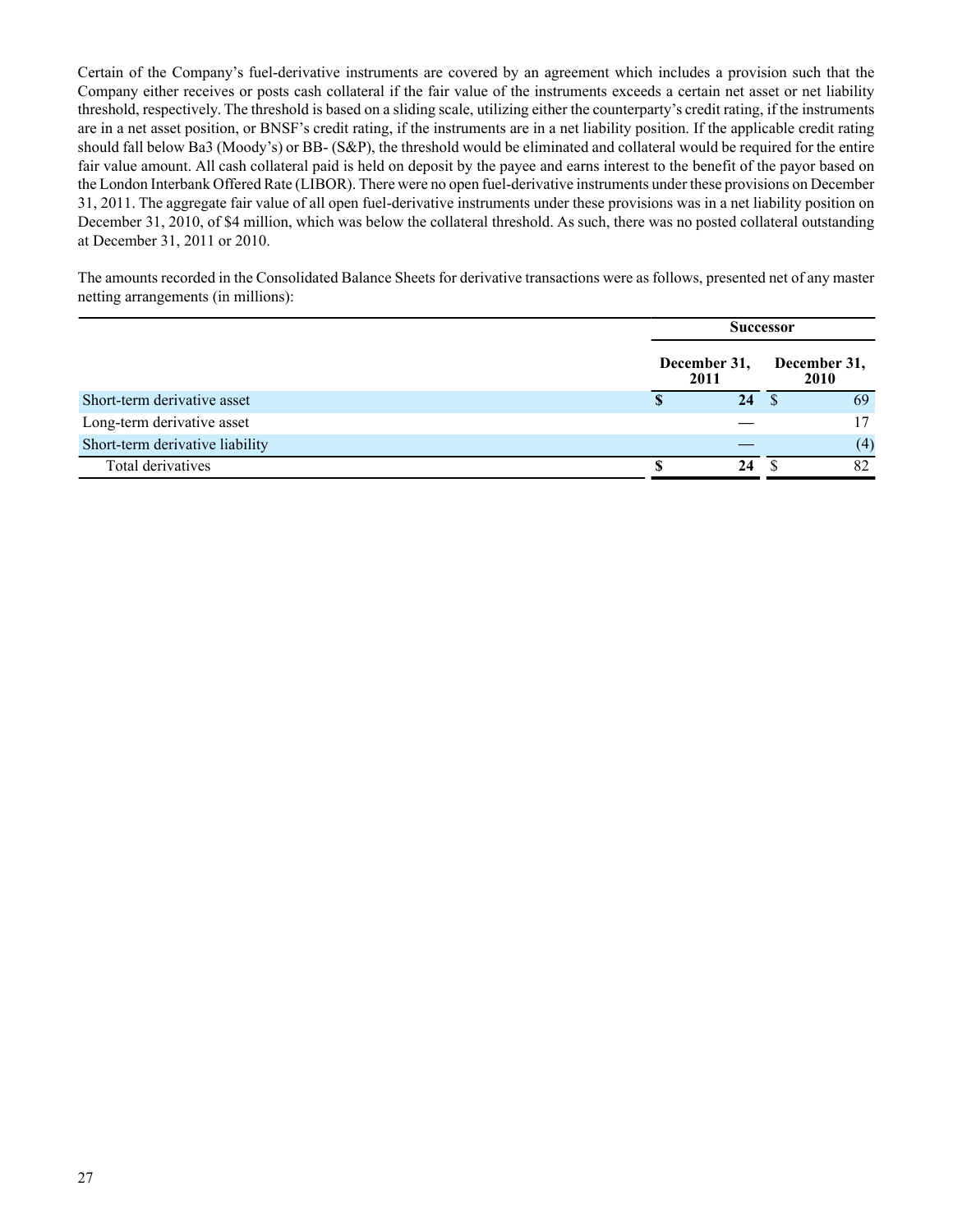The tables below contain summaries of all derivative positions reported in the Consolidated Financial Statements, presented gross of any master netting arrangements (in millions):

|                                                                                   |    | <b>Fair Value of Derivative Instruments</b> |                      |    |                                  |
|-----------------------------------------------------------------------------------|----|---------------------------------------------|----------------------|----|----------------------------------|
|                                                                                   |    | <b>Asset Derivatives</b>                    |                      |    |                                  |
|                                                                                   |    |                                             | <b>Successor</b>     |    |                                  |
|                                                                                   |    | December 31,<br>2011                        | December 31,<br>2010 |    | <b>Balance Sheet</b><br>Location |
| Asset derivatives designated as hedging<br>instruments under ASC 815-20           |    |                                             |                      |    |                                  |
| <b>Fuel Contracts</b>                                                             | \$ | 24                                          | -S                   | 60 | Other current assets             |
| <b>Fuel Contracts</b>                                                             |    |                                             |                      | 17 | Other assets                     |
| Total asset derivatives designated as<br>hedging instruments under ASC 815-20     | \$ | 24S                                         |                      | 77 |                                  |
| Asset derivatives not designated as hedging<br>instruments under ASC 815-20       |    |                                             |                      |    |                                  |
| Fuel contracts                                                                    | \$ |                                             |                      | 10 | Other current assets             |
| Total asset derivatives not designated as<br>hedging instruments under ASC 815-20 | S  |                                             |                      | 10 |                                  |
| Total asset derivatives                                                           | \$ | 24                                          |                      | 87 |                                  |

|                                                                                   | <b>Liability Derivatives</b> |                  |                      |   |                                                   |
|-----------------------------------------------------------------------------------|------------------------------|------------------|----------------------|---|---------------------------------------------------|
|                                                                                   |                              | <b>Successor</b> |                      |   |                                                   |
|                                                                                   | December 31,<br>2011         |                  | December 31,<br>2010 |   | <b>Balance Sheet</b><br>Location                  |
| Liability derivatives designated as hedging<br>instruments under ASC 815-20       |                              |                  |                      |   |                                                   |
| <b>Fuel Contracts</b>                                                             |                              |                  |                      |   | Other current assets                              |
| <b>Fuel Contracts</b>                                                             |                              |                  |                      | 4 | Accounts payable and other<br>current liabilities |
| Total liability derivatives designated as<br>hedging instruments under ASC 815-20 | S                            |                  |                      |   |                                                   |
| Total liability derivatives                                                       |                              |                  |                      |   |                                                   |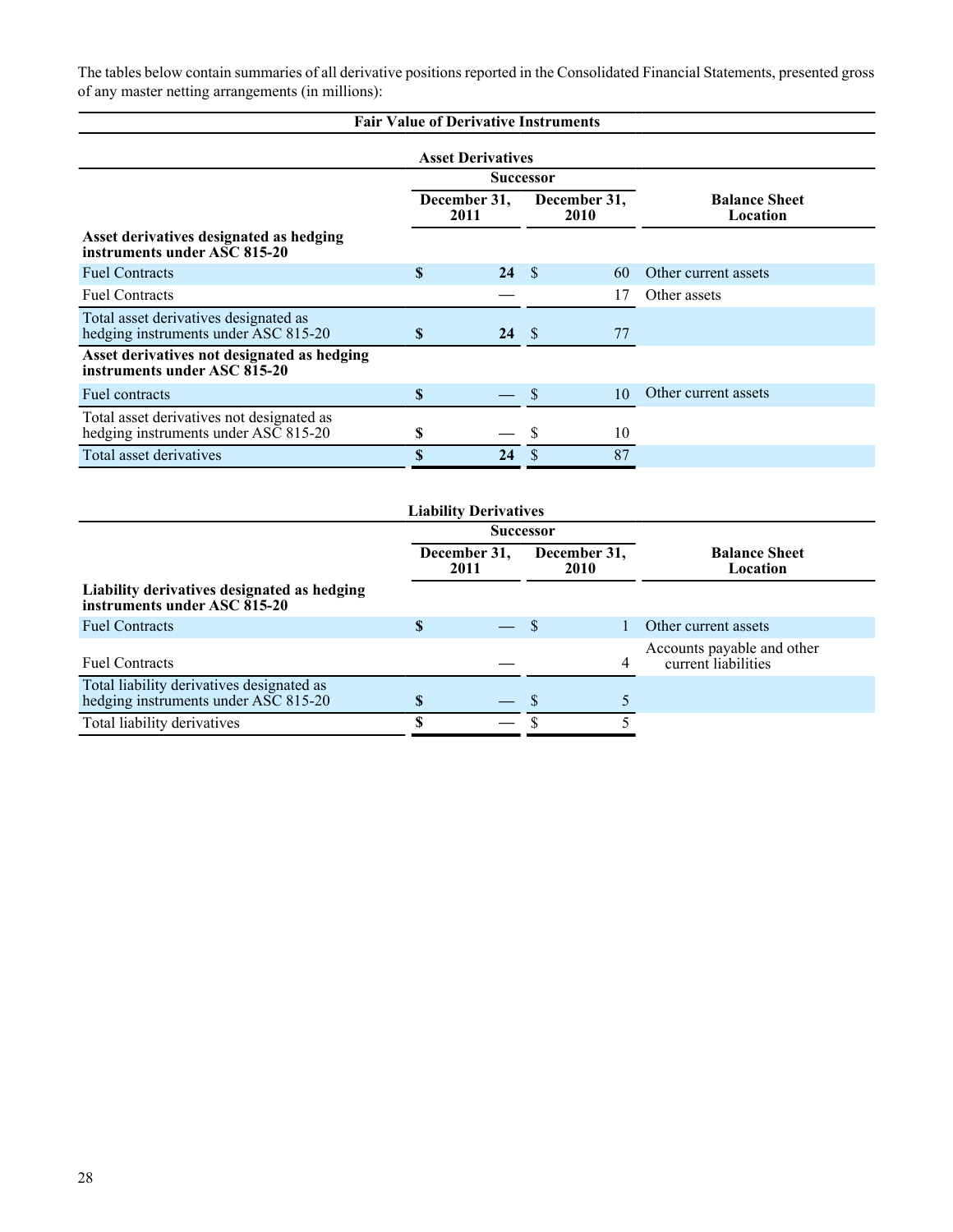#### **The Effects of Derivative Instruments Gains and Losses for the Year Ended December 31, 2011 (Successor), the Periods February 13 – December 31, 2010 (Successor) and January 1 – February 12, 2010 (Predecessor) and the Year Ended December 31, 2009 (Predecessor)**

### **Derivatives in ASC 815-20 Cash Flow Hedging Relationships**

|                       | Amount of Gain or (Loss) Recognized in OCI<br>on Derivatives (Effective Portion)   |    |  |             |                                    |                                           |  |     |  |  |
|-----------------------|------------------------------------------------------------------------------------|----|--|-------------|------------------------------------|-------------------------------------------|--|-----|--|--|
|                       | <b>Successor</b>                                                                   |    |  | Predecessor |                                    |                                           |  |     |  |  |
|                       | <b>Year Ended</b><br>February 13 –<br>December 31,<br>December 31,<br>2011<br>2010 |    |  |             | January 1-<br>February 12,<br>2010 | <b>Year Ended</b><br>December 31,<br>2009 |  |     |  |  |
| <b>Fuel Contracts</b> |                                                                                    | 50 |  | 93          |                                    | (79)                                      |  | 268 |  |  |
| Total derivatives     |                                                                                    | 50 |  | 93          |                                    | 79)                                       |  | 268 |  |  |

|                       |                                                                                 | Amount of Gain or (Loss) Recognized from<br><b>AOCL</b> into Income (Effective Portion) |                  |                                       |    |                                    |             |                                           |       |  |  |  |
|-----------------------|---------------------------------------------------------------------------------|-----------------------------------------------------------------------------------------|------------------|---------------------------------------|----|------------------------------------|-------------|-------------------------------------------|-------|--|--|--|
|                       |                                                                                 |                                                                                         | <b>Successor</b> |                                       |    |                                    | Predecessor |                                           |       |  |  |  |
|                       | <b>Location of Gain or</b><br>(Loss) Recognized from<br><b>AOCL</b> into Income | <b>Year Ended</b><br>December 31,<br>2011                                               |                  | February 13 –<br>December 31,<br>2010 |    | January 1-<br>February 12,<br>2010 |             | <b>Year Ended</b><br>December 31,<br>2009 |       |  |  |  |
| <b>Fuel Contracts</b> | Fuel expense                                                                    |                                                                                         | 98               |                                       | 26 |                                    | $(6)$ \$    |                                           | (227) |  |  |  |
| Total derivatives     |                                                                                 |                                                                                         | 98               |                                       | 26 |                                    | (6)         |                                           | (227) |  |  |  |

|                       |                                                                                    |   | Amount of Gain or (Loss) Recognized in<br><b>Income on Derivatives (Ineffective Portion and</b><br>Amount Excluded from Effectiveness Testing) <sup>a</sup> |  |                                              |             |                                    |                                           |    |  |  |
|-----------------------|------------------------------------------------------------------------------------|---|-------------------------------------------------------------------------------------------------------------------------------------------------------------|--|----------------------------------------------|-------------|------------------------------------|-------------------------------------------|----|--|--|
|                       |                                                                                    |   | <b>Successor</b>                                                                                                                                            |  |                                              | Predecessor |                                    |                                           |    |  |  |
|                       | <b>Location of Gain or</b><br>(Loss) Recognized in<br><b>Income on Derivatives</b> |   | <b>Year Ended</b><br>December 31,<br>2011                                                                                                                   |  | February 13 –<br>December 31,<br><b>2010</b> |             | January 1-<br>February 12,<br>2010 | <b>Year Ended</b><br>December 31,<br>2009 |    |  |  |
| <b>Fuel Contracts</b> | Fuel expense                                                                       | S | $(16)$ \$                                                                                                                                                   |  | 10                                           |             | (7)                                | -S                                        | 32 |  |  |
| Total derivatives     |                                                                                    |   | (16)                                                                                                                                                        |  | 10                                           |             |                                    |                                           | 32 |  |  |

a No portion of the gain or (loss) was excluded from the assessment of hedge effectiveness for the periods then ended.

#### **Derivatives Not Designated as Hedging Instruments under ASC 815-20**

|                       |                                                                                    |  |                                        | <b>Amount of Gain or (Loss) Recognized in</b><br><b>Income on Derivatives</b> |                                           |  |  |
|-----------------------|------------------------------------------------------------------------------------|--|----------------------------------------|-------------------------------------------------------------------------------|-------------------------------------------|--|--|
|                       |                                                                                    |  | Successor                              |                                                                               | Predecessor                               |  |  |
|                       | <b>Location of Gain or</b><br>(Loss) Recognized in<br><b>Income on Derivatives</b> |  | February $13-$<br>December 31,<br>2010 | January $1 -$<br>February 12.<br>2010                                         | <b>Year Ended</b><br>December 31,<br>2009 |  |  |
| <b>Fuel Contracts</b> | Fuel expense                                                                       |  |                                        | $\overline{\phantom{a}}$                                                      |                                           |  |  |
| Total derivatives     |                                                                                    |  |                                        |                                                                               |                                           |  |  |

As of December 31, 2011, the Company estimates that within the next twelve months approximately \$19 million in pre-tax hedge instrument gains will be reclassified from accumulated other comprehensive loss into earnings.

The Company utilizes a market approach using the forward commodity price for the periods hedged to value its fuel-derivative swaps and costless collars. As such, the fair values of these instruments are classified as Level 2 valuations under authoritative accounting guidance related to fair value measurements.

Additional disclosure related to derivative instruments is included in Note 17 to the Consolidated Financial Statements.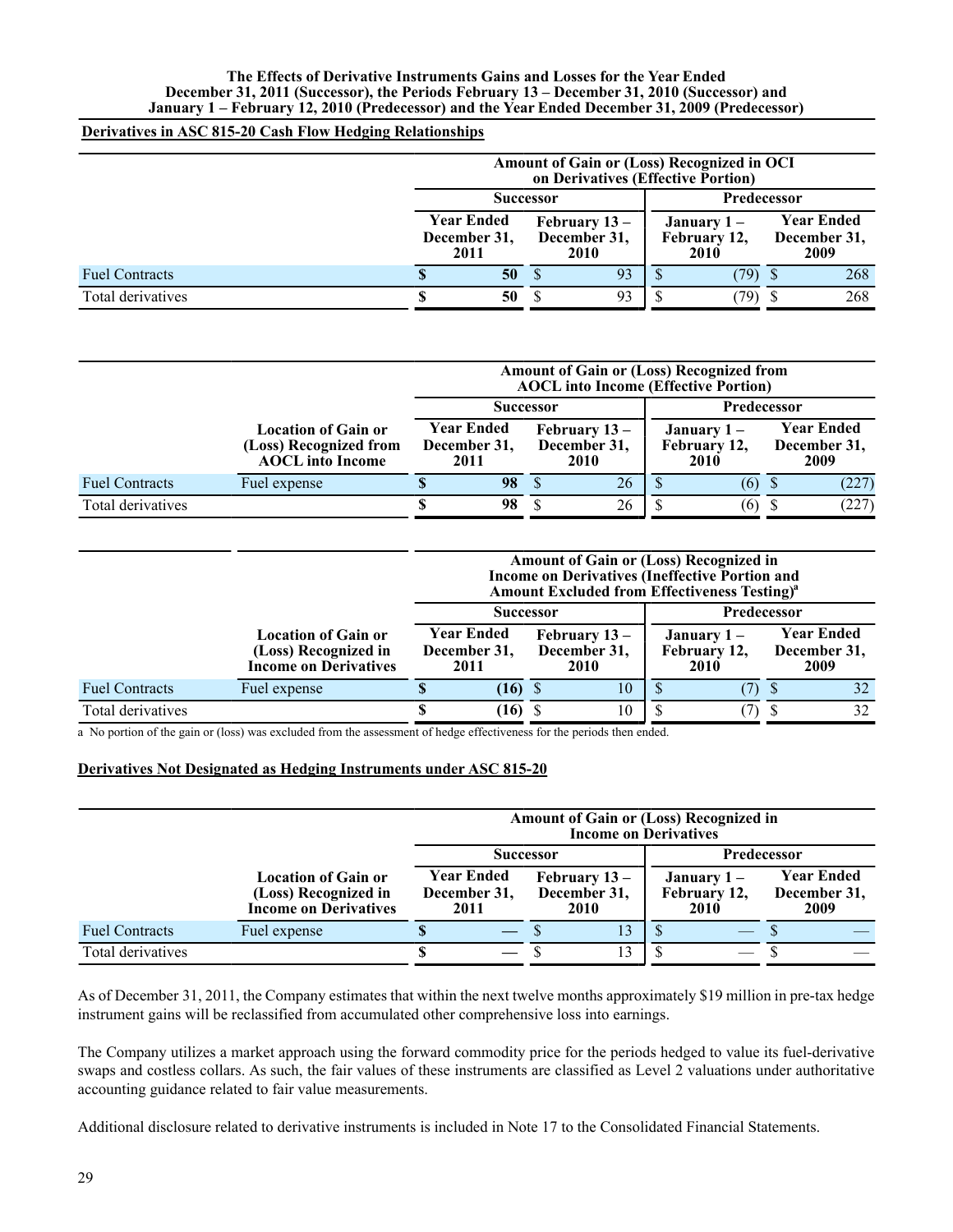# *6. Income Taxes*

Income tax expense was as follows (in millions):

|                |                                           | <b>Successor</b>                               | <b>Predecessor</b>                           |                                           |  |  |  |
|----------------|-------------------------------------------|------------------------------------------------|----------------------------------------------|-------------------------------------------|--|--|--|
|                | <b>Year Ended</b><br>December 31,<br>2011 | February $13 -$<br>December 31,<br><b>2010</b> | January $1 -$<br>February 12,<br><b>2010</b> | <b>Year Ended</b><br>December 31,<br>2009 |  |  |  |
| Current:       |                                           |                                                |                                              |                                           |  |  |  |
| Federal        | \$<br>404                                 | S<br>711                                       | \$<br>57                                     | - \$<br>420                               |  |  |  |
| <b>State</b>   | 79                                        | 132                                            | 9                                            | 38                                        |  |  |  |
| Total current  | 483                                       | 843                                            | 66                                           | 458                                       |  |  |  |
| Deferred:      |                                           |                                                |                                              |                                           |  |  |  |
| Federal        | 1,351                                     | 580                                            | 86                                           | 554                                       |  |  |  |
| <b>State</b>   | 113                                       | 94                                             | 48                                           | 55                                        |  |  |  |
| Total deferred | 1,464                                     | 674                                            | 134                                          | 609                                       |  |  |  |
| Total          | $\mathbf{s}$<br>1,947                     | 1,517                                          | \$<br>200                                    | 1,067<br><sup>\$</sup>                    |  |  |  |

Reconciliation of the U.S. federal statutory income tax rate to the effective tax rate was as follows:

|                                                | <b>Successor</b>                          |                                        | <b>Predecessor</b>                 |                                           |  |
|------------------------------------------------|-------------------------------------------|----------------------------------------|------------------------------------|-------------------------------------------|--|
|                                                | <b>Year Ended</b><br>December 31,<br>2011 | February $13-$<br>December 31,<br>2010 | January 1-<br>February 12,<br>2010 | <b>Year Ended</b><br>December 31,<br>2009 |  |
| U.S. Federal statutory income tax rate         | $35.0\%$                                  | $35.0\%$                               | 35.0%                              | 35.0%                                     |  |
| State income taxes, net of federal tax benefit | 2.4                                       | 3.8                                    | 7.7                                |                                           |  |
| Property donations                             |                                           |                                        |                                    | (2.6)                                     |  |
| Other, net                                     | (0.1)                                     | 0.1                                    | (1.2)                              | 0.2                                       |  |
| Effective tax rate                             | 37.3%                                     | 38.9%                                  | 41.5%                              | 34.6%                                     |  |

The components of deferred tax assets and liabilities were as follows (in millions):

|                                                                          | Successor |                      |   |                      |
|--------------------------------------------------------------------------|-----------|----------------------|---|----------------------|
|                                                                          |           | December 31,<br>2011 |   | December 31,<br>2010 |
| Deferred tax liabilities:                                                |           |                      |   |                      |
| Property and equipment                                                   | S         | $(16,877)$ \$        |   | (15, 635)            |
| Hedging                                                                  |           | (15)                 |   | (29)                 |
| Other                                                                    |           | (322)                |   | (295)                |
| Total deferred tax liabilities                                           |           | (17,214)             |   | (15,959)             |
| Deferred tax assets:                                                     |           |                      |   |                      |
| Intangible assets and liabilities                                        |           | 372                  |   | 474                  |
| Casualty and environmental                                               |           | 360                  |   | 384                  |
| Compensation and benefits                                                |           | 373                  |   | 371                  |
| Pension and retiree health and welfare benefits                          |           | 306                  |   | 207                  |
| Long-term debt fair value adjustment under acquisition method accounting |           | 58                   |   | 69                   |
| Other                                                                    |           | 193                  |   | 210                  |
| Total deferred tax assets                                                |           | 1,662                |   | 1,715                |
| Net deferred tax liability                                               | \$        | $(15,552)$ \$        |   | (14, 244)            |
|                                                                          |           |                      |   |                      |
| Non-current deferred income tax liability                                | S         | $(15,847)$ \$        |   | (14, 553)            |
| Current portion of deferred income taxes                                 |           | 295                  |   | 309                  |
| Net deferred tax liability                                               | \$        | (15, 552)            | S | (14,244)             |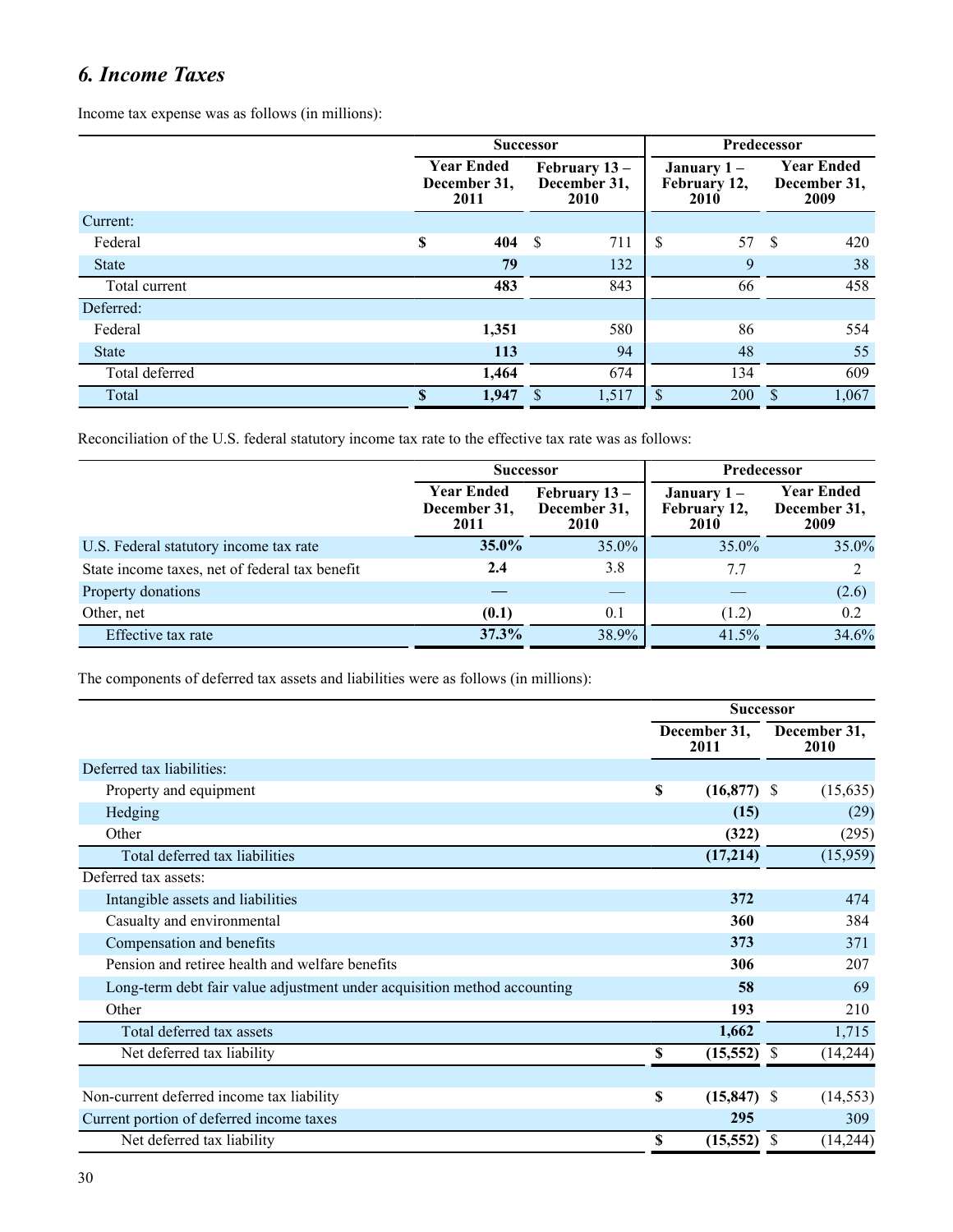Prior to the Merger, BNSF Railway was included in the consolidated U.S. federal income tax return of BNSF. Beginning as of February 13, 2010, BNSF Railway and BNSF are included in the consolidated U.S. federal income tax return of Berkshire. In accordance with the income tax allocation agreement between BNSF and BNSF Railway, BNSF Railway makes payments to or receives refunds from BNSF based on its separate consolidated tax liabilities.

All U.S. federal income tax returns of BNSF are closed through 2005. Internal Revenue Service (IRS) examination of the years 2006 and 2007 for BNSF is complete, and final agreement for federal income tax issues has been reached with IRS Appeals. BNSF is currently under examination for years 2008 and 2009, and for the short tax year January 1 - February 12, 2010.

BNSF Railway and its subsidiaries have various state income tax returns in the process of examination, administrative appeal or litigation. State income tax returns are generally subject to examination for a period of three to five years after filing of the respective return. The state impact of any federal changes remains subject to examination by various states for a period of up to one year after formal notification to the states.

A significant portion of the audit issues relate to state income tax issues with various taxing authorities and with the IRS related to whether certain valuations of donated property are appropriate. Aprovision for taxes resulting from ongoing and future federal and state audits is based on an estimation of aggregate adjustments that may be required as a result of the audits.

### **Uncertain Tax Positions**

The amount of unrecognized tax benefits for the year ended December 31, 2011 (Successor), the period February 13 - December 31, 2010 (Successor), the period January 1 - February 12, 2010 (Predecessor) and the year ended December 31, 2009 (Predecessor), was \$110 million, \$112 million, \$167 million and \$166 million, respectively. The amount of unrecognized tax benefits at December 31, 2011, that would affect the Company's effective tax rate if recognized was \$78 million. A reconciliation of the beginning and ending amount of unrecognized tax benefits is as follows (in millions):

|                                                                  | <b>Successor</b>                          |      |                                       |      |                                     | Predecessor |                                           |      |  |
|------------------------------------------------------------------|-------------------------------------------|------|---------------------------------------|------|-------------------------------------|-------------|-------------------------------------------|------|--|
|                                                                  | <b>Year Ended</b><br>December 31,<br>2011 |      | February 13 –<br>December 31,<br>2010 |      | January 1 –<br>February 12,<br>2010 |             | <b>Year Ended</b><br>December 31,<br>2009 |      |  |
| Beginning balance                                                |                                           | 112  |                                       | 167  | S                                   | 166         | - \$                                      | 150  |  |
| Additions for tax positions related to current year              |                                           | 47   |                                       | 24   |                                     |             |                                           | 49   |  |
| (Reductions) additions for tax positions taken in<br>prior years |                                           | (40) |                                       | (58) |                                     |             |                                           | (8)  |  |
| (Reductions) additions for tax positions as a result<br>of:      |                                           |      |                                       |      |                                     |             |                                           |      |  |
| <b>Settlements</b>                                               |                                           | 8    |                                       | (10) |                                     |             |                                           | (13) |  |
| Lapse of statute of limitations                                  |                                           | (17) |                                       | (11) |                                     |             |                                           | (12) |  |
| Ending balance                                                   | S                                         | 110  |                                       | 112  |                                     | 167         | \$.                                       | 166  |  |

It is expected that the amount of unrecognized tax benefits will change in the next twelve months; however, BNSF Railway does not expect the change to have a significant impact on the results of operations, the financial position or the cash flows of the Company.

The Company recognizes interest accrued related to unrecognized tax benefits in interest expense and penalties in income tax expense in the Consolidated Statements of Income, which is consistent with the recognition of these items in prior reporting periods. The Company had recorded a liability of approximately \$17 million and \$20 million for the payment of interest and penalties for the years ended December 31, 2011 and 2010, respectively. For the year ended December 31, 2011 (Successor), the period February 13 – December 31, 2010 (Successor), and the year ended December 31, 2009 (Predecessor), the Company recognized a reduction of approximately \$4 million, \$9 million and \$8 million in interest and penalty expense, respectively. For the period January 1 – February 12, 2010 (Predecessor), the Company recognized an increase of approximately \$1 million in interest and penalty expense.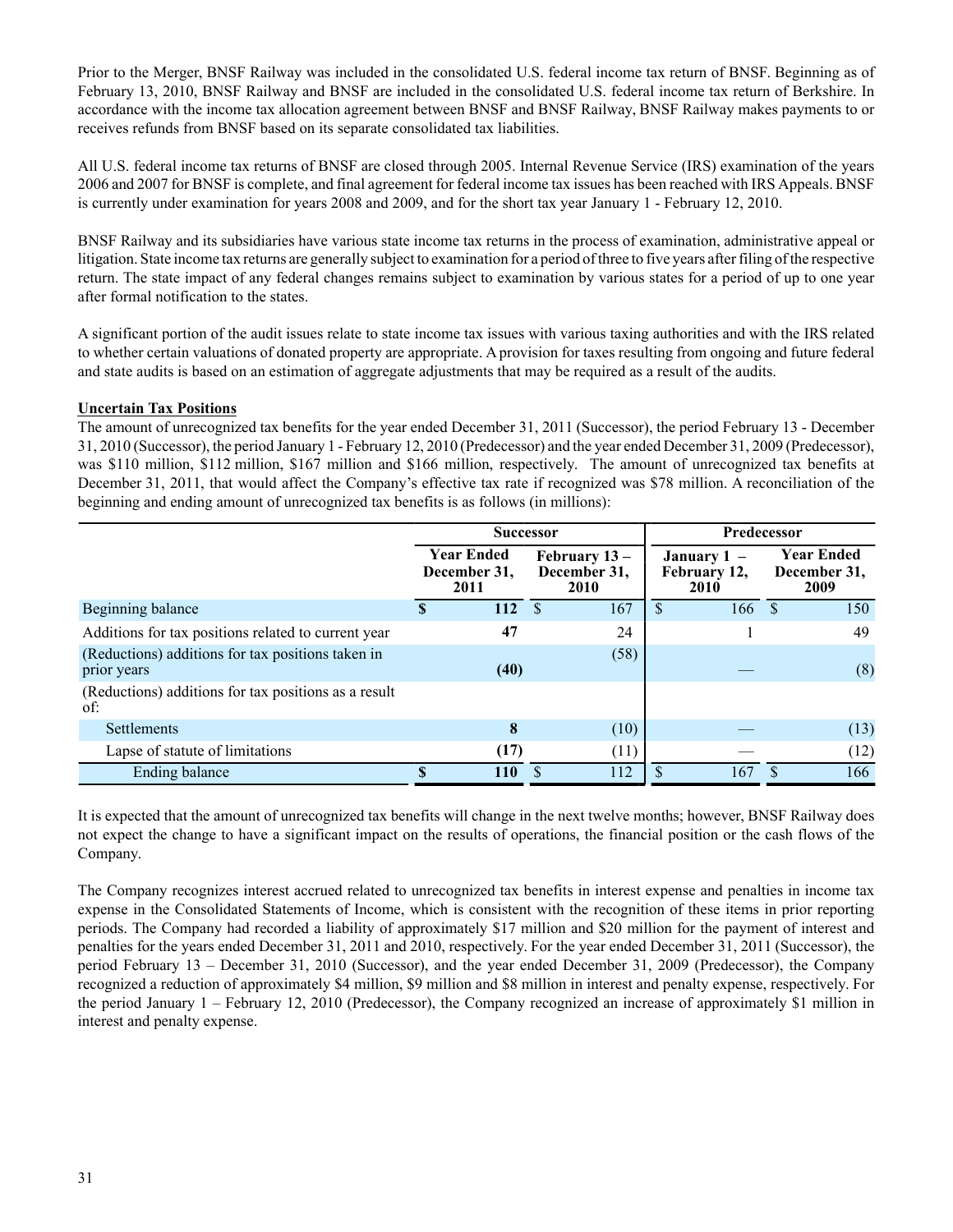# *7. Accounts Receivable, Net*

Accounts receivable, net consists of freight and other receivables, including receivables transferred to the accounts receivable securitization program master trust (discussed below), reduced by an allowance for bill adjustments and uncollectible accounts, based upon expected collectibility. At December 31, 2011 and 2010, \$38 million and \$27 million, respectively, of such allowances had been recorded.

At December 31, 2011 and 2010, \$31 million and \$22 million, respectively, of accounts receivable were greater than 90 days old.

### **Accounts Receivable Securitization Program**

In October 2011, the Company terminated BNSF Railway's A/R securitization program, comprised of two \$100 million facilities which were set to expire in November 2011. No additional costs were incurred with the early termination of the facility. The Company believes that the termination of the facility will not have a material effect on the Company's ability to manage its liquidity.

Prior to the A/R securitization program termination in October 2011, BNSF Railway could transfer a portion of its accounts receivable to a wholly-owned subsidiary, Santa Fe Receivables Corporation (SFRC). SFRC would transfer an undivided interest in such receivables, with limited exceptions, to a master trust and cause the trust to issue an undivided interest in the receivables to investors (the A/R securitization program). The undivided interests in the master trust purchased by investors were in the form of certificates or purchased interests. BNSF Railway retained the collection responsibility with respect to the accounts receivable transferred. The investors in the master trust had no recourse to BNSF Railway's other assets except for customary warranty and indemnity claims. Creditors of BNSF Railway had no recourse to the assets of the master trust or SFRC until after the creditors were paid and SFRC and the master trust was terminated.

As the primary beneficiary of the master trust, BNSF Railway fully consolidated the master trust at January 1, 2010 in accordance with authoritative accounting guidance and any prospective activity was classified as Financing Activities in the Consolidated Financial statements of Cash Flow. The consolidation did not impact the Company's Consolidated Financial Statements as there were no outstanding undivided interests held by investors under the A/R securitization program at January 1, 2010 (Predecessor) or December 31, 2010 (Successor), thus no asset or related liability was recorded in the Company's Consolidated Balance Sheets. For the year ended December 31, 2011 (Successor) and for the periods February 13 - December 31, 2010 (Successor) and January 1 - February 12, 2010 (Predecessor), there was no cash flow activity related to the A/R securitization program.

Prior to 2010, the A/R securitization master trust was considered a qualifying special-purpose entity (QSPE) and was not consolidated. For the year ended December 31, 2009, \$50 million of cash flows related to the A/R securitization program was classified as Operating Activities in the Consolidated Statement of Cash Flows.

BNSF Railway did not provide financial support to the master trust that it was not previously contractually obligated to provide.

# *8. Property and Equipment, Net*

Property and equipment, net (in millions), and the corresponding ranges of estimated useful lives were as follows:

|                                                |   | <b>Successor</b>     |                      |                                                    |  |
|------------------------------------------------|---|----------------------|----------------------|----------------------------------------------------|--|
|                                                |   | December 31,<br>2011 | December 31,<br>2010 | Range of<br><b>Estimated</b><br><b>Useful Life</b> |  |
| Land                                           | S | 5,923                | 5,899<br>- \$        |                                                    |  |
| Track structure                                |   | 16,460               | 15,711               | $15 - 50$ years                                    |  |
| Other roadway                                  |   | 20,300               | 19,752               | $5 - 100$ years                                    |  |
| Locomotives                                    |   | 3,773                | 2,846                | $5 - 37$ years                                     |  |
| Freight cars and other equipment               |   | 1,501                | 1,233                | $8 - 37$ years                                     |  |
| Computer hardware, software and other          |   | 247                  | 238                  | $5 - 9$ years                                      |  |
| Construction in progress                       |   | 885                  | 453                  |                                                    |  |
| Total cost                                     |   | 49,089               | 46,132               |                                                    |  |
| Less accumulated depreciation and amortization |   | (1,056)              | (659)                |                                                    |  |
| Property and equipment, net                    | S | 48,033               | 45,473               |                                                    |  |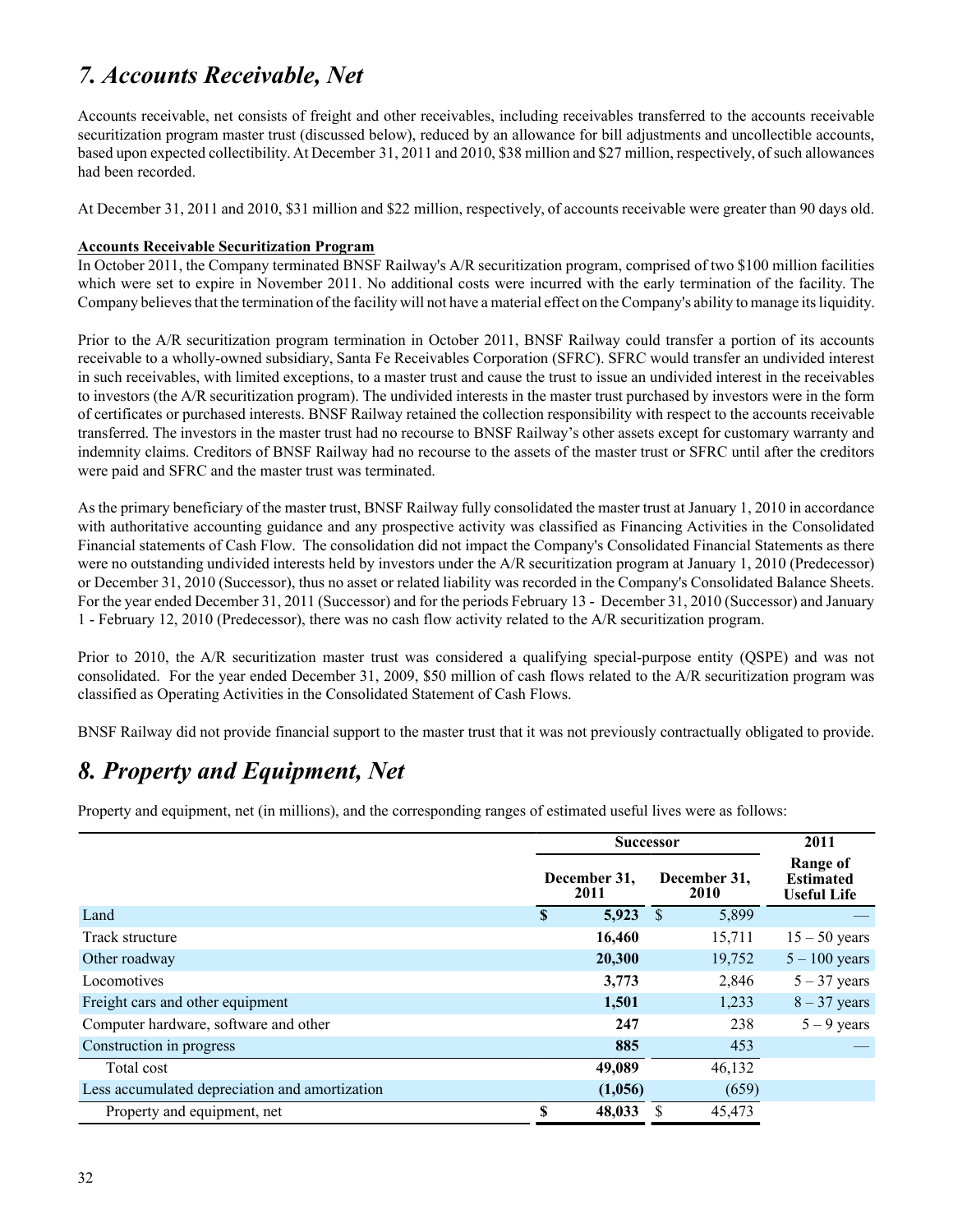The Consolidated Balance Sheets at December 31, 2011 and 2010, included \$1,585 million, net of \$222 million of amortization and \$1,757 million, net of \$113 million of amortization, respectively, for property and equipment under capital leases, primarily for rolling stock. The 2010 property and equipment under capital leases amount has been corrected to appropriately reflect the revalued amount at the acquisition date (see Note 4). The correction did not affect the Company's previously reported financial position or results of operations.

The Company capitalized \$20 million, \$13 million, \$1 million and \$18 million of interest for the year ended December 31, 2011 (Successor), the periods February 13 – December 31, 2010 (Successor) and January 1 – February 12, 2010 (Predecessor), and the year ended December 31, 2009 (Predecessor), respectively.

# *9. Goodwill and Other Intangible Assets and Liabilities*

During the year ended December 31, 2011 (Successor), the periods February 13 – December 31, 2010 (Successor) and January 1 – February 12, 2010 (Predecessor), and the year ended December 31, 2009 (Predecessor), no impairment losses related to goodwill were incurred. As of December 31, 2011 and 2010, there were no accumulated impairment losses related to goodwill.

The changes in the carrying amount of goodwill were as follows (in millions):

|                   |                                           | <b>Successor</b> |                                           |        |
|-------------------|-------------------------------------------|------------------|-------------------------------------------|--------|
|                   | <b>Year Ended</b><br>December 31,<br>2011 |                  | <b>Year Ended</b><br>December 31,<br>2010 |        |
| Beginning balance | S                                         | 14,803           | S                                         |        |
| Additions         |                                           |                  |                                           | 14,803 |
| Ending balance    | S                                         | 14,803           |                                           | 14,803 |

Amortized intangible assets and liabilities were as follows (in millions):

|                                  |                                 | <b>Successor</b>        |  |                             |                         |                                 |                             |     |  |  |  |  |
|----------------------------------|---------------------------------|-------------------------|--|-----------------------------|-------------------------|---------------------------------|-----------------------------|-----|--|--|--|--|
|                                  |                                 | As of December 31, 2011 |  |                             | As of December 31, 2010 |                                 |                             |     |  |  |  |  |
|                                  | <b>Gross Carrying</b><br>Amount |                         |  | Accumulated<br>Amortization |                         | <b>Gross Carrying</b><br>Amount | Accumulated<br>Amortization |     |  |  |  |  |
| Amortized intangible assets      |                                 | $2,013$ \$              |  | 593                         |                         | 2,013                           | - \$                        | 281 |  |  |  |  |
| Amortized intangible liabilities |                                 | 2,056                   |  | 560                         |                         | 2,056                           |                             | 266 |  |  |  |  |

Amortized intangible assets primarily consisted of internally developed software and franchise & customer assets. Amortized intangible liabilities primarily consisted of customer and shortline contracts which were in an unfavorable position at the date of Merger.

Amortized intangible assets and liabilities are amortized based on the estimated pattern in which the economic benefits are expected to be consumed or on a straight-line basis over their estimated economic lives.

Amortization of intangible assets and liabilities was as follows (in millions):

|                                        |                                           | <b>Successor</b>                       | <b>Predecessor</b>                           |  |
|----------------------------------------|-------------------------------------------|----------------------------------------|----------------------------------------------|--|
|                                        | <b>Year Ended</b><br>December 31,<br>2011 | February $13-$<br>December 31,<br>2010 | January $1 -$<br>February 12,<br><b>2010</b> |  |
| Amortization of intangible assets      | 312                                       | 281                                    |                                              |  |
| Amortization of intangible liabilities | 294                                       | 266                                    |                                              |  |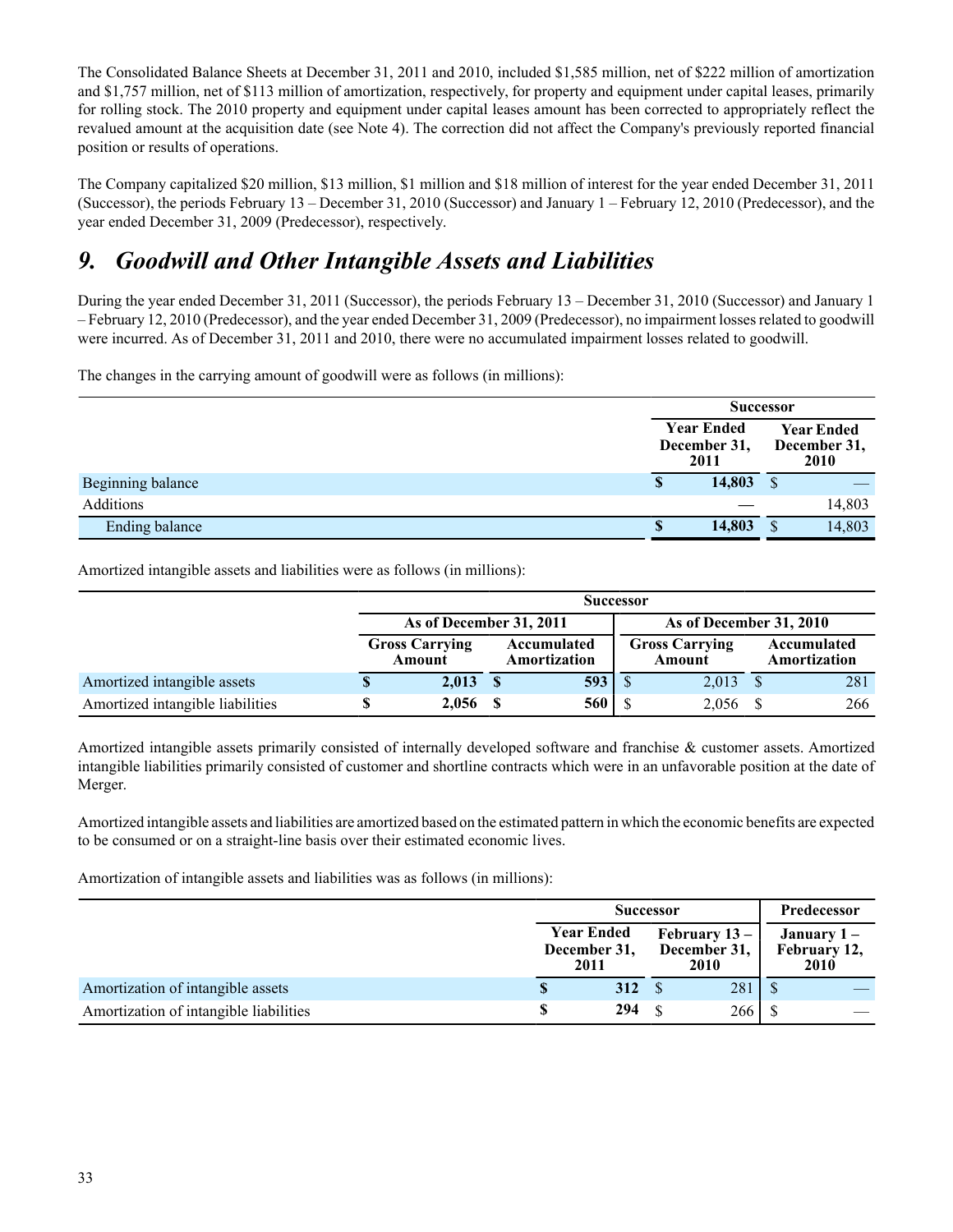Amortization of intangible assets and liabilities for the next five years is expected to approximate the following (in millions):

|      |              | <b>Amortization of</b><br>intangible assets | <b>Amortization of</b><br>intangible liabilities |     |  |
|------|--------------|---------------------------------------------|--------------------------------------------------|-----|--|
| 2012 | S            | 306 \$                                      |                                                  | 282 |  |
| 2013 | S            | 306 \$                                      |                                                  | 252 |  |
| 2014 | $\mathbf{s}$ | 306 <sub>5</sub>                            |                                                  | 179 |  |
| 2015 | \$           | 54                                          | - \$                                             | 115 |  |
| 2016 | \$           | 31                                          | - \$                                             | 101 |  |

### *10. Other Assets*

In July 2010, the Company entered into a low-income housing partnership (the Partnership) as the limited partner, holding a 99.9% interest in the Partnership. The Partnership is a VIE, with the purpose of developing and operating low-income housing rental properties. Recovery of the Company's investment is accomplished through the utilization of low-income housing tax credits and the tax benefits of Partnership losses. The general partner, who holds a 0.1% interest in the Partnership, is an unrelated third party and is responsible for controlling and managing the business and financial operation of the Partnership. As the Company does not have the power to direct the activities that most significantly impact the Partnership's economic performance, the Company is not the primary beneficiary and therefore, does not consolidate the Partnership. As of December 31, 2011, the assets of the unconsolidated Partnership totaled approximately \$569 million. The Company does not provide financial support to the Partnership that it was not previously contractually obligated to provide.

The Company has accounted for its investment in the Partnership using the effective yield method. The risk of loss of the Company's investment in the Partnership is considered low as an affiliate of the general partner has provided certain guarantees of tax credits and minimum annual returns. The Company's maximum exposure to loss related to the Partnership is the unamortized investment balance. The following table provides information as of December 31, 2011 (in millions):

| Unamortized investment balance<br>classified as Other Assets |      | <b>Remaining commitments</b><br>classified as Other Liabilities | <b>Maximum exposure to loss</b> |
|--------------------------------------------------------------|------|-----------------------------------------------------------------|---------------------------------|
| 501                                                          | - \$ | 148 S                                                           | 501                             |

Of the remaining commitments, \$130 million is due at the end of 2012 and \$18 million is due at the end of 2013.

## *11. Accounts Payable and Other Current Liabilities*

Accounts payable and other current liabilities consisted of the following (in millions):

|                                        | <b>Successor</b> |                      |                      |       |  |
|----------------------------------------|------------------|----------------------|----------------------|-------|--|
|                                        |                  | December 31,<br>2011 | December 31,<br>2010 |       |  |
| Compensation and benefits payable      | S                | 698                  | $\mathbf{\hat{S}}$   | 686   |  |
| Property and income tax liabilities    |                  | 523                  |                      | 442   |  |
| Accounts payable                       |                  | 441                  |                      | 332   |  |
| Casualty and environmental liabilities |                  | 205                  |                      | 215   |  |
| Rents and leases                       |                  | 167                  |                      | 174   |  |
| Customer incentives                    |                  | 139                  |                      | 156   |  |
| Other                                  |                  | 920                  |                      | 826   |  |
| Total                                  | S                | 3,093                |                      | 2,831 |  |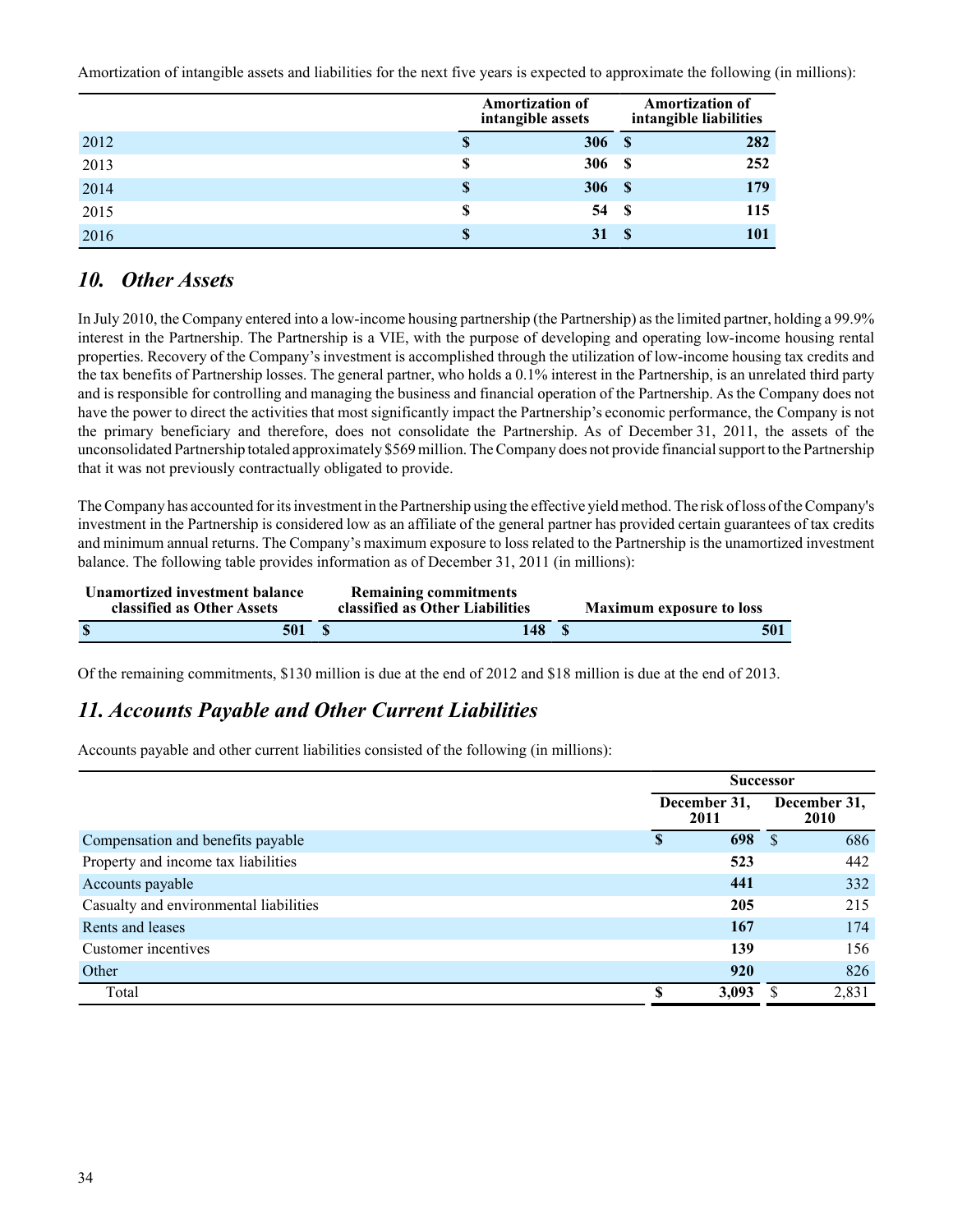# *12. Debt*

Debt outstanding was as follows (in millions):

|                                                                                                   |               | <b>Successor</b>               |            |                                |      |  |  |  |
|---------------------------------------------------------------------------------------------------|---------------|--------------------------------|------------|--------------------------------|------|--|--|--|
|                                                                                                   |               | December 31, 2011 <sup>a</sup> |            | December 31, 2010 <sup>a</sup> |      |  |  |  |
| Notes and debentures, due 2022                                                                    | <sup>\$</sup> | <b>200</b>                     | $8.8\%$ \$ | 200                            | 8.8% |  |  |  |
| Equipment obligations, due 2012 to 2027                                                           |               | 183                            | 6.0        | 228                            | 6.0  |  |  |  |
| Capitalized lease obligations, due 2012 to 2028                                                   |               | 1,140                          | 5.9        | 1,378                          | 5.9  |  |  |  |
| Mortgage bonds, due 2012 to 2047                                                                  |               | 88                             | 4.9        | 91                             | 5.1  |  |  |  |
| Financing obligations, due 2012 to 2028                                                           |               | 310                            | 6.2        | 314                            | 6.2  |  |  |  |
| Unamortized fair value adjustment under acquisition method<br>accounting, discount and other, net |               | 150                            |            | 184                            |      |  |  |  |
| Total                                                                                             |               | 2,071                          |            | 2,395                          |      |  |  |  |
| Less current portion of long-term debt                                                            |               | (226)                          | $5.9\%$    | (299)                          | 5.9% |  |  |  |
| Long-term debt                                                                                    | S             | 1,845                          |            | 2,096                          |      |  |  |  |

a Amounts represent debt outstanding and weighted average effective interest rates for 2011 and 2010, respectively. Maturities are as of December 31, 2011.

As of December 31, 2011, certain BNSF Railway properties and other assets were subject to liens securing \$88 million of mortgage debt. Certain locomotives and rolling stock of BNSF Railway were subject to equipment obligations and capital leases.

The fair value of BNSF Railway's long-term debt is primarily based on quoted market prices for the same or similar issues, or on the current rates that would be offered to BNSF Railway for debt of the same remaining maturities. Capital leases have been excluded from the calculation of fair value for both 2011 and 2010.

The following table provides fair value information for the Company's debt obligations including principal cash flows, related weighted average interest rates by contractual maturity dates and fair value.

|                                  |       | December 31, 2011 (Successor) |         |                              |         |              |                   |              |                                                       |    |                                                |    |                                                               |
|----------------------------------|-------|-------------------------------|---------|------------------------------|---------|--------------|-------------------|--------------|-------------------------------------------------------|----|------------------------------------------------|----|---------------------------------------------------------------|
|                                  | 2012  | 2013                          | 2014    | <b>Maturity Date</b><br>2015 | 2016    |              | <b>Thereafter</b> |              | <b>Total</b><br>Including<br>Capital<br><b>Leases</b> |    | Total<br>Excluding<br>Capital<br><b>Leases</b> |    | Fair<br>Value<br><b>Excluding</b><br>Capital<br><b>Leases</b> |
| Fixed-rate debt (in<br>millions) | \$226 | \$202                         | \$146   | \$115                        | \$191   | <sup>S</sup> | 1,191             | <sup>S</sup> | 2,071                                                 | S. | 838                                            | \$ | 956                                                           |
| Average interest rate            | 5.9%  | $6.1\%$                       | $5.9\%$ | $6.0\%$                      | $6.1\%$ |              | $6.4\%$           |              | $6.2\%$                                               |    |                                                |    |                                                               |

a Amount also excludes unamortized fair value adjustment under acquisition method accounting related to capital leases.

As of December 31, 2010, the fair value excluding capital leases of fixed-rate debt was \$930 million.

### **Equipment Obligation**

**2009**

In July 2009, BNSF Railway entered into an 18-year equipment obligation totaling \$75 million to finance locomotives and railcars.

#### **Capital Leases**

#### **2011**

BNSF Railway did not enter into any material capital leases during 2011.

#### **2010**

During the periods February 13 – December 31, 2010 (Successor), and January 1 – February 12, 2010 (Predecessor), BNSF Railway entered into capital leases totaling \$40 million and \$8 million, respectively to finance maintenance of way and other vehicles and equipment with lease terms of five to seven years.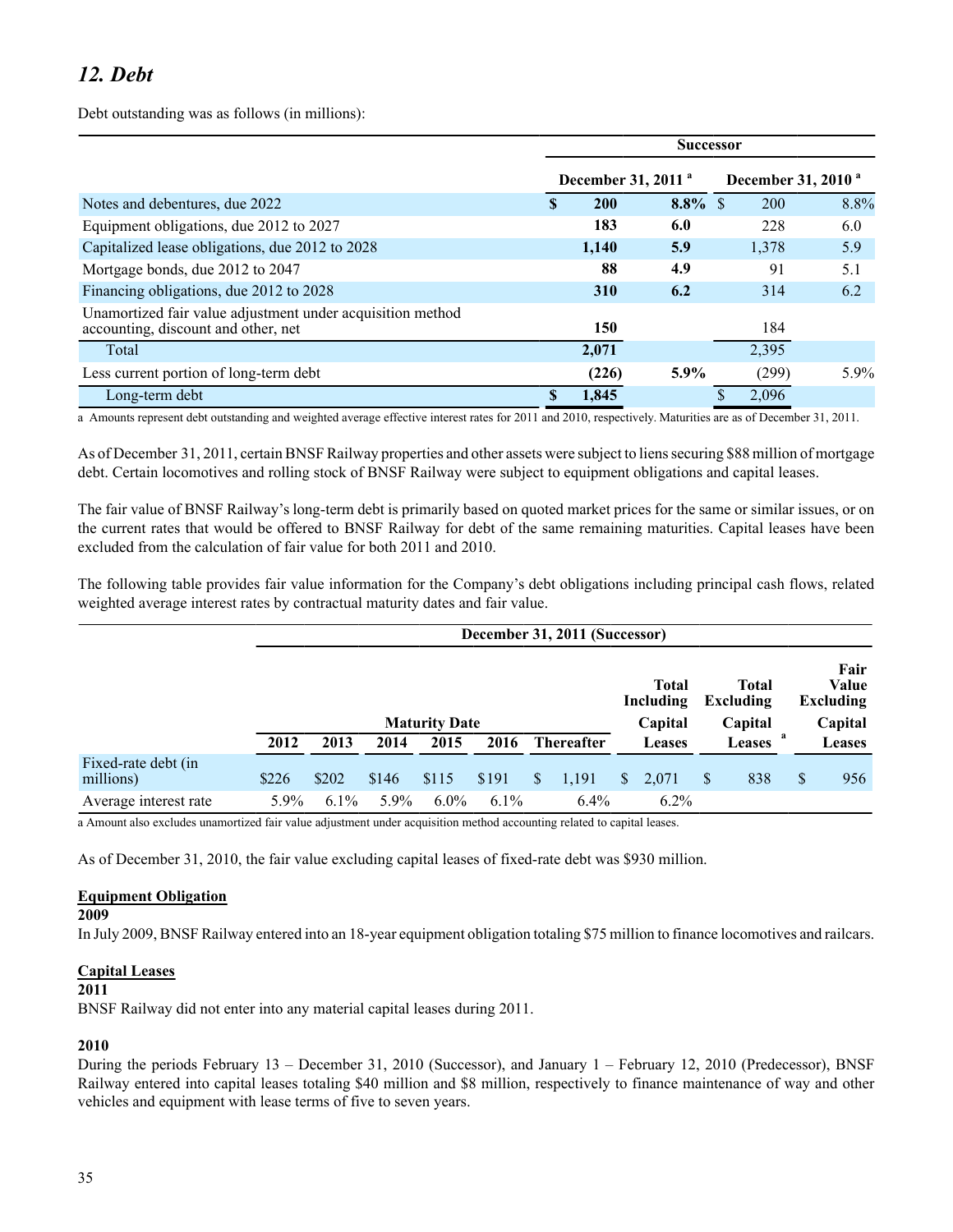### **2009**

In 2009, BNSF Railway entered into a 12-year capital lease to finance \$368 million of locomotives and freight cars. Additionally, BNSF Railway entered into capital leases totaling \$146 million to finance maintenance of way and other vehicles and equipment with lease terms of three to seven years.

### **Financing Obligation**

In 2005, the Company commenced the construction of an intermodal facility that it intended to sell to a third party and subsequently lease back. In 2009, construction of the facility was completed for a cost of approximately \$160 million. All improvements have been sold to the third party and BNSF Railway leased the facility from the third party for 20 years. This sale leaseback transaction was accounted for as a financing obligation due to continuing involvement. The outflows from the construction of the facility were classified as investing activities, and the inflows from the associated financing proceeds were classified as financing activities in the Company's Consolidated Statements of Cash Flows.

### **Guarantees**

As of December 31, 2011, BNSF Railway has not been called upon to perform under the guarantees specifically disclosed in this footnote and does not anticipate a significant performance risk in the foreseeable future.

Debt and other obligations of non-consolidated entities guaranteed by the Company as of December 31, 2011, were as follows (dollars in millions):

|                                          |                                                   |                                   |                    | <b>Guarantees</b>                           |                                                   |                                 |      |                                   |
|------------------------------------------|---------------------------------------------------|-----------------------------------|--------------------|---------------------------------------------|---------------------------------------------------|---------------------------------|------|-----------------------------------|
|                                          | <b>BNSF</b><br>Railway<br>Ownership<br>Percentage | Principal<br>Amount<br>Guaranteed |                    | <b>Maximum</b><br>Future<br><b>Payments</b> | <b>Maximum</b><br>Recourse<br>Amount <sup>a</sup> | Remaining<br>Term<br>(in years) |      | Capitalized<br><b>Obligations</b> |
| Kinder Morgan Energy<br>Partners, L.P.   | $0.5\%$ \$                                        | 190                               |                    | \$<br>190                                   | <sup>\$</sup>                                     | Termination<br>of<br>Ownership  | - \$ | 2 <sup>b</sup>                    |
| Chevron Phillips Chemical<br>Company, LP | $-$ %                                             |                                   | $N/A$ <sup>d</sup> | $N/A$ <sup>d</sup>                          | N/A                                               | 6 \$                            |      | 9 <sup>c</sup>                    |
| All other                                | $-$ % \$                                          | 10                                |                    | \$<br>16                                    | \$                                                | Various \$                      |      |                                   |

a Reflects the maximum amount the Company could recover from a third party other than the counterparty.

b Reflects capitalized obligations that are recorded on the Company's Consolidated Balance Sheet.

c Reflects the asset and corresponding liability for the fair value of these guarantees required by authoritative accounting guidance related to guarantees.

d There is no cap to the liability that can be sought from BNSF Railway for BNSF Railways's negligence or the negligence of the indemnified party. However, BNSF Railway could receive reimbursement from certain insurance policies if the liability exceeds a certain amount.

### **Kinder Morgan Energy Partners, L.P.**

Santa Fe Pacific Pipeline, Inc., an indirect, wholly-owned subsidiary of BNSF Railway, has a guarantee in connection with its remaining special limited partnership interest in Santa Fe Pacific Pipeline Partners, L.P. (SFPP), a subsidiary of Kinder Morgan Energy Partners, L.P., to be paid only upon default by the partnership. All obligations with respect to the guarantee will cease upon termination of ownership rights, which would occur upon a put notice issued by BNSF Railway or the exercise of the call rights by the general partners of SFPP.

### **Chevron Phillips Chemical Company, LP**

In the third quarter of 2007, BNSF Railway entered into an indemnity agreement with Chevron Phillips Chemical Company, LP (Chevron Phillips), granting certain rights of indemnity from BNSF Railway, in order to facilitate access to a new storage facility. Under certain circumstances, payment under this obligation may be required in the event Chevron Phillips were to incur certain liabilities or other incremental costs resulting from trackage access.

### **All Other**

As of December 31, 2011, BNSF Railway guaranteed \$10 million of debt. These guarantees expire between 2012 and 2026.

### **Indemnities**

In the ordinary course of business, BNSF Railway enters into agreements with third parties that include indemnification clauses. The Company believes that these clauses are generally customary for the types of agreements in which they are included. At times, these clauses may involve indemnification for the acts of the Company, its employees and agents, indemnification for another party's acts, indemnification for future events, indemnification based upon a certain standard of performance, indemnification for liabilities arising out of the Company's use of leased equipment or other property, or other types of indemnification. Despite the uncertainty whether events which would trigger the indemnification obligations would ever occur, the Company does not believe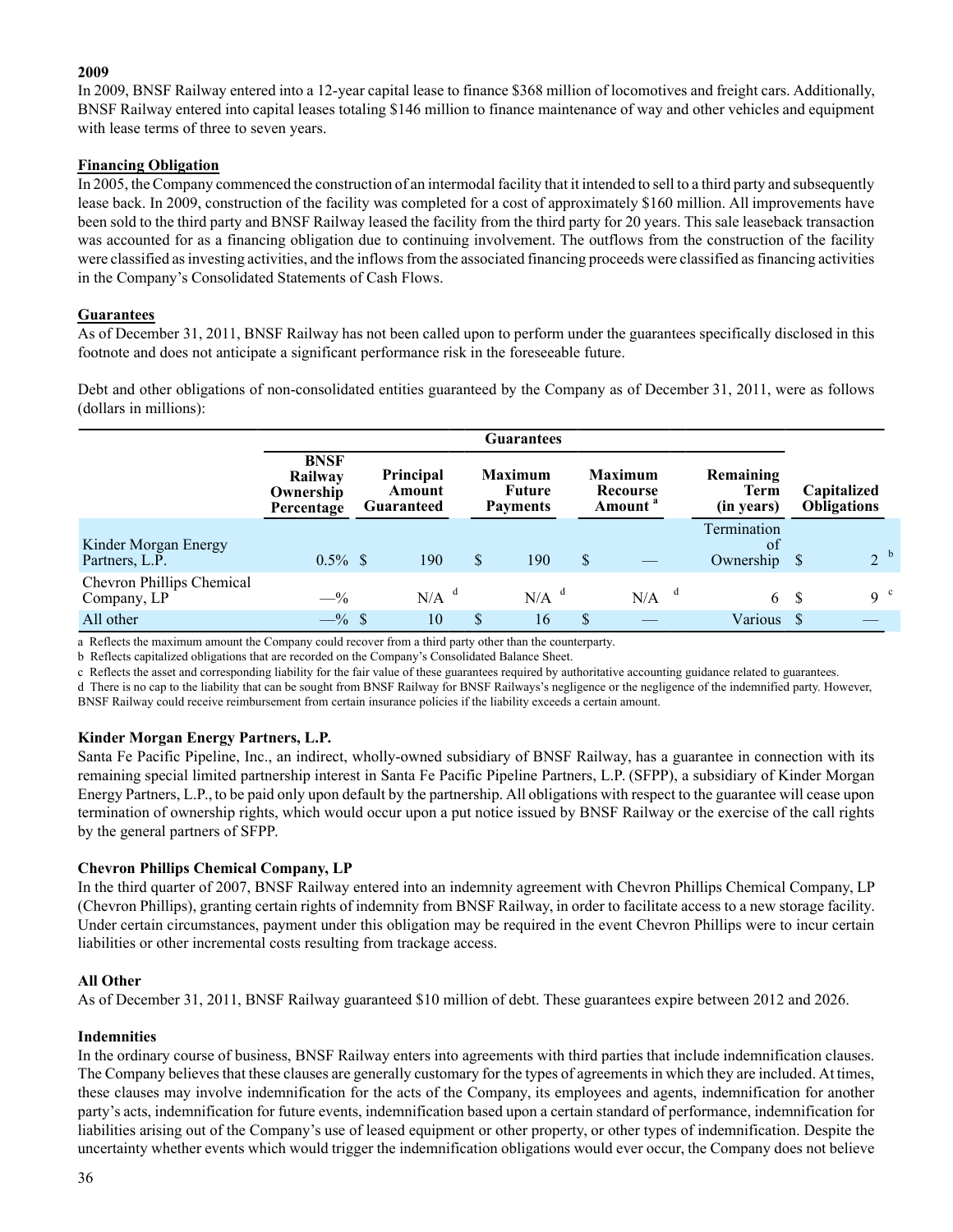that these indemnity agreements will have a material adverse effect on the Company's results of operations, financial position or liquidity. Additionally, the Company believes that, due to lack of historical payment experience, the fair value of indemnities cannot be estimated with any amount of certainty. However, the fair value of any such amount would be immaterial to the Consolidated Financial Statements. Agreements that contain unique circumstances, particularly agreements that contain guarantees that indemnify for another party's acts are disclosed separately if appropriate. Unless separately disclosed above, no fair value liability related to indemnities has been recorded in the Consolidated Financial Statements.

### **Variable Interest Entities - Leases**

BNSF Railway has entered into various equipment lease transactions in which the structure of the lease contains VIEs. These VIEs were created solely for the lease transactions and have no other activities, assets or liabilities outside of the lease transactions. In some of the arrangements, BNSF Railway has the option to purchase some or all of the equipment at a fixed-price, thereby creating variable interests for BNSF Railway in the VIEs. The future minimum lease payments associated with the VIE leases were approximately \$5 billion as of December 31, 2011. The future minimum lease payments are included in future operating lease payments disclosed in Note 14.

In the event the leased equipment is destroyed, BNSF Railway is obligated to either replace the equipment or pay a fixed loss amount. The inclusion of the fixed loss amount is a standard clause within equipment lease arrangements. Historically, BNSF Railway has not incurred significant losses related to this clause. As such, it is not anticipated that the maximum exposure to loss would materially differ from the future minimum lease payments.

BNSF Railway does not provide financial support to the VIEs that it was not previously contractually obligated to provide.

BNSF Railway maintains and operates the equipment based on contractual obligations within the lease arrangements, which set specific guidelines consistent within the industry. As such, BNSF Railway has no control over activities that could materially impact the fair value of the leased equipment. BNSF Railway does not hold the power to direct the activities of the VIEs and therefore does not control the ongoing activities that have a significant impact on the economic performance of the VIEs. Additionally, BNSF Railway does not have the obligation to absorb losses of the VIEs or the right to receive benefits of the VIEs that could potentially be significant to the VIEs. Depending on market conditions, the fixed-price purchase options could potentially provide benefit to the Company; however, any benefits potentially received from a fixed-price purchase option are expected to be minimal. Based on these factors, BNSF Railway is not the primary beneficiary of the VIEs. As BNSF Railway is not the primary beneficiary and the VIE leases are classified as operating leases, there are no assets or liabilities related to the VIEs recorded in the Company's Consolidated Balance Sheet.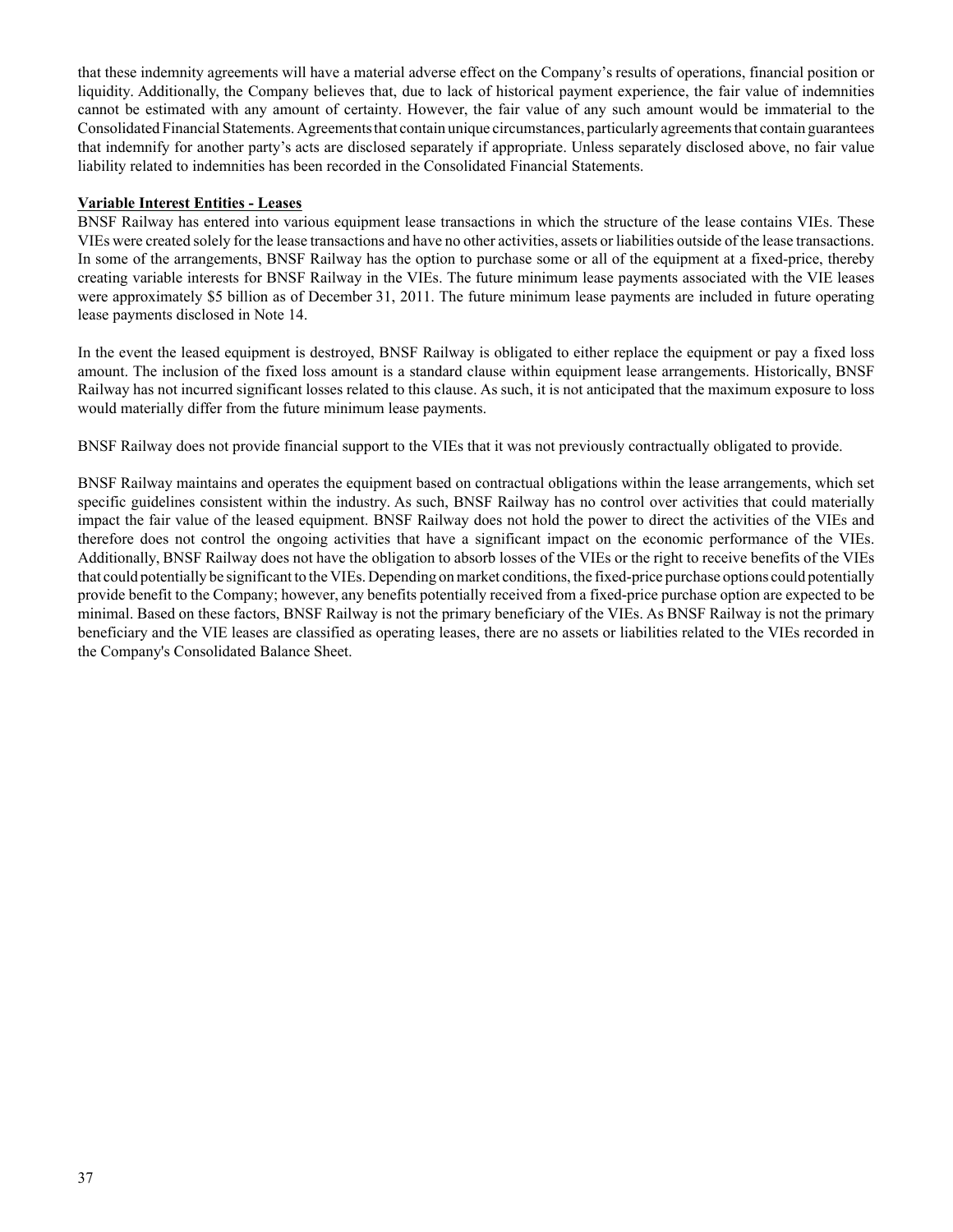## *13. Commitments and Contingencies*

### **Lease Commitments**

BNSF Railway has substantial lease commitments for locomotives, freight cars, trailers and containers, office buildings, operating facilities and other property, and many of these leases provide the option to purchase the leased item at fair market value at the end of the lease. However, some provide fixed price purchase options. Future minimum lease payments as of December 31, 2011, are summarized as follows (in millions):

| December 31,                            | <b>Capital Leases</b> | <b>Operating Leases</b> <sup>a</sup> |
|-----------------------------------------|-----------------------|--------------------------------------|
| 2012                                    | 234                   | 570<br><sup>\$</sup>                 |
| 2013                                    | 177                   | 570                                  |
| 2014                                    | 146                   | 548                                  |
| 2015                                    | 113                   | 519                                  |
| 2016                                    | 183                   | 508                                  |
| Thereafter                              | 648                   | 3,050                                |
| Total                                   | 1,501                 | 5,765<br><b>S</b>                    |
| Less amount representing interest       | (361)                 |                                      |
| Present value of minimum lease payments | 1,140                 |                                      |

<sup>a</sup> Excludes leases having non-cancelable lease terms of less than one year and per diem leases.

Lease rental expense for all operating leases, excluding per diem leases, was \$590 million, \$530 million, \$82 million and \$643 million for the year ended December 31, 2011 (Successor), the periods February 13 – December 31, 2010 (Successor) and January 1 – February 12, 2010 (Predecessor), and the year ended December 31, 2009 (Predecessor), respectively. When rental payments are not made on a straight-line basis, the Company recognizes rental expense on a straight-line basis over the lease term. Contingent rentals and sublease rentals were not significant.

### **Other Commitments**

In the normal course of business, the Company enters into long-term contractual requirements for future goods and services needed for the operations of the business. Such commitments are not in excess of expected requirements and are not reasonably likely to result in performance penalties or payments that would have a material adverse effect on the Company's liquidity.

### **Personal Injury and Environmental Costs**

### **Personal Injury**

Personal injury claims, including asbestos claims and employee work-related injuries and third-party injuries (collectively, other personal injury), are a significant expense for the railroad industry. Personal injury claims by BNSF Railway employees are subject to the provisions of the Federal Employers' Liability Act (FELA) rather than state workers' compensation laws. FELA's system of requiring the finding of fault, coupled with unscheduled awards and reliance on the jury system, contributed to increased expenses in past years. Other proceedings include claims by non-employees for punitive as well as compensatory damages. Afew proceedings purport to be class actions. The variability present in settling these claims, including non-employee personal injury and matters in which punitive damages are alleged, could result in increased expenses in future years. BNSF Railway has implemented a number of safety programs designed to reduce the number of personal injuries as well as the associated claims and personal injury expense.

Other than the fair value adjustments recorded in the application of acquisition method accounting, as discussed in Note 4 to the Consolidated Financial Statements, BNSF Railway records an undiscounted liability for personal injury claims when the expected loss is both probable and reasonably estimable. The liability and ultimate expense projections are estimated using standard actuarial methodologies. Liabilities recorded for unasserted personal injury claims are based on information currently available. Due to the inherent uncertainty involved in projecting future events such as the number of claims filed each year, developments in judicial and legislative standards and the average costs to settle projected claims, actual costs may differ from amounts recorded. BNSF Railway has obtained insurance coverage for certain claims, as discussed under the heading "BNSF Insurance Company." Expense accruals and any required adjustments are classified as materials and other in the Consolidated Statements of Income.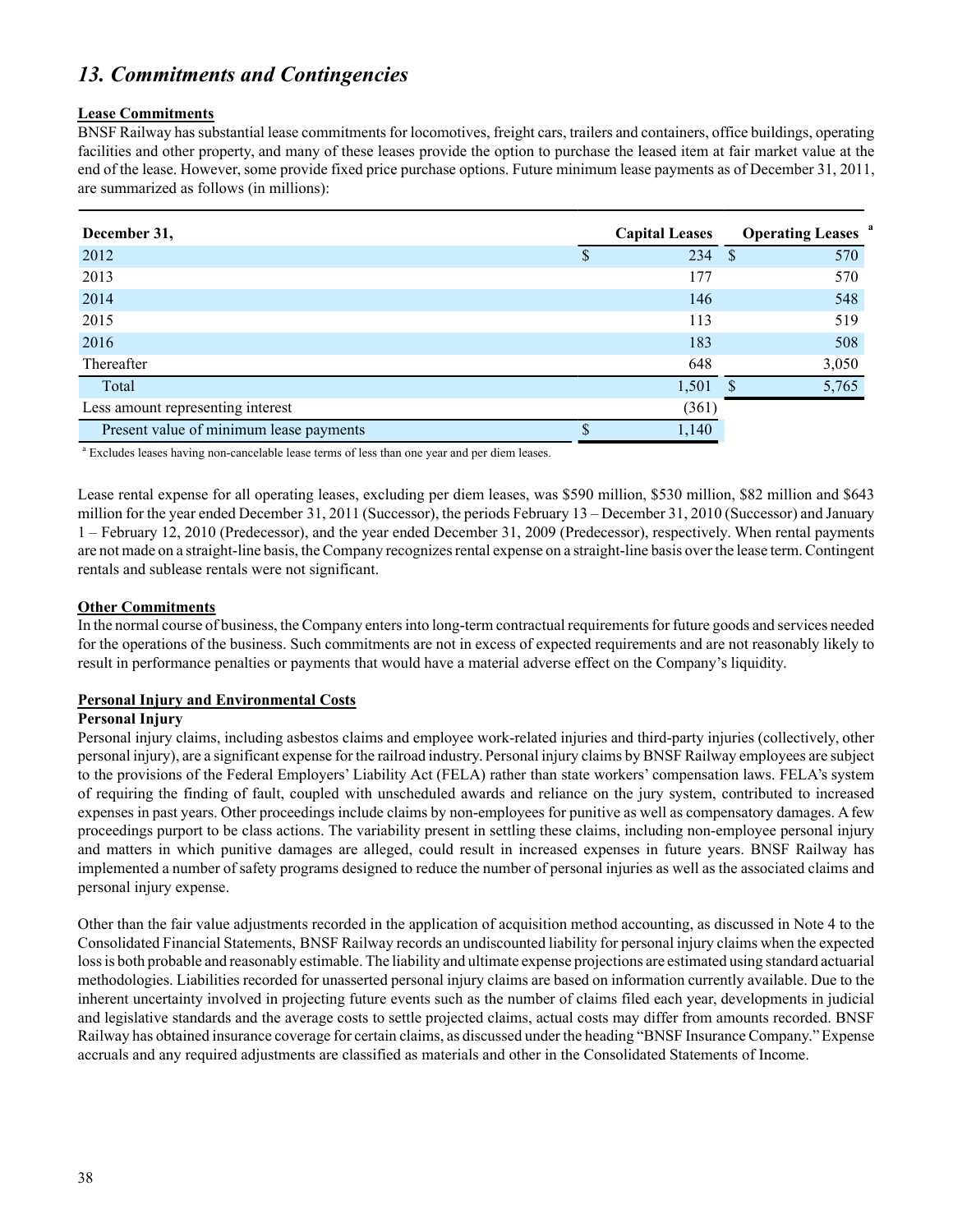### Asbestos

The Company is party to a number of personal injury claims by employees and non-employees who may have been exposed to asbestos. The heaviest exposure for BNSF Railway employees was due to work conducted in and around the use of steam locomotive engines that were phased out between the years of 1950 and 1967. However, other types of exposures, including exposure from locomotive component parts and building materials, continued after 1967 until they were substantially eliminated at BNSF Railway by 1985.

BNSF Railway assesses its unasserted asbestos liability exposure on an annual basis during the third quarter. BNSF Railway determines its asbestos liability by estimating its exposed population, the number of claims likely to be filed, the number of claims that will likely require payment and the estimated cost per claim. Estimated filing and dismissal rates and average cost per claim are determined utilizing recent claim data and trends.

Key elements of the assessment include:

- Because BNSF Railway did not have detailed employment records in order to compute the population of potentially exposed employees, it computed an estimate using Company employee data from 1970 forward and estimated the BNSF Railway employee base from 1938-1969 using railroad industry historical census data and estimating BNSF Railway's representation in the total railroad population.
- The projected incidence of disease was estimated based on epidemiological studies using employees' age, duration and intensity of exposure while employed.
- An estimate of the future anticipated claims filing rate by type of disease (non-malignant, cancer and mesothelioma) was computed using the Company's average historical claim filing rates for the period 2004-2006.
- An estimate of the future anticipated dismissal rate by type of claim was computed using the Company's historical average dismissal rates observed in 2005-2007.
- An estimate of the future anticipated settlement by type of disease was computed using the Company's historical average of dollars paid per claim for pending and future claims using the average settlement by type of incidence observed during 2005-2007.

From these assumptions, BNSF Railway projected the incidence of each type of disease to the estimated population to arrive at an estimate of the total number of employees that could potentially assert a claim. Historical claim filing rates were applied for each type of disease to the total number of employees that could potentially assert a claim to determine the total number of anticipated claim filings by disease type. Historical dismissal rates, which represent claims that are closed without payment, were then applied to calculate the number of future claims by disease type that would likely require payment by the Company. Finally, the number of such claims was multiplied by the average settlement value to estimate BNSF Railway's future liability for unasserted asbestos claims.

The most sensitive assumptions for this accrual are the estimated future filing rates and estimated average claim values. Asbestos claim filings are typically sporadic and may include large batches of claims solicited by law firms. To reflect these factors, BNSF Railway used a multi-year calibration period (i.e., the average historical filing rate for the period 2004-2006) because it believed it would be most representative of its future claim experience. In addition, for non-malignant claims, the number of future claims to be filed against BNSF Railway declines at a rate consistent with both mortality and age as there is a decreasing propensity to file a claim as the population ages. BNSF Railway believes the average claim values by type of disease from the historical period 2005-2007 are most representative of future claim values. Non-malignant claims, which represent approximately 90 percent of the total number and 75 percent of the cost of estimated future asbestos claims, were priced by age of the projected claimants. Historically, the ultimate settlement value of these types of claims is most sensitive to the age of the claimant.

During the third quarters of 2011, 2010 and 2009, the Company analyzed recent filing and payment trends to ensure the assumptions used by BNSF Railway to estimate its future asbestos liability were reasonable. In 2011, 2010 and 2009, management determined that the liability remained appropriate and no change was recorded. The Company plans to update its study again in the third quarter of 2012.

Throughout the year, BNSF Railway monitors actual experience against the number of forecasted claims and expected claim payments and will record adjustments to the Company's estimates as necessary.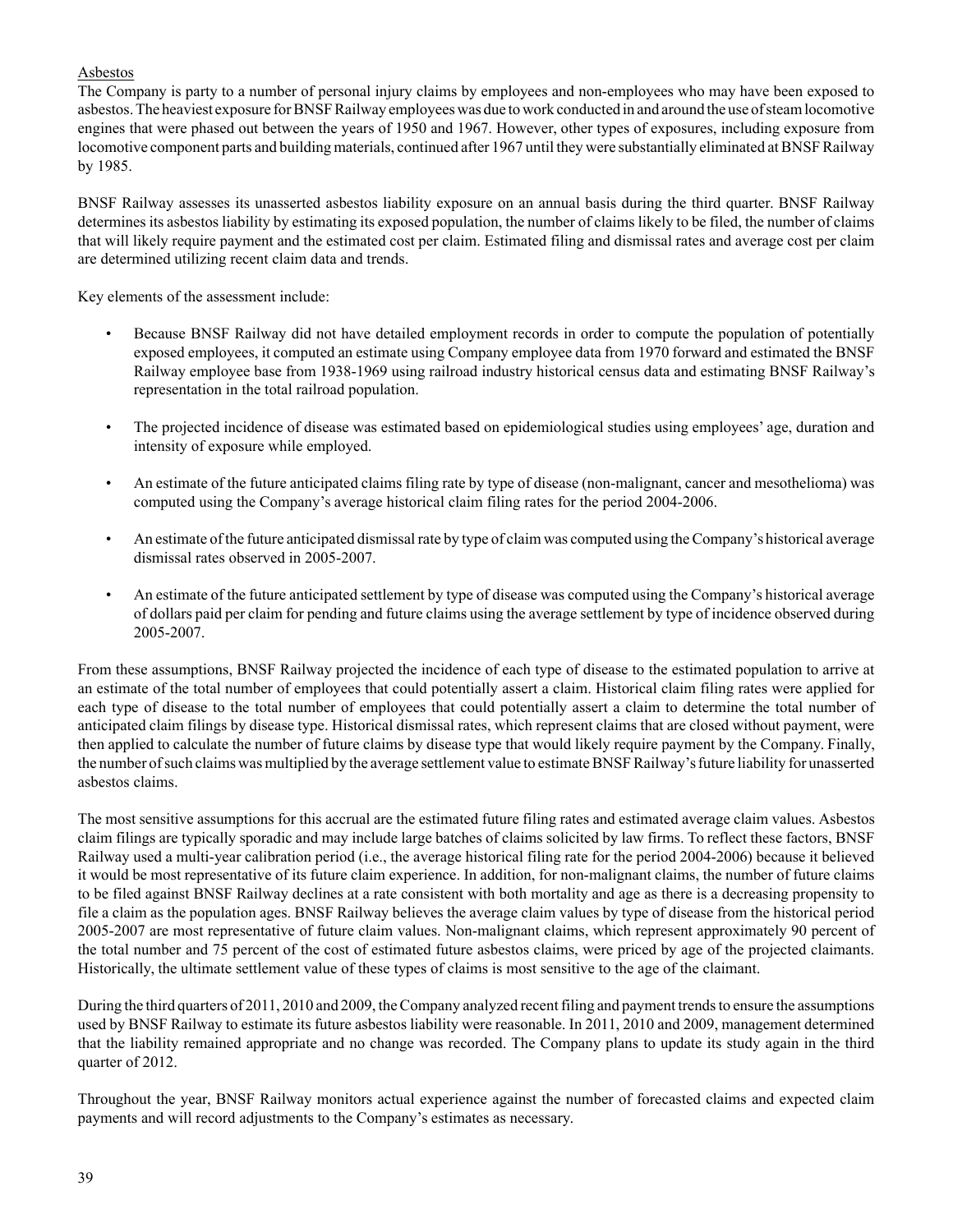Based on BNSF Railway's estimate of the potentially exposed employees and related mortality assumptions, it is anticipated that unasserted asbestos claims will continue to be filed through the year 2050. The Company recorded an amount for the full estimated filing period through 2050 because it had a relatively finite exposed population (former and current employees hired prior to 1985), which it was able to identify and reasonably estimate and about which it had obtained reliable demographic data (including age, hire date and occupation) derived from industry or BNSF Railway specific data that was the basis for the study. BNSF Railway projects that approximately 60, 80 and 95 percent of the future unasserted asbestos claims will be filed within the next 10, 15 and 25 years, respectively.

### Other Personal Injury

BNSF Railway estimates its other personal injury liability claims and expense quarterly based on the covered population, activity levels and trends in frequency and the costs of covered injuries. Estimates include unasserted claims except for certain repetitive stress and other occupational trauma claims that allegedly result from prolonged repeated events or exposure. Such claims are estimated on an as-reported basis because the Company cannot estimate the range of reasonably possible loss due to other nonwork related contributing causes of such injuries and the fact that continued exposure is required for the potential injury to manifest itself as a claim. BNSF Railway has not experienced any significant adverse trends related to these types of claims in recent years.

Key elements of the actuarial assessment include:

- Size and demographics (employee age and craft) of the workforce.
- Activity levels (manhours by employee craft and carloadings).
- Expected claim frequency rates by type of claim (employee FELA or third-party liability) based on historical claim frequency trends.
- Expected dismissal rates by type of claim based on historical dismissal rates.
- Expected average paid amounts by type of claim for open and incurred but not reported claims that eventually close with payment.

From these assumptions, BNSF Railway estimates the number of open claims by accident year that will likely require payment by the Company. The projected number of open claims by accident year that will require payment is multiplied by the expected average cost per claim by accident year and type to determine BNSF Railway's estimated liability for all asserted claims. Additionally, BNSF Railway estimates the number of its incurred but not reported claims that will likely result in payment based upon historical emergence patterns by type of claim. The estimated number of projected claims by accident year requiring payment is multiplied by the expected average cost per claim by accident year and type to determine BNSF Railway's estimated liability for incurred but not reported claims.

BNSF Railway monitors quarterly actual experience against the number of forecasted claims to be received, the forecasted number of claims closing with payment and expected claim payments. Adjustments to the Company's estimates are recorded quarterly as necessary or more frequently as new events or revised estimates develop.

The following table summarizes the activity in the Company's accrued obligations for asbestos and other personal injury matters (in millions):

|                   |                                           | <b>Successor</b> |  | Predecessor                            |   |                                       |  |                                           |  |
|-------------------|-------------------------------------------|------------------|--|----------------------------------------|---|---------------------------------------|--|-------------------------------------------|--|
|                   | <b>Year Ended</b><br>December 31,<br>2011 |                  |  | February $13-$<br>December 31,<br>2010 |   | January $1 -$<br>February 12.<br>2010 |  | <b>Year Ended</b><br>December 31,<br>2009 |  |
| Beginning balance | Φ                                         | 575              |  | 664                                    | S | 632                                   |  | 693                                       |  |
| Accruals          |                                           | 77               |  | 21                                     |   | 10                                    |  | 73                                        |  |
| Payments          |                                           | (112)            |  | (110)                                  |   | (9)                                   |  | (134)                                     |  |
| Ending balance    |                                           | 540              |  | 575                                    |   | 633                                   |  | 632                                       |  |

At December 31, 2011 and 2010, \$125 million and \$135 million were included in current liabilities, respectively. In addition, defense and processing costs, which are recorded on an as-reported basis, were not included in the recorded liability. The Company is primarily self-insured for personal injury claims.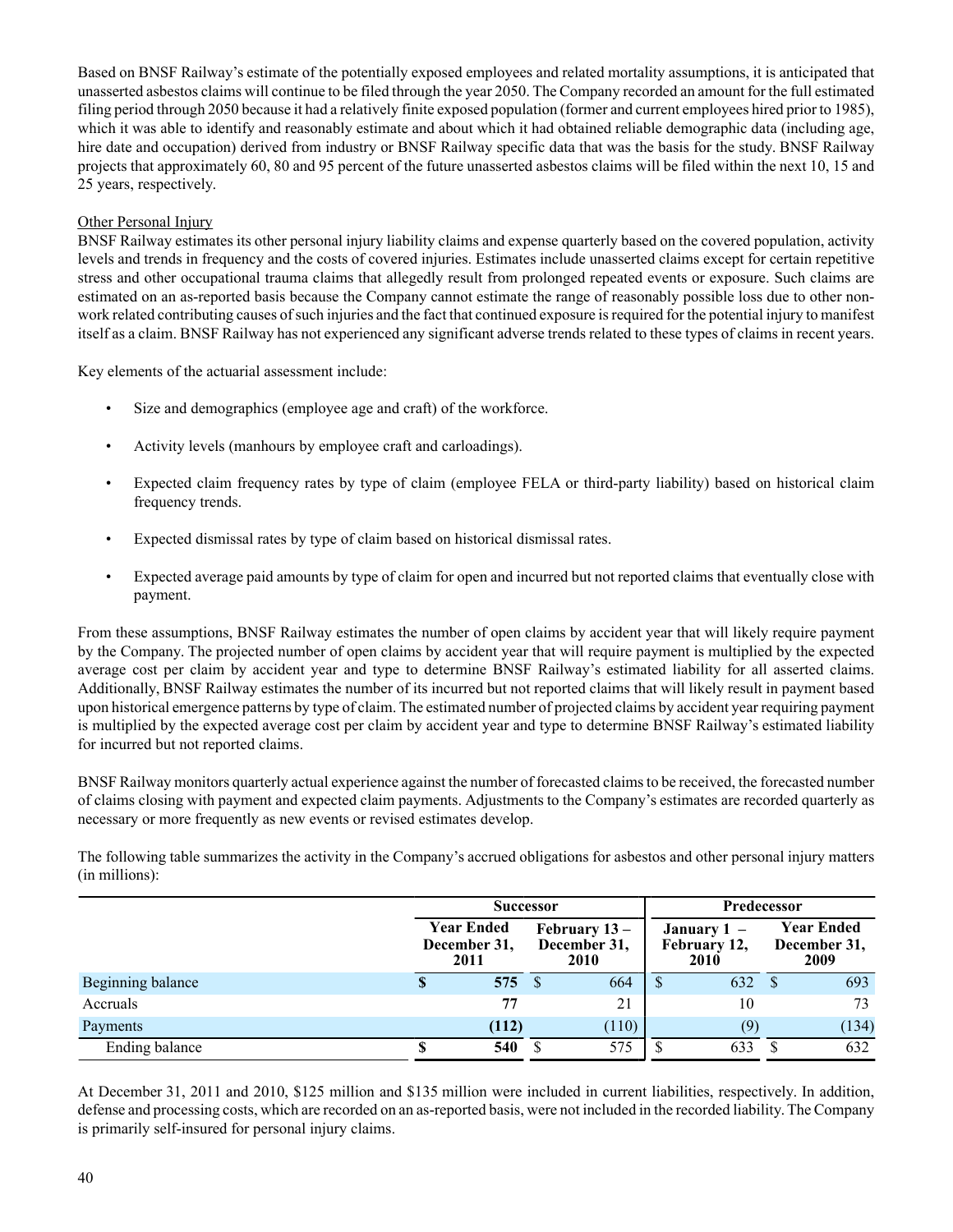Because of the uncertainty surrounding the ultimate outcome of personal injury claims, it is reasonably possible that future costs to settle personal injury claims may range from approximately \$485 million to \$630 million. However, BNSF Railway believes that the \$540 million recorded at December 31, 2011, is the best estimate of the Company's future obligation for the settlement of personal injury claims.

The amounts recorded by BNSF Railway for personal injury liabilities were based upon currently known facts. Future events, such as the number of new claims to be filed each year, the average cost of disposing of claims, as well as the numerous uncertainties surrounding personal injury litigation in the United States, could cause the actual costs to be higher or lower than projected.

Although the final outcome of personal injury matters cannot be predicted with certainty, considering among other things the meritorious legal defenses available and liabilities that have been recorded, it is the opinion of BNSF Railway that none of these items, when finally resolved, will have a material adverse effect on the Company's financial position or liquidity. However, the occurrence of a number of these items in the same period could have a material adverse effect on the results of operations in a particular quarter or fiscal year.

### BNSF Insurance Company

Burlington Northern Santa Fe Insurance Company, Ltd. (BNSF IC), a wholly owned subsidiary of BNSF, provides insurance coverage for certain risks, FELA claims, railroad protective, force account insurance claims and certain excess general liability and property coverage, and certain other claims which are subject to reinsurance. During the year ended December 31, 2011 (Successor), the periods of February 13 – December 31, 2010 (Successor) and January 1 – February 12, 2010 (Predecessor), and the year ended December 31, 2009 (Predecessor), BNSF IC wrote insurance coverage with premiums totaling \$118 million, \$19 million, \$116 million and \$155 million, respectively, for BNSF Railway, net of reimbursements from third parties. During this same time, BNSF Railway recognized \$115 million, \$119 million, \$16 million and \$155 million, respectively, in expense related to those premiums, which is classified as purchased services in the Consolidated Statements of Income. At December 31, 2011, unamortized premiums remaining on the Consolidated Balance Sheet were \$7 million. During the year ended December 31, 2011 (Successor), the periods of February 13 – December 31, 2010 (Successor) and January 1 – February 12, 2010 (Predecessor), and the year ended December 31, 2009 (Predecessor), BNSF IC made claim payments totaling \$56 million, \$57 million, \$11 million and \$111 million, respectively, for settlement of covered claims. At December 31, 2011 and 2010, claims receivables from BNSF IC were \$49 million and \$9 million, respectively.

### **Environmental**

The Company's operations, as well as those of its competitors, are subject to extensive federal, state and local environmental regulation. BNSF Railway's operating procedures include practices to protect the environment from the risks inherent in railroad operations, which frequently involve transporting chemicals and other hazardous materials. Additionally, many of BNSF Railway's land holdings are and have been used for industrial or transportation-related purposes or leased to commercial or industrial companies whose activities may have resulted in discharges onto the property. As a result, BNSF Railway is subject to environmental cleanup and enforcement actions. In particular, the federal Comprehensive Environmental Response, Compensation and Liability Act of 1980 (CERCLA), also known as the Superfund law, as well as similar state laws, generally impose joint and several liability for cleanup and enforcement costs on current and former owners and operators of a site without regard to fault or the legality of the original conduct. BNSF Railway has been notified that it is a potentially responsible party (PRP) for study and cleanup costs at Superfund sites for which investigation and remediation payments are or will be made or are yet to be determined (the Superfund sites) and, in many instances, is one of several PRPs. In addition, BNSF Railway may be considered a PRP under certain other laws. Accordingly, under CERCLA and other federal and state statutes, BNSF Railway may be held jointly and severally liable for all environmental costs associated with a particular site. If there are other PRPs, BNSF Railway generally participates in the cleanup of these sites through cost-sharing agreements with terms that vary from site to site. Costs are typically allocated based on such factors as relative volumetric contribution of material, the amount of time the site was owned or operated and/or the portion of the total site owned or operated by each PRP.

BNSF Railway is involved in a number of administrative and judicial proceedings and other mandatory cleanup efforts for 262 sites, including 19 Superfund sites, at which it is participating in the study or cleanup, or both, of alleged environmental contamination.

Liabilities for environmental cleanup costs are recorded when BNSF Railway's liability for environmental cleanup is probable and reasonably estimable. Subsequent adjustments to initial estimates are recorded as necessary based upon additional information developed in subsequent periods. Environmental costs include initial site surveys and environmental studies as well as costs for remediation of sites determined to be contaminated.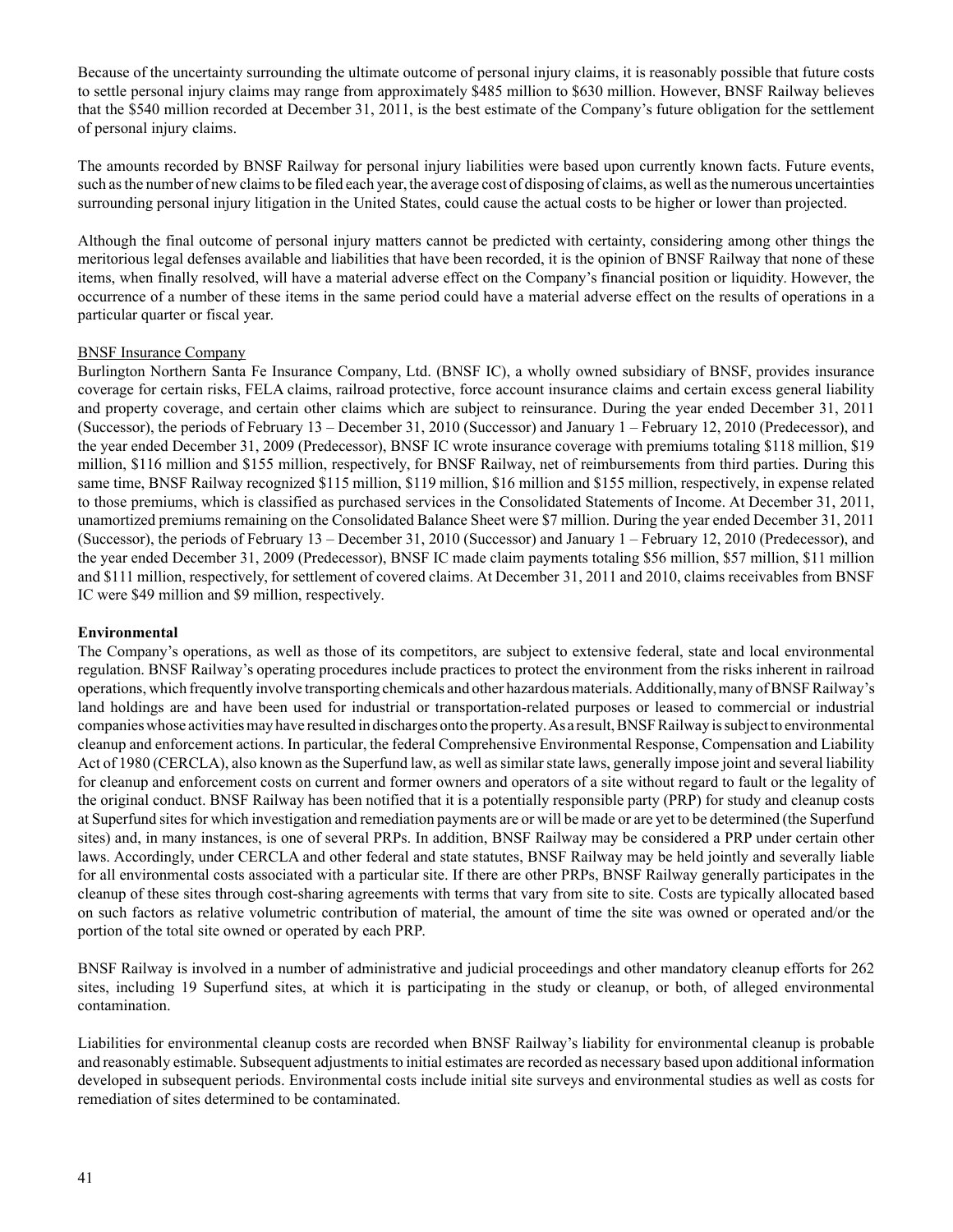BNSF Railway estimates the ultimate cost of cleanup efforts at its known environmental sites on an annual basis during the third quarter. Ultimate cost estimates for environmental sites are based on current estimated percentage to closure ratios, possible remediation workplans and estimates of the costs and likelihood of each possible outcome, historical payment patterns, and benchmark patterns developed from data accumulated from industry and public sources, including the Environmental Protection Agency and other governmental agencies. These factors incorporate into the estimates experience gained from cleanup efforts at other similar sites. The most significant assumptions are the possible remediation workplans and estimates of the costs and likelihood of each possible outcome for the larger sites.

Annual studies do not include (i) contaminated sites of which the Company is not aware; (ii) additional amounts for third-party tort claims, which arise out of contaminants allegedly migrating from BNSF Railway property, due to a limited number of sites; or (iii) natural resource damage claims. BNSF Railway continues to estimate third-party tort claims on a site by site basis when the liability for such claims is probable and reasonably estimable. BNSF Railway's recorded liability for third-party tort claims as of December 31, 2011, is \$11 million.

On a quarterly basis, BNSF Railway monitors actual experience against the forecasted remediation and related payments made on existing sites and conducts ongoing environmental contingency analyses, which consider a combination of factors including independent consulting reports, site visits, legal reviews and analysis of the likelihood of other PRP's participation in, and their ability to pay for cleanup. Adjustments to the Company's estimates will continue to be recorded as necessary based on developments in subsequent periods. Additionally, environmental accruals, which are classified as materials and other in the Consolidated Statements of Income, include amounts for newly identified sites or contaminants, third-party claims and legal fees incurred for defense of third-party claims and recovery efforts.

The following table summarizes the activity in the Company's accrued obligations for environmental matters (in millions):

|                   |                                           | Successor |                                        |      | Predecessor                           |     |                                           |      |  |
|-------------------|-------------------------------------------|-----------|----------------------------------------|------|---------------------------------------|-----|-------------------------------------------|------|--|
|                   | <b>Year Ended</b><br>December 31,<br>2011 |           | February $13-$<br>December 31,<br>2010 |      | January $1 -$<br>February 12,<br>2010 |     | <b>Year Ended</b><br>December 31,<br>2009 |      |  |
| Beginning balance | Φ                                         | 578       |                                        | 514  | S                                     | 517 |                                           | 546  |  |
| Accruals          |                                           | 43        |                                        | 144  |                                       | b   |                                           | 64   |  |
| Payments          |                                           | (51)      |                                        | (80) |                                       | (9) |                                           | (93) |  |
| Ending balance    |                                           | 570       |                                        | 578  |                                       | 514 |                                           | 517  |  |

At both December 31, 2011 and 2010, \$80 million was included in current liabilities.

During the third quarters of 2011, 2010 and 2009, the Company analyzed recent data and trends to ensure the assumptions used by BNSF Railway to estimate its future environmental liability were reasonable. As a result of this study, in the third quarters of 2011, 2010 and 2009, management recorded additional expense of \$29 million, \$73 million and \$25 million as of the June 30 measurement date, respectively. The Company plans to update its study again in the third quarter of 2012.

In the fourth quarter of 2010, as part of BNSF Railway's ongoing quarterly environmental contingency analyses, BNSF Railway recorded additional expense of approximately \$100 million related to changes in estimates at approximately 20 of its more complex sites. The total cost of remediation at these sites has a higher degree of uncertainty than the majority of its sites, driven by higher regulatory volatility and more complex, longer term, and costly type remedies than BNSF Railway typically experiences. These factors highlighted a need for BNSF Railway to incorporate other potential outcomes into its current estimates.

In 2008, the Company completed an analysis of its Montana sites to determine its legal exposure related to the potential effect of a Montana Supreme Court decision. The decision, which did not involve BNSF Railway, held that restoration damages (damages equating to clean-up costs which are intended to return property to its original condition) may be awarded under certain circumstances even where such damages may exceed the property's actual value. The legal situation in Montana, the increase in the number of claims against BNSF Railway and others resulting from this decision, and the completion of the analysis caused BNSF Railway to record additional pre-tax environmental expenses of \$175 million, for environmental liabilities primarily related to the effect of the aforementioned Montana Supreme Court decision on certain of BNSF Railway's Montana sites. In the third quarter of 2010, additional test results and negotiations with various parties at certain sites resulted in a reduction in expense of approximately \$40 million.

BNSF Railway's environmental liabilities are not discounted. BNSF Railway anticipates that the majority of the accrued costs at December 31, 2011, will be paid over the next ten years, and no individual site is considered to be material.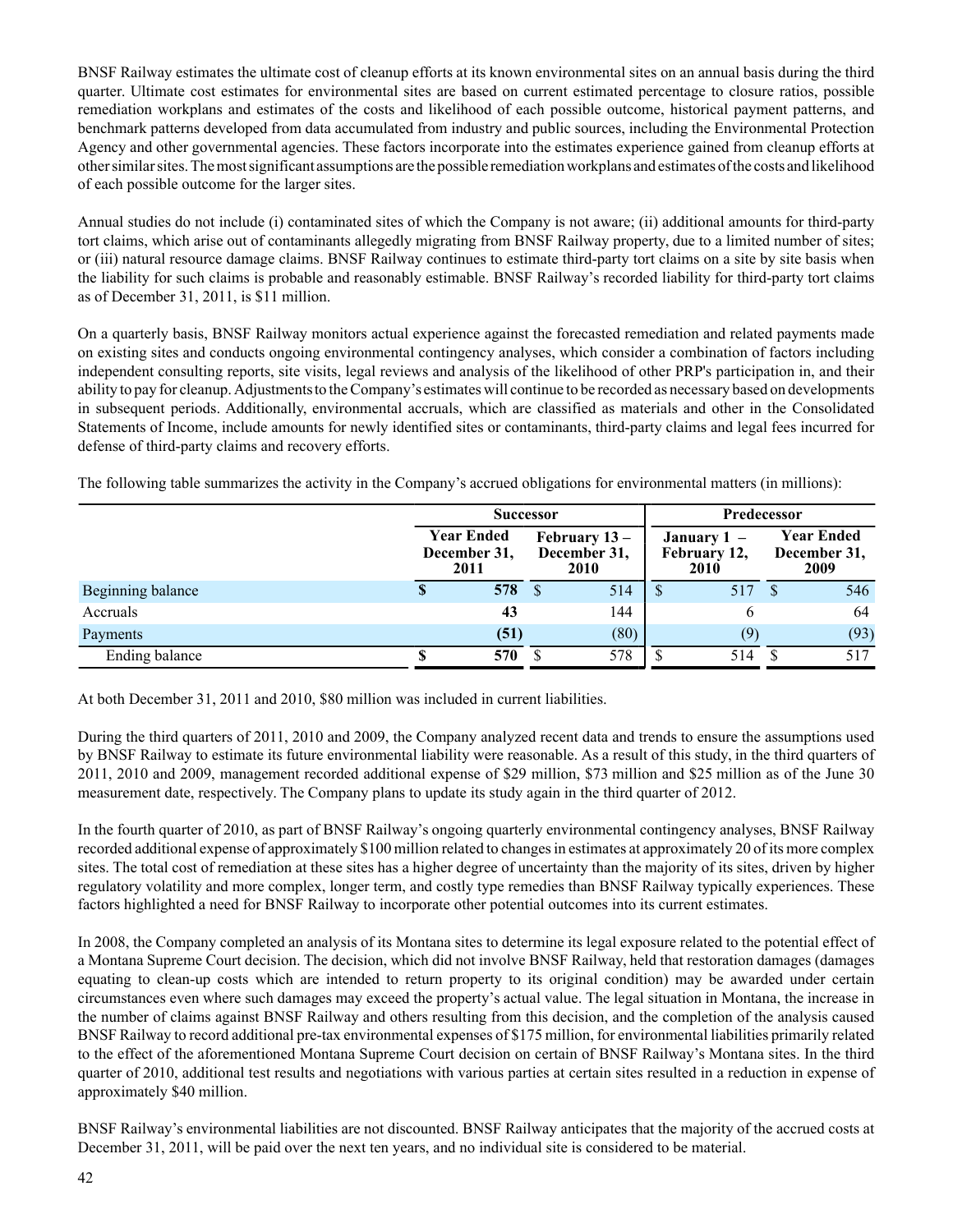Liabilities recorded for environmental costs represent BNSF Railway's best estimate of its probable future obligation for the remediation and settlement of these sites and include both asserted and unasserted claims. Although recorded liabilities include BNSF Railway's best estimate of all probable costs, without reduction for anticipated recoveries from third parties, BNSF Railway's total cleanup costs at these sites cannot be predicted with certainty due to various factors such as the extent of corrective actions that may be required, evolving environmental laws and regulations, advances in environmental technology, the extent of other parties' participation in cleanup efforts, developments in ongoing environmental analyses related to sites determined to be contaminated and developments in environmental surveys and studies of contaminated sites.

Because of the uncertainty surrounding these factors, it is reasonably possible that future costs for environmental liabilities may range from approximately \$430 million to \$800 million. However, BNSF Railway believes that the \$570 million recorded at December 31, 2011, is the best estimate of the Company's future obligation for environmental costs.

Although the final outcome of these environmental matters cannot be predicted with certainty, it is the opinion of BNSF Railway that none of these items, when finally resolved, will have a material adverse effect on the Company's financial position or liquidity. However, the occurrence of a number of these items in the same period could have a material adverse effect on the results of operations in a particular quarter or fiscal year.

### **Other Claims and Litigation**

In addition to asbestos, other personal injury and environmental matters discussed above, BNSF Railway and its subsidiaries are also parties to a number of other legal actions and claims, governmental proceedings and private civil suits arising in the ordinary course of business, including those related to disputes and complaints involving certain transportation rates and charges. Some of the legal proceedings include claims for punitive as well as compensatory damages, and a few proceedings purport to be class actions. Although the final outcome of these matters cannot be predicted with certainty, considering among other things the meritorious legal defenses available and liabilities that have been recorded along with applicable insurance, BNSF Railway currently believes that none of these items, when finally resolved, will have a material adverse effect on the Company's financial position or liquidity. However, an unexpected adverse resolution of one or more of these items could have a material adverse effect on the results of operations in a particular quarter or fiscal year.

### Coal Rate Case Decision

On February 17, 2009, the United States Surface Transportation Board (STB) issued a new decision in a rate dispute between Western Fuels Association, Inc. and Basin Electric Power Cooperative, Inc. (collectively, WFA) and BNSF Railway Company (BNSF Railway). (*Western Fuels Association, Inc. and Basin Electric Power Cooperative v. BNSF Railway Company*, STB Docket No. 42088). The dispute relates to the reasonableness of rates BNSF Railway charges to WFAfor the transportation of approximately 8 million tons of coal a year from Powder River Basin mines in Wyoming to the Laramie River Station Plant at Moba Junction, Wyoming. The STB previously ruled in this matter in 2007 that the challenged rates were not shown unreasonable. During the pendency of the case, the STB issued new guidelines for reviewing the reasonableness of rates in cases such as this and then permitted WFA to submit new evidence. In its new 2009 decision, the STB found that these same challenged rates were not commercially reasonable. The STB ordered BNSF Railway to reimburse WFA for amounts previously collected above the new levels prescribed for prior periods. The STB also prescribed maximum rates through 2024 at levels substantially below the rates previously set by BNSF Railway. In compliance with the STB's decision, BNSF Railway published new rates to the Laramie River Station effective March 20, 2009. WFA challenged BNSF Railway's methodology for implementing those rates before the STB and on July 27, 2009, the STB issued a decision that largely adopted the methodology advocated for by BNSF Railway. The final amount of approximately \$120 million in reparations, which includes interest, was submitted by WFA to the STB with BNSF Railway's concurrence. The STB approved the final amount of reparations. BNSF Railway paid the reparations during the fourth quarter of 2009.

The net impact in 2009 resulting from the STB's decision was a loss of \$74 million in excess of amounts previously accrued. Of the total loss, \$66 million and \$8 million were recorded as a reduction to freight revenues and an increase to interest expense, respectively.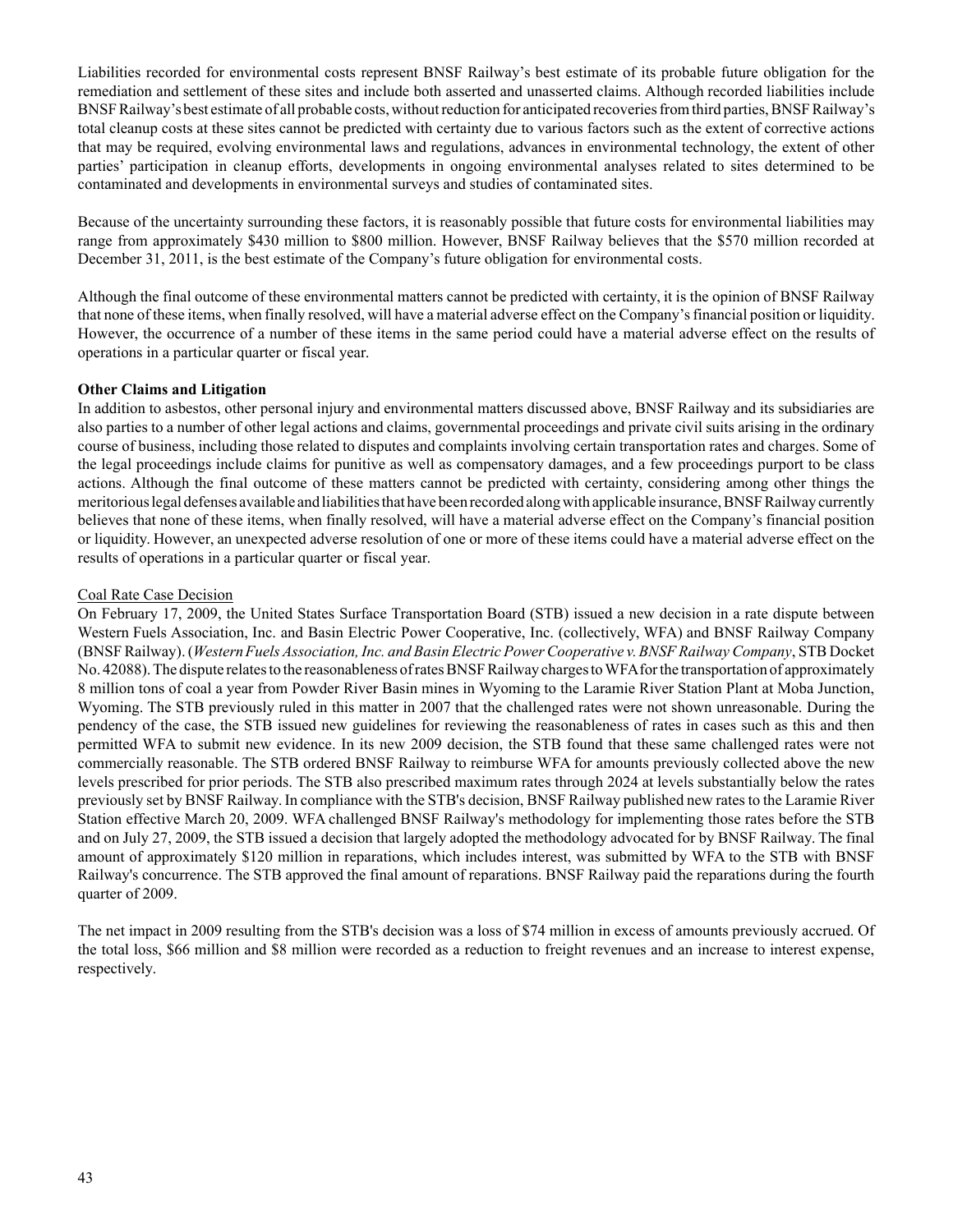# *14. Employment Benefit Plans*

BNSF provides a funded, noncontributory qualified pension plan, the BNSF Retirement Plan, which covers most non-union employees, and an unfunded non-tax-qualified pension plan, the BNSF Supplemental Retirement Plan, which covers certain officers and other employees. The benefits under these pension plans are based on years of credited service and the highest consecutive sixty months of compensation for the last ten years of salaried employment with BNSF Railway. The Company also provides two funded, noncontributory qualified pension plans which cover certain union employees of the former The Atchison, Topeka and Santa Fe Railway Company. The benefits under these pension plans are based on elections made at the time the plans were implemented. BNSF's funding policy is to contribute annually not less than the regulatory minimum and not more than the maximum amount deductible for income tax purposes with respect to the funded plans.

Certain salaried employees of BNSF Railway who have met age and years of service requirements are eligible for life insurance coverage and medical benefits, including prescription drug coverage, during retirement. This postretirement benefit plan, referred to as the retiree health and welfare plan, is contributory and provides benefits to retirees, their covered dependents and beneficiaries. Retiree contributions are adjusted annually. The plan also contains fixed deductibles, coinsurance and out-of-pocket limitations. The basic life insurance plan is noncontributory and covers retirees only. Optional life insurance coverage is available for some retirees; however, the retiree is responsible for the full cost. BNSF's policy is to fund benefits payable under the medical and life insurance plans as they come due. Generally, employees beginning salaried employment with BNSF Railway subsequent to September 22, 1995, are not eligible for medical benefits during retirement.

Components of the net cost for certain employee benefit plans were as follows (in millions):

|                                |   | <b>Pension Benefits</b>                   |    |                                       |             |                                    |               |                                           |  |  |  |  |
|--------------------------------|---|-------------------------------------------|----|---------------------------------------|-------------|------------------------------------|---------------|-------------------------------------------|--|--|--|--|
|                                |   | Successor                                 |    |                                       | Predecessor |                                    |               |                                           |  |  |  |  |
|                                |   | <b>Year Ended</b><br>December 31,<br>2011 |    | February 13 –<br>December 31,<br>2010 |             | January 1-<br>February 12,<br>2010 |               | <b>Year Ended</b><br>December 31,<br>2009 |  |  |  |  |
| Service cost                   | S | 32                                        | -S | 28                                    | \$          | 3 <sup>1</sup>                     | <sup>\$</sup> | 28                                        |  |  |  |  |
| Interest cost                  |   | 102                                       |    | 95                                    |             | 12                                 |               | 102                                       |  |  |  |  |
| Expected return on plan assets |   | (120)                                     |    | (108)                                 |             | (14)                               |               | (107)                                     |  |  |  |  |
| Amortization of net loss       |   |                                           |    |                                       |             | 4                                  |               | 24                                        |  |  |  |  |
| <b>Settlements</b>             |   |                                           |    |                                       |             |                                    |               |                                           |  |  |  |  |
| Net cost recognized            |   | 15                                        |    | 15                                    |             |                                    |               | 47                                        |  |  |  |  |

|                                      | <b>Retiree Health and</b><br><b>Welfare Benefits</b> |  |                                         |    |                                    |                                           |     |  |  |  |  |
|--------------------------------------|------------------------------------------------------|--|-----------------------------------------|----|------------------------------------|-------------------------------------------|-----|--|--|--|--|
|                                      |                                                      |  | <b>Successor</b>                        |    |                                    | Predecessor                               |     |  |  |  |  |
|                                      | <b>Year Ended</b><br>December 31,<br>2011            |  | February $13 -$<br>December 31,<br>2010 |    | January 1-<br>February 12,<br>2010 | <b>Year Ended</b><br>December 31,<br>2009 |     |  |  |  |  |
| Service cost                         |                                                      |  |                                         | S  |                                    |                                           | 3   |  |  |  |  |
| Interest cost                        | 14                                                   |  | 13                                      |    | ↑                                  |                                           | 15  |  |  |  |  |
| Amortization of net loss             |                                                      |  |                                         |    |                                    |                                           |     |  |  |  |  |
| Amortization of prior service credit |                                                      |  |                                         |    |                                    |                                           | (6) |  |  |  |  |
| Net cost recognized                  | 15                                                   |  | 14                                      | -S | $\mathcal{L}$                      | £.                                        | 13  |  |  |  |  |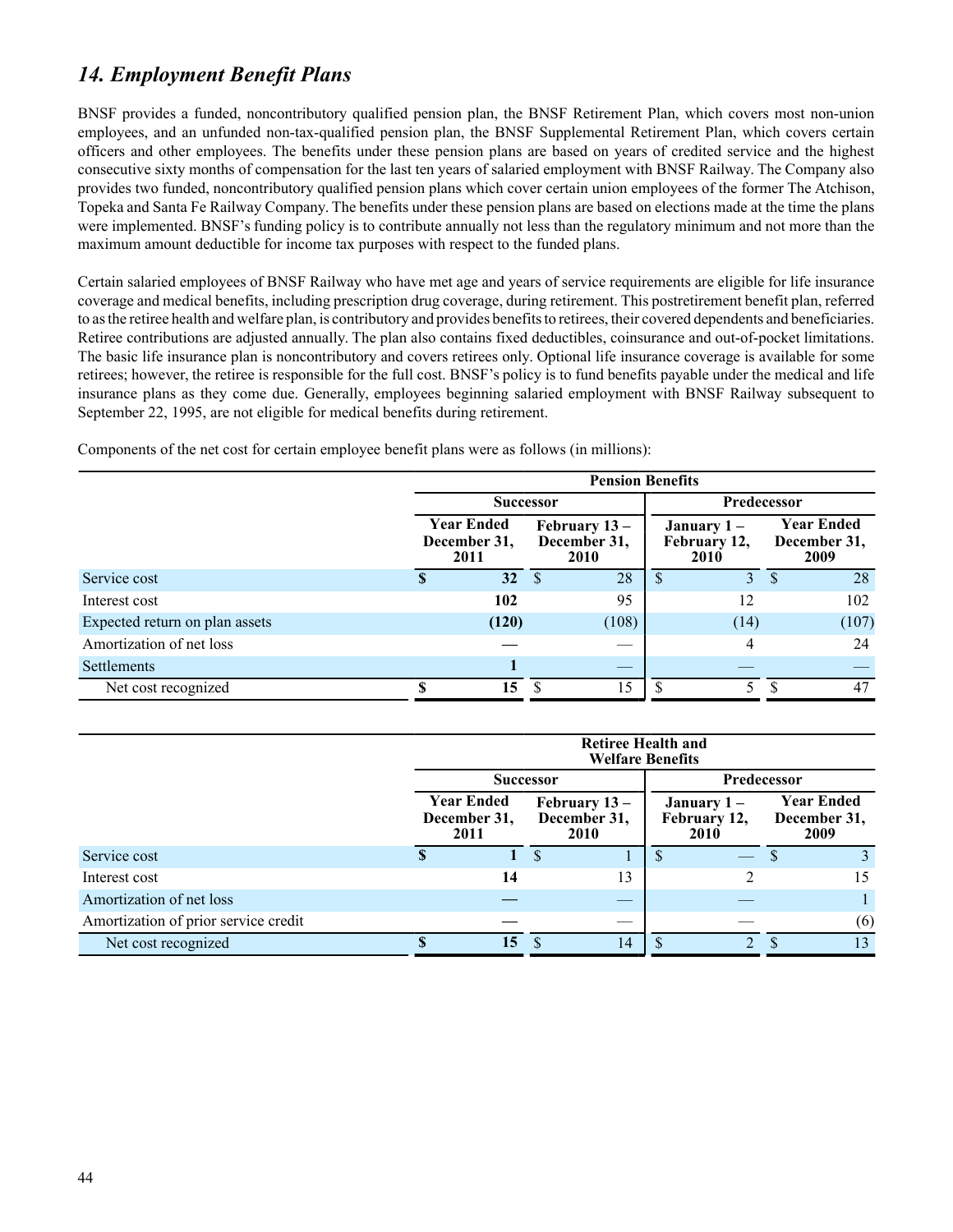The projected benefit obligation is the present value of benefit earned to date by plan participants, including the effect of assumed future salary increases and expected healthcare cost trend rate increases. The following table shows the change in projected benefit obligation (in millions):

|                                                                  | <b>Pension Benefits</b> |                                           |                                       |                                    |  |  |  |  |  |
|------------------------------------------------------------------|-------------------------|-------------------------------------------|---------------------------------------|------------------------------------|--|--|--|--|--|
|                                                                  |                         | Predecessor                               |                                       |                                    |  |  |  |  |  |
| <b>Change in Benefit Obligation</b>                              |                         | <b>Year Ended</b><br>December 31,<br>2011 | February 13 –<br>December 31,<br>2010 | January 1-<br>February 12,<br>2010 |  |  |  |  |  |
| Projected benefit obligation at beginning of period <sup>a</sup> | S                       | 2,068                                     | - \$<br>1,986                         | \$<br>1,864                        |  |  |  |  |  |
| Service cost                                                     |                         | 32                                        | 28                                    | 3                                  |  |  |  |  |  |
| Interest cost                                                    |                         | 102                                       | 95                                    | 12                                 |  |  |  |  |  |
| Actuarial loss                                                   |                         | 277                                       | 100                                   |                                    |  |  |  |  |  |
| Benefits paid                                                    |                         | (139)                                     | (126)                                 | (11)                               |  |  |  |  |  |
| <b>Settlements</b>                                               |                         | (16)                                      | (15)                                  |                                    |  |  |  |  |  |
| Projected benefit obligation at end of period                    |                         | 2,324                                     | 2,068                                 | 1,868                              |  |  |  |  |  |
| Component representing future salary increases                   |                         | (95)                                      | (63)<br>(51)                          |                                    |  |  |  |  |  |
| Accumulated benefit obligation at end of period                  | S                       | 2,229                                     | 2,005                                 | 1,817                              |  |  |  |  |  |

a Successor beginning balance includes fair value adjustment under acquisition method accounting.

|                                                     |   |                                           | <b>Retiree Health and Welfare Benefits</b> |               |                                           |
|-----------------------------------------------------|---|-------------------------------------------|--------------------------------------------|---------------|-------------------------------------------|
|                                                     |   |                                           | Predecessor                                |               |                                           |
| <b>Change in Benefit Obligation</b>                 |   | <b>Year Ended</b><br>December 31,<br>2011 | February 13 –<br>December 31,<br>2010      |               | January 1-<br>February 12,<br><b>2010</b> |
| Projected benefit obligation at beginning of period | S | 279S                                      | 265                                        | <sup>\$</sup> | 266                                       |
| Service cost                                        |   |                                           |                                            |               |                                           |
| Interest cost                                       |   | 14                                        | 13                                         |               |                                           |
| Plan participants' contributions                    |   | 6                                         | 6                                          |               |                                           |
| Actuarial loss                                      |   | 17                                        | 18                                         |               |                                           |
| Medicare subsidy                                    |   | 4                                         |                                            |               |                                           |
| Benefits paid                                       |   | (28)                                      | (25)                                       |               | (4)                                       |
| Projected benefit obligation at end of period       |   | 293                                       | 279                                        |               | 265                                       |

The Company's pension plans had accumulated and projected benefit obligations in excess of plan assets at December 31, 2011 and 2010.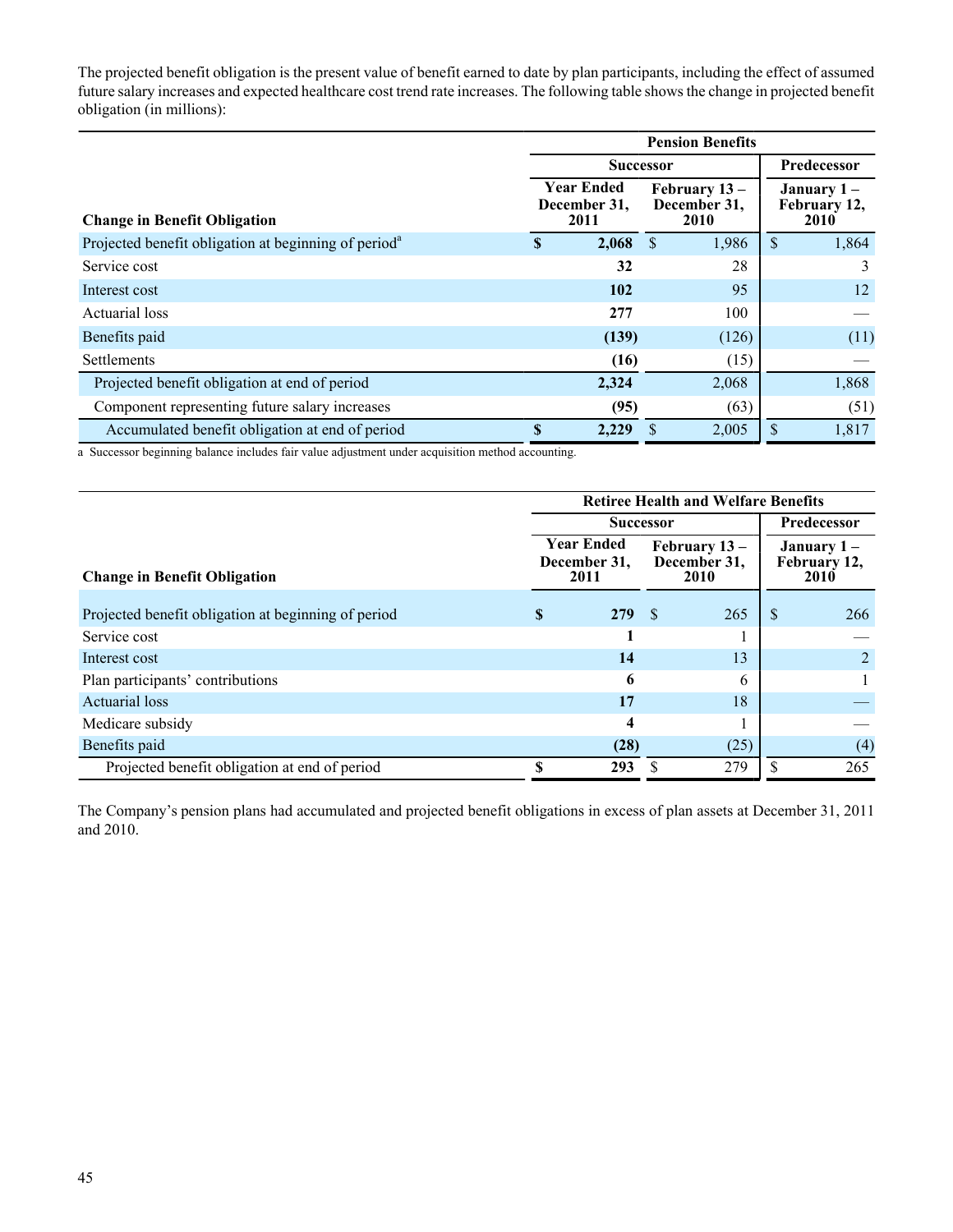The following table shows the change in plan assets of the plans (in millions):

|                                                               |   |                                           |  | <b>Pension Benefits</b>                 |              |                                    |
|---------------------------------------------------------------|---|-------------------------------------------|--|-----------------------------------------|--------------|------------------------------------|
|                                                               |   | <b>Successor</b>                          |  |                                         |              | Predecessor                        |
| <b>Change in Plan Assets</b>                                  |   | <b>Year Ended</b><br>December 31,<br>2011 |  | February $13 -$<br>December 31,<br>2010 |              | January 1-<br>February 12,<br>2010 |
| Fair value of plan assets at beginning of period <sup>a</sup> | S | $1,828$ \$                                |  | 1,342                                   | <sup>S</sup> | 1,319                              |
| Actual return on plan assets                                  |   | 86                                        |  | 206                                     |              | 13                                 |
| Employer contributions <sup>b</sup>                           |   | 58                                        |  | 421                                     |              |                                    |
| Benefits paid                                                 |   | (139)                                     |  | (126)                                   |              | (11)                               |
| <b>Settlements</b>                                            |   | (16)                                      |  | (15)                                    |              |                                    |
| Fair value of plan assets at measurement date                 | S | 1,817                                     |  | 1,828                                   | S            | 1,322                              |

a Successor beginning balance includes fair value adjustment under acquisition method accounting.

b Other than contributions to the qualified pension plan, employer contributions were classified as Other, Net under Operating Activities in the Company's Consolidated Statements of Cash Flows.

|                                                  | <b>Retiree Health and</b><br><b>Welfare Benefits</b> |                                           |  |                                       |                                           |             |  |  |  |  |  |
|--------------------------------------------------|------------------------------------------------------|-------------------------------------------|--|---------------------------------------|-------------------------------------------|-------------|--|--|--|--|--|
|                                                  |                                                      | <b>Successor</b>                          |  |                                       |                                           | Predecessor |  |  |  |  |  |
| <b>Change in Plan Assets</b>                     |                                                      | <b>Year Ended</b><br>December 31,<br>2011 |  | February 13 –<br>December 31,<br>2010 | January 1-<br>February 12,<br><b>2010</b> |             |  |  |  |  |  |
|                                                  |                                                      |                                           |  |                                       |                                           |             |  |  |  |  |  |
| Fair value of plan assets at beginning of period |                                                      |                                           |  |                                       | D                                         |             |  |  |  |  |  |
| Employer contributions <sup>a</sup>              |                                                      | 22                                        |  | 19                                    |                                           | 3           |  |  |  |  |  |
| Plan participants' contributions                 |                                                      | 6                                         |  | 6                                     |                                           |             |  |  |  |  |  |
| Medicare subsidy                                 |                                                      |                                           |  |                                       |                                           |             |  |  |  |  |  |
| Benefits paid                                    |                                                      | (28)                                      |  | (25)                                  |                                           | (4)         |  |  |  |  |  |
| Fair value of plan assets at measurement date    |                                                      |                                           |  |                                       |                                           |             |  |  |  |  |  |

a Employer contributions were classified as Other, Net under Operating Activities in the Company's Consolidated Statements of Cash Flows.

The following table shows the funded status, defined as plan assets less the projected benefit obligation (in millions):

|                                                                    | <b>Pension Benefits</b> |                      | <b>Retiree Health and</b><br><b>Welfare Benefits</b> |                      |       |
|--------------------------------------------------------------------|-------------------------|----------------------|------------------------------------------------------|----------------------|-------|
|                                                                    | <b>Successor</b>        |                      | <b>Successor</b>                                     |                      |       |
|                                                                    | December 31,<br>2011    | December 31,<br>2010 | December 31,<br>2011                                 | December 31,<br>2010 |       |
| Funded status (plan assets less projected benefit)<br>obligations) | $(507)$ \$              | (240)                | (293)                                                |                      | (279) |

Of the combined pension and retiree health and welfare benefits liability of \$800 million and \$519 million recognized as of December 31, 2011 and 2010, respectively, \$31 million and \$29 million was included in other current liabilities, respectively.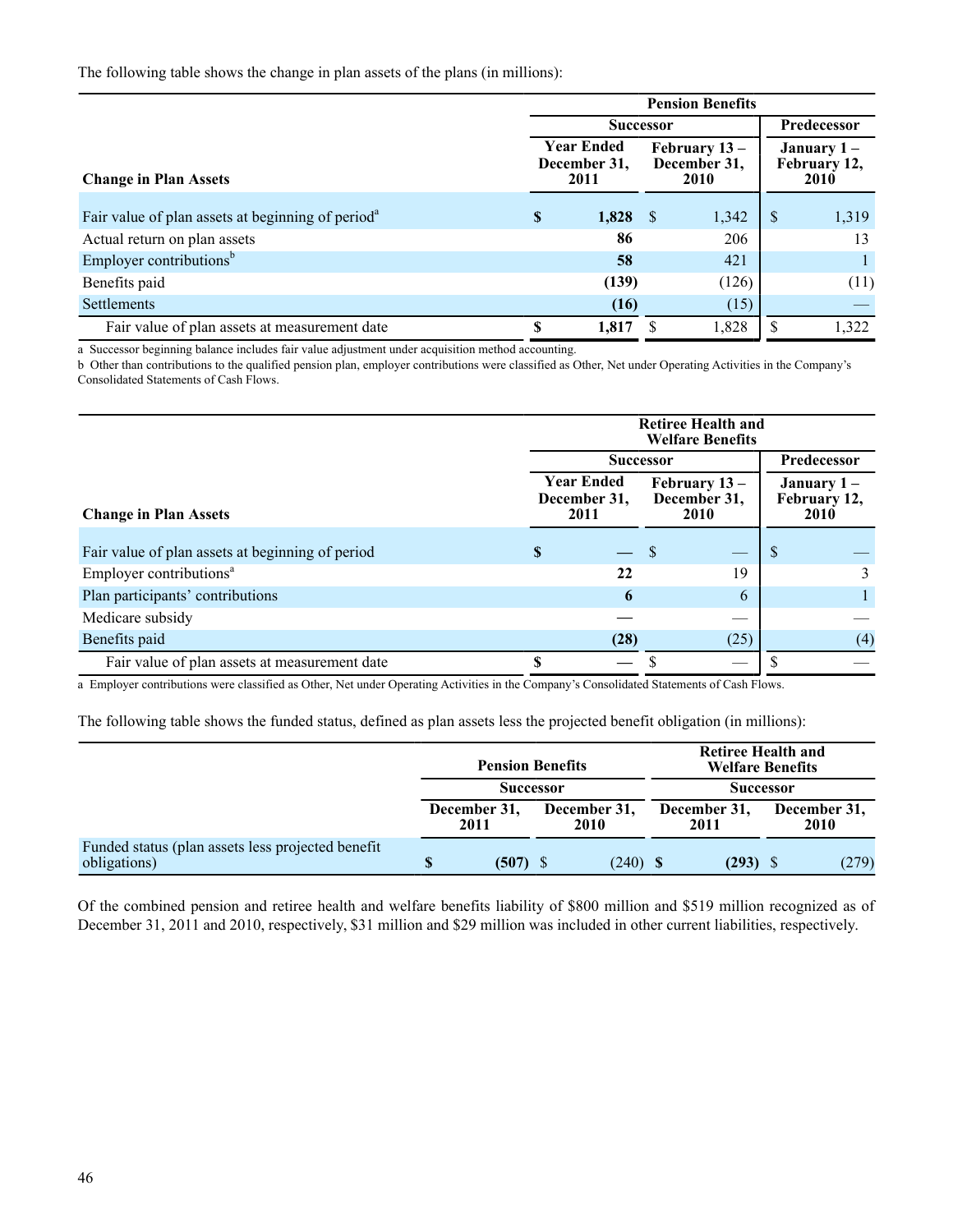Actuarial gains and losses and prior service credits are recognized in the Consolidated Balance Sheets through an adjustment to AOCI. The following table shows the pre-tax change in AOCI attributable to the components of the net cost and the change in benefit obligation (in millions):

|                                | <b>Pension Benefits</b>                   |                                        |                                       |                                           |  |  |  |  |  |
|--------------------------------|-------------------------------------------|----------------------------------------|---------------------------------------|-------------------------------------------|--|--|--|--|--|
|                                |                                           | <b>Successor</b>                       | <b>Predecessor</b>                    |                                           |  |  |  |  |  |
| <b>Change in AOCI</b>          | <b>Year Ended</b><br>December 31,<br>2011 | February $13-$<br>December 31,<br>2010 | January $1 -$<br>February 12,<br>2010 | <b>Year Ended</b><br>December 31,<br>2009 |  |  |  |  |  |
| Beginning balance <sup>a</sup> | $2^{\circ}$<br>S                          | <b>S</b>                               | 792<br>S                              | 834<br><sup>\$</sup>                      |  |  |  |  |  |
| Amortization of actuarial loss |                                           |                                        | (3)                                   | (24)                                      |  |  |  |  |  |
| Actuarial loss (gain)          | <b>310</b>                                | $\mathbf{2}$                           |                                       | (18)                                      |  |  |  |  |  |
| <b>Settlements</b>             | (1)                                       |                                        |                                       |                                           |  |  |  |  |  |
| Ending balance                 | 311                                       | <b>S</b>                               | 789                                   | 792<br>\$.                                |  |  |  |  |  |

a Upon application of acquisition method accounting due to the Merger, the Company eliminated the beginning balance in AOCI.

|                                      |    | <b>Retiree Health and</b><br><b>Welfare Benefits</b> |    |                                               |   |                                    |                                           |     |  |  |  |
|--------------------------------------|----|------------------------------------------------------|----|-----------------------------------------------|---|------------------------------------|-------------------------------------------|-----|--|--|--|
|                                      |    | <b>Successor</b>                                     |    |                                               |   | Predecessor                        |                                           |     |  |  |  |
| <b>Change in AOCI</b>                |    | <b>Year Ended</b><br>December 31,<br>2011            |    | February $13-$<br>December 31,<br><b>2010</b> |   | January 1-<br>February 12,<br>2010 | <b>Year Ended</b><br>December 31,<br>2009 |     |  |  |  |
| Beginning balance <sup>a</sup>       | S. | 19                                                   | -S |                                               | S | 19                                 | -S                                        | 14  |  |  |  |
| Amortization of actuarial loss       |    |                                                      |    |                                               |   |                                    |                                           | (1) |  |  |  |
| Amortization of prior service credit |    |                                                      |    |                                               |   |                                    |                                           | 6   |  |  |  |
| Actuarial loss (gain)                |    | 16                                                   |    | 19                                            |   |                                    |                                           |     |  |  |  |
| <b>Ending balance</b>                |    | 35 <sub>5</sub>                                      |    | 19                                            |   | 19                                 |                                           | 19  |  |  |  |

a Upon application of acquisition method accounting due to the Merger, the Company eliminated the beginning balance in AOCI.

Approximately \$6 million, net of tax, of the actuarial losses from defined benefit pension plans and approximately \$1 million, net of tax, of retiree health and welfare benefit plans in AOCI are required to be amortized into net periodic benefit cost over the next fiscal year. Pre-tax amounts currently recognized in AOCI consist of the following (in millions):

|                                                        | <b>Pension Benefits</b> |             |                  | <b>Retiree Health and</b><br><b>Welfare Benefits</b> |     |      |
|--------------------------------------------------------|-------------------------|-------------|------------------|------------------------------------------------------|-----|------|
|                                                        | <b>Successor</b>        |             | <b>Successor</b> |                                                      |     |      |
|                                                        | 2011                    | 2010        |                  | 2011                                                 |     | 2010 |
| Net actuarial loss                                     | 312                     | $2^{\circ}$ | S                | 35                                                   |     | 19   |
| <b>Settlements</b>                                     |                         |             |                  |                                                      |     |      |
| Pre-tax amount recognized in AOCI at December<br>31,   | 311                     | $2^{\circ}$ | -8               | 35                                                   | - 8 | 19   |
| After-tax amount recognized in AOCI at December<br>31, | 192                     |             |                  | 21                                                   |     | 12   |

The assumptions used in accounting for the BNSF plans were as follows:

|                                                  | <b>Pension Benefits</b>                   |                                        |                                    |                                           |  |  |  |  |  |  |
|--------------------------------------------------|-------------------------------------------|----------------------------------------|------------------------------------|-------------------------------------------|--|--|--|--|--|--|
|                                                  | <b>Successor</b>                          |                                        | Predecessor                        |                                           |  |  |  |  |  |  |
| <b>Assumptions Used to Determine Net Cost</b>    | <b>Year Ended</b><br>December 31,<br>2011 | February $13-$<br>December 31,<br>2010 | January 1-<br>February 12,<br>2010 | <b>Year Ended</b><br>December 31,<br>2009 |  |  |  |  |  |  |
| Discount rate                                    | $5.25\%$                                  | $5.75\%$                               | 5.75%                              | 5.75%                                     |  |  |  |  |  |  |
| Expected long-term rate of return on plan assets | 7.50%                                     | 8.00%                                  | $8.00\%$                           | $8.00\%$                                  |  |  |  |  |  |  |
| Rate of compensation increase                    | $3.80\%$                                  | 3.80%                                  | 3.80%                              | 3.80%                                     |  |  |  |  |  |  |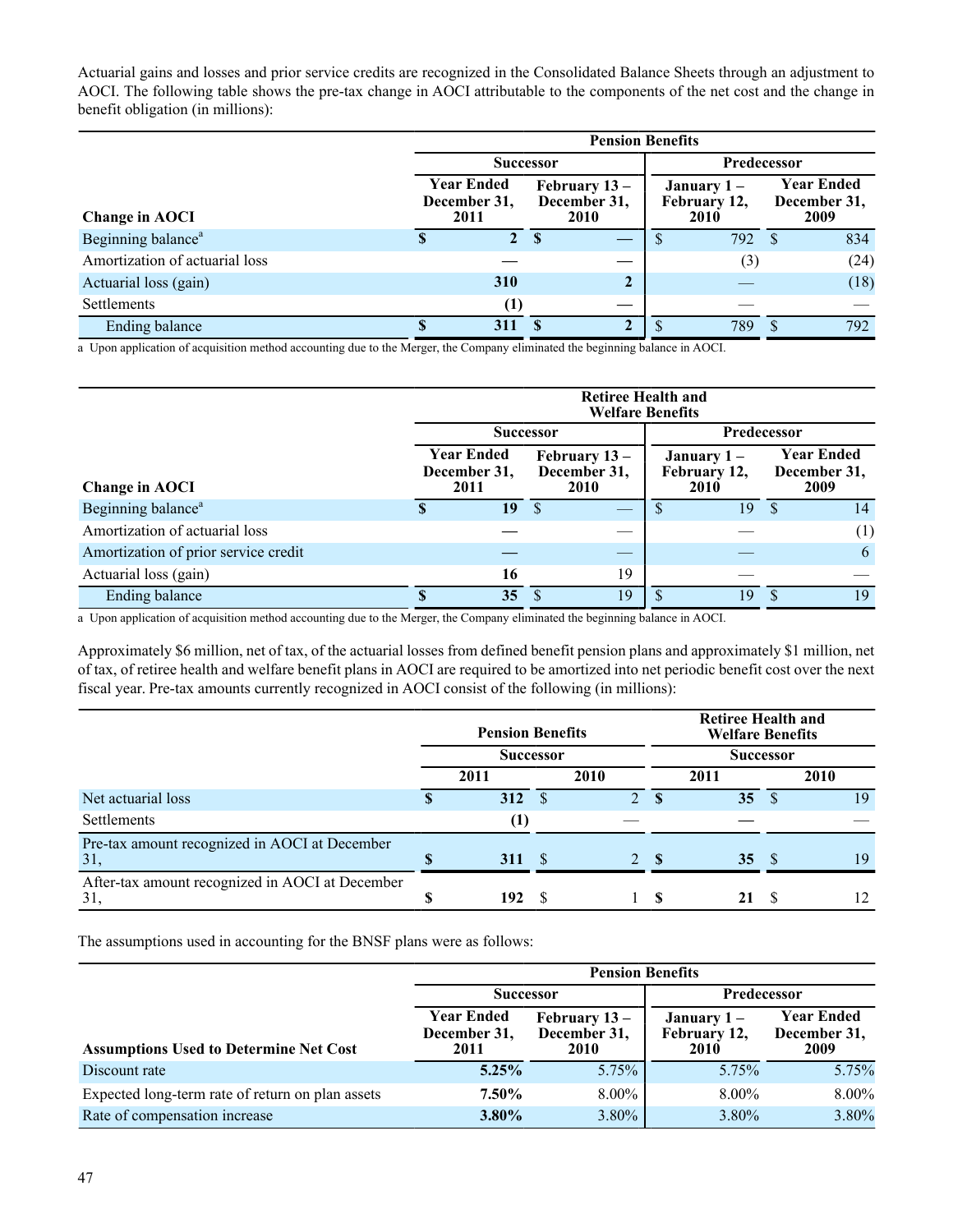|                                               | <b>Retiree Health and Welfare Benefits</b> |                                         |                                    |                                           |  |  |  |  |  |  |
|-----------------------------------------------|--------------------------------------------|-----------------------------------------|------------------------------------|-------------------------------------------|--|--|--|--|--|--|
|                                               | <b>Successor</b>                           |                                         | <b>Predecessor</b>                 |                                           |  |  |  |  |  |  |
| <b>Assumptions Used to Determine Net Cost</b> | <b>Year Ended</b><br>December 31,<br>2011  | February $13 -$<br>December 31,<br>2010 | January 1-<br>February 12,<br>2010 | <b>Year Ended</b><br>December 31,<br>2009 |  |  |  |  |  |  |
| Discount rate                                 | $5.25\%$                                   | $5.75\%$                                | 5.75%                              | 5.75%                                     |  |  |  |  |  |  |
| Rate of compensation increase                 | $3.80\%$                                   | 3.80%                                   | 3.80%                              | 3.80%                                     |  |  |  |  |  |  |

|                                                                    | <b>Pension Benefits</b> |                      | <b>Retiree Health and</b><br><b>Welfare Benefits</b> |                      |  |  |  |
|--------------------------------------------------------------------|-------------------------|----------------------|------------------------------------------------------|----------------------|--|--|--|
|                                                                    | Successor               |                      |                                                      |                      |  |  |  |
| <b>Assumptions Used to Determine Benefit</b><br><b>Obligations</b> | December 31,<br>2011    | December 31,<br>2010 | December 31,<br>2011                                 | December 31,<br>2010 |  |  |  |
| Discount rate                                                      | $4.50\%$                | 5.25%                | $4.50\%$                                             | 5.25%                |  |  |  |
| Rate of compensation increase                                      | $3.80\%$                | 3.80%                | 3.80%                                                | 3.80%                |  |  |  |

BNSF determined the discount rate based on a yield curve that utilizes year-end market yields of high-quality corporate bonds whose maturities match expected payments. The discount rate used for the 2012 calculation of net benefit cost decreased to 4.50 percent which reflects market conditions at the December 31, 2011, measurement date.

The expected long-term rate of return is the return the Company anticipates earning, net of plan expenses, over the period that benefits are paid. It reflects the rate of return on present investments and on expected contributions. In determining the expected long-term rate of return, BNSF considered the following: (i) forward looking capital market forecasts; (ii) historical returns for individual asset classes; and (iii) the impact of active portfolio management. The expected rate of return on plan assets was 7.50 percent and 6.75 percent for 2011 and 2012, respectively, and the Company does not expect any near-term significant changes to the current investment allocation of assets. However, unforeseen changes in the investment markets or other external factors could prompt changes in these estimates in future years.

The following table is an estimate of the impact on future net benefit cost that could result from hypothetical changes to the most sensitive assumptions, the discount rate and rate of return on plan assets:

| <b>Sensitivity Analysis</b>                                 |                                   |                                   |  |  |  |  |  |  |  |
|-------------------------------------------------------------|-----------------------------------|-----------------------------------|--|--|--|--|--|--|--|
|                                                             | <b>Change in Net Benefit Cost</b> |                                   |  |  |  |  |  |  |  |
| <b>Hypothetical Discount Rate Change</b>                    | <b>Pension</b>                    | <b>Retiree Health and Welfare</b> |  |  |  |  |  |  |  |
| 50 basis point decrease                                     | \$8 million increase              | \$2 million increase              |  |  |  |  |  |  |  |
| 50 basis point increase                                     | \$8 million decrease              | \$1 million decrease              |  |  |  |  |  |  |  |
| <b>Hypothetical Rate of Return</b><br>on Plan Assets Change | <b>Pension</b>                    |                                   |  |  |  |  |  |  |  |
| 50 basis point decrease                                     | \$8 million increase              |                                   |  |  |  |  |  |  |  |
| 50 basis point increase                                     | \$8 million decrease              |                                   |  |  |  |  |  |  |  |

The following table presents assumed health care cost trend rates:

|                                                                                | <b>Successor</b>                          |                                        | Predecessor                        |                                           |
|--------------------------------------------------------------------------------|-------------------------------------------|----------------------------------------|------------------------------------|-------------------------------------------|
|                                                                                | <b>Year Ended</b><br>December 31,<br>2011 | February $13-$<br>December 31,<br>2010 | January 1-<br>February 12,<br>2010 | <b>Year Ended</b><br>December 31,<br>2009 |
| Assumed health care cost trend rate for next year                              | 8.70%                                     | $9.00\%$                               | $9.00\%$                           | $9.00\%$                                  |
| Rate to which health care cost trend rate is<br>expected to decline and remain | $4.50\%$                                  | $4.80\%$                               | $5.00\%$                           | $5.00\%$                                  |
| Year that the rate reaches the ultimate trend rate                             | 2028                                      | 2022                                   | 2016                               | 2016                                      |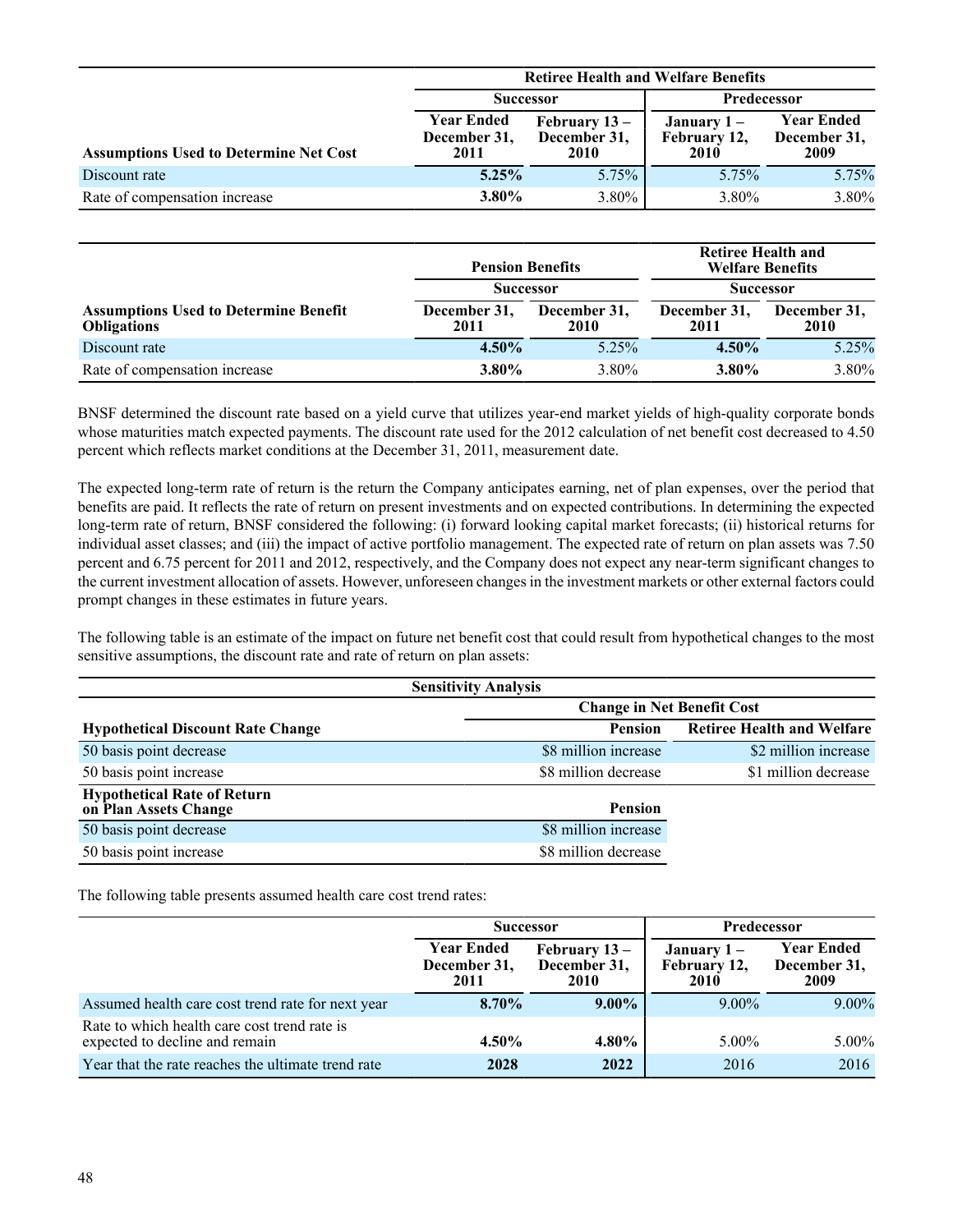Assumed health care cost trend rates have a significant effect on the amounts reported for the health care plans. A one percentage point change in assumed health care cost trend rates would have the following effects (in millions):

|                                             | <b>Point Increase</b> | One Percentage- One Percentage-<br><b>Point Decrease</b> |
|---------------------------------------------|-----------------------|----------------------------------------------------------|
| Effect on total service and interest cost   |                       |                                                          |
| Effect on postretirement benefit obligation | 26 S                  |                                                          |

BNSF's asset allocation for its funded pension plans at December 31, 2011 and 2010, and the target allocation for 2011 by asset category are as follows:

|                                | <b>Target</b><br><b>Allocation</b> | <b>Percentage of Pension Plan</b><br><b>Assets</b> |      |  |  |
|--------------------------------|------------------------------------|----------------------------------------------------|------|--|--|
|                                |                                    | <b>Successor</b>                                   |      |  |  |
|                                | 2011                               | 2011                                               | 2010 |  |  |
| <b>Equity Securities</b>       | $45 - 75%$                         | 58%                                                | 60%  |  |  |
| <b>Fixed Income Securities</b> | $25 - 45%$                         | 35                                                 | 34   |  |  |
| <b>Real Estate</b>             | $0 - 10\%$                         | 7                                                  | 6    |  |  |
| Total                          |                                    | 100%                                               | 100% |  |  |

The general investment objective of BNSF's funded pension plans is to grow the plan assets in relation to the plan liabilities while prudently managing the risk of a decrease in the plan's assets relative to those liabilities. To meet this objective, the Company's management has adopted the above asset allocation ranges. This allows flexibility to accommodate market changes in the asset classes within defined parameters.

Assets are primarily managed by external Investment Managers each with a specific asset class mandate as directed by management.

Concentration in a single security or credit issuer is generally limited to 5% of each Investment Manager's portfolio (excluding U.S. government and agencies, authorized commingled funds, and other manager specific exceptions as authorized by management). Real estate investment trust investments may not exceed 10% of any equity manager's portfolio.

The Fixed Income allocation may include Core, Core "Plus", and/or Long Duration portfolios. "Plus" strategies (higher risk investments such as high yield, emerging markets, and non-dollar denominated securities) are limited to 30% of the Core Plus portfolio value.

Real Estate is generally accessed through direct investment in one or more commingled funds with reasonable diversification by property type and geographic location.

Derivative investments are permitted under certain circumstances.

Investments are stated at fair value. The various types of investments are valued as follows:

(i) Equity securities are valued at the last trade price at primary exchange close time on the last business day of the year (Level 1 input). If the last trade price is not available, values are based on bid, ask/offer quotes from contracted pricing vendors, brokers, or investment managers (Level 3 input or Level 2 if corroborated).

(ii) Corporate debt securities, government debt securities, and collateralized obligations and mortgage backed securities are valued based on institutional bid evaluations from contracted vendors. Where available, vendors use observable market-based data to evaluate prices (Level 2 input). This also applies to U.S. Treasury securities included in cash and cash equivalents. If observable market-based data is not available, unobservable inputs such as extrapolated data, proprietary models, and indicative quotes are used to arrive at estimated prices representing the price a dealer would pay for the security (Level 3 input).

(iii) Shares of real estate commingled funds are valued at the quarterly net asset value of units held at year end. Net asset value is based on significant unobservable inputs such as discount rates, capitalization rates and cash flows (Level 3 input).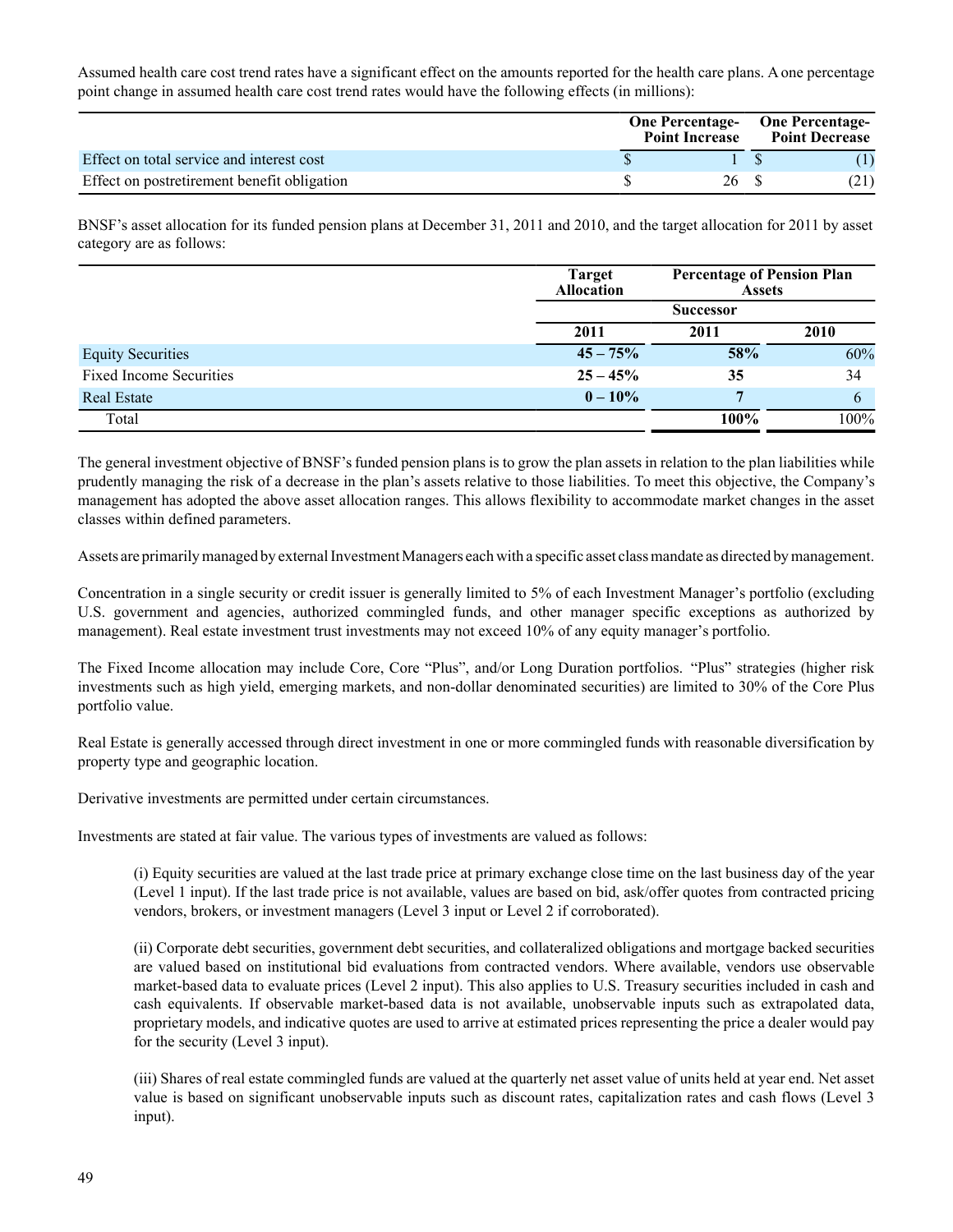(iv) Registered investment companies and common/collective trusts are valued at the daily net asset value of shares held at year end. Net asset value is considered a Level 1 input if net asset value is computed daily and redemptions at this value are available to all shareholders without restriction. Net asset value is considered a Level 2 input if the fund may restrict share redemptions under limited circumstances or if net asset value is not computed daily. Net asset value is considered a Level 3 input if shares could not be redeemed on the reporting date and net asset value can not be corroborated by trading activity.

The following table summarizes the investments of BNSF's funded pension plans as of December 31, 2011, based on the inputs used to value them (in millions):

|                                                                    |               | <b>Total as of</b>   |    |                                |     |                                |     |                                |
|--------------------------------------------------------------------|---------------|----------------------|----|--------------------------------|-----|--------------------------------|-----|--------------------------------|
| <b>Asset Category</b>                                              |               | December 31,<br>2011 |    | Level 1<br>Inputs <sup>a</sup> |     | Level 2<br>Inputs <sup>a</sup> |     | Level 3<br>Inputs <sup>a</sup> |
| Equity securities:                                                 |               |                      |    |                                |     |                                |     |                                |
| U.S.                                                               | <sup>\$</sup> | 546                  | -S | 546                            | -\$ |                                | S   |                                |
| International                                                      |               | 298                  |    | 298                            |     |                                |     |                                |
| Corporate debt securities                                          |               | 411                  |    |                                |     | 411                            |     |                                |
| Registered investment companies                                    |               | 95                   |    | 95                             |     |                                |     |                                |
| Government debt securities:                                        |               |                      |    |                                |     |                                |     |                                |
| U.S.                                                               |               | 151                  |    |                                |     | 150                            |     | 1                              |
| International                                                      |               | 12                   |    |                                |     | 12                             |     |                                |
| Real estate                                                        |               | 129                  |    |                                |     |                                |     | 129                            |
| Common/collective trust                                            |               | 107                  |    |                                |     | 107                            |     |                                |
| Collateralized obligations and mortgage backed<br>securities (MBS) |               | 32                   |    |                                |     | 32                             |     |                                |
| Cash and cash equivalents                                          |               | 26                   |    | 11                             |     | 15                             |     |                                |
| Total <sup>b</sup>                                                 | \$            | 1,807                | S  | 950                            | \$. | 727                            | \$. | 130                            |

a See Note 2 to the Consolidated Financial Statements under the heading "Fair Value Measurements" for a definition of each of these levels of inputs. b Excludes \$10 million accrued for dividend and interest receivable.

The table below sets forth a summary of changes in the fair value of Level 3 assets held by BNSF's funded pension plans for the year ended December 31, 2011 (Successor) (in millions):

| Level 3 Inputs                                  |   | <b>Total</b> |    | U.S.<br>Government<br>Debt<br><b>Securities</b> |   | <b>Real Estate</b> | <b>Collateralized</b><br>Obligations &<br><b>MBS</b> |
|-------------------------------------------------|---|--------------|----|-------------------------------------------------|---|--------------------|------------------------------------------------------|
| Balance as of December 31, 2010                 | S | 120          | -S |                                                 | S | 116S               |                                                      |
| Actual return on plan assets:                   |   |              |    |                                                 |   |                    |                                                      |
| Relating to assets still held at reporting date |   | 13           |    |                                                 |   | 13                 |                                                      |
| Relating to assets sold during the period       |   |              |    |                                                 |   |                    |                                                      |
| Purchases, sales and settlements                |   | (1)          |    |                                                 |   |                    | (1)                                                  |
| Transfers out of Level 3                        |   | (2)          |    |                                                 |   |                    | (2)                                                  |
| Balance as of December 31, 2011                 |   | 130          |    |                                                 |   | 129                |                                                      |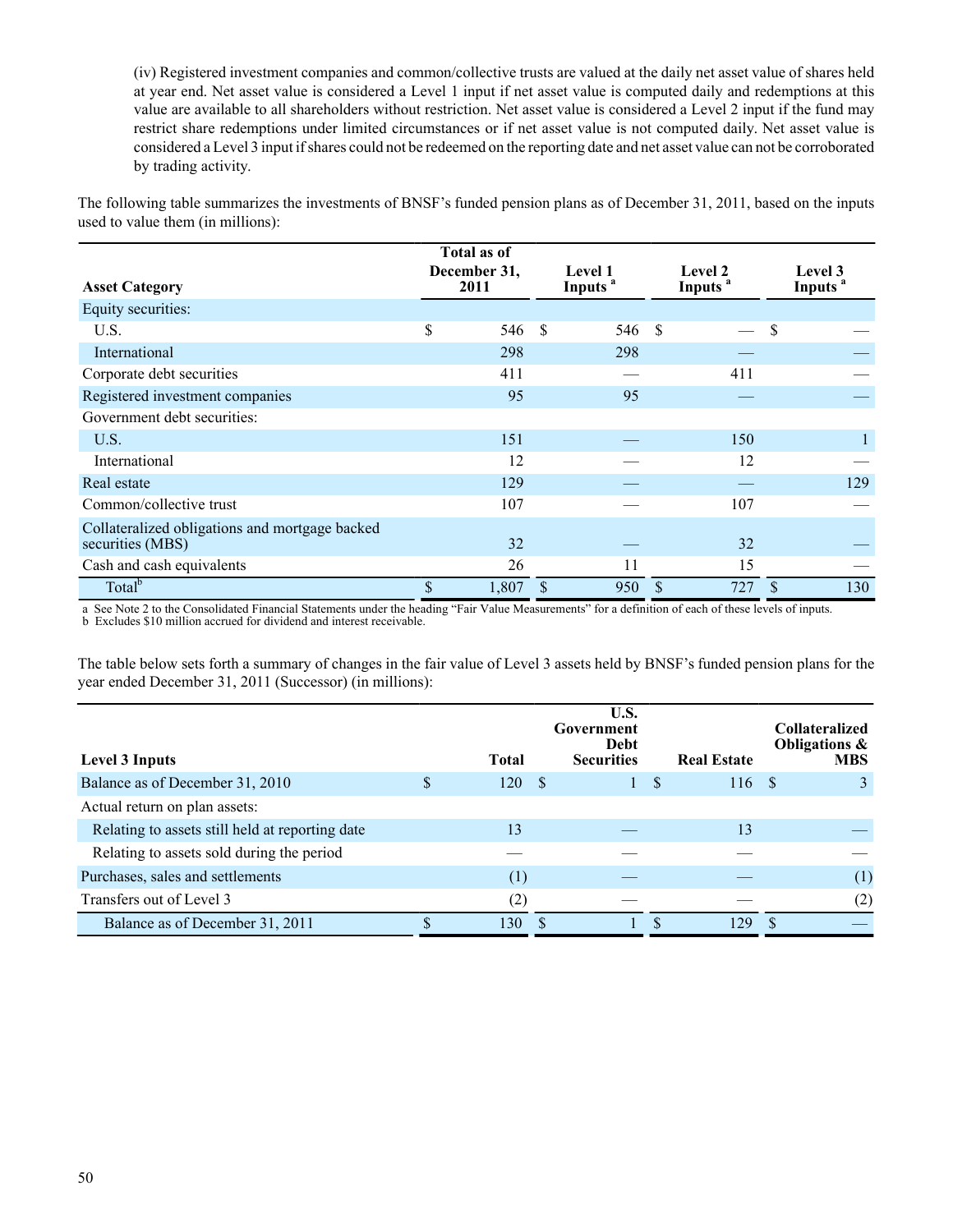### Comparative Prior Year Information

The following table summarizes the investments of BNSF's funded pension plans as of December 31, 2010, based on the inputs used to value them (in millions):

|                                                                    | <b>Total as of</b>          |                                       |     |               |                                |                                |
|--------------------------------------------------------------------|-----------------------------|---------------------------------------|-----|---------------|--------------------------------|--------------------------------|
| <b>Asset Category</b>                                              | December 31,<br><b>2010</b> | <b>Level 1</b><br>Inputs <sup>a</sup> |     |               | Level 2<br>Inputs <sup>a</sup> | Level 3<br>Inputs <sup>a</sup> |
| Equity securities:                                                 |                             |                                       |     |               |                                |                                |
| U.S.                                                               | \$<br>367                   | <sup>S</sup>                          | 367 | \$            |                                | \$                             |
| International                                                      | 322                         |                                       | 322 |               |                                |                                |
| Corporate debt securities                                          | 356                         |                                       |     |               | 356                            |                                |
| Registered investment companies                                    | 298                         |                                       | 298 |               |                                |                                |
| Government debt securities:                                        |                             |                                       |     |               |                                |                                |
| U.S.                                                               | 150                         |                                       |     |               | 149                            |                                |
| International                                                      | 8                           |                                       |     |               | 8                              |                                |
| Real estate                                                        | 116                         |                                       |     |               |                                | 116                            |
| Common/collective trust                                            | 108                         |                                       |     |               | 108                            |                                |
| Collateralized obligations and mortgage backed<br>securities (MBS) | 64                          |                                       |     |               | 61                             | 3                              |
| Cash and cash equivalents                                          | 28                          |                                       |     |               | 28                             |                                |
| Total <sup>b</sup>                                                 | \$<br>1,817                 | \$                                    | 987 | <sup>\$</sup> | 710                            | 120                            |

a See Note 2 to the Consolidated Financial Statements under the heading "Fair Value Measurements" for a definition of each of these levels of inputs. b Excludes \$11 million accrued for dividend and interest receivable.

The table below sets forth a summary of changes in the fair value of Level 3 assets held by BNSF's funded pension plans for the period February 13 – December 31, 2010 (Successor) (in millions):

| Level 3 Inputs                                  | <b>Total</b> | U.S.<br>Government<br><b>Debt</b><br><b>Securities</b> | <b>Real Estate</b> |          | <b>Collateralized</b><br><b>Obligations &amp;</b><br><b>MBS</b> |
|-------------------------------------------------|--------------|--------------------------------------------------------|--------------------|----------|-----------------------------------------------------------------|
| Balance as of February 13, 2010                 | 105          |                                                        | 103                |          |                                                                 |
| Actual return on plan assets:                   |              |                                                        |                    |          |                                                                 |
| Relating to assets still held at reporting date | 17           |                                                        | 17                 |          |                                                                 |
| Relating to assets sold during the period       | (4)          |                                                        | (4)                |          |                                                                 |
| Purchases, sales and settlements                | 3            |                                                        |                    |          | $\mathcal{D}_{\mathcal{L}}$                                     |
| Transfers out of Level 3                        | (1)          |                                                        |                    |          | (1)                                                             |
| Balance as of December 31, 2010                 | 120          |                                                        | 116                | <b>S</b> | $\mathbf{R}$                                                    |

The table below sets forth a summary of changes in the fair value of Level 3 assets held by BNSF's funded pension plans for the period January 1 – February 12, 2010 (Predecessor) (in millions):

|                                                 |              |                    |              | <b>Collateralized</b><br>Obligations & |
|-------------------------------------------------|--------------|--------------------|--------------|----------------------------------------|
| <b>Level 3 Inputs</b>                           | <b>Total</b> | <b>Real Estate</b> |              | <b>MBS</b>                             |
| Balance as of December 31, 2009                 | 104          | 103                | <sup>S</sup> |                                        |
| Actual return on plan assets:                   |              |                    |              |                                        |
| Relating to assets still held at reporting date |              |                    |              |                                        |
| Relating to assets sold during the period       |              |                    |              |                                        |
| Purchases, sales and settlements                |              |                    |              |                                        |
| Transfers out of Level 3                        |              |                    |              |                                        |
| Balance as of February 12, 2010                 | 105          | 103                |              | $\mathcal{D}$                          |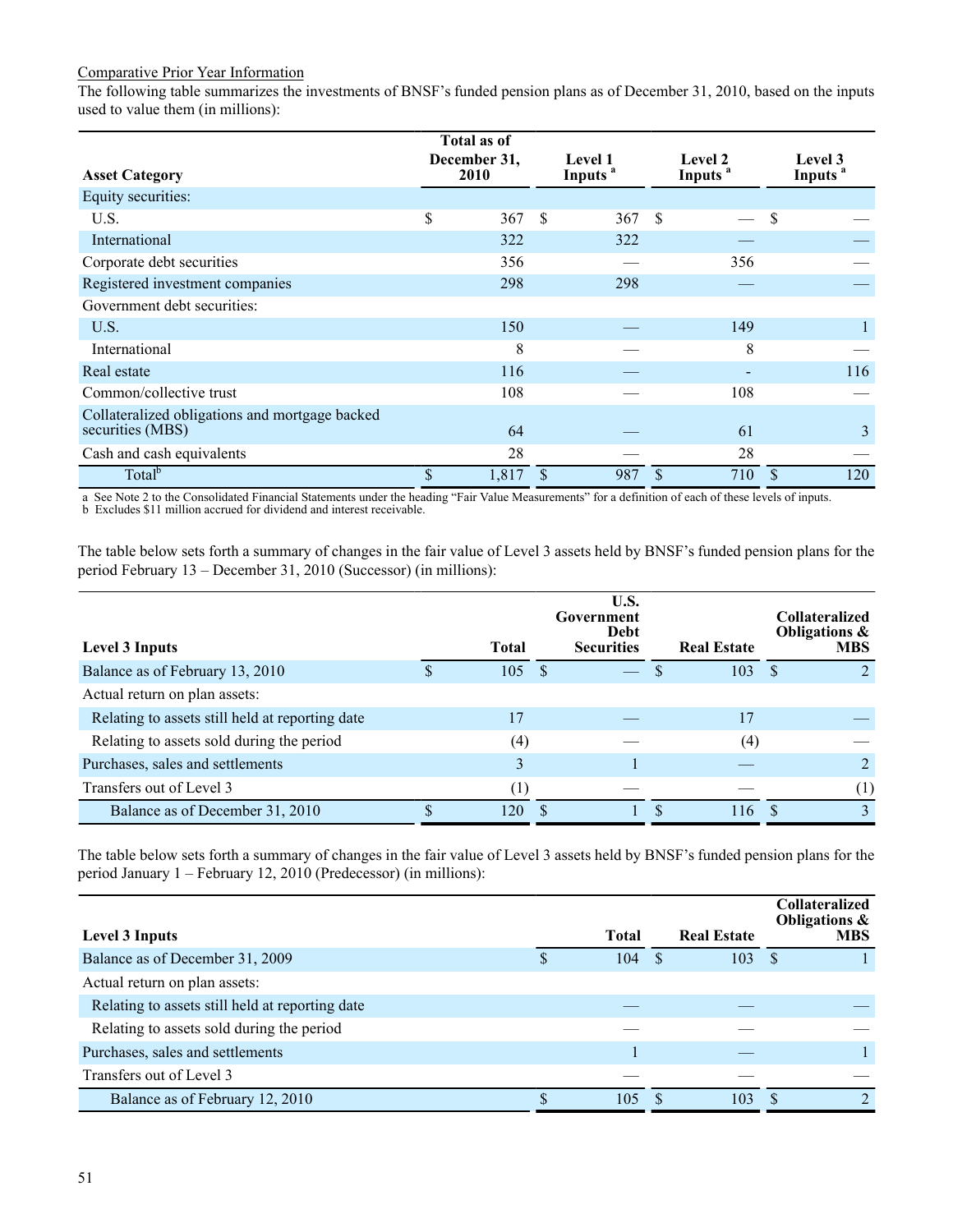The Company is not required to make contributions to the BNSF Retirement Plan in 2012; however, the Company made a discretionary contribution of \$36 million in January 2012. The Company is required to make contributions of \$8 million to its other funded pension plans. The Company expects to make benefit payments in 2012 of \$8 million from its unfunded non-qualified pension plan.

The following table shows expected benefit payments from its defined benefit pension plans and expected claim payments and Medicare Part D subsidy receipts for the retiree health and welfare plan for the next five fiscal years and the aggregate five years thereafter (in millions):

| <b>Fiscal year</b> |                           | <b>Expected</b><br><b>Pension</b><br><b>Plan Benefit</b><br><b>Payments</b> |                           | <b>Expected</b><br>Retiree<br>Health<br>and Welfare<br><b>Payments</b> |              | <b>Expected</b><br>Medicare<br><b>Subsidy</b> |
|--------------------|---------------------------|-----------------------------------------------------------------------------|---------------------------|------------------------------------------------------------------------|--------------|-----------------------------------------------|
| 2012               |                           | 161                                                                         | S                         | 23                                                                     | <sup>S</sup> | (2)                                           |
| 2013               | \$                        | 155                                                                         | S                         | 23                                                                     | - \$         | (2)                                           |
| 2014               | \$                        | 160                                                                         | \$                        | 23                                                                     | - \$         | (3)                                           |
| 2015               | \$                        | 159                                                                         | \$                        | 23                                                                     | - \$         | (3)                                           |
| 2016               | $\boldsymbol{\mathsf{S}}$ | 158                                                                         | $\boldsymbol{\mathsf{S}}$ | 23                                                                     | $\mathbf S$  | (3)                                           |
| 2017-2020          | \$                        | 765                                                                         | \$                        | 114                                                                    | S            | (17)                                          |

a Primarily consists of the BNSF Retirement Plan payments, which are made from the plan trust and do not represent an immediate cash outflow to the Company.

### **Defined Contribution Plans**

BNSF and BNSF Railway sponsor qualified 401(k) plans that cover substantially all employees and a non-qualified defined contribution plan that covers certain officers and other employees. The Company matches 50 percent of the first six percent of non-union employees' contributions and matches 25 percent on the first four percent of a limited number of union employees' contributions, which are subject to certain percentage limits of the employees' earnings, at each pay period. Non-union employees are eligible to receive an annual discretionary matching contribution of up to 30 percent of the first six percent of their contributions. Employer contributions are subject to a five-year length of service vesting schedule. The Company's 401(k) matching expense was \$31 million, \$25 million, \$3 million and \$22 million during the year ended December 31, 2011 (Successor), the periods February 13 – December 31, 2010 (Successor) and January 1 – February 12, 2010 (Predecessor), and the year ended December 31, 2009 (Predecessor), respectively.

### **Other**

Under collective bargaining agreements, BNSF Railway participates in multi-employer benefit plans that provide certain postretirement health care and life insurance benefits for eligible union employees. Insurance premiums paid attributable to retirees, which are generally expensed as incurred, were \$73 million, \$55 million, \$8 million and \$54 million during the year ended December 31, 2011 (Successor), the periods February 13 – December 31, 2010 (Successor) and January 1 – February 12, 2010 (Predecessor), and the year ended December 31, 2009 (Predecessor), respectively. The average number of employees covered under these plans were 35 thousand, 33 thousand, 31 thousand and 34 thousand during the year ended December 31, 2011 (Successor), the periods February 13 – December 31, 2010 (Successor) and January 1 – February 12, 2010 (Predecessor), and the year ended December 31, 2009 (Predecessor), respectively.

### *15. Related Party Transactions*

BNSF Railway is involved with BNSF and certain of its subsidiaries in related party transactions in the ordinary course of business, which include payments made on each other's behalf and performance of services. Under the terms of a tax allocation agreement with BNSF, BNSF Railway made federal and state income tax payments, net of refunds, of \$235 million, \$737 million and \$626 million during the year ended December 31, 2011 (Successor), the period February 13 – December 31, 2010 (Successor), and the year ended December 31, 2009 (Predecessor), respectively, which are reflected in changes in working capital in the Consolidated Statement of Cash Flows. BNSF Railway did not make any federal or state income tax payments during the period January 1 – February 12, 2010 (Predecessor).

At December 31, 2011 and 2010, BNSF Railway had \$177 million and \$132 million, respectively, of intercompany receivables which are reflected in accounts receivable in the respective Consolidated Balance Sheets. At both December 31, 2011 and 2010, BNSF Railway had \$11 million of intercompany payables, which are reflected in accounts payable in the respective Consolidated Balance Sheets. Net intercompany balances are settled in the ordinary course of business.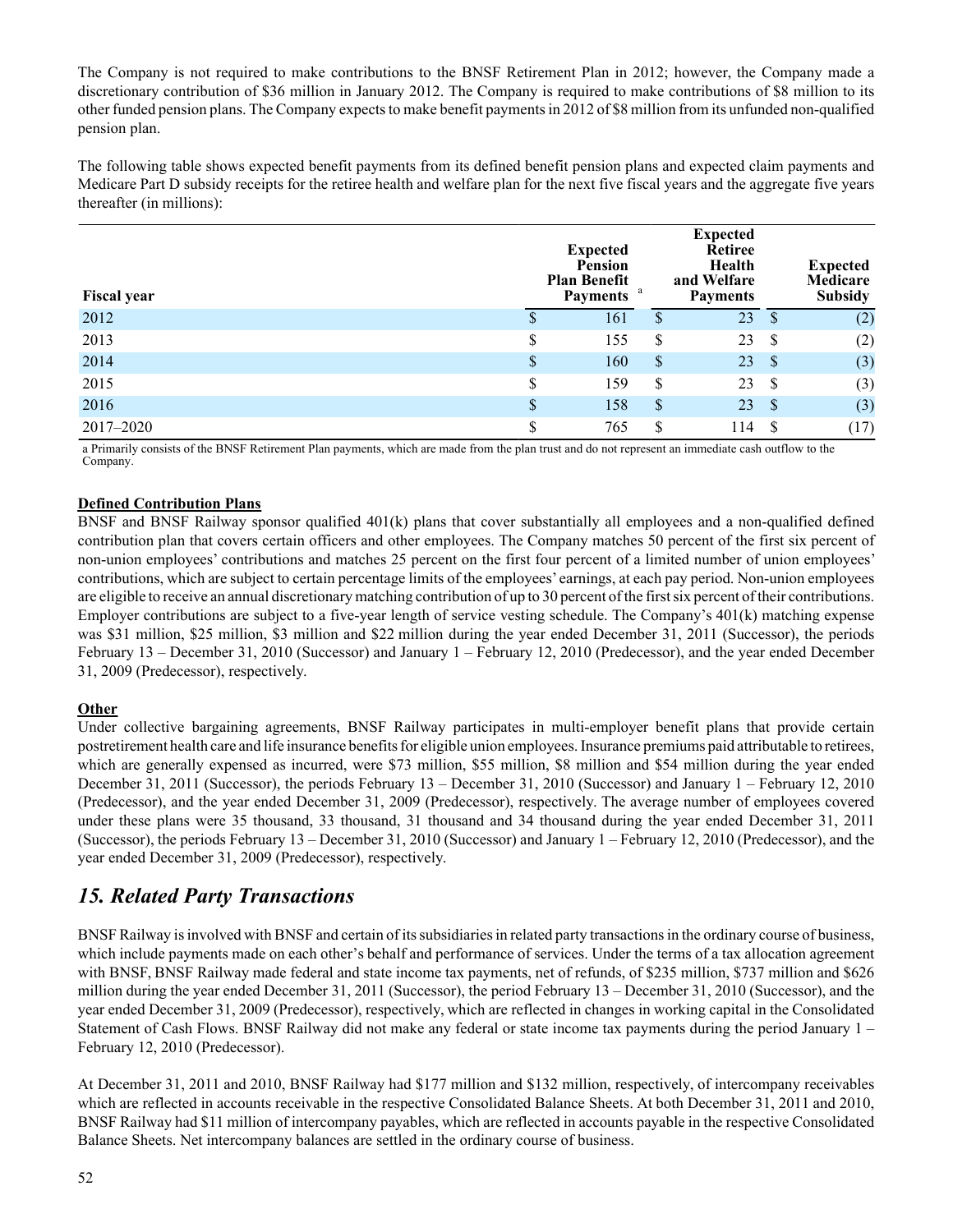At December 31, 2011 and 2010, BNSF Railway had \$4,564 million and \$2,319 million, respectively, of intercompany notes receivable from BNSF. During the year ended December 31, 2011 (Successor), the periods of February 13 – December 31, 2010 (Successor) and January 1 – February 12, 2010 (Predecessor), loans to BNSF were \$2,465 million, \$2,039 million and \$7 million, respectively, partially offset by repayments received of \$220 million, \$558 million and \$117 million, respectively. During 2009 (Predecessor), additional borrowings were \$1,147 million and repayments were \$205 million.

BNSF Railway earned revenues of \$39 million, \$34 million, \$3 million and \$34 million during the year ended December 31, 2011 (Successor), the periods February 13 – December 31, 2010 (Successor) and January 1 – February 12, 2010 (Predecessor), and the year ended December 31, 2009 (Predecessor), respectively, for transportation services provided to BNSF Logistics by BNSF Railway. Additionally, BNSF Railway purchased truck transportation services for the Company's materials and supplies from BNSF Logistics of \$36 million, \$24 million, \$3 million and \$23 million during the year ended December 31, 2011 (Successor), the periods February 13 – December 31, 2010 (Successor) and January 1 – February 12, 2010 (Predecessor), and the year ended December 31, 2009 (Predecessor), respectively, which are classified as purchased services in the Consolidated Statements of Income.

Under various stock incentive plans, Berkshire (Successor) or BNSF (Predecessor) granted options to BNSF Railway employees to purchase its common stock at a price not less than the fair market value at the date of grant. Certain employees of BNSF Railway also participated in other long-term incentive plans that utilized restricted shares/units. See Note 2 and Note 16 to the Consolidated Financial Statements for additional information regarding compensation expense recorded for stock incentive plans.

# *16. Stock-Based Compensation*

### **Predecessor**

On April 15, 1999, BNSF shareholders approved the Burlington Northern Santa Fe 1999 Stock Incentive Plan and authorized 20 million shares of BNSF common stock to be issued in connection with stock options, restricted stock, restricted stock units and performance stock. On April 18, 2001, April 17, 2002, April 21, 2004 and April 19, 2006, BNSF shareholders approved the amendments to the Burlington Northern Santa Fe 1999 Stock Incentive Plan, which authorized additional awards of 9 million, 6 million, 7 million and 11 million shares, respectively, of BNSF common stock to be issued in connection with stock options, restricted stock, restricted stock units and performance stock. Additionally, on April 18, 1996, BNSF shareholders approved the non-employee directors'stock plan and authorized 900 thousand shares of BNSF common stock to be issued in connection with this plan.

No further grants of BNSF stock will be made under the BNSF stock-based compensation plans.

Under BNSF's Predecessor stock plans, options were granted to directors, officers and salaried employees of BNSF Railway at the fair market value of BNSF's common stock on the date of grant. Stock option grants generally vest ratably over three years and expire within ten years after the date of grant. Shares issued upon exercise of options were issued from treasury shares or from authorized but unissued shares.

### **Successor**

Following the Merger, each outstanding stock option or share award of BNSF common stock was converted into an option or restricted stock unit of Berkshire Class B Common Stock, in accordance with a formula to convert such awards.

Additionally, following the Merger, the Berkshire Hathaway Inc. 2010 Umbrella Plan for BNSF Equity Plans became effective, authorizing approximately 16 million shares of Berkshire Class B Common Stock to be issued in connection with the conversion of BNSF stock options, restricted stock units and performance stock. Included in this amount is approximately 300 thousand shares for certain outstanding option awards that provide for a reload feature if the eligible employee pays all or a portion of the purchase price with Berkshire stock. In that event, the employee is issued new options to purchase additional shares of Berkshire Class B Common Stock equal to the number of shares of stock surrendered in such payment. Approximately 215 thousand shares of Berkshire Class B Common Stock were available for future reload grants at December 31, 2011.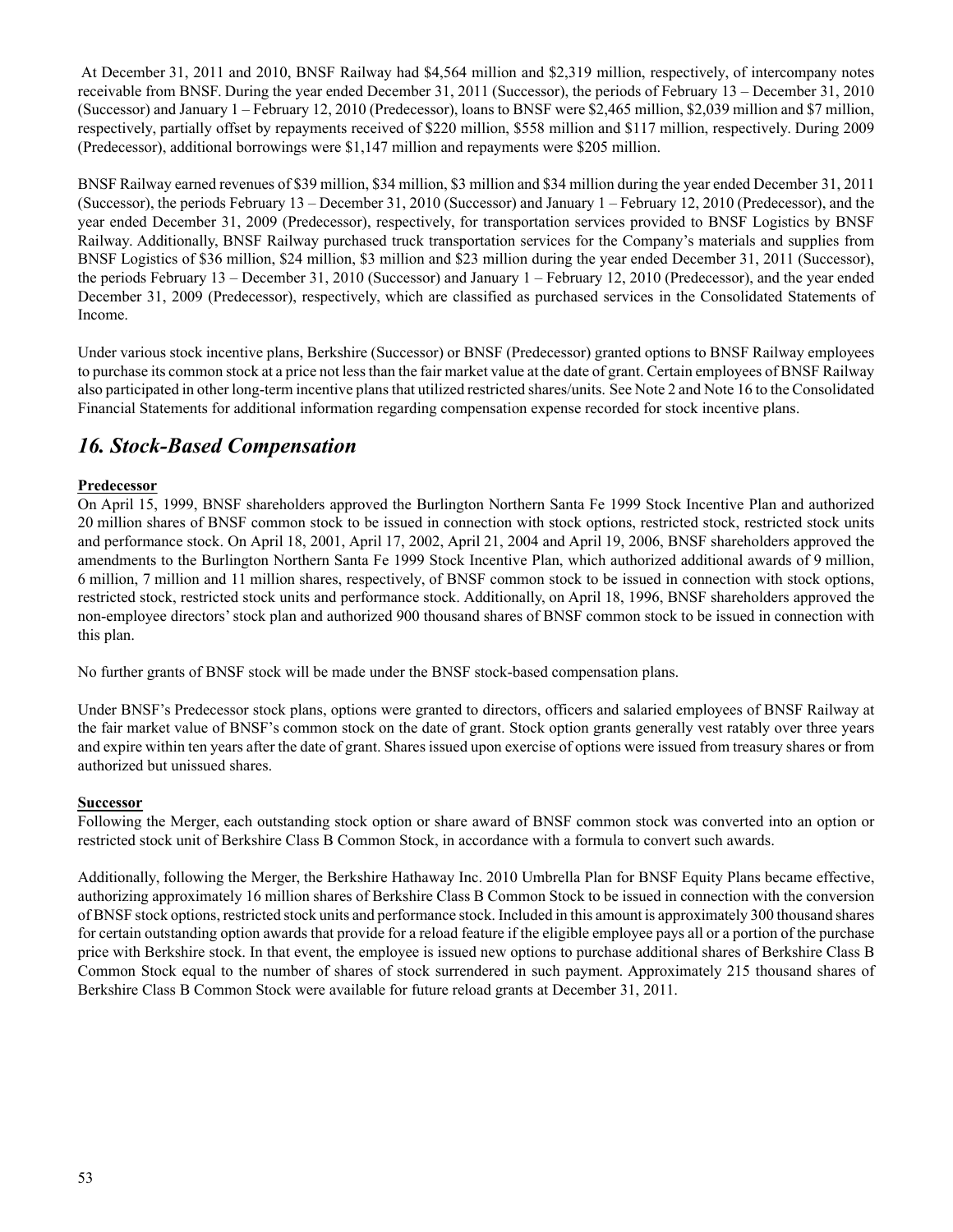### **Stock Options**

The fair value of each option award is estimated on the date of grant using the Black-Scholes option-pricing model. The following assumptions apply to the options granted for the periods presented:

|                                                           |   | <b>Successor</b>                          |     |                                       |                                    | <b>Predecessor</b>                        |
|-----------------------------------------------------------|---|-------------------------------------------|-----|---------------------------------------|------------------------------------|-------------------------------------------|
|                                                           |   | <b>Year Ended</b><br>December 31,<br>2011 |     | February 13 –<br>December 31,<br>2010 | January 1-<br>February 12,<br>2010 | <b>Year Ended</b><br>December 31,<br>2009 |
| Weighted average expected life (years)                    |   | 1.1                                       |     | 2.4                                   | N/A                                | 4.8                                       |
| Weighted average expected volatility                      |   | $26.00\%$                                 |     | 26.00%                                | N/A                                | 29.60%                                    |
| Weighted average expected dividend yield                  |   | $-$ %                                     |     | $- \frac{9}{6}$                       | N/A                                | 1.96%                                     |
| Weighted average risk free interest rate                  |   | $0.23\%$                                  |     | $0.73\%$                              | N/A                                | 2.15%                                     |
| Weighted average fair value per share at date of<br>grant | S | 8.08                                      | \$. | 13.29                                 | N/A                                | 15.09                                     |

Expected volatilities are based on historical volatility of Berkshire (Successor) and BNSF (Predecessor), implied volatilities from traded options and other factors. The Company uses historical experience with exercise and post-vesting employment termination behavior to determine the options' expected life. The expected life represents the period of time that options granted are expected to be outstanding. The risk-free rate is based on the U.S. Treasury rate with a maturity date corresponding to the options' expected life.

A summary of the status of stock options is presented below (options in thousands, aggregate intrinsic value in millions):

| <b>Successor</b>                         | <b>Options</b> |      | <b>Weighted Average</b><br><b>Exercise Prices</b> | <b>Weighted Average</b><br>Remaining<br><b>Contractual Term</b><br>(in years) |          | Aggregate<br>Intrinsic<br>Value |
|------------------------------------------|----------------|------|---------------------------------------------------|-------------------------------------------------------------------------------|----------|---------------------------------|
| Balance at December 31, 2010             | 11,003         | -8   | 54.28                                             | 5.51                                                                          | - \$     | 285                             |
| Granted                                  |                |      | 76.35                                             |                                                                               |          |                                 |
| Exercised                                | (1,391)        |      | 42.48                                             |                                                                               |          |                                 |
| Cancelled                                | (46)           |      | 54.70                                             |                                                                               |          |                                 |
| Balance at December 31, 2011             | 9,571          | - \$ | 56.00                                             | 4.86                                                                          | <b>S</b> | <b>200</b>                      |
| Options exercisable at December 31, 2011 | 8,657          |      | 56.78                                             | 4.60                                                                          |          | 175                             |

The total intrinsic value of options exercised was \$55 million, \$71 million, \$33 million and \$87 million during the year ended December 31, 2011 (Successor), the periods February 13 – December 31, 2010 (Successor) and January 1 – February 12, 2010 (Predecessor), and the year ended December 31, 2009 (Predecessor), respectively.

### **Other Incentive Programs**

BNSF had other long-term incentive programs that utilized restricted shares/units. A summary of the status of restricted shares/ units and the weighted average grant date fair values is presented below (shares in thousands):

| Successor                    |      | <b>Time Based</b>     |       | <b>Performance</b><br><b>Based Units</b> |       | <b>Performance</b><br><b>Stock</b> |       | <b>Total</b> |
|------------------------------|------|-----------------------|-------|------------------------------------------|-------|------------------------------------|-------|--------------|
| Balance at December 31, 2010 | 175  | 76.90<br><sup>S</sup> | 1.114 | \$76.90                                  | 552   | 76.90<br><sup>S</sup>              | 1.841 | 76.90<br>S   |
| Granted                      |      |                       |       |                                          |       |                                    |       |              |
| Vested                       | (70) | 76.90                 | (435) | 76.90                                    |       |                                    | (505) | 76.90        |
| Forfeited                    | (4)  | 76.90                 | (23)  | 76.90                                    | (221) | 76.90                              | (248) | 76.90        |
| Balance at December 31, 2011 | 101  | 76.90<br>S.           | 656   | 76.90                                    | 331   | 76.90                              | 1.088 | 76.90        |

Asummary of the weighted average grant date fair market values of the restricted share/units as of, and for the year ended December 31, 2009 (Predecessor), is presented below. There were no grants made in 2010.

| <b>Grant Date Fair Market Value of Awards Granted</b> | <b>Time Based</b> | Performance<br><b>Based Units</b> | Performance<br><b>Stock</b> |
|-------------------------------------------------------|-------------------|-----------------------------------|-----------------------------|
| Year ended December 31, 2009                          | 66.67             | 64.97                             | 59.75                       |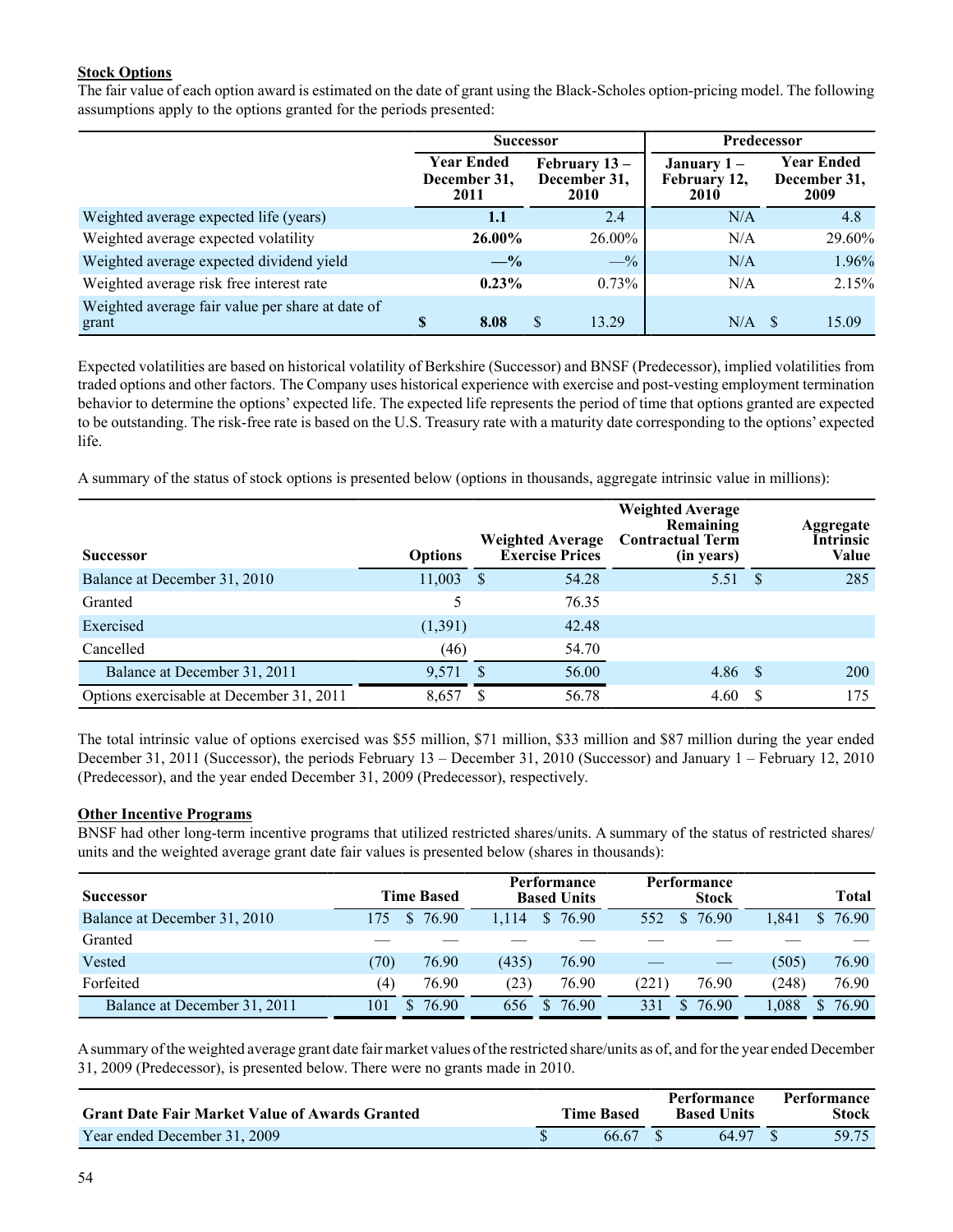A summary of the fair value of the restricted share/units vested during the year ended December 31, 2011 (Successor), the periods February 13 – December 31, 2010 (Successor) and January 1 – February 12, 2010 (Predecessor), and the year ended December 31, 2009 (Predecessor), respectively, is presented below:

| <b>Total Fair Value of Shares Vested</b><br>(in millions) | <b>Time Based</b> | Performance<br><b>Based Units</b> | <b>Performance</b><br><b>Stock</b> | <b>Total</b> |
|-----------------------------------------------------------|-------------------|-----------------------------------|------------------------------------|--------------|
| Year Ended December 31, 2011                              |                   | 36                                | $\overline{\phantom{0}}$           | 42           |
| February 13 – December 31, 2010 (Successor)               | 15 S              | 2 \$                              | $-$ \$                             | 17           |
| January 1 – February 12, 2010 (Predecessor)               | $-$ S             | $-$ S                             | $-$ S                              |              |
| Year Ended December 31, 2009                              |                   | 14                                | $\overline{4}$                     |              |

Time-based awards were granted to senior managers within BNSF Railway primarily as a retention tool and to encourage ownership in BNSF. They generally vest over three years, although in some cases up to five years, and are contingent on continued salaried employment.

Performance-based units were granted to senior managers within BNSF Railway to encourage ownership in BNSF and to align management's interest with those of its shareholders. Performance-based units generally vest over three years and are contingent on the achievement of certain predetermined corporate performance goals (e.g., return on invested capital (ROIC)) and continued salaried employment.

Additionally, eligible employees could earn performance stock contingent upon achievement of higher ROIC goals and continued salaried employment.

Shares awarded under each of the plans may not be sold or used as collateral and are generally not transferable by the holder until the shares awarded become free of restrictions. Compensation cost, net of tax, recorded under the various stock incentive plans is shown in the following table (in millions):

|                               |                                           | <b>Successor</b> |                                        | Predecessor                        |   |   |                                           |  |  |
|-------------------------------|-------------------------------------------|------------------|----------------------------------------|------------------------------------|---|---|-------------------------------------------|--|--|
|                               | <b>Year Ended</b><br>December 31,<br>2011 |                  | February $13-$<br>December 31,<br>2010 | January 1-<br>February 12,<br>2010 |   |   | <b>Year Ended</b><br>December 31,<br>2009 |  |  |
| Compensation cost             |                                           | 64               | 114                                    | S                                  | 8 | S | 41                                        |  |  |
| Income tax benefit            |                                           | (24)             | (40)                                   |                                    |   |   | (15)                                      |  |  |
| Total                         |                                           | 40               | 74                                     |                                    |   |   | 26                                        |  |  |
| Compensation cost capitalized |                                           |                  |                                        |                                    |   |   | 6                                         |  |  |

Subsequent to the completion of the Merger, the Company immediately recognized \$32 million of expense related to the excess fair value of the converted vested awards at the Merger date.

At December 31, 2011, there was \$20 million of total unrecognized compensation cost related to unvested share-based compensation arrangements. Substantially all of the cost is expected to be recognized in 2012.

# *17. Accumulated Other Comprehensive Income*

The following table provides the components of accumulated other comprehensive (loss) income (in millions):

|                                                                                  |   | <b>Successor</b>     |                      |
|----------------------------------------------------------------------------------|---|----------------------|----------------------|
|                                                                                  |   | December 31,<br>2011 | December 31,<br>2010 |
| Unrecognized actuarial losses and prior service credit, net of tax (see Note 14) | ъ | $(213)$ \$           | (13)                 |
| Fuel/interest hedge mark-to-market, net of tax (see Note 5)                      |   |                      |                      |
| Accumulated other comprehensive loss of equity method investees                  |   |                      | (1)                  |
| Total accumulated other comprehensive (loss) income                              |   | $(203)$ .            | つワ                   |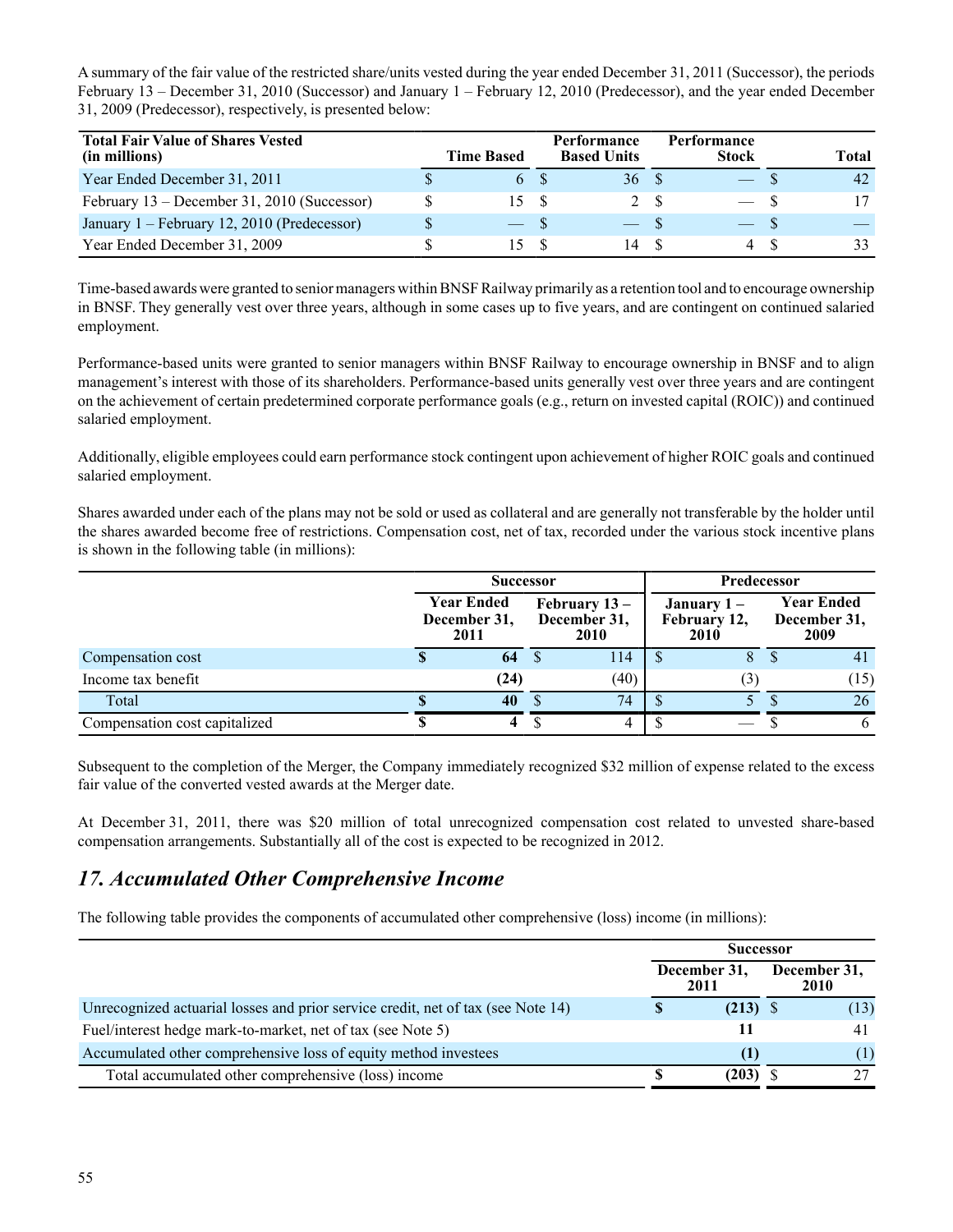# *18. Quarterly Financial Data—Unaudited*

**Dollars in millions**

|                  | <b>Successor</b> |  |       |  |               |  |       |  |  |  |  |
|------------------|------------------|--|-------|--|---------------|--|-------|--|--|--|--|
| 2011             | Fourth           |  | Third |  | <b>Second</b> |  | First |  |  |  |  |
| Revenues         | 5,183            |  | 4,866 |  | 4.710         |  | 4,470 |  |  |  |  |
| Operating income | l.588            |  | 1,372 |  | ,220          |  | 1,091 |  |  |  |  |
| Net income       | 954              |  | 852   |  | 784           |  | 683   |  |  |  |  |

|                  |  | <b>Successor</b> |              |       |  |        |  |                             |                                     |       |  |  |
|------------------|--|------------------|--------------|-------|--|--------|--|-----------------------------|-------------------------------------|-------|--|--|
| 2010             |  | Fourth           | <b>Third</b> |       |  | Second |  | February $13 -$<br>March 31 | January $1 -$<br><b>February 12</b> |       |  |  |
| Revenues         |  | 4.437            |              | 4,322 |  | 4,031  |  | 2,045                       |                                     | 1,768 |  |  |
| Operating income |  | 1,134            |              | 1.227 |  | 1,072  |  | 531                         |                                     | 499   |  |  |
| Net income       |  | 611              |              | 774   |  | 656    |  | 341                         |                                     | 282   |  |  |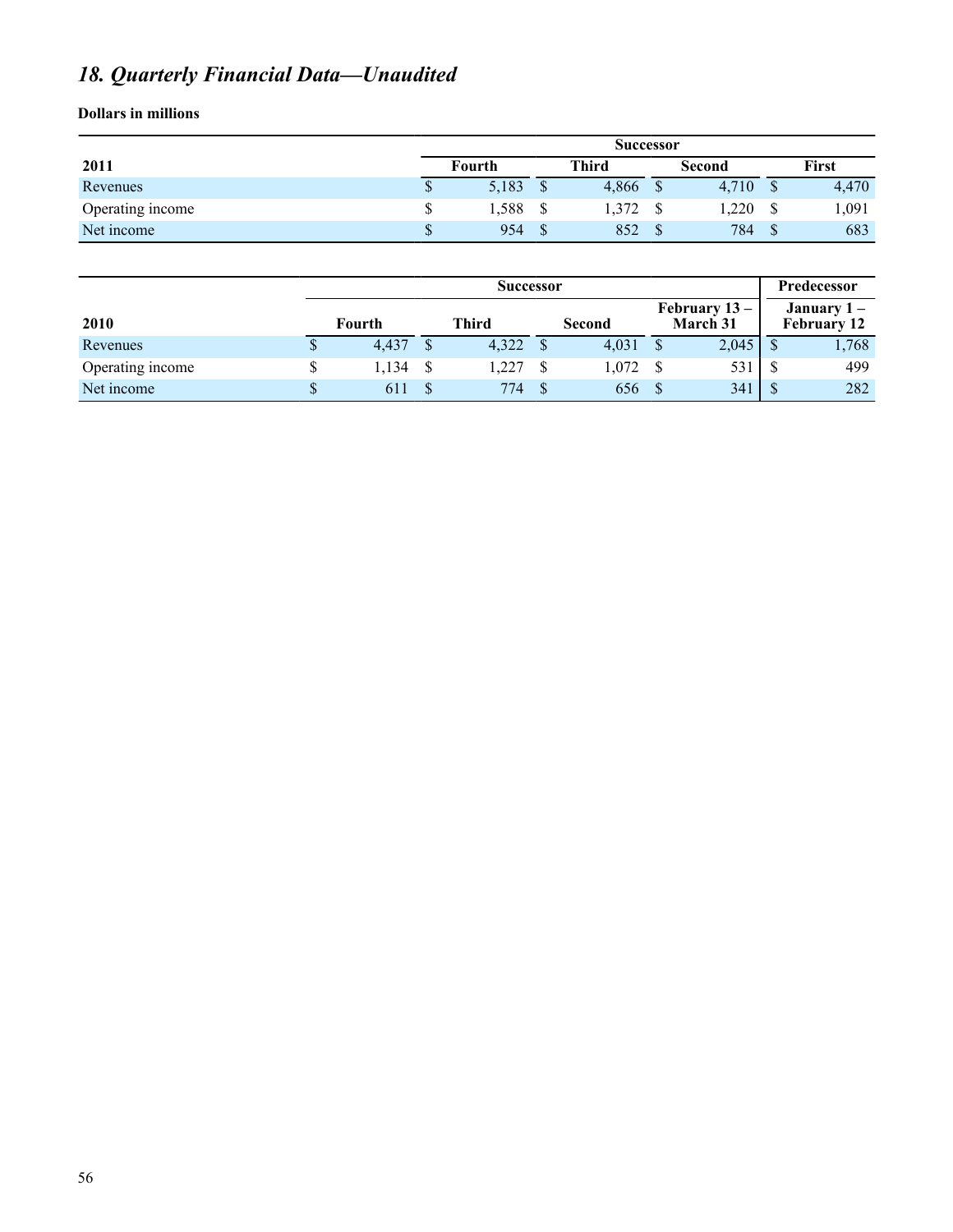# <span id="page-58-0"></span>*Item 9. Changes in and Disagreements With Accountants on Accounting and Financial Disclosure*

None.

### <span id="page-58-1"></span>*Item 9A. Controls and Procedures*

### **Disclosure Controls and Procedures**

Based on their evaluation as of the end of the period covered by this annual report on Form 10-K, BNSF Railway's principal executive officer and principal financial officer have concluded that BNSF Railway's disclosure controls and procedures (as defined in Rules 13a-15(e) and 15d-15(e) of the Securities Exchange Act of 1934) are effective to ensure that information required to be disclosed by BNSF Railway in the reports that it files or submits under the Securities Exchange Act of 1934 is recorded, processed, summarized and reported within the time periods specified in Securities and Exchange Commission rules and forms and that such information is accumulated and communicated to BNSF Railway's management, including its principal executive and principal financial officers, as appropriate to allow timely decisions regarding required disclosure.

### **Management's Report on Internal Control Over Financial Reporting**

The management of BNSF Railway is responsible for establishing and maintaining adequate internal control over financial reporting. BNSF Railway's internal control over financial reporting was designed to provide reasonable assurance regarding the reliability of financial reporting and the preparation of BNSF Railway's financial statements for external reporting purposes in accordance with generally accepted accounting principles in the United States of America.

Management assessed the effectiveness of the BNSF Railway's internal control over financial reporting as of December 31, 2011. In making this assessment, management used the criteria set forth by the Committee of Sponsoring Organizations of the Treadway Commission in *Internal Control – Integrated Framework*. Based on management's assessment, management concluded that as of December 31, 2011, BNSF Railway's internal control over financial reporting was effective based on those criteria.

This annual report does not include an attestation report of the Company's independent registered public accounting firm regarding internal control over financial reporting. Management's report was not subject to attestation by the Company's registered public accounting firm pursuant to rules of the Securities and Exchange Commission that permit the Company to provide only management's report in this annual report.

### **Changes in Internal Control Over Financial Reporting**

As of the period covered by this report, the Company has concluded that there have been no changes in BNSF Railway's internal control over financial reporting that occurred during BNSF Railway's fourth fiscal quarter that have materially affected, or are reasonably likely to materially affect, BNSF Railway's internal control over financial reporting.

## <span id="page-58-2"></span>*Item 9B. Other Information*

None.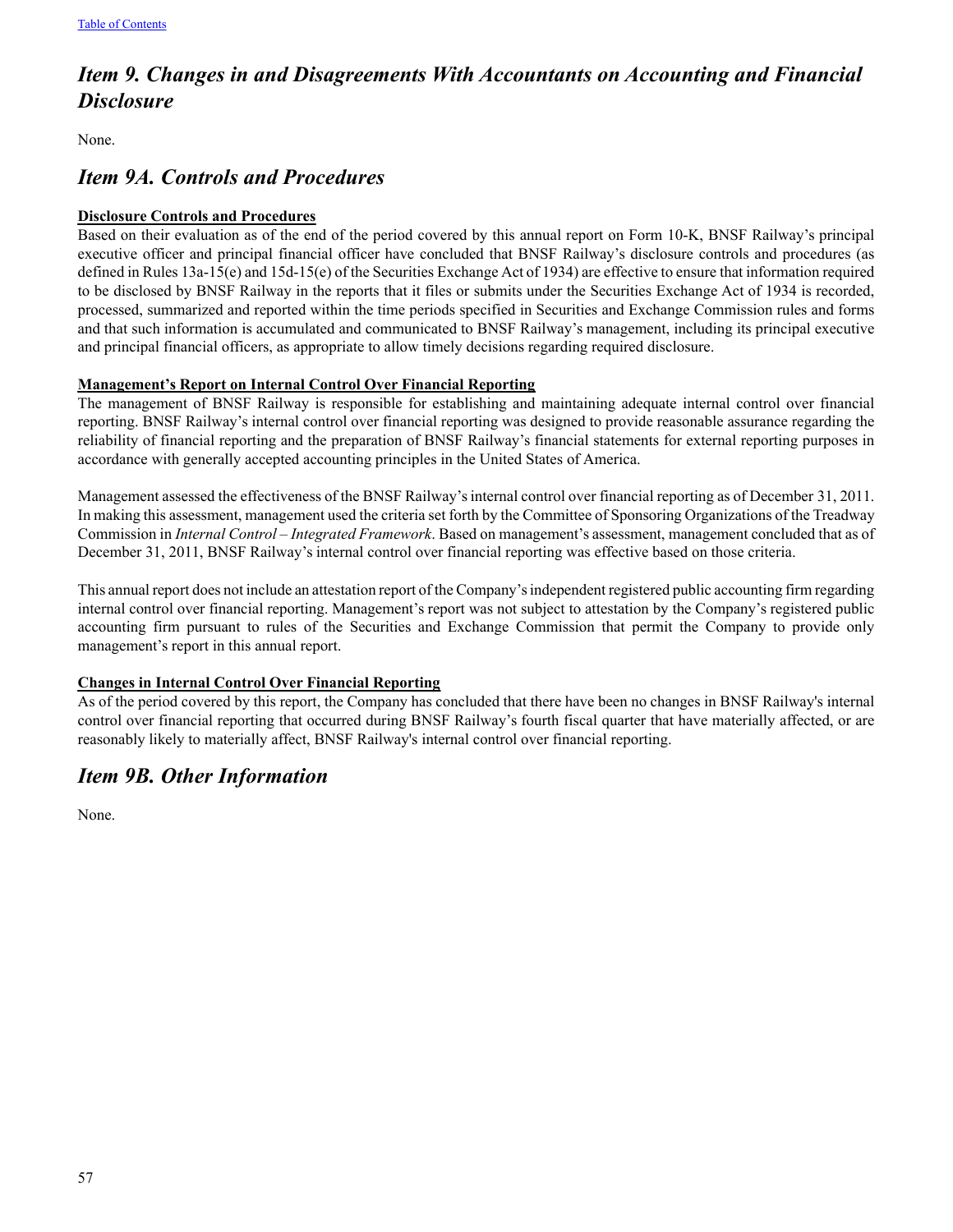# <span id="page-59-1"></span><span id="page-59-0"></span>*Item 14. Principal Accountant Fees and Services*

### **Independent Registered Public Accounting Firm Fees**

The following table presents the fees incurred by BNSF, including its wholly-owned subsidiary, BNSF Railway, for services provided by Deloitte & Touche LLP, the independent registered public accounting firm, for the twelve months ended December 31, 2011 and 2010 (in thousands):

|                    |   | 2011  |   | 2010  |  |
|--------------------|---|-------|---|-------|--|
| Audit fees         | S | 2,027 | S | 2,187 |  |
| Audit-related fees |   | 35    |   | 35    |  |
| Tax fees           |   | 10    |   | 13    |  |
| All other fees     |   |       |   |       |  |
| Total              | ъ | 2,072 |   | 2,235 |  |

### **Audit Fees**

Audit fees consist of professional services for audits of financial statements, quarterly reviews, internal control reviews, comfort letters provided in conjunction with the issuance of debt, and agreed-upon procedures performed on the Annual Report R-1 filed by BNSF Railway with the Surface Transportation Board.

### **Audit-Related Fees**

Audit-related fees consist of professional services for consultation on accounting standards and transactions and agreed-upon procedures performed for the the A/R securitization program.

### **Tax Fees**

Tax fees consist of professional services for tax compliance, tax audit and tax planning for specific transactions or potential transactions of the Company.

### **All Other Fees**

No other fees were billed in 2011 or 2010.

### **Pre-Approval Policies and Procedures**

Burlington Northern Santa Fe, LLC is an indirect, wholly owned subsidiary of Berkshire Hathaway Inc. and does not have an audit committee. During 2011 and 2010, the Audit Committee of Berkshire Hathaway Inc. following the February 12, 2010 Merger pre-approved all fees and services provided by the independent registered public accounting firm, subject to the exceptions for non-audit services described in the Securities Exchange Act of 1934 and rules and regulations thereunder.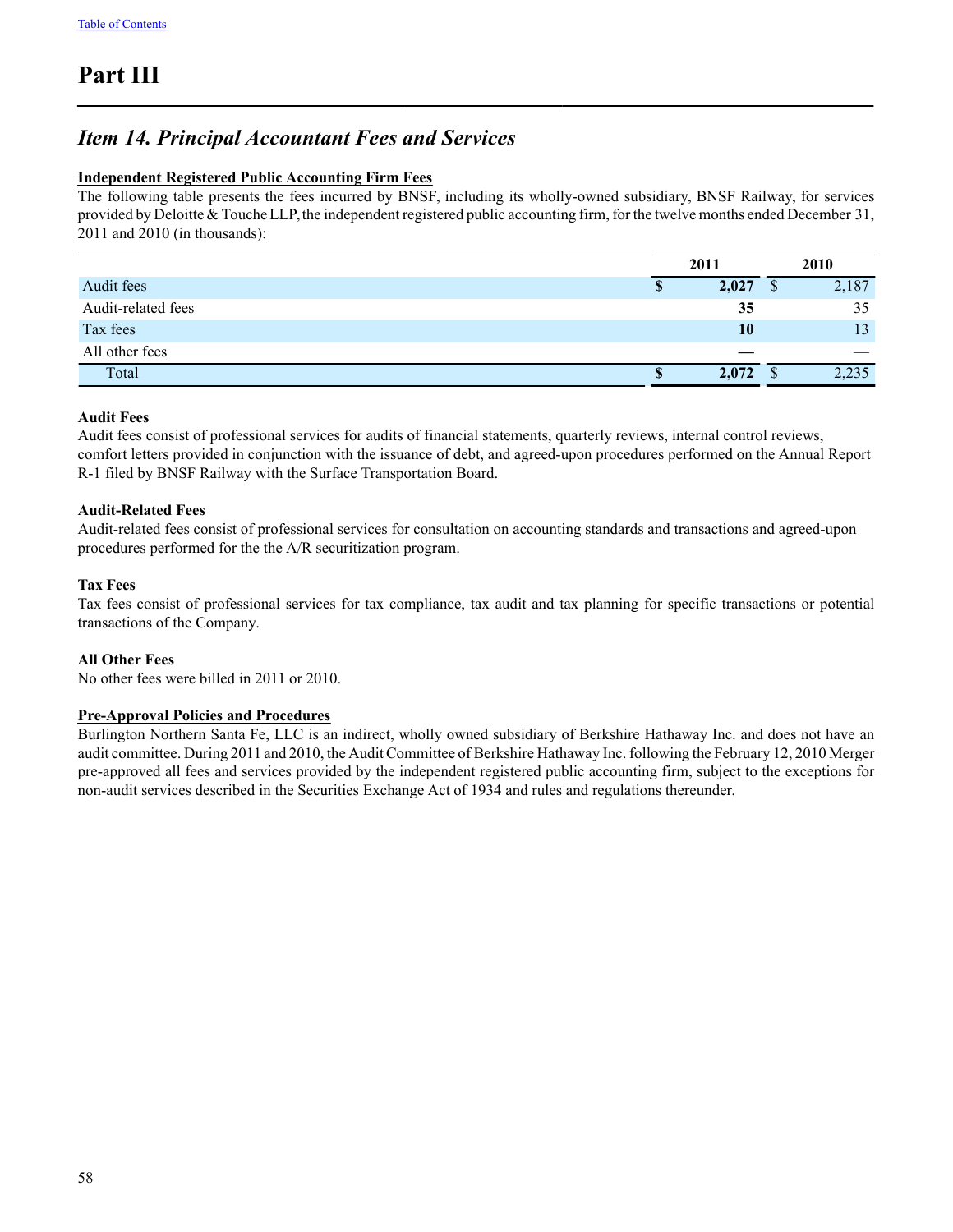# <span id="page-60-0"></span>**Part IV**

## <span id="page-60-1"></span>*Item 15. Exhibits and Financial Statement Schedules*

(a) The following documents are filed as part of this report:

1. Consolidated Financial Statements—see Item 8.

Schedules are omitted because they are not required or applicable, or the required information is included in the Consolidated Financial Statements or related notes.

2. Exhibits:

See Index to Exhibits beginning on page E-1 for a description of the exhibits filed as a part of this Report on Form 10- K.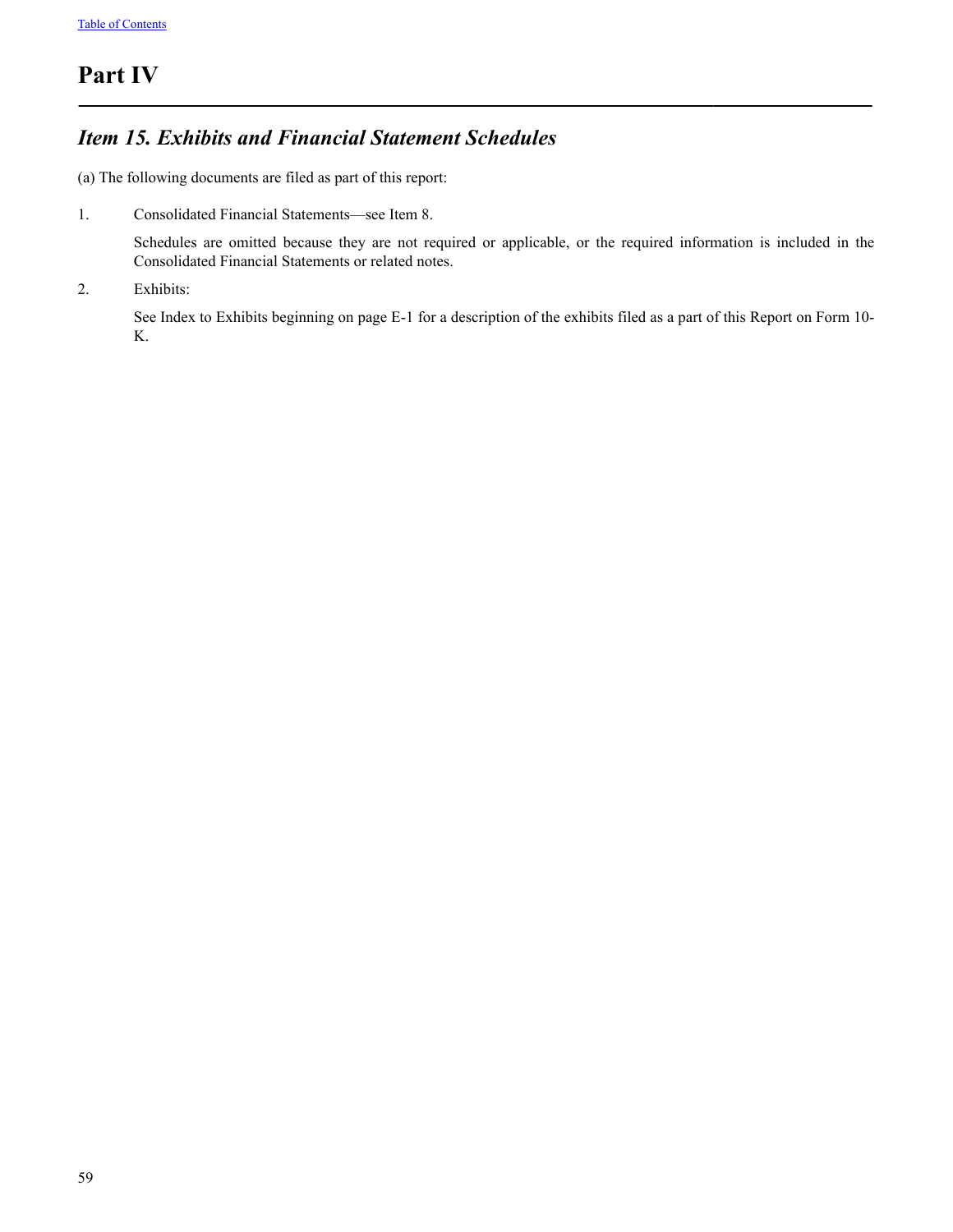# <span id="page-61-0"></span>**Signatures**

Pursuant to the requirements of Section 13 or 15(d) of the Securities Exchange Act of 1934, BNSF Railway Company has duly caused this report to be signed on its behalf by the undersigned, thereunto duly authorized.

|                          | <b>BNSF Railway Company</b> |                                                            |  |  |  |  |  |
|--------------------------|-----------------------------|------------------------------------------------------------|--|--|--|--|--|
|                          | Bv:                         | /s/ Matthew K. Rose                                        |  |  |  |  |  |
| Dated: February 27, 2012 |                             | Matthew K. Rose<br>Chairman and<br>Chief Executive Officer |  |  |  |  |  |

Pursuant to the requirements of the Securities Exchange Act of 1934, this report has been signed below by the following persons on behalf of BNSF Railway Company and in the capacities and on the date indicated.

#### **Signature**

#### **Title**

| /s/ Matthew K. Rose      | Chairman and Chief Executive Officer                  |
|--------------------------|-------------------------------------------------------|
| Matthew K. Rose          | (Principal Executive Officer), and Director           |
| /s/ Thomas N. Hund       | Executive Vice President and Chief Financial Officer  |
| Thomas N. Hund           | (Principal Financial Officer), and Director           |
| /s/ Julie A. Piggott     | Vice President - Planning $\&$ Studies and Controller |
| Julie A. Piggott         | (Principal Accounting Officer)                        |
| /s/ Gregory C. Fox       | Director                                              |
| Gregory C. Fox           |                                                       |
| $\sqrt{s}$ Carl R. Ice   | Director                                              |
| Carl R. Ice              |                                                       |
| /s/ John P. Lanigan, Jr. | Director                                              |
| John P. Lanigan, Jr.     |                                                       |
| /s/ Roger Nober          | Director                                              |
| Roger Nober              |                                                       |

Dated: February 27, 2012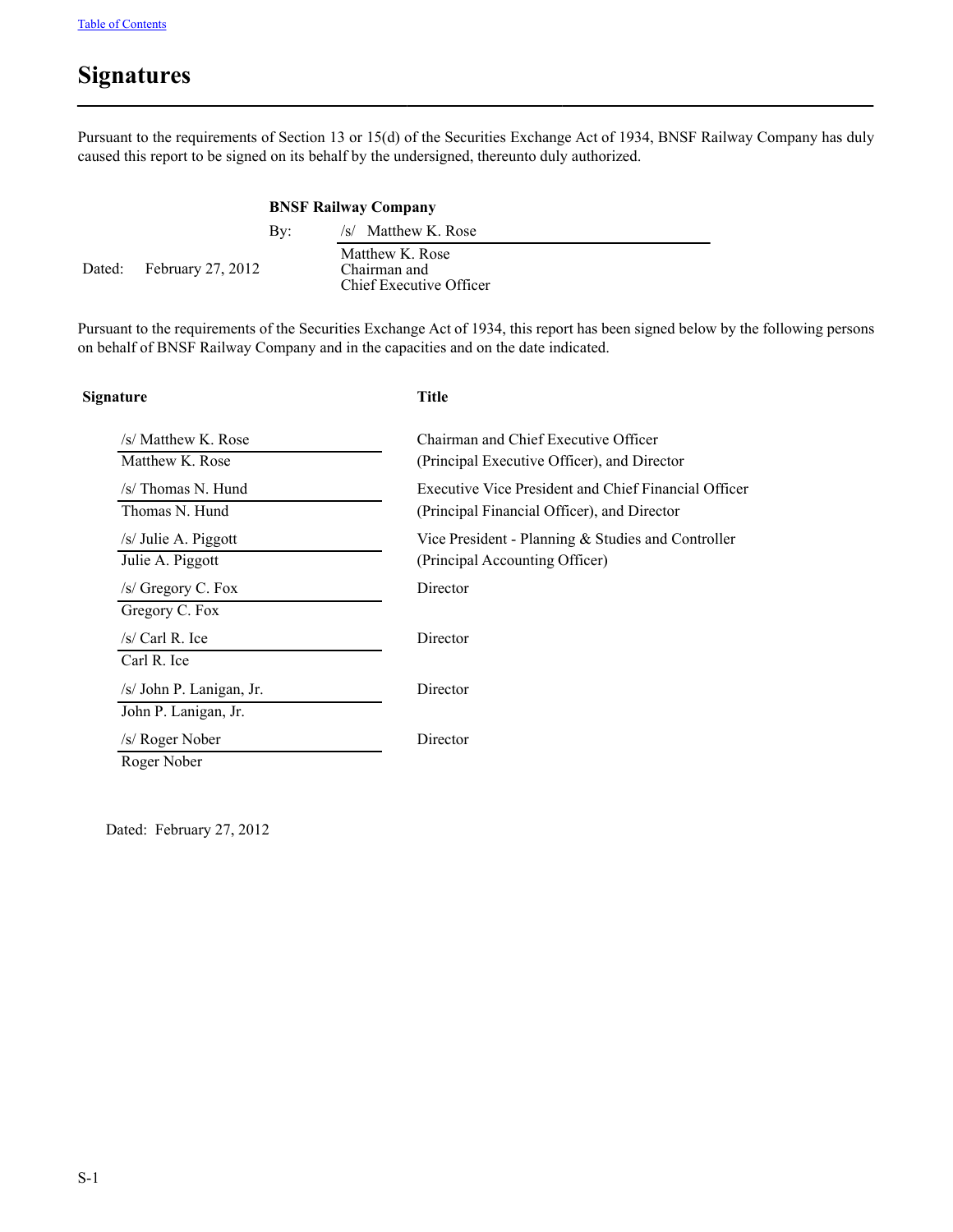# <span id="page-62-0"></span>**BNSF Railway Company and Subsidiaries Exhibit Index**

|      | <b>Exhibit Number and Description</b>                                                                                                                                                                                                                                                                                                                                                                                                                                                                                                                                                                                                                                                                                                                                                                                                                                                                                                                                                                                                                                                                                 | <b>Incorporated by Reference</b><br>(if applicable) |                  |           |                |  |  |  |
|------|-----------------------------------------------------------------------------------------------------------------------------------------------------------------------------------------------------------------------------------------------------------------------------------------------------------------------------------------------------------------------------------------------------------------------------------------------------------------------------------------------------------------------------------------------------------------------------------------------------------------------------------------------------------------------------------------------------------------------------------------------------------------------------------------------------------------------------------------------------------------------------------------------------------------------------------------------------------------------------------------------------------------------------------------------------------------------------------------------------------------------|-----------------------------------------------------|------------------|-----------|----------------|--|--|--|
|      |                                                                                                                                                                                                                                                                                                                                                                                                                                                                                                                                                                                                                                                                                                                                                                                                                                                                                                                                                                                                                                                                                                                       | Form                                                | <b>File Date</b> | File No.  | <b>Exhibit</b> |  |  |  |
| 3.1  | Restated Certificate of Incorporation of BNSF Railway Company,<br>dated January 17, 2005.                                                                                                                                                                                                                                                                                                                                                                                                                                                                                                                                                                                                                                                                                                                                                                                                                                                                                                                                                                                                                             | $10-Q$                                              | 7/26/2005        | 001-06324 | 3.1            |  |  |  |
| 3.2  | By-Laws of BNSF Railway Company, as amended August 30,<br>2005.                                                                                                                                                                                                                                                                                                                                                                                                                                                                                                                                                                                                                                                                                                                                                                                                                                                                                                                                                                                                                                                       | $10-Q$                                              | 10/25/2005       | 001-06324 | 3.1            |  |  |  |
| 12.1 | Computation of Ratio of Earnings to Fixed Charges.*                                                                                                                                                                                                                                                                                                                                                                                                                                                                                                                                                                                                                                                                                                                                                                                                                                                                                                                                                                                                                                                                   |                                                     |                  |           |                |  |  |  |
| 31.1 | Principal Executive Officer's Certifications Pursuant to Section<br>302 of the Sarbanes-Oxley Act of 2002.*                                                                                                                                                                                                                                                                                                                                                                                                                                                                                                                                                                                                                                                                                                                                                                                                                                                                                                                                                                                                           |                                                     |                  |           |                |  |  |  |
| 31.2 | Principal Financial Officer's Certifications Pursuant to Section<br>302 of the Sarbanes-Oxley Act of 2002.*                                                                                                                                                                                                                                                                                                                                                                                                                                                                                                                                                                                                                                                                                                                                                                                                                                                                                                                                                                                                           |                                                     |                  |           |                |  |  |  |
| 32.1 | Certification Pursuant to 18 U.S.C. § 1350 (Section 906 of the<br>Sarbanes-Oxley Act of 2002).*                                                                                                                                                                                                                                                                                                                                                                                                                                                                                                                                                                                                                                                                                                                                                                                                                                                                                                                                                                                                                       |                                                     |                  |           |                |  |  |  |
| 101  | <b>XBRL</b> - Related Documents                                                                                                                                                                                                                                                                                                                                                                                                                                                                                                                                                                                                                                                                                                                                                                                                                                                                                                                                                                                                                                                                                       |                                                     |                  |           |                |  |  |  |
|      | eXtensible Business Reporting Language (XBRL) documents<br>submitted electronically:<br>101.INS - XBRL Instance Document<br>101.SCH - XBRL Taxonomy Extension Schema Document<br>101.CAL - XBRL Extension Calculation Linkable<br>Document<br>101.DEF - XBRL Taxonomy Extension Definition Linkable<br>Document<br>101.LAB - XBRL Taxonomy Extension Label Linkbase<br>Document<br>101.PRE - XBRL Taxonomy Extension Presentation<br>Linkbase Document                                                                                                                                                                                                                                                                                                                                                                                                                                                                                                                                                                                                                                                                |                                                     |                  |           |                |  |  |  |
|      | The following financial information from BNSF Railway<br>Company's Annual Report on Form 10-K for the year ended<br>December 31, 2011, formatted in XBRL includes: (i) the<br>Consolidated Statements of Income for the Successor year<br>ended December 31, 2011 and the period of February 13 -<br>December 31, 2010, and the Predecessor period of January 1 -<br>February 12, 2010 and the year ended December 31, 2009, (ii)<br>the Consolidated Balance Sheets as of the Successor period<br>December 31, 2011 and 2010, (iii) the Consolidated Statements<br>of Cash Flows for the Successor year ended December 31, 2011<br>and the period February 13 - December 31, 2010, and the<br>Predecessor period January 1 - February 12, 2010 and the year<br>ended December 31, 2009, (iv) the Consolidated Statements of<br>Changes in Equity for the Successor year ended December 31,<br>2011 and the period February 13 - December 31, 2010, and the<br>Predecessor period January 1 - February 12, 2010 and the year<br>ended December 31, 2009, (v) the Notes to the Consolidated<br>Financial Statements. * |                                                     |                  |           |                |  |  |  |

\*Filed herewith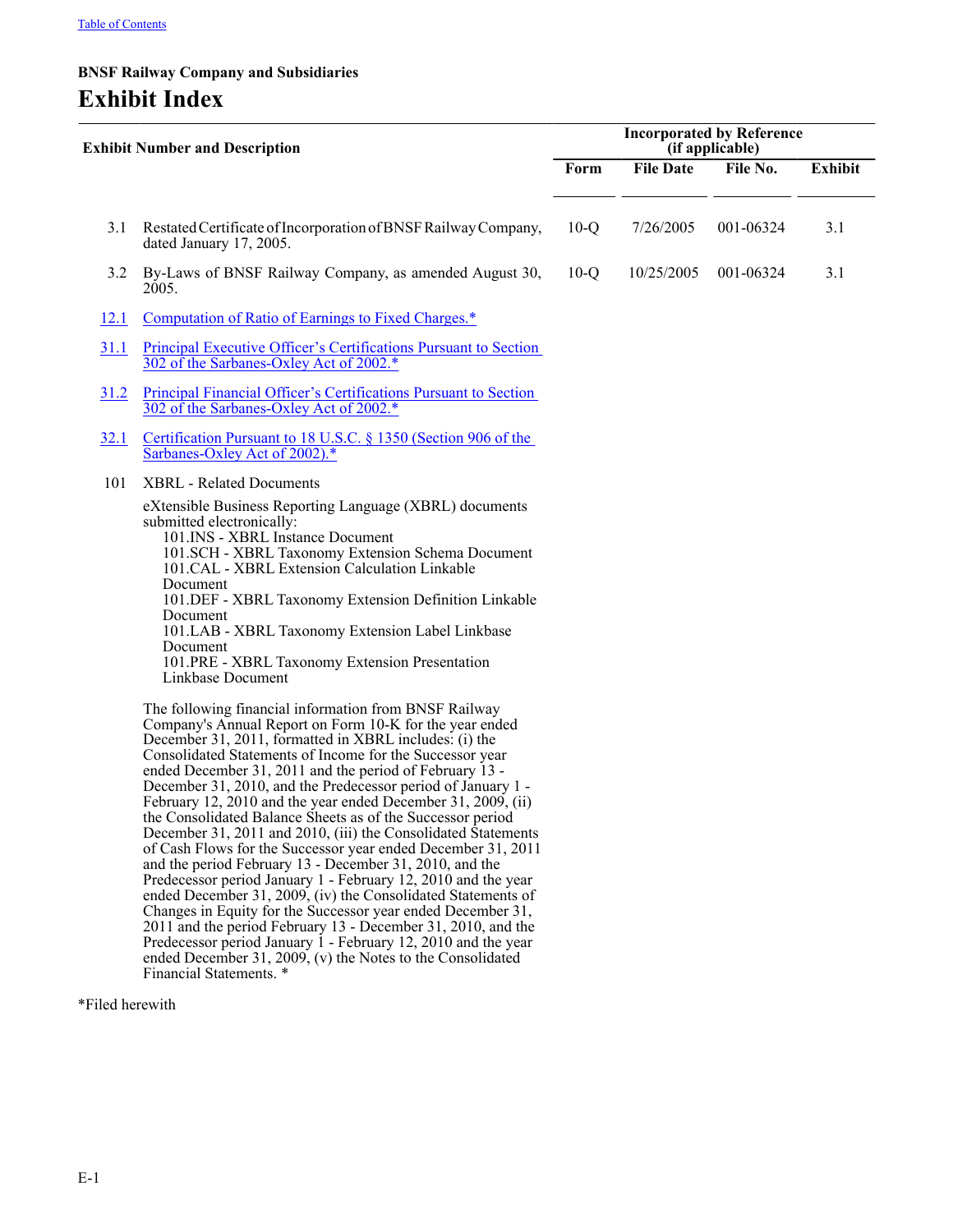## <span id="page-63-0"></span>*BNSF Railway Company and Subsidiaries Computation of Ratio of Earnings to Fixed Charges*

In millions, except ratio amounts (Unaudited)

|                                                                                                                               | Successor    |               |                                       | Predecessor |                                            |               |                |    |        |               |                |
|-------------------------------------------------------------------------------------------------------------------------------|--------------|---------------|---------------------------------------|-------------|--------------------------------------------|---------------|----------------|----|--------|---------------|----------------|
|                                                                                                                               | 2011         |               | February 13 -<br>December 31,<br>2010 |             | January 1 -<br>February 12,<br><b>2010</b> |               | 2009           |    | 2008   |               | 2007           |
| Earnings:                                                                                                                     |              |               |                                       |             |                                            |               |                |    |        |               |                |
| Income before income<br>taxes                                                                                                 | \$<br>5,220  | \$            | 3,899                                 | \$          | 482                                        | $\mathcal{S}$ | 3,081          | \$ | 3,800  | \$            | 3,583          |
| Add:                                                                                                                          |              |               |                                       |             |                                            |               |                |    |        |               |                |
| Interest and other fixed<br>charges, excluding<br>capitalized interest                                                        | 73           |               | 72                                    |             | 16                                         |               | 124            |    | 97     |               | 87             |
| Reasonable approximation<br>of portion of rent under<br>long-term operating leases<br>representative of an<br>interest factor | 249          |               | 225                                   |             | 35                                         |               | 267            |    | 278    |               | 282            |
| Distributed income of<br>investees accounted for<br>under the equity method                                                   | 6            |               | 5                                     |             |                                            |               | 5              |    | 5      |               | 4              |
| Amortization of capitalized<br>interest                                                                                       | $\mathbf{1}$ |               |                                       |             | $\mathbf{1}$                               |               | $\overline{4}$ |    | 5      |               | $\overline{4}$ |
| Less:                                                                                                                         |              |               |                                       |             |                                            |               |                |    |        |               |                |
| Equity in earnings of<br>investments accounted for<br>under the equity method                                                 | 15           |               | 15                                    |             | $\mathbf{1}$                               |               | 12             |    | 13     |               | 19             |
| Total earnings available<br>for fixed charges                                                                                 | \$<br>5,534  | \$            | 4,186                                 | \$          | 533                                        | \$            | 3,469          | \$ | 4,172  | \$            | 3,941          |
| Fixed charges:                                                                                                                |              |               |                                       |             |                                            |               |                |    |        |               |                |
| Interest and fixed charges                                                                                                    | \$<br>93     | \$            | 85                                    | \$          | 17                                         | \$            | 142            | \$ | 114    | \$            | 104            |
| Reasonable approximation<br>of portion of rent under<br>long-term operating leases<br>representative of an<br>interest factor | 249          |               | 225                                   |             | 35                                         |               | 267            |    | 278    |               | 282            |
| Total fixed charges                                                                                                           | \$<br>342    | $\mathcal{S}$ | 310                                   | \$          | 52                                         | $\mathcal{S}$ | 409            | \$ | 392    | $\mathcal{S}$ | 386            |
| Ratio of earnings to fixed<br>charges                                                                                         | 16.18x       |               | 13.50x                                |             | 10.25x                                     |               | 8.48x          |    | 10.64x |               | 10.21x         |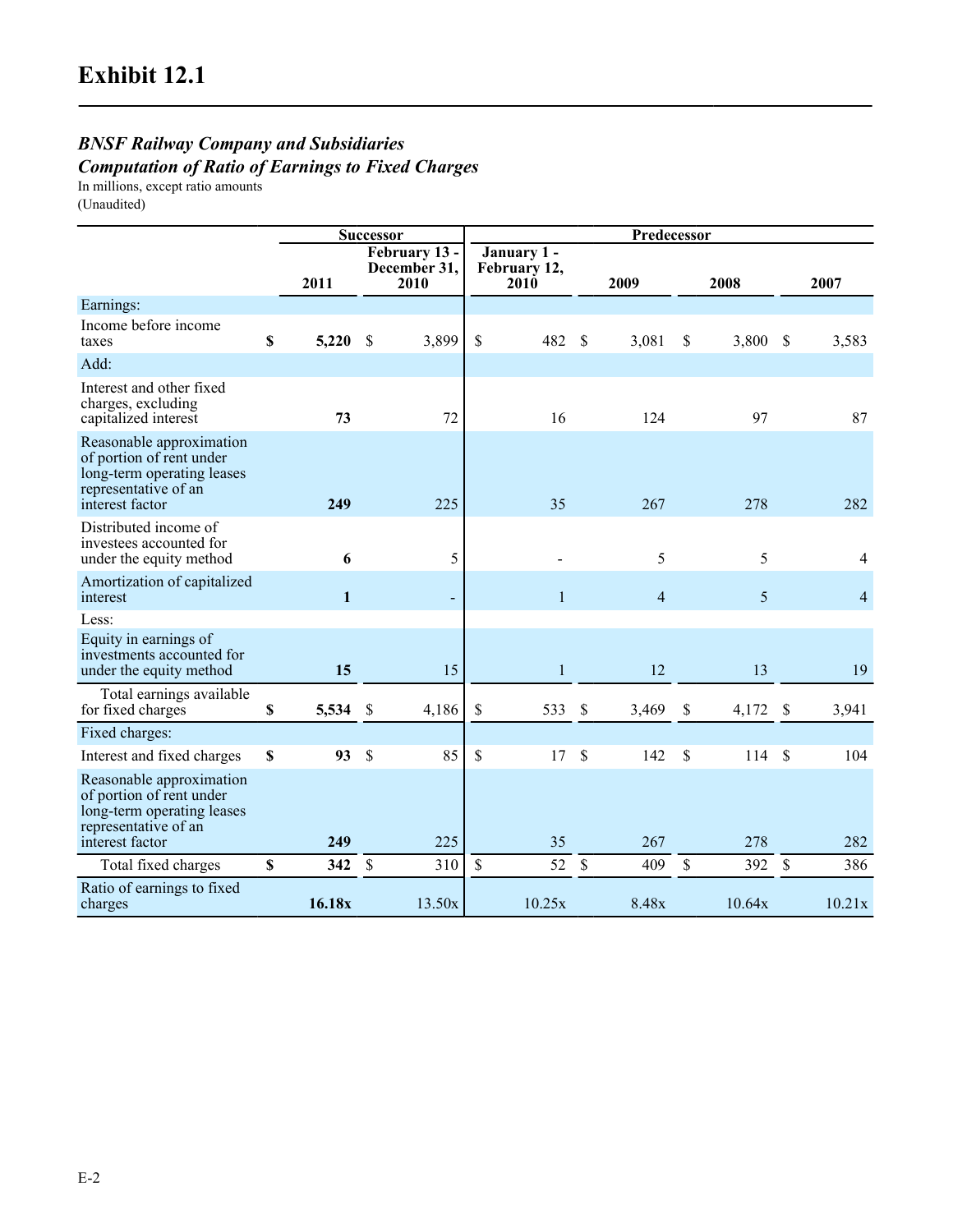# <span id="page-64-0"></span>*Principal Executive Officer's Certifications*

**Pursuant to Section 302 of the Sarbanes-Oxley Act of 2002**

I, Matthew K. Rose, certify that:

- 1. I have reviewed this annual report on Form 10-K of BNSF Railway Company;
- 2. Based on my knowledge, this report does not contain any untrue statement of a material fact or omit to state a material fact necessary to make the statements made, in light of the circumstances under which such statements were made, not misleading with respect to the period covered by this report;
- 3. Based on my knowledge, the financial statements, and other financial information included in this report, fairly present in all material respects the financial condition, results of operations and cash flows of the registrant as of, and for, the periods presented in this report;
- 4. The registrant's other certifying officer and I are responsible for establishing and maintaining disclosure controls and procedures (as defined in Exchange Act Rules 13a-15(e) and 15d-15(e)) and internal control over financial reporting (as defined in Exchange Act Rules 13a-15(f) and 15d-15(f)) for the registrant and have:
	- (a) Designed such disclosure controls and procedures, or caused such disclosure controls and procedures to be designed under our supervision, to ensure that material information relating to the registrant, including its consolidated subsidiaries, is made known to us by others within those entities, particularly during the period in which this report is being prepared;
	- (b) Designed such internal control over financial reporting, or caused such internal control over financial reporting to be designed under our supervision, to provide reasonable assurance regarding the reliability of financial reporting and the preparation of financial statements for external purposes in accordance with generally accepted accounting principles;
	- (c) Evaluated the effectiveness of the registrant's disclosure controls and procedures and presented in this report our conclusions about the effectiveness of the disclosure controls and procedures, as of the end of the period covered by this report based on such evaluation; and
	- (d) Disclosed in this report any change in the registrant's internal control over financial reporting that occurred during the registrant's most recent fiscal quarter (the registrant's fourth fiscal quarter in the case of an annual report) that has materially affected, or is reasonably likely to materially affect, the registrant's internal control over financial reporting; and
- 5. The registrant's other certifying officer and I have disclosed, based on our most recent evaluation of internal control over financial reporting, to the registrant's auditors and the audit committee of the registrant's board of directors (or persons performing the equivalent functions):
	- (a) All significant deficiencies and material weaknesses in the design or operation of internal control over financial reporting which are reasonably likely to adversely affect the registrant's ability to record, process, summarize and report financial information; and
	- (b) Any fraud, whether or not material, that involves management or other employees who have a significant role in the registrant's internal control over financial reporting.

/s/ Matthew K. Rose

Date: February 27, 2012

 Matthew K. Rose Chairman and Chief Executive Officer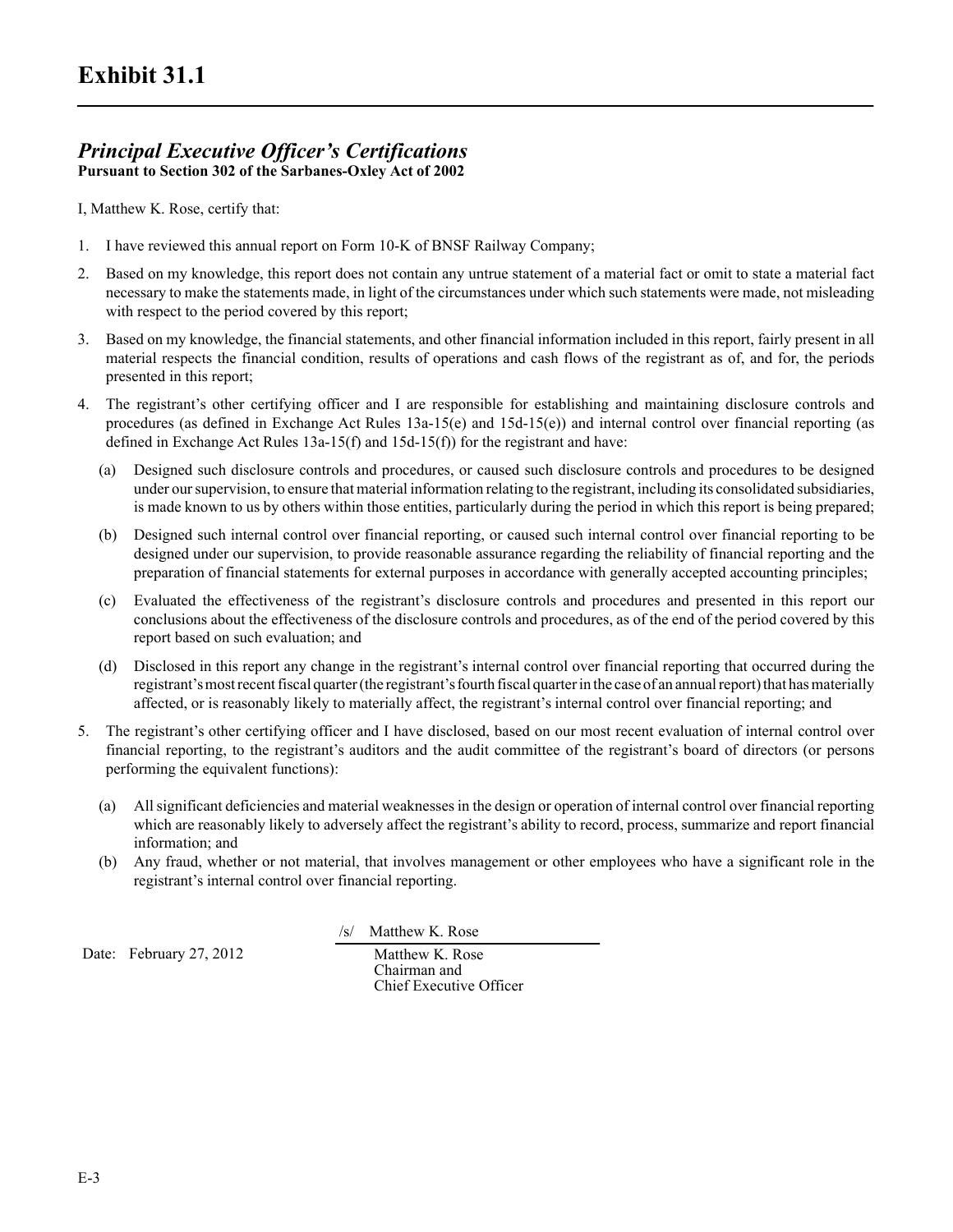### <span id="page-65-0"></span>*Principal Financial Officer's Certifications* **Pursuant to Section 302 of the Sarbanes-Oxley Act of 2002**

I, Thomas N. Hund, certify that:

- 1. I have reviewed this annual report on Form 10-K of BNSF Railway Company;
- 2. Based on my knowledge, this report does not contain any untrue statement of a material fact or omit to state a material fact necessary to make the statements made, in light of the circumstances under which such statements were made, not misleading with respect to the period covered by this report;
- 3. Based on my knowledge, the financial statements, and other financial information included in this report, fairly present in all material respects the financial condition, results of operations and cash flows of the registrant as of, and for, the periods presented in this report;
- 4. The registrant's other certifying officer and I are responsible for establishing and maintaining disclosure controls and procedures (as defined in Exchange Act Rules 13a-15(e) and 15d-15(e)) and internal control over financial reporting (as defined in Exchange Act Rules 13a-15(f) and 15d-15(f)) for the registrant and have:
	- (a) Designed such disclosure controls and procedures, or caused such disclosure controls and procedures to be designed under our supervision, to ensure that material information relating to the registrant, including its consolidated subsidiaries, is made known to us by others within those entities, particularly during the period in which this report is being prepared;
	- (b) Designed such internal control over financial reporting, or caused such internal control over financial reporting to be designed under our supervision, to provide reasonable assurance regarding the reliability of financial reporting and the preparation of financial statements for external purposes in accordance with generally accepted accounting principles;
	- (c) Evaluated the effectiveness of the registrant's disclosure controls and procedures and presented in this report our conclusions about the effectiveness of the disclosure controls and procedures, as of the end of the period covered by this report based on such evaluation; and
	- (d) Disclosed in this report any change in the registrant's internal control over financial reporting that occurred during the registrant's most recent fiscal quarter (the registrant's fourth fiscal quarter in the case of an annual report) that has materially affected, or is reasonably likely to materially affect, the registrant's internal control over financial reporting; and
- 5. The registrant's other certifying officer and I have disclosed, based on our most recent evaluation of internal control over financial reporting, to the registrant's auditors and the audit committee of the registrant's board of directors (or persons performing the equivalent functions):
	- (a) All significant deficiencies and material weaknesses in the design or operation of internal control over financial reporting which are reasonably likely to adversely affect the registrant's ability to record, process, summarize and report financial information; and
	- (b) Any fraud, whether or not material, that involves management or other employees who have a significant role in the registrant's internal control over financial reporting.

/s/ Thomas N. Hund

Date: February 27, 2012

 Thomas N. Hund Executive Vice President and Chief Financial Officer